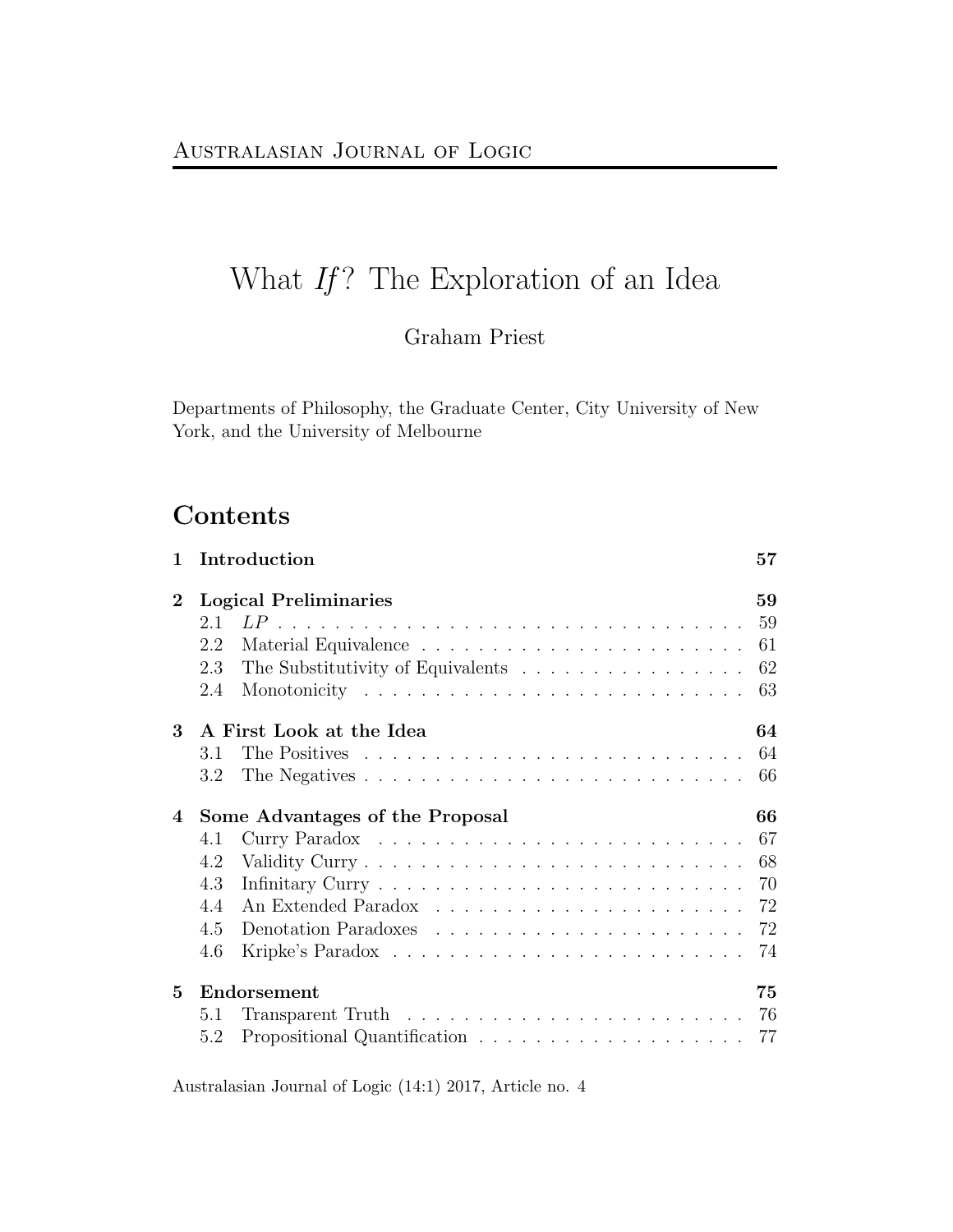| 6                                    | An Additional Conditional?<br>Truth and a Detachable Conditional<br>6.1<br>6.2<br>6.3<br>6.4                                                                            | 79<br>79<br>79<br>81<br>83 |  |  |  |  |  |  |  |
|--------------------------------------|-------------------------------------------------------------------------------------------------------------------------------------------------------------------------|----------------------------|--|--|--|--|--|--|--|
| $\overline{7}$                       | A Consistency Operator<br>7.1<br>7.2                                                                                                                                    | 86<br>86<br>88             |  |  |  |  |  |  |  |
|                                      | 7.3<br>True Only $\ldots \ldots \ldots \ldots \ldots \ldots \ldots \ldots \ldots \ldots$                                                                                | 89                         |  |  |  |  |  |  |  |
| 8                                    | <b>Restricted Quantification</b><br>8.1<br>8.2<br>Solution by the Consistency Operator                                                                                  | 90<br>90<br>91             |  |  |  |  |  |  |  |
| 9                                    | <b>Interim Conclusions</b><br>93                                                                                                                                        |                            |  |  |  |  |  |  |  |
|                                      | 10 The Comprehension Schema                                                                                                                                             | 94                         |  |  |  |  |  |  |  |
|                                      | 11 Regaining Set Theory<br>11.1.2 With a Covering $\ldots \ldots \ldots \ldots \ldots \ldots \ldots \ldots 101$<br>11.2 Expansions<br>11.2.1 The Basic Construction 103 | 97                         |  |  |  |  |  |  |  |
|                                      | 12 Metatheory<br>12.2 Defeasible Deductive Inference 109                                                                                                                | 109                        |  |  |  |  |  |  |  |
| 13 In Contradiction Revisited<br>111 |                                                                                                                                                                         |                            |  |  |  |  |  |  |  |
|                                      | 14 And to Conclude                                                                                                                                                      | 114                        |  |  |  |  |  |  |  |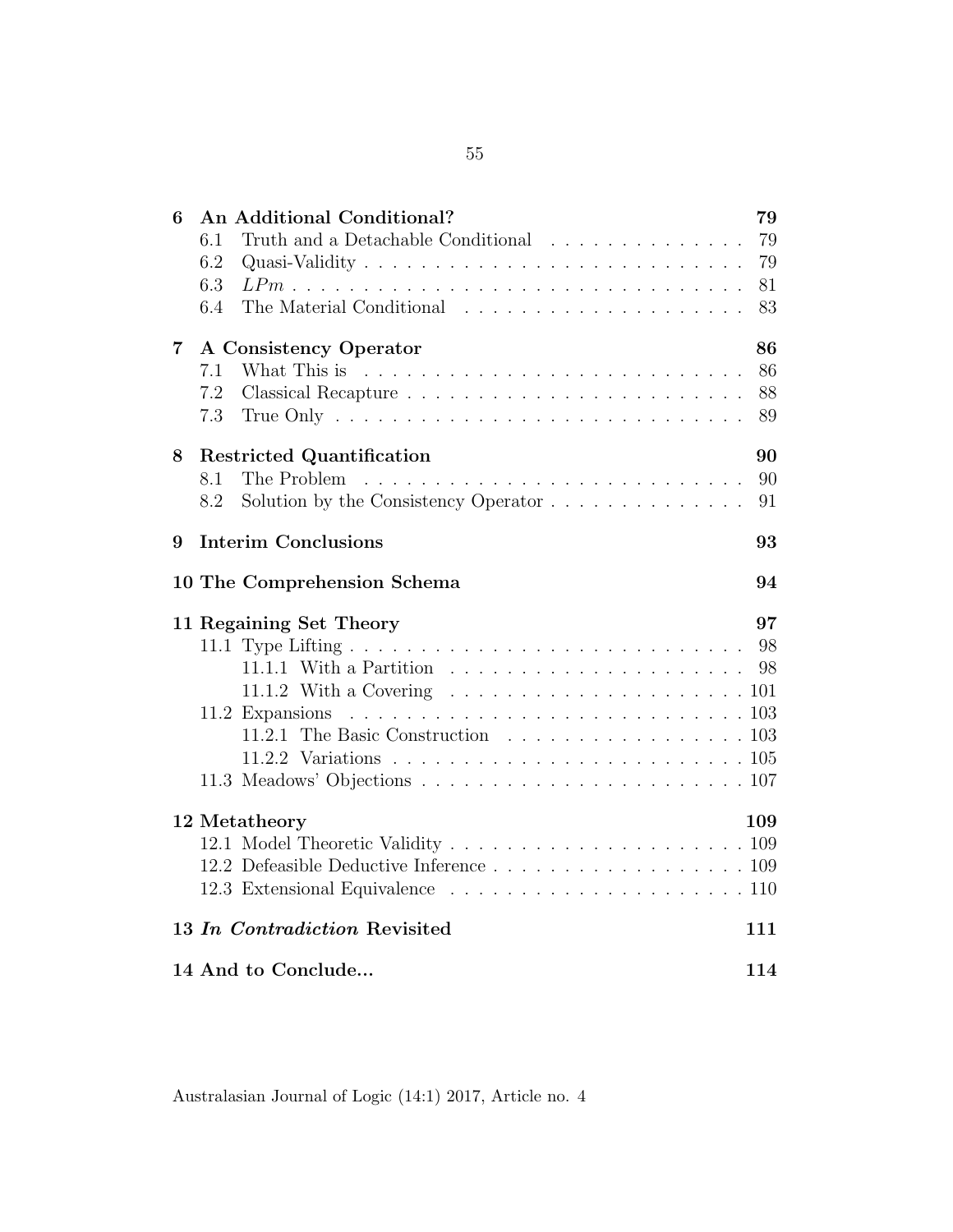| 15 Appendix: Curry's Paradox                                                              |  |  |  |  |  |  |  | 114 |  |  |  |  |  |
|-------------------------------------------------------------------------------------------|--|--|--|--|--|--|--|-----|--|--|--|--|--|
|                                                                                           |  |  |  |  |  |  |  |     |  |  |  |  |  |
|                                                                                           |  |  |  |  |  |  |  |     |  |  |  |  |  |
|                                                                                           |  |  |  |  |  |  |  |     |  |  |  |  |  |
|                                                                                           |  |  |  |  |  |  |  |     |  |  |  |  |  |
|                                                                                           |  |  |  |  |  |  |  |     |  |  |  |  |  |
|                                                                                           |  |  |  |  |  |  |  |     |  |  |  |  |  |
| 15.7 The Bottom Line $\ldots \ldots \ldots \ldots \ldots \ldots \ldots \ldots \ldots 123$ |  |  |  |  |  |  |  |     |  |  |  |  |  |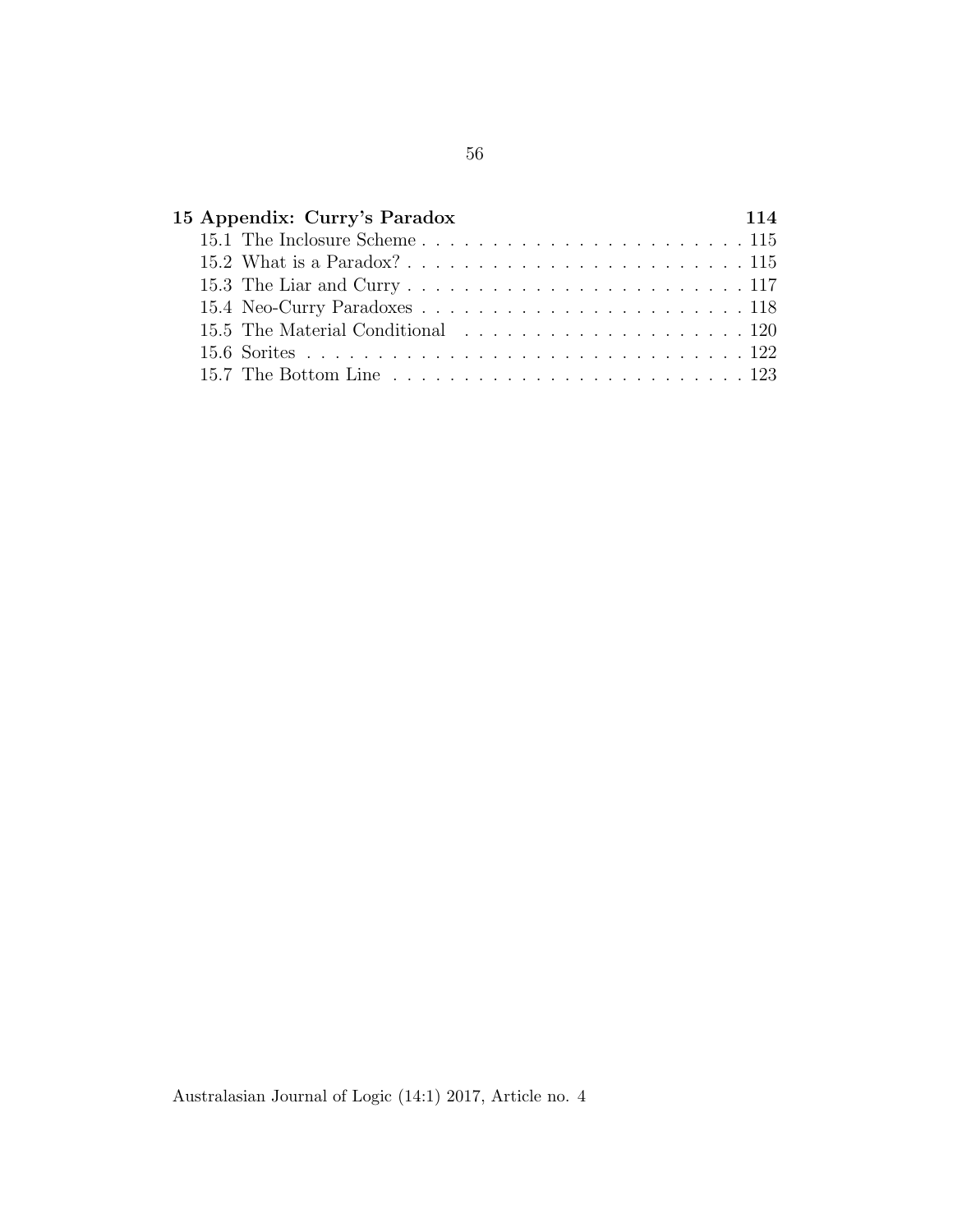# 1 Introduction

The paradoxes of self-reference, such as the Liar Paradox, Russell's Paradox, and König's Paradox are *prima facie* sound arguments which give rise to contradictions. For the most part, solutions—both historical and contemporary—have tried to solve the paradoxes by breaking the arguments: some premise is not true, or some inference employed is invalid. The results have not been encouraging. After two and a half thousand years, there has been no successful solution, at least for the semantic paradoxes, if consensus is to be the mark of success. A dialetheic solution is historically very recent, and stands out against the crowd. At its core is the thought that there is absolutely nothing wrong with the arguments, and that the contradictory conclusions are simply to be accepted.

Central to the paradoxes are very general principles governing semantic and set theoretic apparatus. These all deploy some notion of conditionality, or more accurately, biconditionality. Let us use  $\Rightarrow$  and  $\Leftrightarrow$  as generic symbols for a conditional and biconditional. (We assume that these are related in the usual fashion.)<sup>1</sup> Let T be the truth predicate, S the one-place satisfaction relation,  $D$  the denotation relation, and  $\langle . \rangle$  a name-forming device. Then the principles are as follows.  $(A_x(y))$  indicates the formula A with every free occurrence of x replaced by y—relabelling bound variables if necessary, to avoid clashes).

- T-Schema: for all closed sentences,  $A, T \langle A \rangle \Leftrightarrow A$
- S-Schema: for every formula, A, with one free variable, x,  $S(y,\langle A \rangle) \Leftrightarrow$  $A_x(y)$
- D-Schema: for every (closed) name, c:  $D(\langle c \rangle, y) \Leftrightarrow c = y$
- Set Abstraction: for every formula, A:  $y \in \{x : A\} \Leftrightarrow A_x(y)$
- Property Abstraction: for every formula, A:  $\lambda x A(y) \Leftrightarrow A_x(y)$

Let us call these *naive* principles.<sup>2</sup>

<sup>&</sup>lt;sup>1</sup>In this essay, I will use  $\supset$  for the material conditional, and  $\rightarrow$  for a detachable intensional conditional. I use  $\Rightarrow$  when I want to be non-committal about what conditional is employed.

 ${}^{2}$ From the Old French, naïf, meaning natural.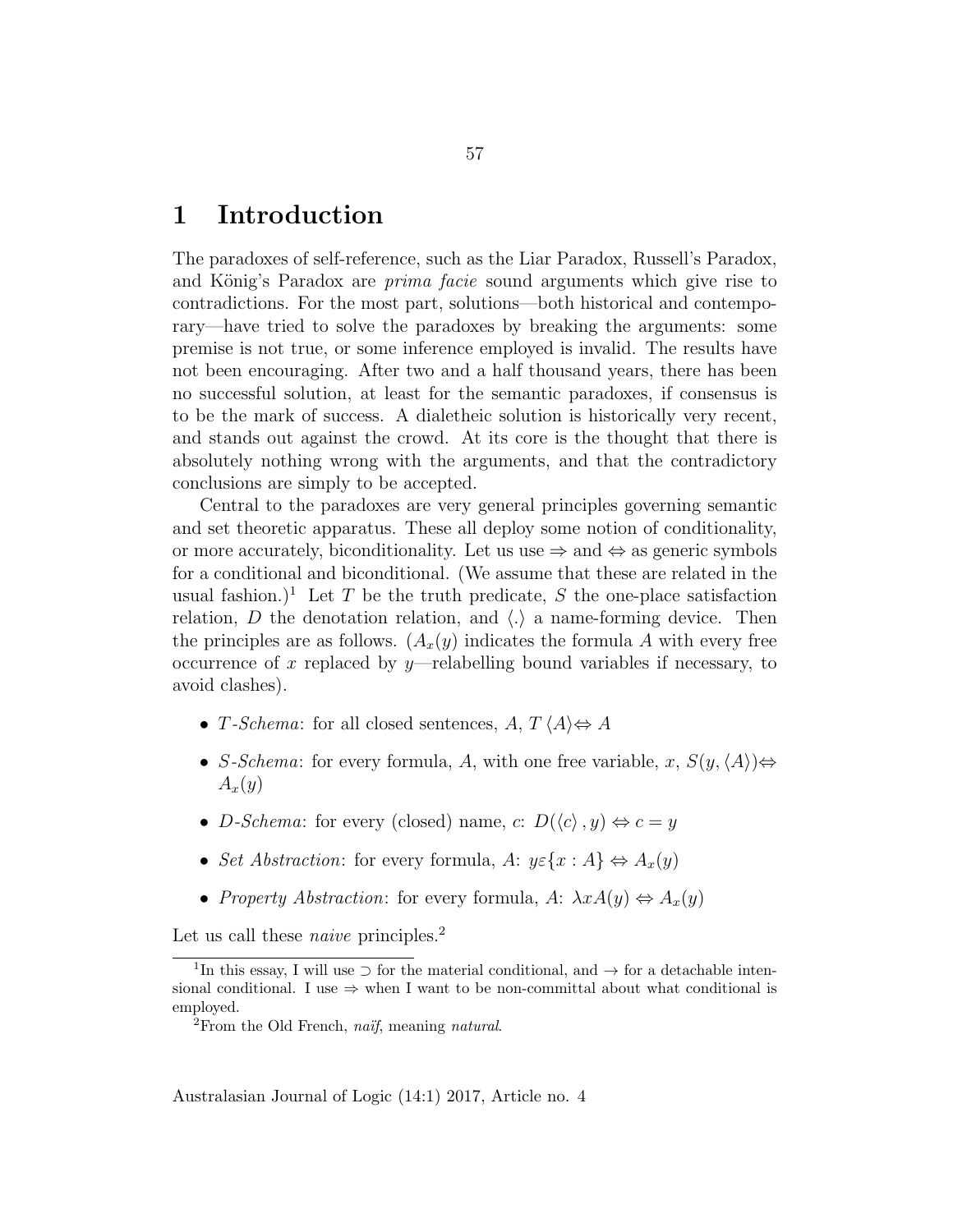A crucial question here is what, exactly, the conditional,  $\Rightarrow$ , in the naive principles is. In 'Logic of Paradox',<sup>3</sup> I outlined two options. One is to take it to be the material conditional of the extensional paraconsistent logic  $LP$ ,  $\supset$ . Call this *Strategy 1. LP* is a relatively weak logic, however. In particular,  $\supset$ does not detach. (That is, the inference from A and  $A \supset B$  to B is not valid.) The other strategy is to take it to be some detachable conditional. Call this *Strategy 2.* Since there is no candidate for this in  $LP$ , it has to be added to the language, and appropriate semantics given. A natural candidate here is the conditional of some non-contracting relevant logic, in which LP can be embedded.

Dialetheism, and its applications to the paradoxes and other things, were articulated in In Contradiction, hereafter,  $IC^4$ . In this, though there is certainly material relevant to Strategy 1, it was mainly Strategy 2 that was pursued; and the strategy of taking  $\Rightarrow$  to be a detachable conditional has been pursued by most people who have endorsed the naive principles.<sup>5</sup> By contrast, Strategy 1 has been advocated by few, a notable exception being Goodship (1996).

The aim of the present essay is to investigate Stragey 1. It is not to advocate it. The work is simply an extended exploration of the strategy, its strengths, its weaknesses, and the various different ways in which it may be implemented. In the first part of the paper I will set up the appropriate background details. In the second, I will look at the strategy as it applies to the semantic paradoxes. In the third I will look at how it applies to the set-theoretic paradoxes. One of the crucial issues to emerge will be that of whether Curry's paradox is of the same kind as the Liar. This deserves an extended discussion, but such would take us off at something of a tangent to the main investigations; so I reserve the discussion for an appendix of the paper.<sup>6</sup>

<sup>3</sup>Priest (1979).

<sup>4</sup>Priest (1987). References are to the second edition.

 ${}^{5}$ See, e.g., Beall (2009), Brady, (2006), Field (2009), Routley (1977). Brady and Field produce consistent formal theories by not endorsing the Law of Excluded Middle.

 ${}^{6}$ Much of this paper was written in the second half of 2013, when I was a Humboldt Fellow at the University of Bochum. Many thanks go to the Humboldt Foundation for its generous support. Many thanks, too, go to Heinrich Wansing and his department for the congenial and stimulating atmosphere provided.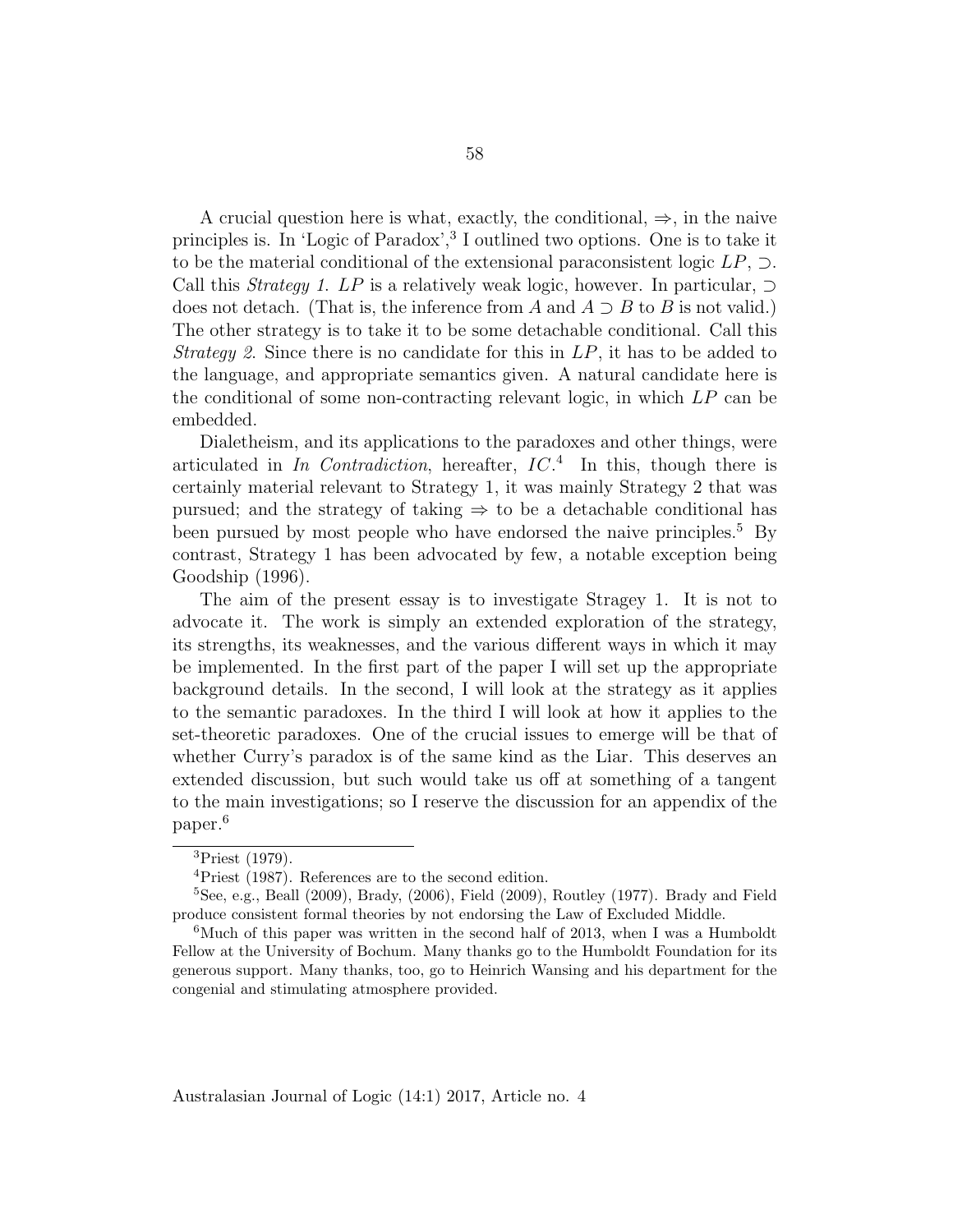# 2 Logical Preliminaries

# 2.1 LP

In this section I will spell out some preliminary formal matters concerning the logic  $LP.^7$ 

Take a first-order language (without function symbols, for simplicity), with the connectives for negation, conjunction, disjunction  $(\neg, \wedge, \vee)$ , and the particular and universal quantifiers ( $\exists$  and  $\forall$ ). A  $\supset$  B is defined as  $\neg A \lor B$ , and  $A \equiv B$  as  $(A \supset B) \land (B \supset A)$ . We also assume a distinguished binary predicate of identity,  $=$ .

An interpretation,  $\mathfrak{M}$ , is a pair  $\langle D, \delta \rangle$ , where D is the non-empty domain of quantification; for every constant,  $c, \delta(c) \in D$ ; and for every *n*-place predicate,  $P_n$ ,  $\delta(P_n) = \langle X, Y \rangle$ , where  $X \cup Y = D^n$  (the set of all *n*-tuples of D). We will write X and Y as  $\delta^+(P_n)$  and  $\delta^-(P_n)$ , respectively.  $\delta^+ (= ) =$  $\{\langle x, x\rangle : x \in D\}.$ 

If we were to drop the constraint that for all predicates,  $P_n$ ,  $\delta^+(P_n)$  $\delta^{-}(P_n) = D^n$ , we would have the logic of first degree entailment, FDE (which does not have the Law of Excluded Middle). If we were to add the constraint that for all predicates,  $P_n$ ,  $\delta^+(P_n) \cap \delta^-(P_n) = \emptyset$ , we would have classical logic, CL.

We can now define what it is for a (closed) formula to be true,  $\mathbb{H}^+$ , or false,  $\mathbb{H}^-$ , in  $\mathfrak{M}$ . For the quantifiers, we assume that the language has been extended by a bunch of new constants,  $k_d$ , one for every  $d \in D$ , such that  $\delta(k_d) = d$ . We will call this extension the *language* of the interpretation.

For closed formulas of the language of M:

- $\Vdash^+ P_n c_1 ... c_n$  iff  $\langle \delta(c_1), ..., \delta(c_n) \rangle \in \delta^+(P_n)$
- $\Vdash$   $P_n c_1 ... c_n$  iff  $\langle \delta(c_1), ..., \delta(c_n) \rangle \in \delta^-(P_n)$
- $\mathbb{H}^+$  ¬A iff  $\mathbb{H}^-$  A
- $\Vdash^{-} \neg A$  iff  $\Vdash^{+} A$
- $\mathbb{H}^+ A \wedge B$  iff  $\mathbb{H}^+ A$  and  $\mathbb{H}^+ B$
- $\mathbb{H}^- A \wedge B$  iff  $\mathbb{H}^- A$  or  $\mathbb{H}^- B$

<sup>7</sup>See Priest (2008), chs 7 and 21.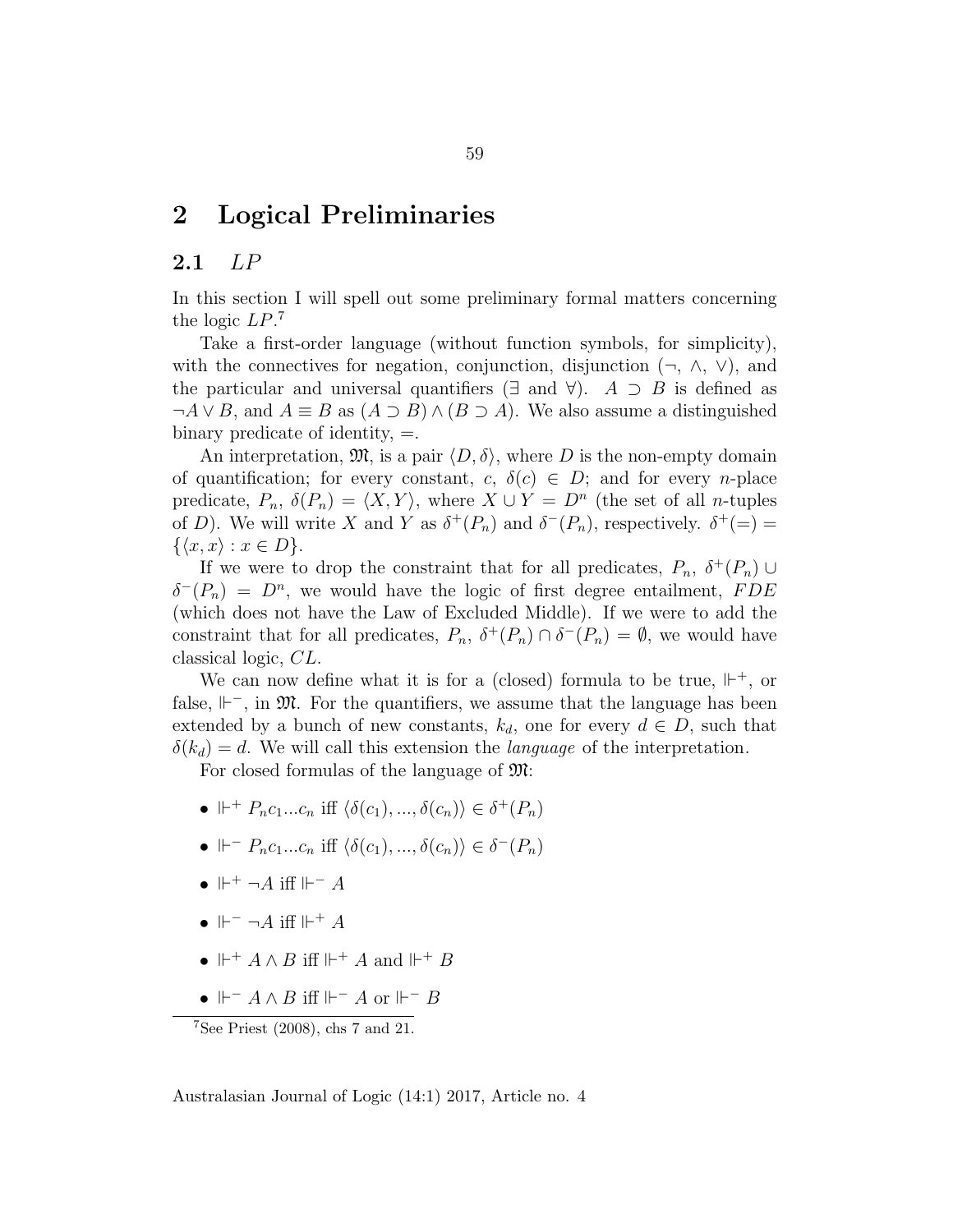- $\mathbb{H}^+ A \vee B$  iff  $\mathbb{H}^+ A$  or  $\mathbb{H}^+ B$
- $\mathbb{H}^- A \vee B$  iff  $\mathbb{H}^- A$  and  $\mathbb{H}^- B$
- $\mathbb{H}^+$   $\exists x A$  iff for some  $d \in D \mathbb{H}^+$   $A_x(k_d)$
- $\Vdash^{-} \exists x A$  iff for all  $d \in D \Vdash^{-} A_x(k_d)$
- $\Vdash^+ \forall x A$  iff for all  $d \in D \Vdash^+ A_x(k_d)$
- $\Vdash^{-} \forall x A$  iff for some  $d \in D \Vdash^{-} A_x(k_d)$

An interpretation is a *model* of a formula, A, iff  $\mathbb{H}^+$  A; it is a model of a set of formulas,  $\Sigma$ , if it is a model for every formula in  $\Sigma$ . And an inference is valid,  $\Sigma \models_{LP} A$ , iff every interpretation which is a model of  $\Sigma$  is a model of A. (In what follows, I will often omit the subscript when no confusion can arise.)

In order to visualise how the truth functions work, it is sometimes helpful to represent the information as follows. Let us write  $t, f$ , and  $b$ , to mean, respectively, that a formula relates only to truth, only to falsity, or to both. Then the truth and falsity conditions may be depicted in the following tables:

| $\vee$   t b f              |  |  | $\wedge$ t b f           |  | $\lnot$ $\lnot$    |  |
|-----------------------------|--|--|--------------------------|--|--------------------|--|
| $t$ $t$ $t$ $t$             |  |  | $t \mid t \mid b \mid f$ |  | $\boxed{t \mid f}$ |  |
| $b \vert t \vert b \vert b$ |  |  | $b \mid b \mid b \mid f$ |  | $b \mid b$         |  |
| $f\left(t\right)$ b f       |  |  | $f \mid f \mid f \mid f$ |  | f   t              |  |

It is easy to check that the tables for  $\supset$  and  $\equiv$  are then:

| $\supset$   t b f      |                                                                  |  | $\equiv$ $\begin{array}{cc} t & b & f \end{array}$ |                             |  |
|------------------------|------------------------------------------------------------------|--|----------------------------------------------------|-----------------------------|--|
|                        | $\begin{array}{c cc} t & t & b & f \\ b & t & b & b \end{array}$ |  |                                                    | $t \vert t \vert b \vert f$ |  |
|                        |                                                                  |  |                                                    | $b \mid b \mid b \mid b$    |  |
| $f\left(t\right)t$ t t |                                                                  |  |                                                    | $f \mid f \quad b \quad t$  |  |

 $\forall$  and  $\exists$  are the infinitary analogues of  $\land$  and  $\lor$ . If one thinks of LP as a three-valued logic, then the designated values are t and b.

Clearly, if  $\Sigma \models_{LP} A$  then  $\Sigma \models_{CL} A$ , but not conversely, since LP is paraconsistent. However, it is also the case that if  $\models_{LP} A$  then  $\models_{CL} A$ .<sup>8</sup>

 $8$ See *IC*, ch. 6.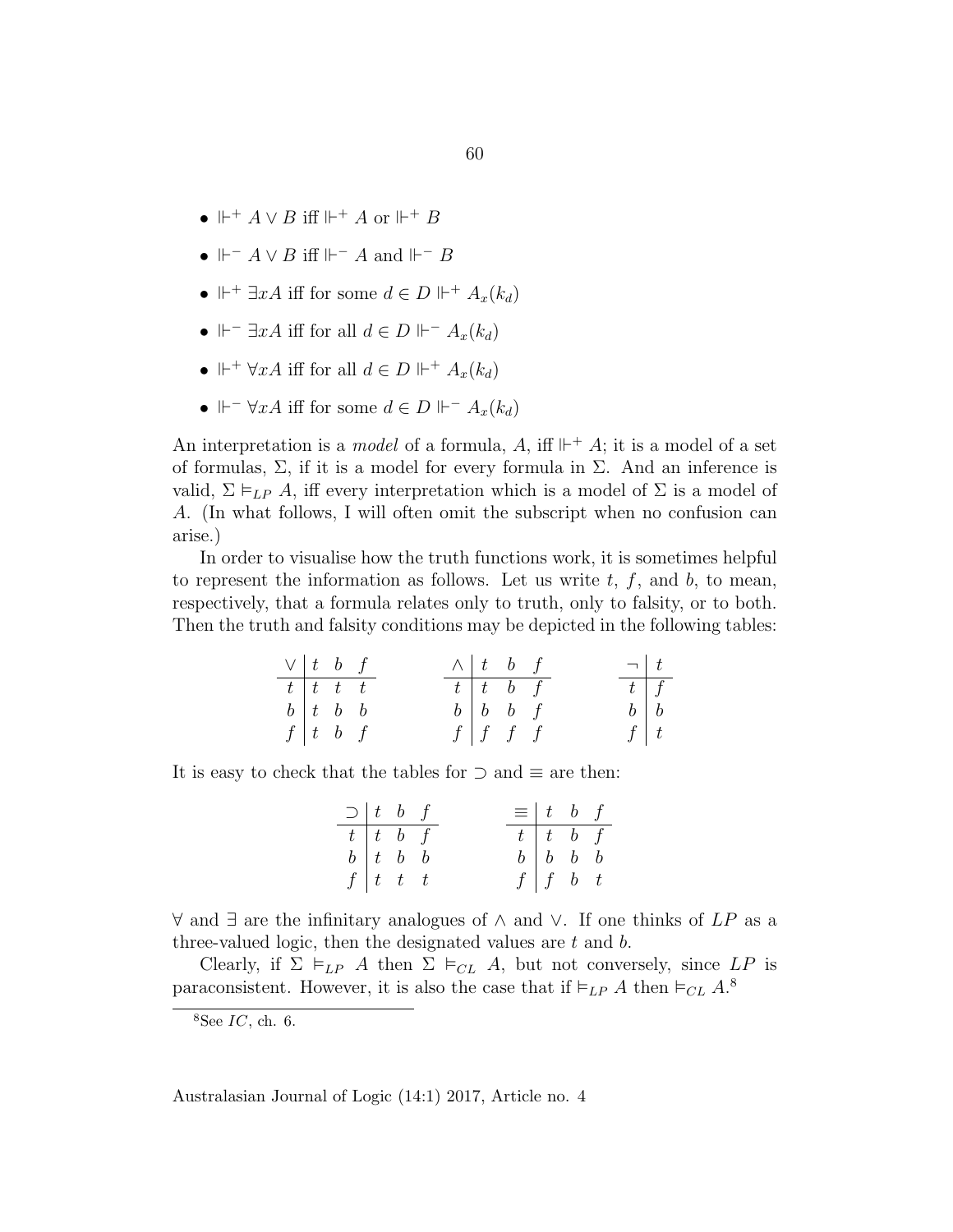### 2.2 Material Equivalence

Since material equivalence will play a central role in what follows, it will pay to think about it a little more. Given the above tables, it is easy to check the following inferences:

- $A \wedge B \models A \equiv B$
- $\neg A \wedge \neg B \models A \equiv B$
- $A \equiv B \models (A \land B) \lor (\neg A \land \neg B)$
- $A \wedge \neg B \models \neg (A \equiv B)$
- $\neg A \land B \models \neg (A \equiv B)$
- $\neg (A \equiv B) \models (A \land \neg B) \lor (A \land \neg B)$

The first three inferences say that  $A \equiv B$  is true iff A and B are both true or both false. The second three say that  $A \equiv B$  is false iff one of A and B is true, and the other false. The following are also easy to check, and useful to note, where A! is  $A \wedge \neg A$ :

- $\bullet \vDash A \equiv A$
- $A \equiv B \models B \equiv A$
- $A \equiv B, B \equiv C \models (A \equiv C) \vee B!$
- $A! \models A \equiv B$
- $A! \vDash \neg (A \equiv B)$

Perhaps the most surprising of these initially is the fourth. The rationale is as follows. B is either true or false. Suppose that it is true. (The other case is similar.) Given that A! is true, A is true; so A and B have the same truth value, and  $A \equiv B$  is true. Of course, given that A! is true,  $\neg A$  is true too, so A and B have different truth values, and  $\neg(A \equiv B)$  is true too—which is what the fifth inference tells us. Note also, as is easy to check, that  $A, A \equiv B \not\vDash B$ , though  $A, A \equiv B \models B \vee A!$ .

Finally, it may be illuminating to look at matters diagramatically. Classically, every interpretation partitions sentences of the language into two zones, the truths  $(\mathfrak{T})$  and the falsehoods  $(\mathfrak{F})$ , the two zones being mutually exclusive and exhaustive: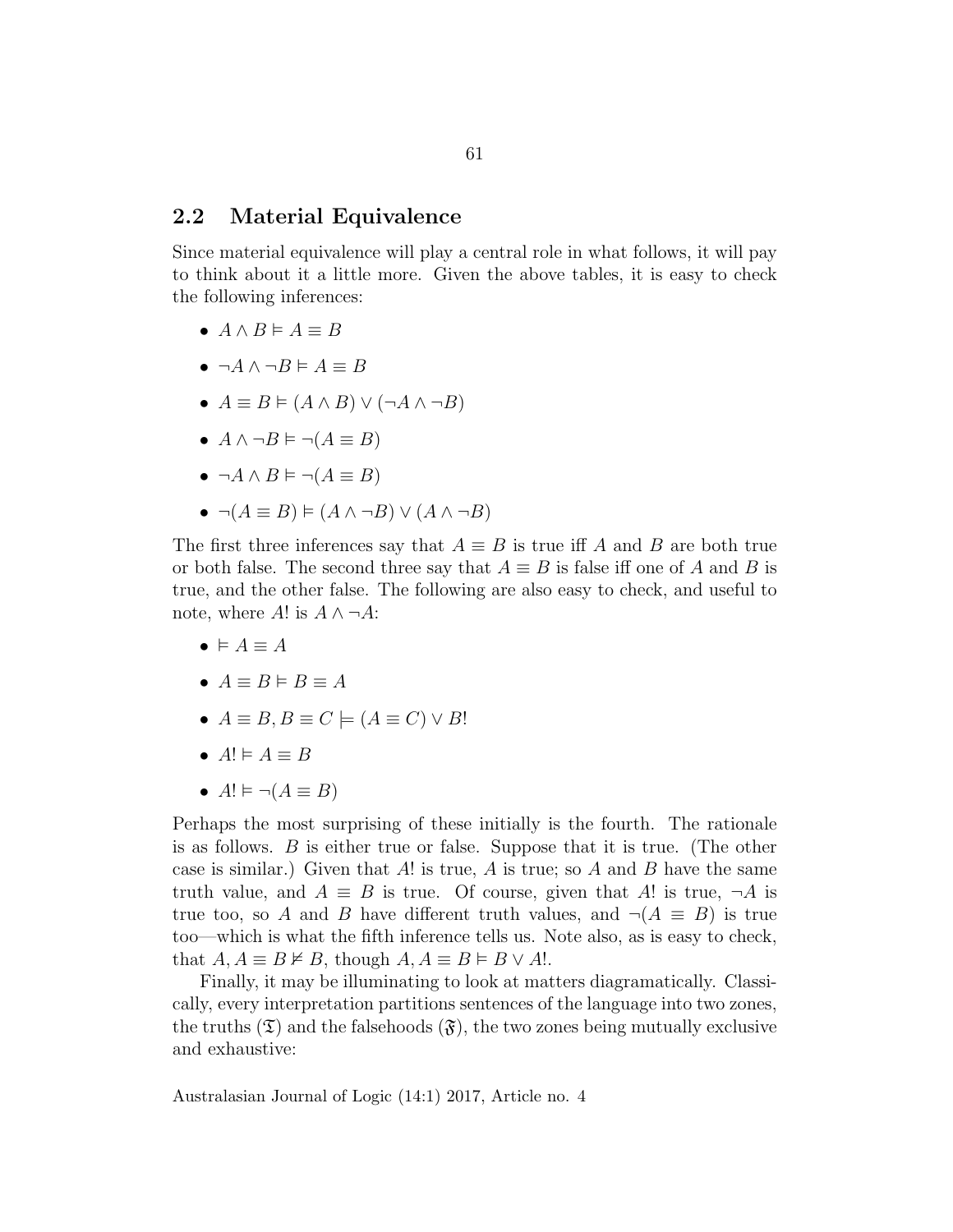

If two sentences are both in the same zone, their material equivalence is in the  $\mathfrak T$  zone; whilst if one is in one zone, and the other is in the other zone, their material equivalence is in the  $\mathfrak F$  zone. (See the diagram above.)

In LP, everything is the same except that the  $\mathfrak T$  and the  $\mathfrak F$  zones may overlap. Thus we have the following picture:



As before, the material equivalence of two sentences is in the  $\mathfrak T$  zone iff both are in the same zone  $(\mathfrak{T} \text{ or } \mathfrak{F})$ , and in the  $\mathfrak{F}$  zone if they are in different zones. But now, of course, a sentence—and so a material equivalence—can be in both zones. (See the next diagram.)

# 2.3 The Substitutivity of Equivalents

We can also see that the material conditional satisfies the substitutivity of equivalents. First, note the following facts about  $LP$ . Given any interpretation, M:

- if  $\mathbb{H}^+ A \equiv B$  then  $\mathbb{H}^+ \neg A \equiv \neg B$
- If  $\mathbb{H}^+ A \equiv B$  and  $\mathbb{H}^+ C \equiv D$  then  $\mathbb{H}^+ (A \wedge C) \equiv (B \wedge D)$
- If  $\mathbb{H}^+ A_x(k_d) \equiv B_x(k_d)$  for all  $k_d$  in the language of the interpretation, then  $\mathbb{H}^+$   $\forall x A \equiv \forall x B$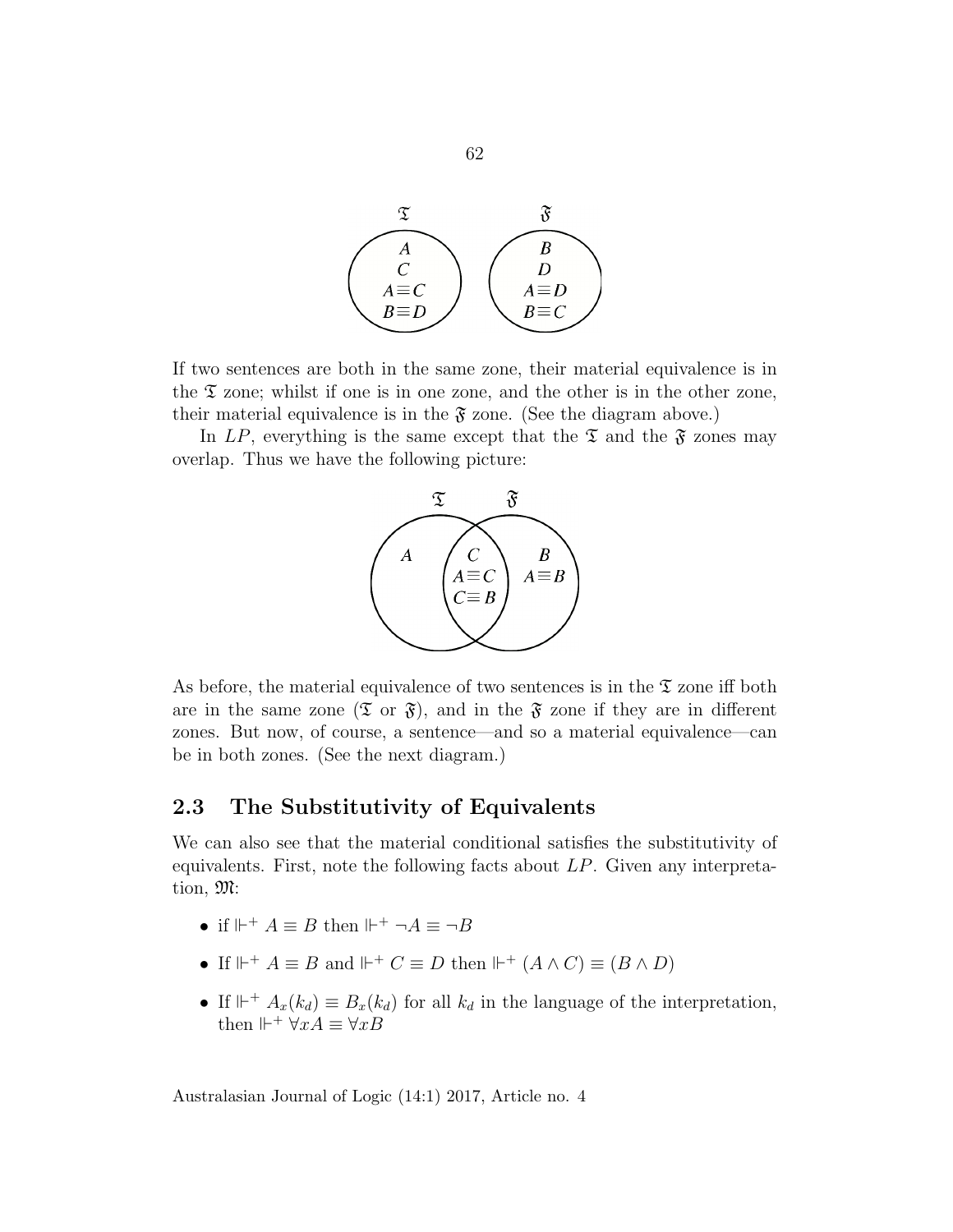The first is easy to see. For the second, suppose that, in  $\mathfrak{M}, (A\wedge C) \equiv (B\wedge D)$ is f. Then  $A \wedge C$  is t and  $B \wedge D$  is f—or vice versa, the result of which is the same. Then A and C are  $t$ , and at least one of B and D is  $f$ . So either  $A \equiv B$  or  $C \equiv D$  is f. For the third, suppose the antecedent. Then by the truth conditions of the universal quantifier,  $\mathbb{H}^+$   $\forall x(A \equiv B)$ . But  $\forall x(A \equiv B) \models \forall xA \equiv \forall xB$ . For suppose that in an interpretation the conclusion is f. Then  $\forall xA$  is t and  $\forall xB$  is f—or vice versa, the result of which is the same. Hence every instance of  $A$  is  $t$ , and some instance of  $B$ is f. Hence, some instance of  $A \equiv B$  is f, and so is  $\forall x(A \equiv B)$ . The result follows.

It is now easy to show that in any interpretation, if  $\mathbb{H}^+$   $[\forall](A \equiv B)$ , then  $\mathbb{H}^+$   $D_C(A_s) \equiv D_C(B_s)$ . Here,  $[\forall]$  indicates universal closure, s is any map from variables to the constants of the language of the interpretation,  $C_s$  is C with the free variables substituted according to s, and  $D<sub>C</sub>(E)$  is D with every occurrence of the subformula C replaced by E. If C does not occur in D, the result holds vacuously. If it does,  $D$  is made up of truth functions and quantifiers applied to C. We can now prove the result by induction on the construction. The basis case follows by universal instantiation, and the cases for  $\neg$ ,  $\wedge$ , and  $\forall$  are given by the above results. Disjunction and the particular quantifier can be thought of as defined in the usual ways. It follows that provided no variable free in  $A$  or  $B$  is bound when substituted into  $D$ ,  $[\forall](A \equiv B) \models [\forall](D_C(A) \equiv D_C(B)).$ 

### 2.4 Monotonicity

Finally, one technical result will be useful in what follows. The connectives and quantifiers of  $LP$  are monotonic—in the sense that if one takes a formula and increases the truth values of its atomic components (say, from just true to true and false), the truth values of the formula do not decrease. We can make the point precise as follows. Given two LP interpretations,  $\mathfrak{M}_1 = \langle D_1, \delta_1 \rangle$ and  $\mathfrak{M}_2 = \langle D_2, \delta_2 \rangle$ , say that:

•  $\mathfrak{M}_1 \leq \mathfrak{M}_2$  iff  $D_1 = D_2$ ; and for every predicate,  $P$ ,  $\delta_1^+(P) \subseteq \delta_2^+(P)$  and  $\delta_1^-(P) \subseteq \delta_2^-(P)$ 

The Monotonicity Lemma then tells us that if  $\mathfrak{M}_1 \leq \mathfrak{M}_2$  then for every sentence, A, in the language of  $\mathfrak{M}_1$  (or  $\mathfrak{M}_2$ ):

• if  $\mathfrak{M}_1 \Vdash^+ A$  then  $\mathfrak{M}_2 \Vdash^+ A$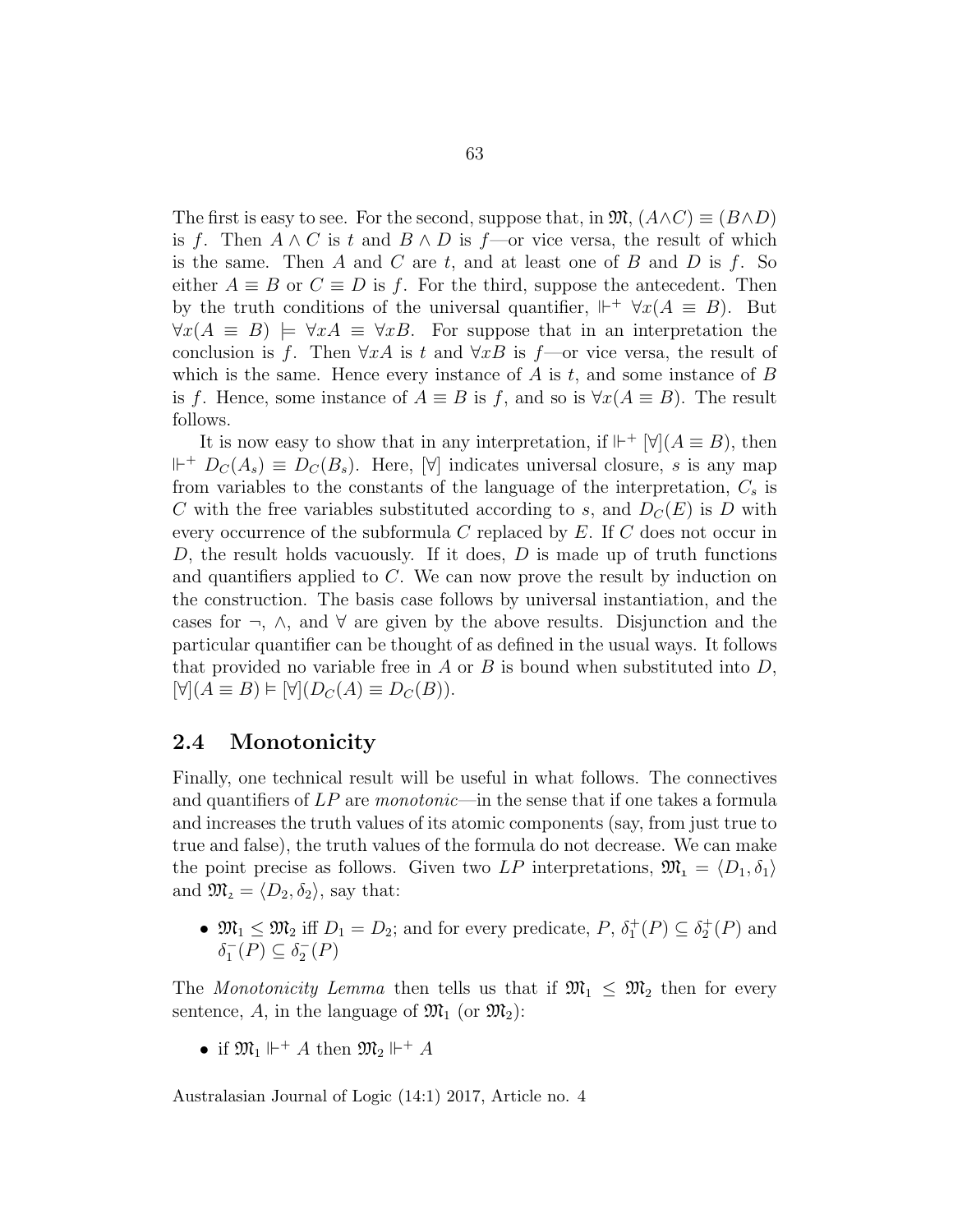• if  $\mathfrak{M}_1 \Vdash^{-} A$  then  $\mathfrak{M}_2 \Vdash^{-} A$ 

The Lemma may be proved by a straightforward induction.

Looking at things in terms of  $t, b$ , and  $f$ , and letting the values of  $A$ in  $\mathfrak{M}_1$  and  $\mathfrak{M}_2$ , respectively, be  $|A|_1$  and  $|A|_2$ , it follows that the value b is preserved upwards:

• if  $\mathfrak{M}_1 \leq \mathfrak{M}_2$  then if  $|A|_1 = b$  then  $|A|_2 = b$ 

and that classical values are preserved downwards. That is:

- if  $\mathfrak{M}_1 \leq \mathfrak{M}_2$  then, if  $|A|_2 = t$ ,  $|A|_1 = t$
- if  $\mathfrak{M}_1 \leq \mathfrak{M}_2$  then, if  $|A|_2 = f$ ,  $|A|_1 = f$

# 3 A First Look at the Idea

#### 3.1 The Positives

Thus primed, let us turn to the basic idea of Strategy 1 with respect to the semantic paradoxes. I will direct my remarks, in the first instance, to truth, though similar comments apply to the other semantic notions.

The idea that the biconditional involved in the T-Schema is the material conditional is certainly a very simple and natural one. As we have just seen, a material conditional is true, just if both of its flanks are in the same zone: both true or both false. Now, the prime idea that informs the natural view about truth is exactly that A and  $T \langle A \rangle$  have the same truth value; that is, that they are in the same zone (possibly necessarily so; but we do not need to take a stand on this here). This is exactly what the material conditional expresses. So the prime idea about truth is expressed exactly by the Schema  $T \langle A \rangle \equiv A^9$  We may define a falsity predicate,  $F \langle A \rangle$  as  $T \langle \neg A \rangle$ . It then follows that  $F \langle A \rangle \equiv \neg A$ .

Note three things. (i) By substitutivity,  $T \langle A \rangle \equiv A \models D_C(T \langle A \rangle) \equiv$  $D<sub>C</sub>(A)$  (and similarly for F.) (ii) The T-Schema in this form contraposes, since  $A \equiv B \models \neg A \equiv \neg B$ . This does not mean that truth commutes with negation, however. We have  $T \langle \neg A \rangle \equiv \neg A$  and  $\neg T \langle A \rangle \equiv \neg A$  but this entails

<sup>&</sup>lt;sup>9</sup>It might be thought that A and  $T \langle A \rangle$  should have exactly the same truth values, but this is moot. If A is true and false, then ex hypothesi,  $T \langle A \rangle$  is true, but it may not be false as well. It may express the truth of  $A$  consistently. See  $IC$ , 5.4.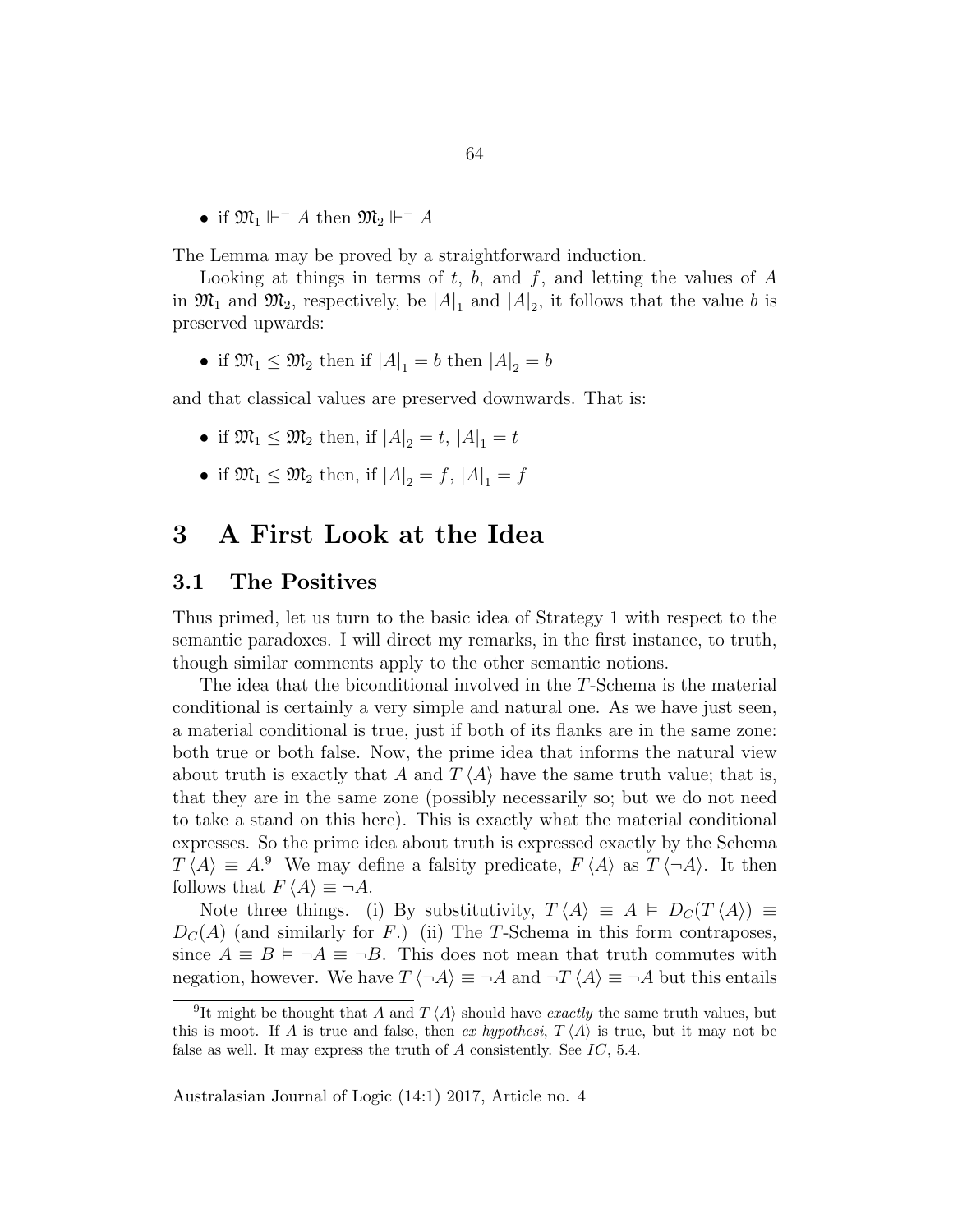only that  $(T \langle \neg A \rangle \equiv \neg T \langle A \rangle) \vee A!$ . (iii) The material biconditional does not determine the extension of T completely. If  $T_1 \langle A \rangle \equiv A$  and  $T_2 \langle A \rangle \equiv A$ , it follows that  $(T_1 \langle A \rangle \equiv T_2 \langle A \rangle) \vee A!$ . So what happens when A is a dialetheia is not determined. The first disjunct says that  $T_1 \langle A \rangle$  and  $T_2 \langle A \rangle$  are both true or both false, but even this leaves open the possibility that one of these, but only one, is both.

Next, the Schema does, indeed, give rise to contradictions when selfreference is present. With appropriate self-reference, we can find a sentence, L, of the form  $\neg T \langle L \rangle$ . The Schema than delivers a sentence of the form  $\neg L \equiv L$ , that is,  $(\neg L \supset L) \wedge (L \supset \neg L)$ ; that is,  $(\neg \neg L \vee L) \wedge (\neg L \vee \neg L)$ . And given the law of double negation, this is just  $L!$ . Note that the argument does not even make use of the LEM.<sup>10</sup>

Next, the theory, even when annexed to arithmetic, and so self-reference, is non-trivial. In particular, take the set of all sentences true in the standard model of arithmetic. Use gödel coding for naming; this delivers self-reference. The addition of the material T-Schema produces a conservative extension. The proof of this is almost trivial.<sup>11</sup> Take the standard model of arithmetic, with domain  $N$ , and add a denotation for the truth predicate which makes  $\delta^+(T) = \delta^-(T) = N$ . This does not disturb the arithmetic vocabulary, but renders all instances of the T-Schema true, since  $A! \vDash A \equiv B$ . Of course, this is not a particularly interesting model, and there is no reason to believe that the truth predicate actually works like this—indeed, there are reasons to suppose that it does not. There are models where the truth predicate is much more consistent than this. For example, as we will see in due course, there are models of the theory in which A and  $T \langle A \rangle$  have exactly the same truth values, and  $T \langle A \rangle$  is consistent if A is grounded (in pretty much Kripke's sense).

Finally, other things being equal, this approach to the paradoxes is an exceptionally simple solution to the paradox. The  $T$ -Schema  $+ LP$  is simpler by orders of magnitude than virtually all the other extant accounts of truth

<sup>&</sup>lt;sup>10</sup>More generally, it is not difficult to show that if  $\Sigma \models_{CL} A$  then for some  $B, \Sigma \models_{LP}$  $A \vee B!$ . (See IC, 8.6.) Hence, if  $\Sigma$  classically entails a contradiction, A!, it entails a contradiction in  $LP$ ,  $A! \vee B!$ .

<sup>11</sup>See Priest (2002a), 8.1. It is worth noting that with the usual language of formalised arithmetic (where the only function symbols are those for successor, addition, and multiplication), we cannot find a sentence, L, that is  $\neg T \langle L \rangle$  (as opposed to being equivalent to it). The standard fixed-point construction delivers a sentence such that  $L \equiv \neg T \langle L \rangle$ . But  $(L \equiv \neg T \langle L \rangle) \wedge (L \equiv T \langle L \rangle)$  entails  $(T \langle L \rangle \equiv \neg T \langle L \rangle) \vee L!$ . So we still have  $T \langle L \rangle! \vee L!$ .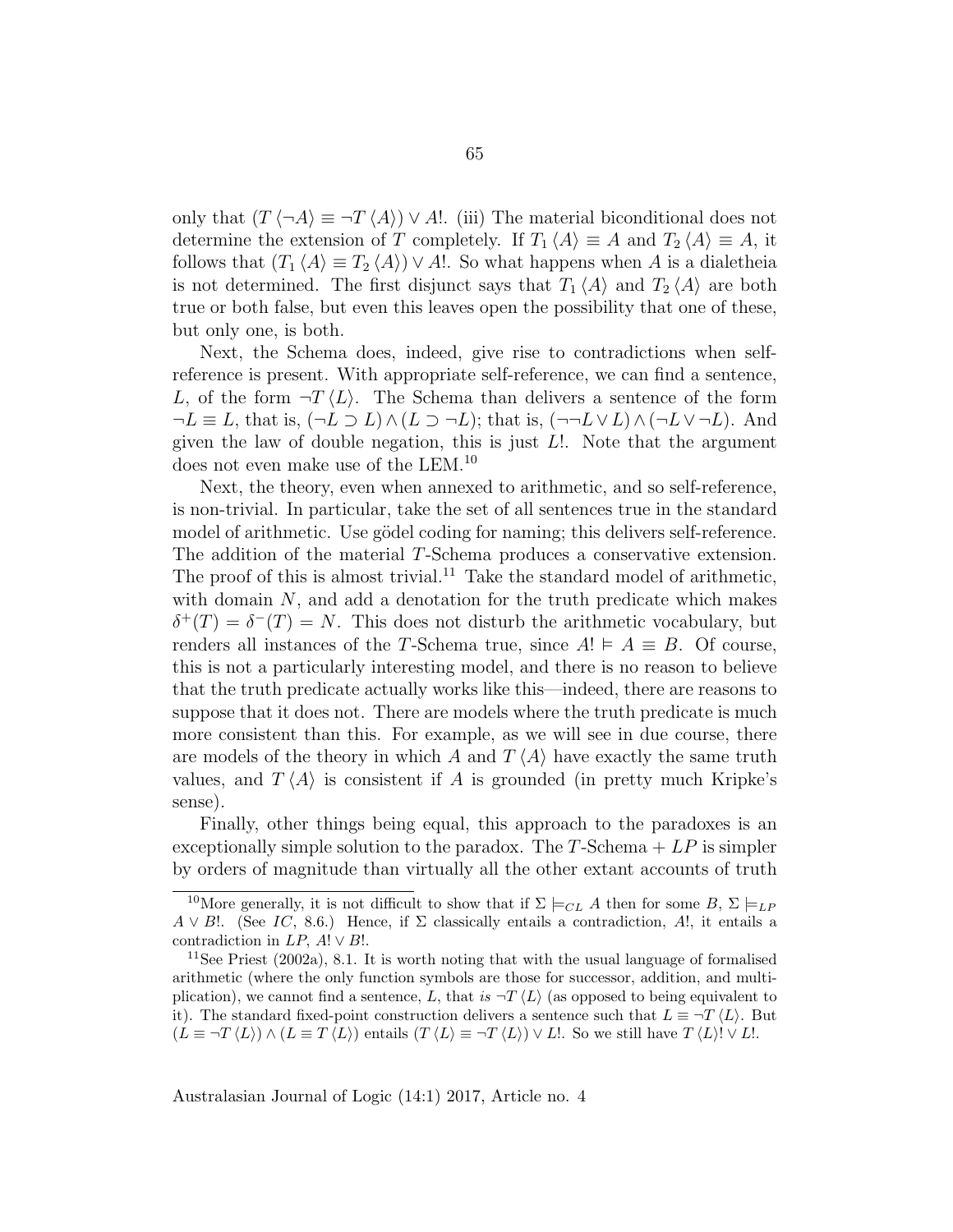and paradox.

### 3.2 The Negatives

The main objection to the core idea, is, however, obvious: the material conditional (and biconditional) do not detach. So, given only the material T-scheme, one cannot infer A from  $T \langle A \rangle$ , or vice versa. Now, we certainly do seem to reason using detachment in this way. Thus, for example, as many have noted,<sup>12</sup> one function of the T-scheme would appear to be to make endorsement possible in contexts where this cannot be done explicitly.

One such context is that of blind endorsement, as where one might say: Everything the Bible says is true. Then, it is natural to reason as follows:

Everything the Bible says is true.

The Bible says that there is a time for every purpose under heaven. So there is a time for every purpose under heaven.

Assuming that we can conclude from the premises that it is true that there is a time for every purpose under heaven, it would appear that we need the T-Schema and detachment to infer the last line.

Similarly, we might reason:

Everything true is said in the Bible. People have evolved. So the Bible says that people have evolved.

Here we need detachment with the T-Schema in the other direction.

Another context is where we would endorse all of an infinite number of claims. Thus, we might say 'All of the axioms of Peano Arithmetic are true' (the axioms being infinite in number). Given that  $\forall x x' \neq 0$ ' is an axiom of Peano Arithmetic, we may infer that  $T \langle \forall x \, x' \neq 0 \rangle$ , but with a non-detachable T-Schema, one cannot infer that  $\forall x \, x' \neq 0$ .

# 4 Some Advantages of the Proposal

So much for a first look at matters. Let us now examine the positives and negatives in more detail, starting with the positives in this section. One of

 $12$ I do so in IC, 4.2.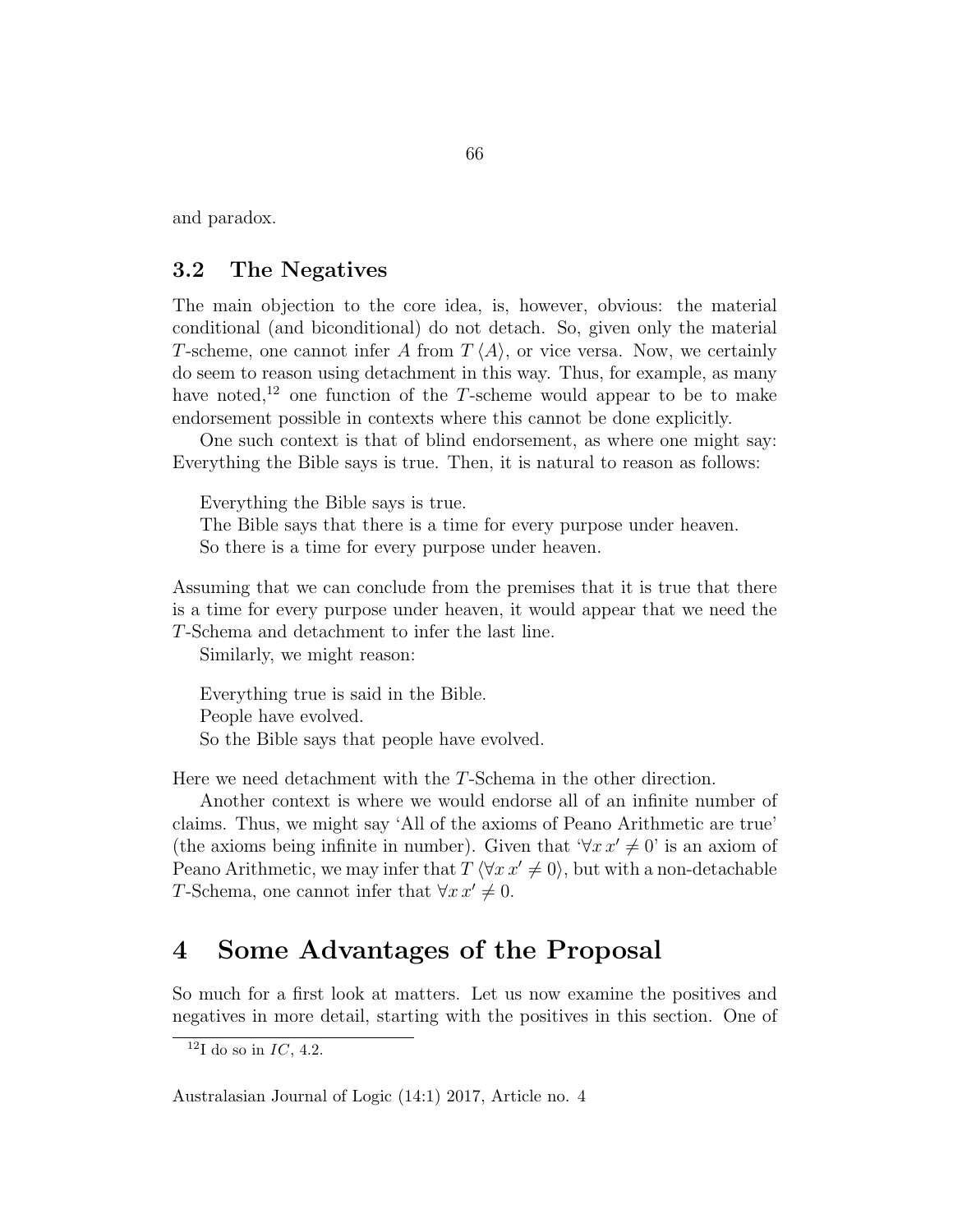the most striking thing about Strategy 1 is that it handles not just the Liar paradox, but a plethora of others as well, as we will now see.

### 4.1 Curry Paradox

For Goodship, a major advantage of Strategy 1 concerns the Curry Paradox. One standard version of this concerns a sentence, C, of the form  $T \langle C \rangle \Rightarrow \bot$ , where  $\perp$  is a logical constant which entails everything. Putting the argument in natural deduction terms, its core is as follows.

$$
\frac{\frac{\overline{T}\langle C \rangle \quad \overline{T}\langle C \rangle \Leftrightarrow C}{C}}{\frac{\overline{T}\langle C \rangle \quad \overline{T}\langle C \rangle \Rightarrow \bot}}{\frac{\bot}{T\langle C \rangle \Rightarrow \bot}}
$$

The argument uses *modus ponens* (MP) for the biconditional of the T-Schema (and for the conditional of the Curry sentence itself), and the last line discharges both occurrences of the assumption  $T\langle C \rangle$ . This argument gives us an unconditional proof of  $T \langle C \rangle \Rightarrow \bot$ , that is, C. This and the T-Schema then deliver  $T \langle C \rangle$  by MP, whence applying MP again delivers ⊥.

Most of the solutions to the Paradox which endorse the T-Schema deny Contraction. That is, an application of  $\Rightarrow$ -introduction cannot discharge multiple assumptions of the antecedent. This solution may be implemented in a contraction-free logic, such as a weak relevant logic. In the axiomatic forms of these logics, Contraction is equivalent to the validity of the inference:  $A \Rightarrow (A \Rightarrow B) \vdash A \Rightarrow B.$ 

Now, to many eyes it would appear to be the case that the Liar Paradox and Curry's Paradox are of a piece. The Principle of Uniform Solution (Same Kind of Paradox, Same Kind of Solution)<sup>13</sup> would therefore dictate that they have the same kind of solution. But rejecting Contraction has nothing to do with a dialetheic solution to the Liar Paradox. So there seems to be a problem here.

Whether or not the Curry paradox and the Liar paradox are of a kind is a thorny question, but given the importance of the Curry paradox to the matters at hand, it is an important one. Its discussion would, however, take

<sup>13</sup>See Priest (2002b), 11.5.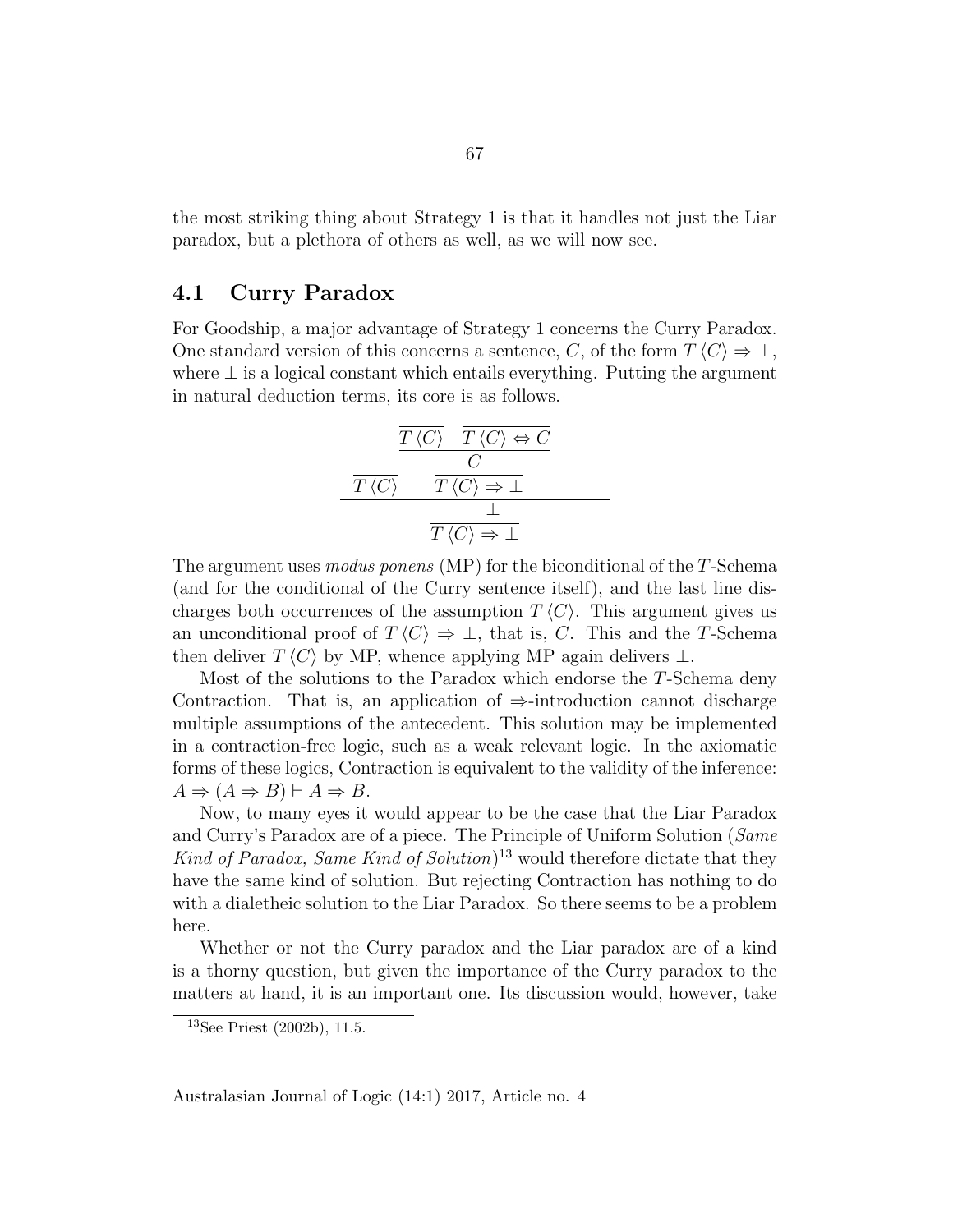us off at a tangent to matters immediately to hand. So I will reserve a discussion of the matter till an appendix to this paper. Here, I simply note that Strategy 1 solves the Curry paradox as well as the Liar: the (bi)conditional of the T-scheme does not detach. The non-triviality argument of Section 3 demonstrates the non-triviality of the Curry sentence just as much as the Liar sentence (even if the language contains a detachable conditional, as we shall see). So if the Liar and Curry are of a kind, Strategy 1 gives the two the same solution, as required by the Principle of Uniform Solution. In particular, we can just take  $T\langle C \rangle$  to be both true and false. The failure of detachment does the rest.

Moreover, even if the two paradoxes are not the same kind, this solution is simpler than the non-contracting solution. The explanations of the failure of conditional contraction—even if they are right—all involve a world semantics, indeed a semantics with impossible worlds; it is clear that this is much more complex. And there is, presumably, nothing problematic about different kinds of paradoxes having the same kind of solution. That is, one should not expect to have Different Kind of Paradox, Different Kind of Solution. The same drug can, after all, cure different illnesses. Thus, IC argues that both the paradoxes of self-reference and Zeno's Arrow Paradox—quite different sorts of paradox—may be solved by endorsing dialetheism. Even if one holds that the Arrow Paradox is not to be solved by deploying dialetheism, one would hardly argue that this cannot be the solution since dialetheism solves the paradoxes of self-reference.

### 4.2 Validity Curry

There are versions of the Curry Paradox which concern validity. These, too, are handled by Strategy 1.

Given some very weak assumptions about the conditional, $^{14}$  the contraction inference,  $A \Rightarrow (A \Rightarrow B) \vdash A \Rightarrow B$ , is equivalent to the validity of "pseudo modus-ponens" (PMP):  $(A \land (A \Rightarrow B)) \Rightarrow B$ . For suppose that  $A \Rightarrow (A \Rightarrow B)$ . Since  $A \Rightarrow A$ , it follows that  $A \Rightarrow (A \land (A \Rightarrow B))$ . Given PMP and the transitivity of  $\Rightarrow$ ,  $A \Rightarrow B$  follows. Conversely, let us write C for  $A \wedge (A \Rightarrow B)$ . Since  $C \Rightarrow A$ ,  $(A \Rightarrow B) \Rightarrow (C \Rightarrow B)$ . But  $C \Rightarrow (A \Rightarrow B)$ . Hence by transitivity,  $C \Rightarrow (C \Rightarrow B)$ . By the contraction inference,  $C \Rightarrow B$ .

<sup>&</sup>lt;sup>14</sup>Namely, that it is at least as strong as the basic relevant logic  $B$ . See Priest (2008), ch. 9.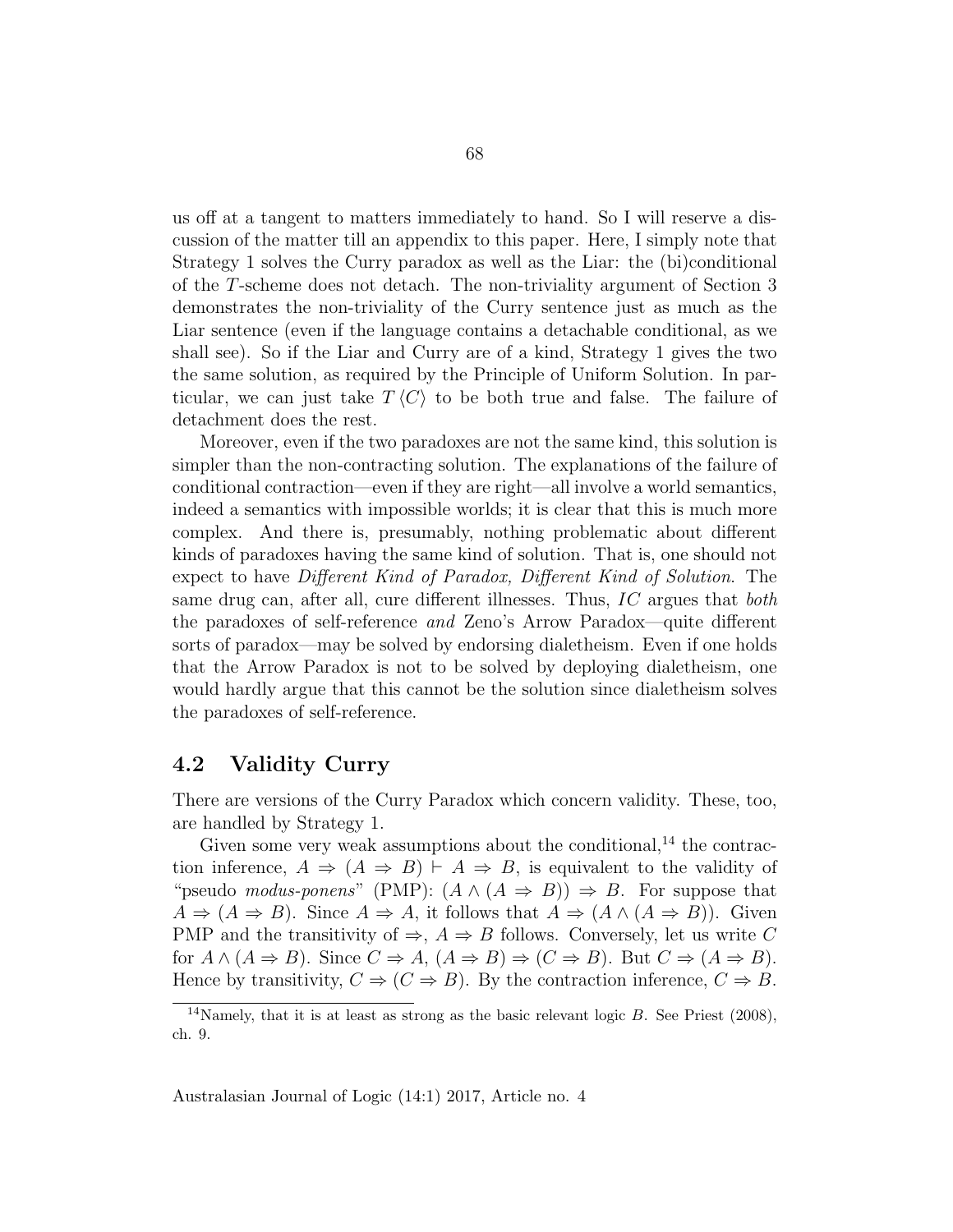Now, let  $\rightarrow$  express the relationship that A bears to B when A entails B (that A entails that B).<sup>15</sup> Then if MP is valid for the conditional of the T-Schema,  $\Rightarrow$ , we have  $(A \land (A \Rightarrow B)) \rightarrow B$ . It is natural to suppose that valid inferences are truth preserving. That is,  $C \rightarrow D \vdash C \Rightarrow D$ , and if this is the case, we have  $(A \wedge (A \Rightarrow B)) \Rightarrow B$ , and we are back with the Curry paradox. One solution to the paradox is to reject the necessary connection between  $\rightarrow$  and  $\Rightarrow$ . But if the conditional of the T-Schema is material, the failure of MP breaks the argument at the first step.

There are also versions of the Curry paradox involving a validity predicate directly.<sup>16</sup> These may also be solved by Strategy 1.

Let us write  $V(\langle A \rangle, \langle B \rangle)$  to express the claim that the one-premise inference from  $A$  to  $B$  is valid. Corresponding the the T-Schema, we have what we might call the *naive* V-*Schema*:

$$
V(\langle A \rangle, \langle B \rangle) \Leftrightarrow (A \rightarrowtail B)
$$

Given techniques of self-reference, we can construct a sentence  $D$ , of the form  $V(\langle D \rangle, \langle \perp \rangle)$ . We then have an argument whose core is as follows:

$$
\frac{\overline{D}}{\underline{D}} \quad \frac{\overline{V(\langle D \rangle, \langle \bot \rangle)} \quad \overline{V(\langle D \rangle, \langle \bot \rangle)} \Leftrightarrow (D \rightarrow \bot)}{\underline{D} \rightarrow \bot} \\\frac{\bot}{\underline{D} \rightarrow \bot} \quad \overline{V(\langle D \rangle, \langle \bot \rangle) \Leftrightarrow (D \rightarrow \bot)} \\\overline{V(\langle D \rangle, \langle \bot \rangle)}
$$

The line after the naked  $\perp$  is justified by the deduction of  $\perp$  from the assumptions  $D$ , and discharges both of them. Hence we have an unconditional

<sup>15</sup>Formally,  $\rightarrow$  may be taken to satisfy the two conditions:

$$
\begin{array}{c}\n\overline{A} \\
\vdots \\
\overline{B} \\
\overline{A \rightarrow B} \\
\end{array}\n\qquad\n\begin{array}{c}\nA & A \rightarrow B \\
\overline{A \rightarrow B} \\
\overline{B}\n\end{array}
$$

where the deduction in the first rule discharges A, and there are no other assumptions. The rules are exactly what one would expect if  $A \rightarrow B$  is simply an object-language way of expressing what a metalanguage deduction from  $A$  to  $B$  expresses.

 $^{16}$ See, e.g., Beall and Murzi (2013).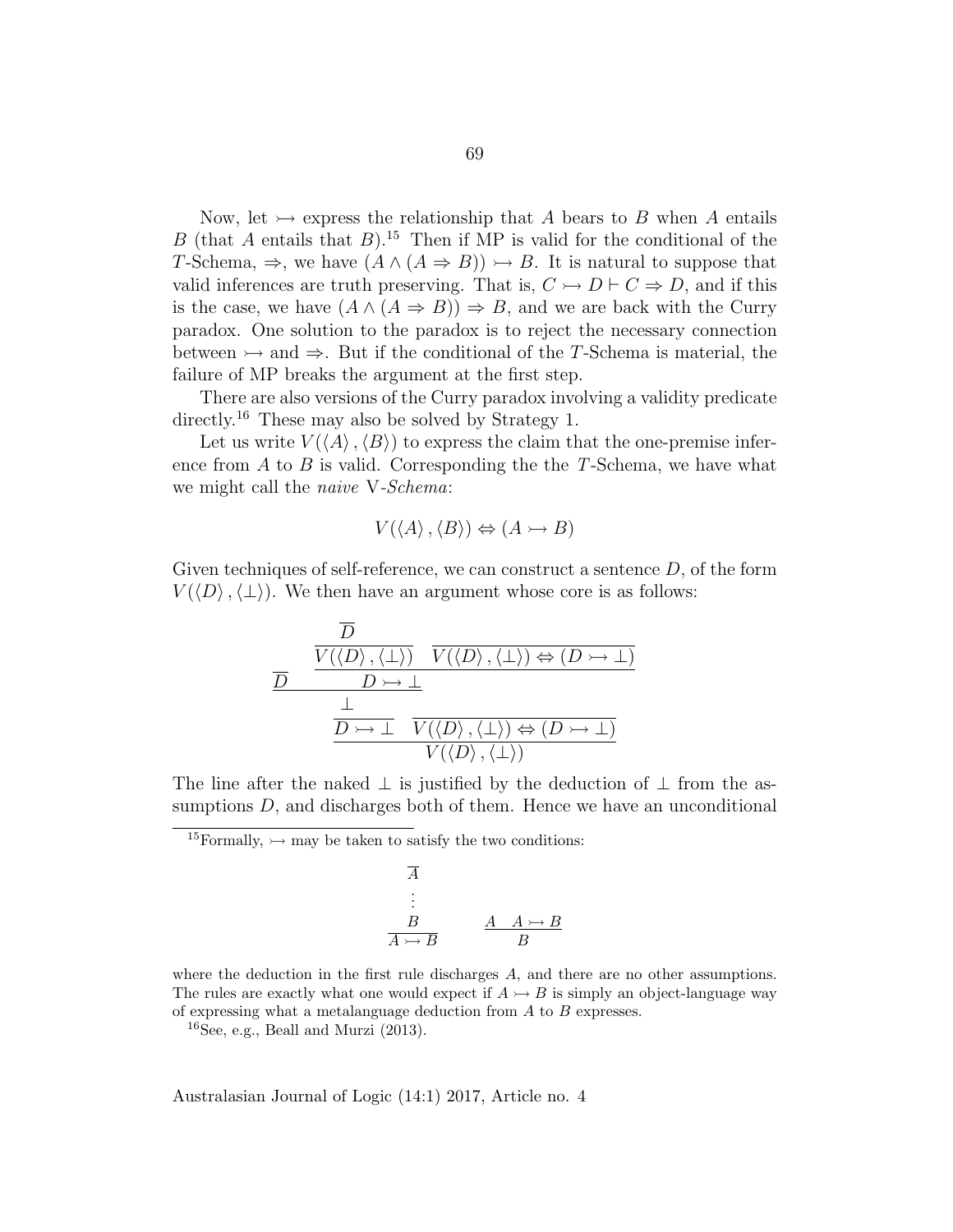proof of  $V(\langle D \rangle, \langle \perp \rangle)$ , which is D. Applying the V-Schema again gives us  $D \rightarrow \perp$ , and this, together with D gives us  $\perp$ .

As in the standard Curry paradox, one kind of solution rejects Contraction. The line after the naked  $\perp$  can discharge only one occurrence of D. How to articulate this solution, and, in particular, how to relate it to a semantic definition of validity, is, however, a sensitive matter.<sup>17</sup> A simpler solution is to take the conditional of the V -Schema to be material. This breaks the arguments where modus ponens is applied to it.

### 4.3 Infinitary Curry

Another version of the Curry Paradox which Strategy 1 easily solves is given in Restall (2006). It is assumed that one can formulate the T-Schema as two inferences:

$$
\tau \wedge T \langle A \rangle \vdash A \qquad \qquad \tau \wedge A \vdash T \langle A \rangle
$$

Thus, the T-Schema is taken to be enthymematically valid: some true background information,  $\tau$ , may be necessary. (Of course, if one takes it to hold non-enthymematically, then the enthymematic form will hold for any  $\tau$ .) Restall also assumes the existence of a conditional,  $\rightarrow$ , satisfying the inferences:

$$
\begin{array}{c}\nA \wedge B \vdash C \\
\hline\nA \vdash B \to C\n\end{array}\n\qquad\n\begin{array}{c}\nA \vdash B \to C \\
\hline\nA \wedge B \vdash C\n\end{array}
$$

Now let C be  $T \langle C \rangle \rightarrow \bot$ . Then we have:

$$
\frac{\tau \wedge T \langle C \rangle \vdash C}{\tau \wedge T \langle C \rangle \vdash T \langle C \rangle \rightarrow \bot}
$$
\n
$$
\frac{\tau \wedge T \langle C \rangle \wedge T \langle C \rangle \vdash \bot}{\tau \wedge T \langle C \rangle \vdash \bot}
$$
\n
$$
\frac{\tau \wedge T \langle C \rangle \vdash \bot}{\tau \vdash T \langle C \rangle \rightarrow \bot}
$$

The rest of the argument then proceeds much as before, and we end up with a proof of the unacceptable  $\tau \vdash \bot$ .

Perhaps the most obvious way to object to this argument is to deny the existence of a meaningful connective,  $\rightarrow$ , satisfying these introduction and elimination rules. However, Restall points out that it would appear that one can *define* such a conditional,  $B \to C$ , as:

 $17$ See Priest (2015a).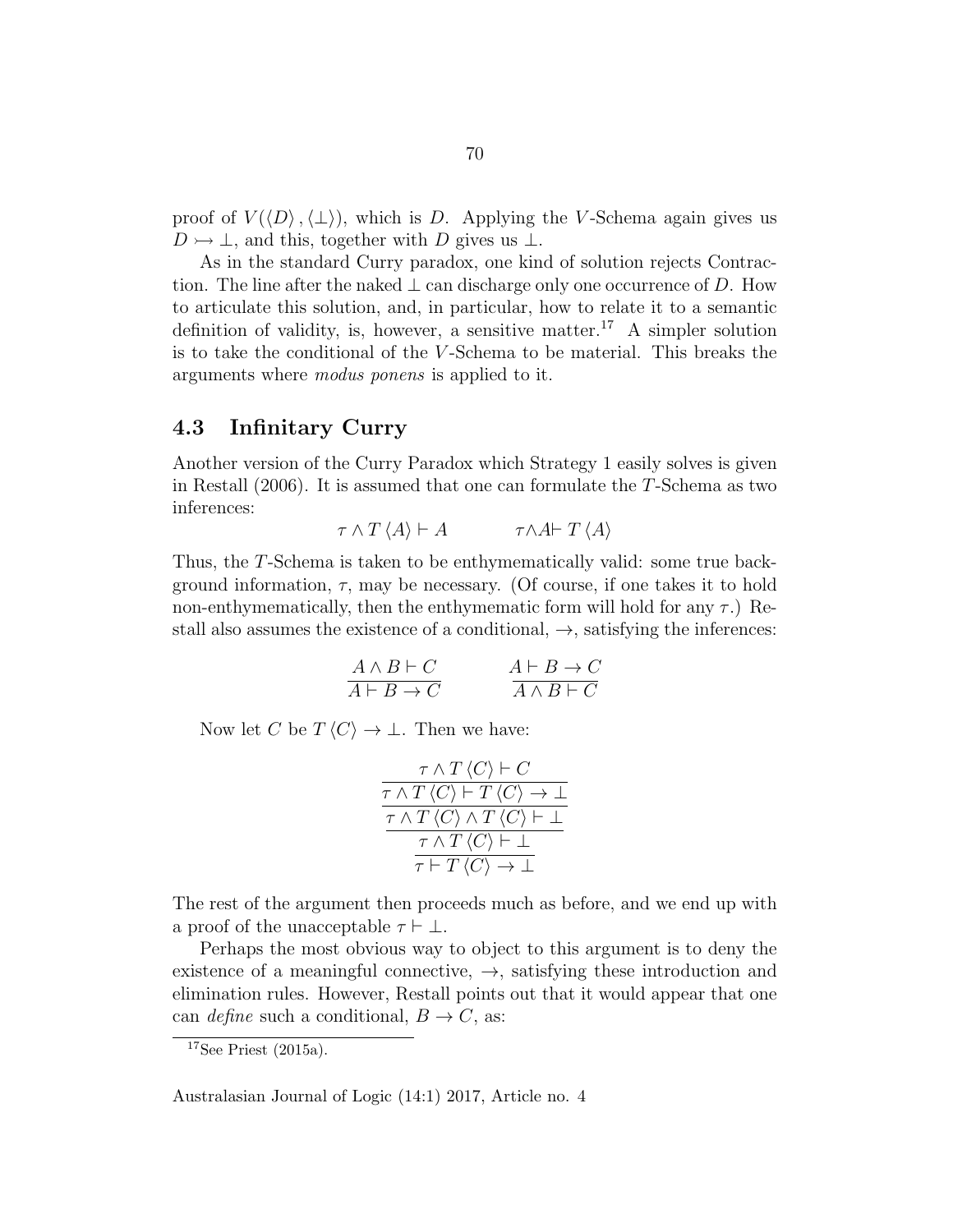•  $\bigvee \{A : A \wedge B \vdash C\}$ 

Here,  $\bigvee$  is an infinitary disjunction. We may show that this satisfies the rules as follows. Suppose that  $A' \wedge B \vdash C$ . Then  $A' \vdash \bigvee \{A : A \wedge B \vdash C\}$ , since  $A' \in \{A : A \wedge B \vdash C\}$ . Conversely, suppose that  $A' \vdash B \to C$ ; that is,  $A' \vdash$  $\bigvee \{A : A \wedge B \vdash C\}$ . Then  $A' \wedge B \vdash B \wedge \bigvee \{A : A \wedge B \vdash C\}$ , and by the infinitary distribution of conjunction over disjunction,  $A' \wedge B \vdash \bigvee \{A \wedge B : A \wedge B \vdash C\}.$ By the usual properties of disjunction,  $\bigvee \{ A \land B : A \land B \vdash C \} \vdash C$ . So  $A' \wedge B \vdash C$ , by transitivity.

Now, there are several ways one might object to this argument. The most obvious is to reject infinitary operators altogether.  $\rightarrow$  is just not a humanly meaningful connective. One might reply that it is meaningful in a more abstract sense. But this reply is also moot, since the definition of  $\rightarrow$ is circular. The set of which  $B \to C$  is the infinite disjunction is defined in terms of  $\vdash$ . It therefore presupposes that this is well defined. But the rules for  $\vdash$  include the rules for  $\rightarrow$ , and therefore presuppose, amongst other things, that the set which defines a conditional is well defined. The definition of  $\rightarrow$  is therefore a creative one, and does not guarantee it sense. As far as this goes, it could be a tonk-like connective.

These considerations provide a solution to this Curry problem; but one can, of course, debate them further. It is clear that the matter is not a simple one. By contrast, Strategy 1 provides a simple and straightforward solution. We have only  $T \langle A \rangle \equiv A$ , or maybe enthymematically,  $\tau \vdash T \langle A \rangle \equiv A$ . We do not have  $(\tau \wedge) T \langle A \rangle \dashv A(\wedge \tau)$ , so the argument fails at the first step since ≡ does not detach.

Indeed, given this solution, non-triviality can easily proved. Take the language to be that of the relevant logic  $R$  with the logical constant  $t$ , plus arithmetical vocabulary and the truth predicate. Consider a Routley/Meyer interpretation, where the interpretation of the arithmetic language at the base world is classical, and where the base world also verifies all sentences of the form  $T(A)!$ . This validates the material T-Schema. In  $R$ ,  $\rightarrow$  is detachable and contracting, and the conditional  $A \mapsto B$ , defined as  $(A \wedge t) \to B$ , satisfies the Restall rules.<sup>18</sup>

<sup>18</sup>As shown in Meyer (1973), this is the conditional of intuitionist logic.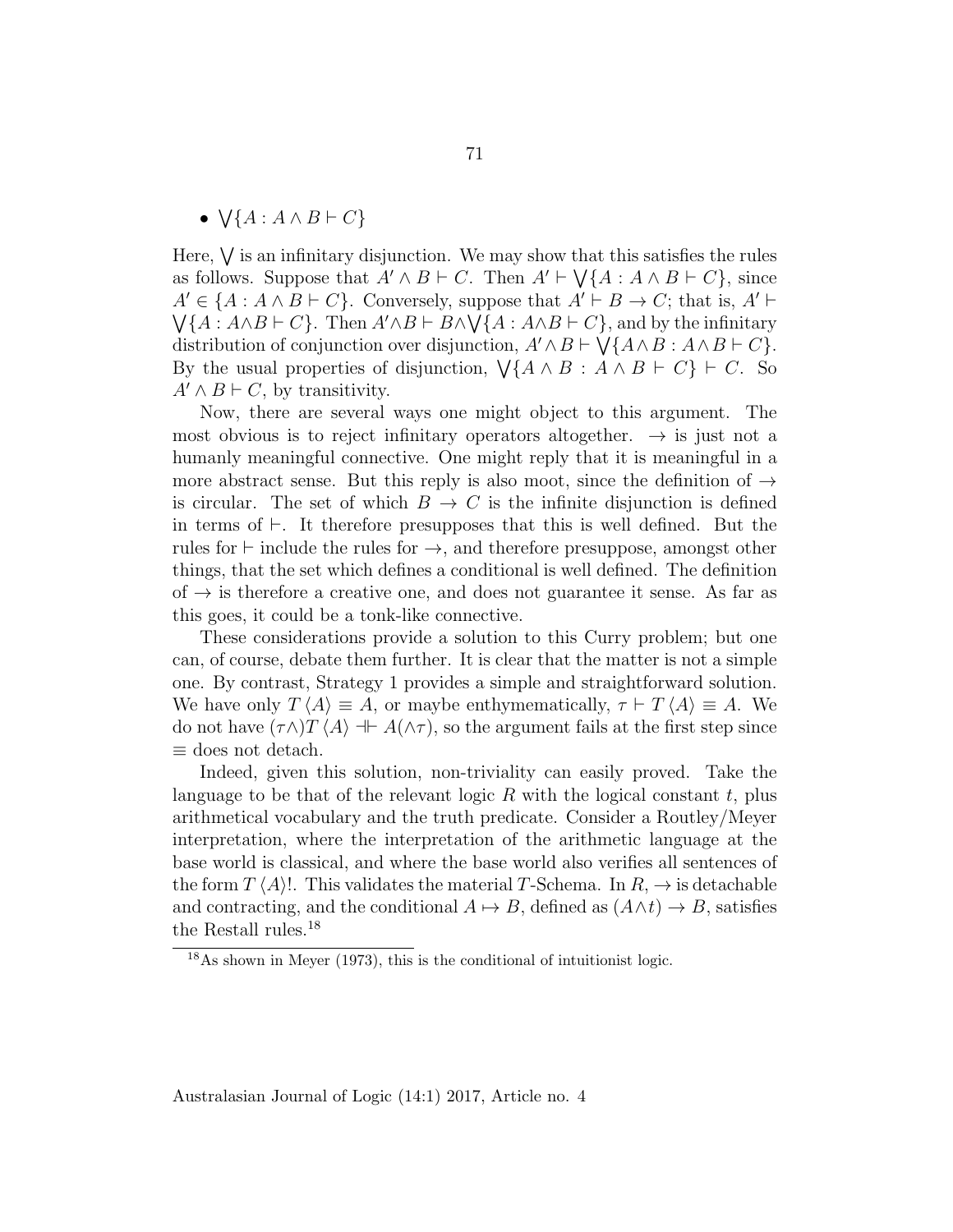#### 4.4 An Extended Paradox

Yet another paradox which is handled simply by Strategy 1, is an "extended paradox" first formulated by Smiley.<sup>19</sup> Define a function,  $Val$ , as follows, where  $T$  is the truth predicate and  $F$  is the falsity predicate:

- $Val \langle A \rangle = \{1\}$  iff  $T \langle A \rangle \wedge \neg F \langle A \rangle$
- $Val \langle A \rangle = \{1, 0\}$  iff  $T \langle A \rangle \wedge F \langle A \rangle$
- $Val \langle A \rangle = \{0\}$  iff  $\neg T \langle A \rangle \wedge F \langle A \rangle$

Given that  $T \langle A \rangle \vee T \langle A \rangle$  and  $F \langle A \rangle \vee T \langle A \rangle$ , one of these cases must hold; and the three cases seem to be disjoint. Thus, e.g., if the first and the second held, we would have  $F \langle A \rangle \wedge \neg F \langle A \rangle$ . Now, by techniques of self-reference, form a sentence S, of the form  $Val\langle S\rangle = \{0\}$ . The T-Schema gives us that:

•  $T \langle S \rangle \Leftrightarrow Val \langle S \rangle = \{0\}$ 

We have that  $Val\langle S\rangle = \{1\} \vee Val\langle S\rangle = \{1,0\} \vee Val\langle S\rangle = \{0\}.$  In the first two cases,  $T \langle S \rangle$ . So by the T-Schema,  $Val \langle S \rangle = \{0\}$ . So either  $\{1\} = \{0\}$ , or  $\{1\} = \{1, 0\}$ , and so  $0 = 1$ . In the third case, by the T-Schema,  $T\langle S \rangle$ . Hence,  $Val\langle S\rangle = \{1\} \vee Val\langle S\rangle = \{1,0\}$ , so again  $0 = 1$ . Hence,  $0 = 1$ , and all sentences have the same value.

Priest (1993) and IC, 20.3, argue that the argument fails, since the three cases in the definition of  $Val$  are not exclusive. In paradoxical cases, two or more of the defining cases may hold. (Thus, if L is  $\neg T \langle L \rangle$ , we have  $T \langle L \rangle \wedge T \langle L \rangle$ . But if L is not true, it is false, so we have  $F \langle A \rangle$  as well, and we are in the second and third cases.) So  $Val$  is ill-defined. Strategy 1 gives an even simpler solution, however. If  $\Leftrightarrow$  is  $\equiv$ , the detachments involved in applying the T-Schema break down.

# 4.5 Denotation Paradoxes

Let us now turn to the paradoxes of denotation. These are a very distinctive subclass of the self-referential paradoxes: first, because they require, essentially, description terms of some kind, and some principle concerning how these behave; secondly, because the standard paradoxical arguments in these cases do not go via biconditionals of the form  $A \Leftrightarrow \neg A$ , but give *independent* 

<sup>19</sup>Smiley (1993).

Australasian Journal of Logic (14:1) 2017, Article no. 4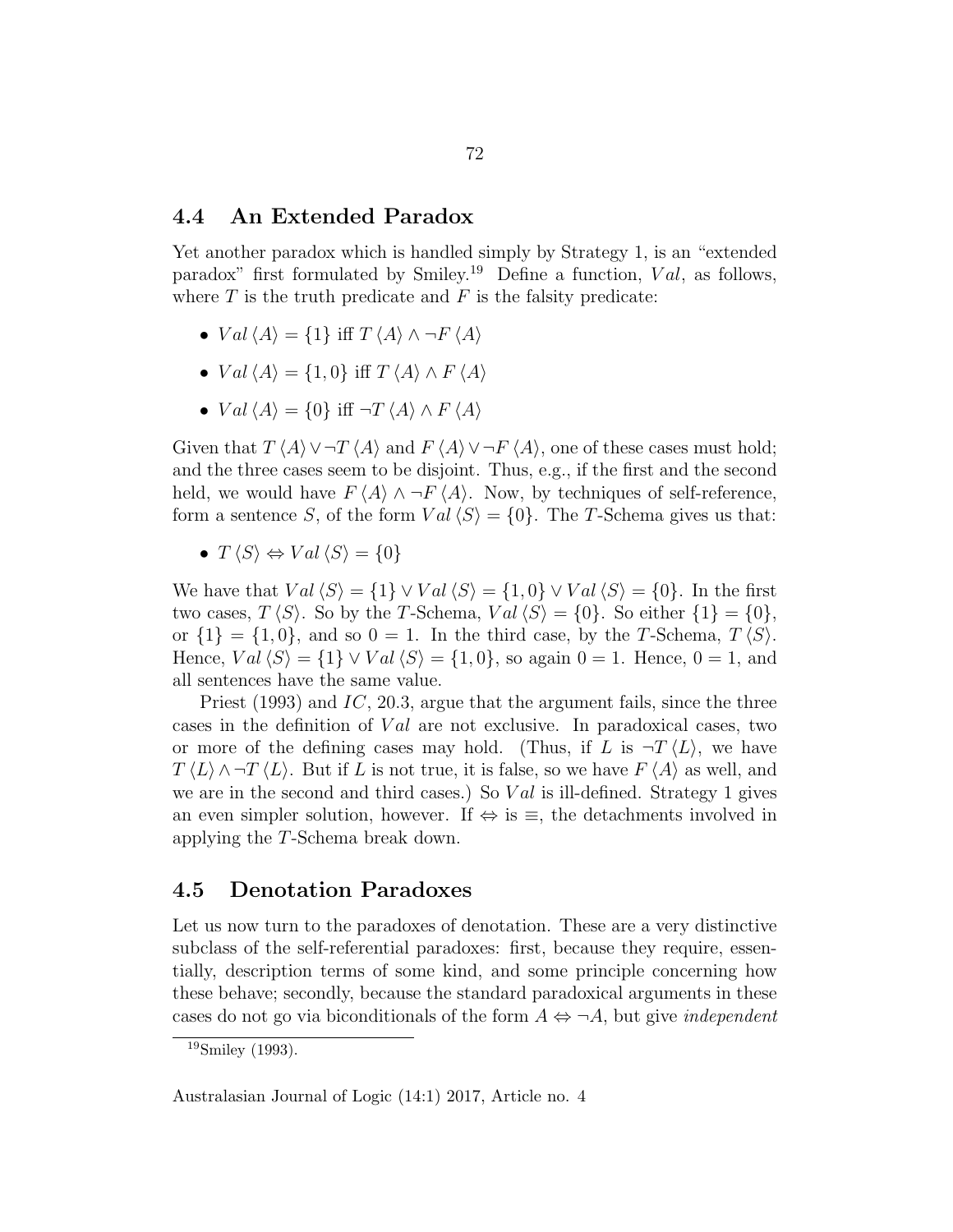arguments for each of A and  $\neg A$ . Such arguments do not then need to invoke the LEM essentially.<sup>20</sup>

For the most part, the paradoxes of denotation are handled very easily by a dialetheic strategy. The arguments are sound, and the contradictory conclusions simply true. But there is a paradox in this family which cannot obviously be solved in this way. This is an argument first produced by Hilbert and Bernays to show that a consistent theory cannot contain its own denotation function (just as Tarski employed the Liar Paradox to show that a consistent theory cannot contain its own truth predicate).<sup>21</sup>

An informal version of the paradox goes as follows. Consider a term,  $t$ , of the form: the denotation of 't' plus one). 't' denotes t, but it also denotes  $t + 1$ . Hence  $t = t + 1$ , and so  $0 = 1$ .

Formally, let  $f$  be any one-place functional term. By techniques of selfreference, we can find a term, t, such that  $t = f(\langle t \rangle)^{2}$ . Now let  $\epsilon$  be an indefinite description operator, satisfying the *Description Principle*:  $\exists x A \vdash$  $A_x(\epsilon x)$ <sup>23</sup> Let D be the denotation relation, and consider the functional term  $f(\epsilon yD(x, y))$ . By what we have just seen, we can find a term, t, such that:

(0)  $t = f(\epsilon y D(\langle t \rangle, y))$ 

We can now reason as follows:

 $23$ For the application at hand, it might well be thought that a definite description operator could be used. However, to keep matters as simple as possible, we use indefinite descriptions.

<sup>20</sup>See Priest (2006a).

 $^{21}$ For full discussion and references, see Priest (2005), ch. 8.

 $^{22}$ Thus, suppose that we are operating in arithmetic, and naming is given by gödel coding. Suppose, also, that we have a function symbol,  $\delta$ , such that for any term, t,  $\delta(\langle t \rangle)$  is the diagonalisation of t—that is, (the code of) the term t with the code of term t replacing every free variable. Consider the term  $f(\delta(x))$ ; call this s. Its diagonalisation is  $f(\delta(\langle s \rangle))$ ; call this t. Then  $\delta(\langle s \rangle) = \langle t \rangle$ . So  $f(\delta(\langle s \rangle)) = f \langle t \rangle$ . So  $t = f \langle t \rangle$ .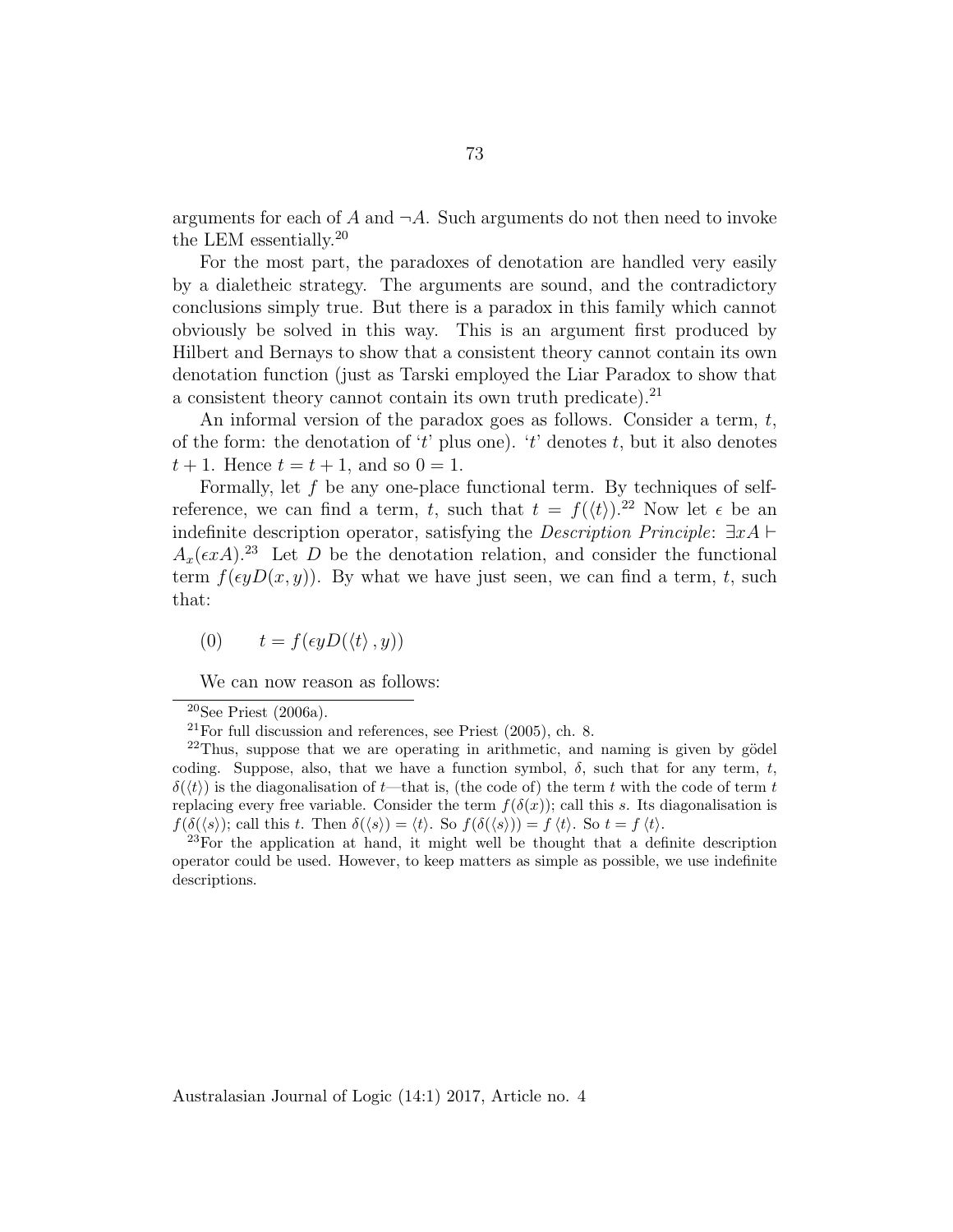| $(1)$ $t = t$                                                  | Identity                    |
|----------------------------------------------------------------|-----------------------------|
| $(2)$ $D(\langle t \rangle, t)$                                | Denotation Schema (and MP)  |
| (3) $\exists y D(\langle t \rangle, y)$                        | Generalisation              |
| (4) $D(\langle t \rangle, \epsilon y D(\langle t \rangle, y))$ | Description Principle       |
| (5) $t = \epsilon y D(\langle t \rangle, y)$                   | Denotation Scheme (and MP)  |
| (6) $t = f(t)$                                                 | Substituting $(5)$ in $(0)$ |

In particular, suppose we are quantifying over natural numbers, and for  $f$ take the "zero function",  $\zeta: \zeta(0) = 1$ , and  $\zeta(n) = 0$  if  $n > 0$ . Then  $t = \zeta(t)$ . If  $t = 0$  then  $\zeta(t) = 1$ ; so 0=1. If  $t > 0$  then  $\zeta(t) = 0 = t$ , so 0 = 1, again.

Now, there are various solutions to this paradox one might attempt. One is to reject the D-Schema, by stratification, or in some other way. That is not an option if we accept the naive semantic principles. Another is to hold that  $t$  has no denotation. However, this does not work, since we can arrange for all  $\epsilon$ -terms to have a denotation (à la Hilbert). Priest (2005), ch. 8, argues that the correct solution is to take  $t$  to have multiple denotations. The natural semantics shows that the Substitutivity of Identicals (step (6)) then fails. Taking the D-Schema to be a material conditional provides a much simpler solution, however. The argument fails at lines (2) and (5).

Indeed, the non-triviality proof of this approach is as simple as before. Take a classical model of arithmetic plus the denotation predicate, in which arithmetic is standard and the extension and anti-extension of D are both the set of all pairs of objects in the domain. This validates the D-Schema. Now extend this to a model of Hilbert's  $\epsilon$ -operator (by the addition of a choice function).<sup>24</sup> This still validates the D-Schema (however  $\epsilon$ -terms are coded); but it also validates the Description Principle, and is a conservative extension.

# 4.6 Kripke's Paradox

Another paradox of self-reference to note in this context is one proposed by Kripke  $(2011)$ . Let k be the set of all times, t, when I am thinking about a set of times of which t is not a member. I can think about this at time  $\tau$ .  $\tau$  is and is not, then, a member of k. This is obviously a paradox of a kind similar to Russell's paradox, but it uses an intentional notion, think of, and standard

 $^{24}$ As in Leisenring (1969).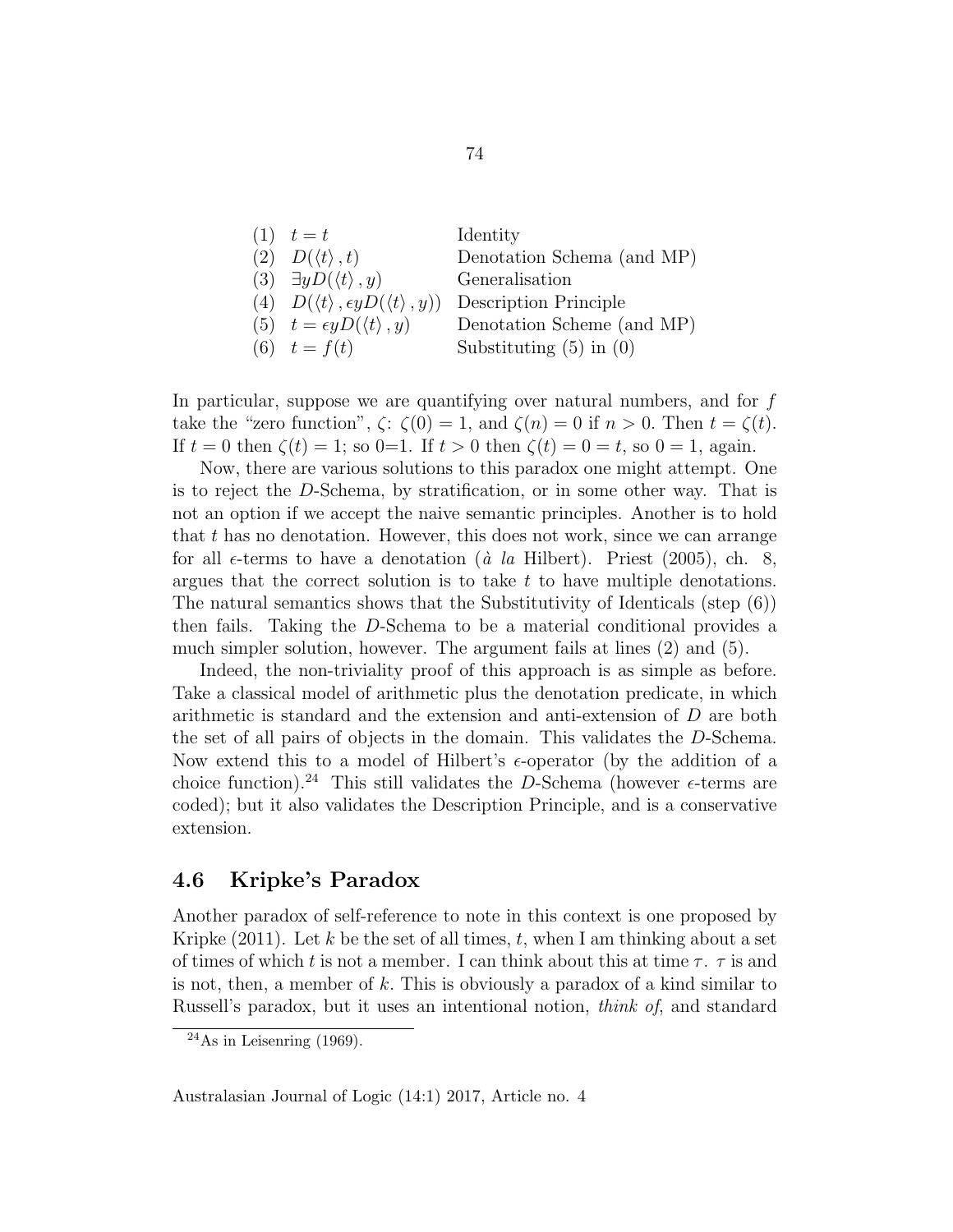solutions to the set-theoretic paradoxes do not apply to it. In particular, since—identifying times with real numbers— $k$  is a set of real numbers, one cannot say that it does not exist. And even if it did, this appears to be irrelevant, since I obviously can think about non-existent objects, such as Zeus.

Though we will not turn to set theory till the next part of this essay, let us look at this paradox and its relation to Strategy 1 now. Much of the detail of Kripke's example is, in fact, unnecessary to the paradox. In Priest (2015b), I strip it down to the following.

Let  $\theta(x)$  be 'I am thinking about x (now)'. Let  $k = \{n \leq 1 : \exists s \subseteq$  $1(\theta(s) \wedge n \notin s)$ , where the variable *n* ranges over natural numbers. Clearly either  $k = \emptyset$  or  $k = \{0\}$ . We have:

•  $0 \in k \Leftrightarrow \exists s \subseteq 1(\theta(s) \wedge 0 \notin s)$ 

Given the empirical premise that I am (now) thinking about k and only  $k$ , then  $\theta(x)$  iff  $x = k$ . Hence:

•  $0 \in k \Leftrightarrow \theta(k) \wedge 0 \notin k$ 

Given that  $\Leftrightarrow$  is detachable, we then have that  $0 \in k!$ . So either  $0 \in \emptyset$  or  $0 \notin \{0\}.$ 

Now, while there are ways in which we can make sense of this,  $25$  it is hard to suppose that such simple and small sets are contradictory. However, if  $\Leftrightarrow$ is the material biconditional, we have only that  $0 \in k! \vee \neg \theta(k)$ . And given the empirical premise:  $0 \in k! \vee \neg \theta(k)!$ . The purely set-theoretic statement can, then, have a quite consistent value (false), provided that it is the second disjunct which is true: I am and am not (now) thinking about  $k$ .

Odd though this may seem at first, it is of a piece with many of the other paradoxes of self-reference. Thus, König's paradox tells us that a certain number both can and cannot be referred to. To think of something is to refer to it mentally. So, in a similar way,  $k$  both can and cannot be thought of.

# 5 Endorsement

Let us now look at the negative side of the ledger more closely: the failure of ⊃ to detach, as it would seem to have to, if truth is to play a role in

 $25$ See Priest (2015b).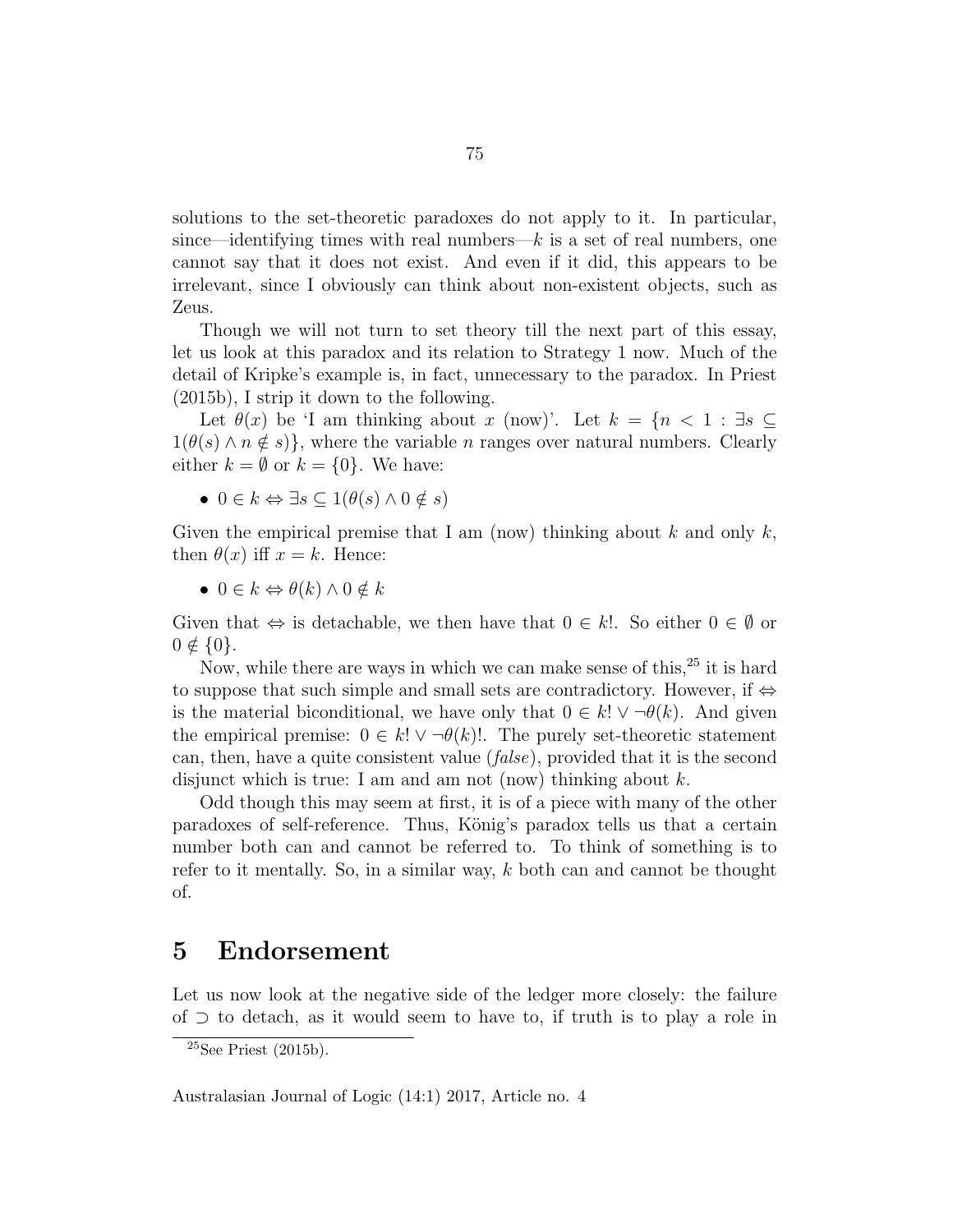endorsement.

#### 5.1 Transparent Truth

A very simple way of solving the problem is to endorse the transparency of truth, that is, the view that A and  $T\langle A \rangle$  are intersubstitutable in all contexts:

$$
\frac{B_C(A)}{B_C(T\left \langle A \right \rangle)}
$$

where the double line indicates a two-way inference. Let us call this pair of rules Transparency. An obvious special case of Transparency is what we might call the T-rules:

$$
\frac{A}{T\left\langle A\right\rangle}
$$

These rules are weaker, though. They do not entail the "negative" T-rules:

$$
\frac{\neg A}{\neg T \left\langle A \right\rangle}
$$

As is not hard to show, the T-rules and negated T-rules do deliver intersubstitutivity in all extensional contexts (i.e., those of  $LP$ ). In particular, since  $\vdash A \equiv A$ , they deliver the material T-Schema  $\vdash A \equiv T \langle A \rangle$ . They do not deliver a transparent truth predicate if the contexts involved are intentional, however, such as  $\square$  or a relevant  $\rightarrow$ . The rules require A and  $T \langle A \rangle$  to relate to the same truth values at the "base world" of a world-semantics. This does not guarantee intersubstitutivity in intensional contexts (i.e., ones whose semantic evaluation at a world requires a world-shift). For that, we need to enforce the connection between A and  $T \langle A \rangle$  at other worlds.

Now, Transparency—or just the positive  $T$ -rules—does solve the problem of endorsement. Thus, in the first example of 3.2, once we have inferred that 'There is a time for every purpose under heaven' is true, the result follows. Similarly for the second example of 3.2.

Matters are the same when the truth predicate is used in an infinitary act of endorsement. Thus, in the third example of 3.2, once we have inferred  $T \langle \forall x \, x' \neq 0 \rangle$ , we can use the rules to infer  $\forall x \, x' \neq 0$ .

The addition of Transparency, moreover, produces a non-trivial extension in the extensional language. This can be proved by a standard fixed-point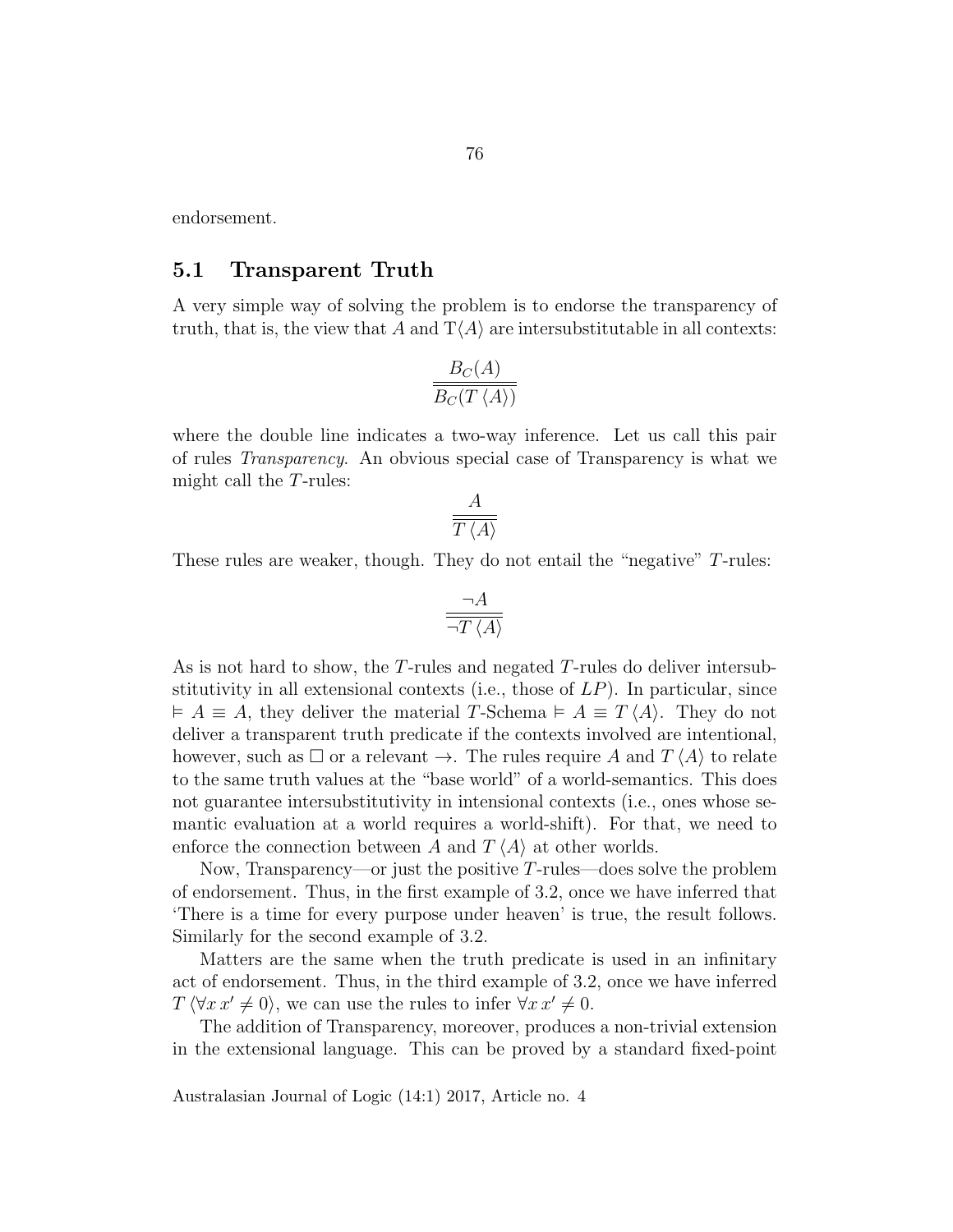construction. We start with a model of arithmetic, where both the extension and anti-extension of  $T$  are the whole domain,  $N$ . We then ascend the ordinals, at successor stages setting the extension and anti-extension of T to be the set of (codes of) things true/false at the previous stage; and at limit ordinals taking intersections. Because of the Monotonicity Lemma, the extension and anti-extension of the truth predicate are non-increasing. Hence, we reach a fixed-point interpretation, where the extension and anti-extension of T are exactly the (codes of) the things true/false in the interpretation. Full details can be found in Priest (2002a), 8.1.

What effect does the addition of Transparency have on the positives for Strategy 1 discussed in Section 4? The Curry paradox and the Validity Curry are solved exactly as before, as is shown by the fixed-point construction: detachment fails for the relevant conditional. The addition has no relevance to Kripke's paradox. It does spoil the solution to the paradoxes of 4.3-4.5, however, since these arguments can all be run using the positive  $T$ -rules, or their analogue for denotation:

$$
\frac{t=c}{D(\left\langle t\right\rangle ,c)}
$$

The only solutions for these would then seem to be of a different kind: the ones indicated in the discussion of those sections.

### 5.2 Propositional Quantification

A rather different way of addressing the concerns engendered by endorsement is to cut out the middle-man entirely, and use propositional quantification.

For example, in the first case of 3.2, we can then say:

•  $\forall p$ (the Bible says that  $p \Rightarrow p$ )

from which, by universal instantiation, we can infer: The Bible says that there is a time for every purpose under heaven  $\Rightarrow$  there is a time for every purpose under heaven. Given that we may move from the antecedent to the consequent in some way, we can then infer that there is a time for every purpose under heaven.

The second example of 3.2 can be treated in the same way. We have:

•  $\forall p(p \Rightarrow \text{the Bible says that } p)$ .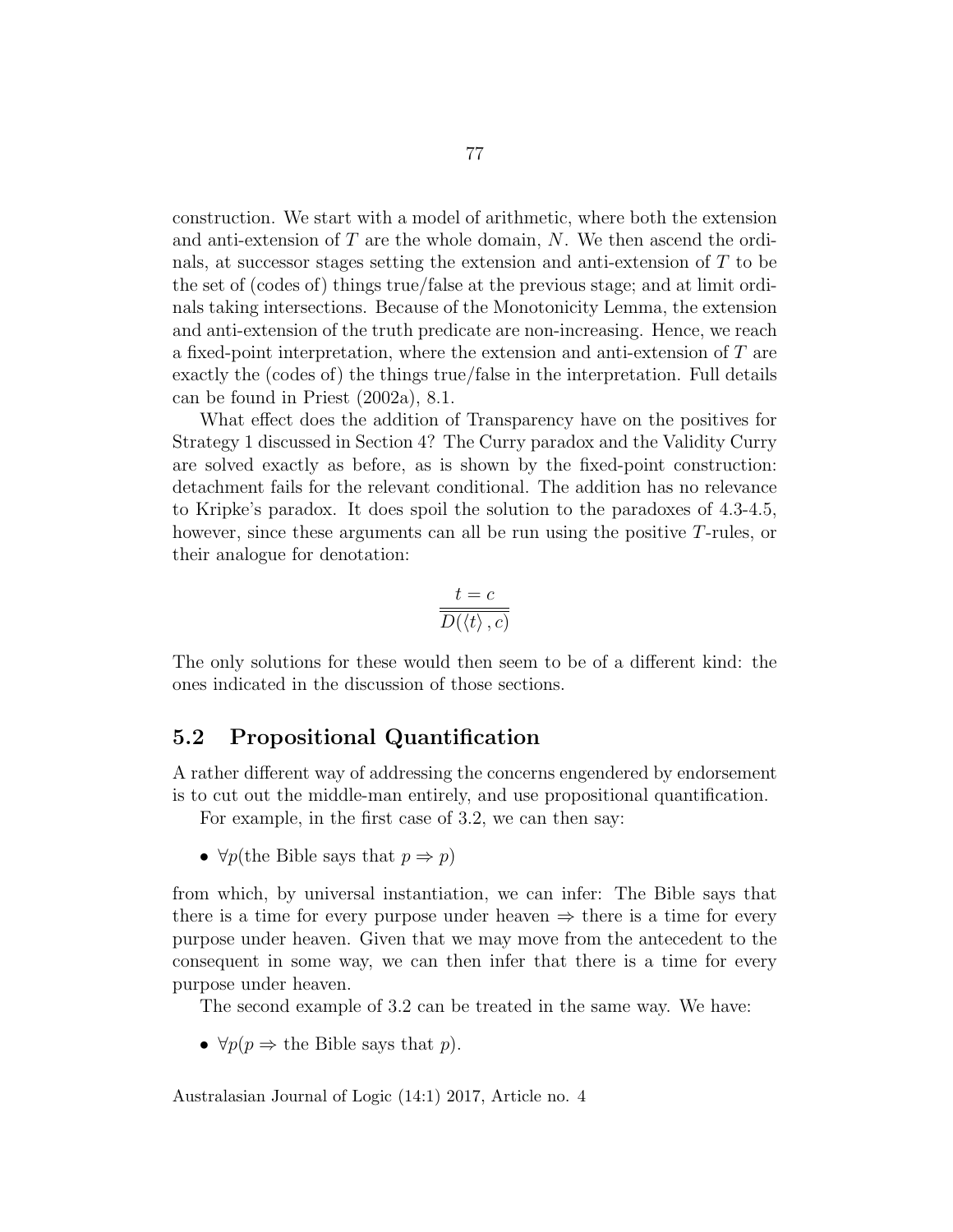From which we can infer: People have evolved  $\Rightarrow$  the Bible says that people have evolved. *Modus ponens* does the rest. The third example of 3.2 can also be dealt with in the same way. The endorsement is expressed as:

•  $\forall p$ (some axiom of PA says that  $p \Rightarrow p$ )

Given only that an axiom of PA says that  $\forall x \, x' \neq 0$ , the result follows.

The machinery of propositional quantification is easily added to that at hand.<sup>26</sup> We add two propositional constants, 1 and 0, a stock of propositional variables, and the propositional quantifiers,  $\forall$  and  $\exists$ . The truth/falsity conditions are then extended as follows:

- $\mathbb{H}^+$  1 and  $\mathbb{H}^-$  0
- $\Vdash^+ \exists pA$  iff  $\Vdash^+ A_p(1)$  or  $\Vdash^+ A_p(0)$
- $\Vdash^{-} \exists pA$  iff  $\Vdash^{-} A_p(1)$  and  $\Vdash^{-} A_p(0)$
- $\Vdash^+ \forall pA$  iff  $\Vdash^+ A_p(1)$  and  $\Vdash^+ A_p(0)$
- $\Vdash^{-} \forall p A$  iff  $\Vdash^{-} A_p(1)$  or  $\Vdash^{-} A_p(0)$

Note that we do not insist that 1 is not false (as well as true), or that 0 is not true (as well as false). The proof of substitutivity for material equivalents is easily extended to the new context.

It is now easy enough to establish that the quantifiers behave as one would wish. Let B be any formula. Then in any interpretation  $\mathbb{H}^+$  B  $\equiv$  1 or  $\mathbb{H}^+$  B  $\equiv$  0. Suppose the former; the latter is similar. Then if  $\mathbb{H}^+$   $\forall pA$ ,  $\mathbb{H}^+$   $A_p(1)$ . So by the substitutivity of equivalents,  $\mathbb{H}^+$   $A_p(B)$ . Hence,  $\forall pA \models$  $A_p(B)$ . By an analagous argument,  $A_p(B) \models \exists pA$ .<sup>27</sup>

The addition of the machinery of propositional quantification obviously produces a conservative extension (since any counter-model of an inference in the original language can be extended to a counter-model in the extended language). Hence, the non-triviality arguments already given carry over to the new context. And, unlike the addition of T-rules the extension does nothing to destabilise any of the paradox solutions discussed in Section 4.

<sup>&</sup>lt;sup>26</sup>Many people feel uncomfortable about propositional quantification. Some of this may be eased just by noting that the propositional quantifiers are just zero-adic second-order quantifiers.

<sup>&</sup>lt;sup>27</sup>If there are intensional operators in the language, a more sophisticated semantics is required. This can be found in Priest (2009b), 2.1.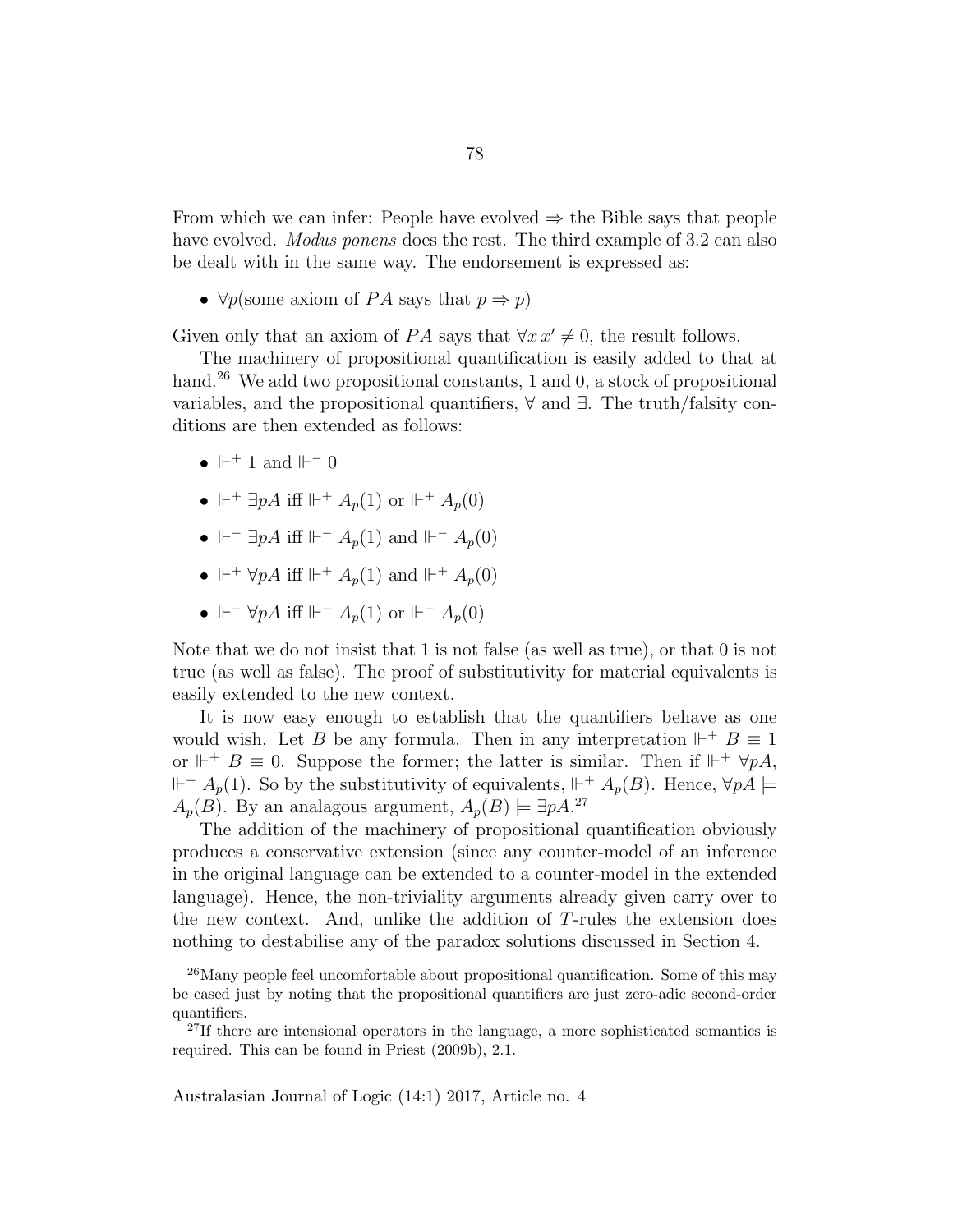# 6 An Additional Conditional?

So much for the obvious issues. There are, however, other, less obvious aspects of Strategy 1 to be looked at. In this and the next two sections we consider three of these.

### 6.1 Truth and a Detachable Conditional

The conditional of the T-Schema is, according to Strategy 1, material. This does not prevent there being a detachable conditional,  $\rightarrow$ , in the language (such as the connective  $\rightarrow$  of 4.2). The Curry argument still fails, even if  $\rightarrow$ contracts. Thus, we can formulate the sentence, C, of the form  $T \langle C \rangle \rightarrow \bot$ , but the Curry argument of 4.1 still fails at the MP steps for the T-Schema.

Indeed, such a conditional can be added conservatively to the language. We take the interpretation of 3.1 as the base world of model for S5. The strict conditional (which detaches and contracts) is given truth conditions in the usual way  $(A \rightarrow B$  is true at a world iff at every world where A is true, B is true); but only the material T-Schema is delivered. (In particular, it is not delivered in the form of a strict biconditional.)

A fully transparent truth predicate does, however, rule out a detachable conditional—at least if it validates  $A \leftrightarrow A$ . For then, transparency delivers  $A \leftrightarrow T \langle A \rangle$ , and we move from Strategy 1 to Strategy 2. Thus, Strategy 1 and a transparent truth predicate requires that there be no such conditional.

### 6.2 Quasi-Validity

Having no other conditional raises a substantial problem, however. The material conditional does not detach. Transparency may solve the problem as concerns the T-Schema, but what of all the other places where we deploy a conditional? We can never apply modus ponens!

There is a way in which one might attempt to get around this problem, however.<sup>28</sup> This is to take material detachment, and, more generally, classically valid inferences that are not valid in  $LP-quasi-valued$  inferences—as acceptable default inferences. Counterexamples to these inferences arise, we know, only when dialetheias occur at strategic places in the reasoning. Given that in ordinary reasoning such things are statistically uncommon, they have

<sup>&</sup>lt;sup>28</sup>Which might also be used to handle some occasions where one might want to detach with a material T-Schema.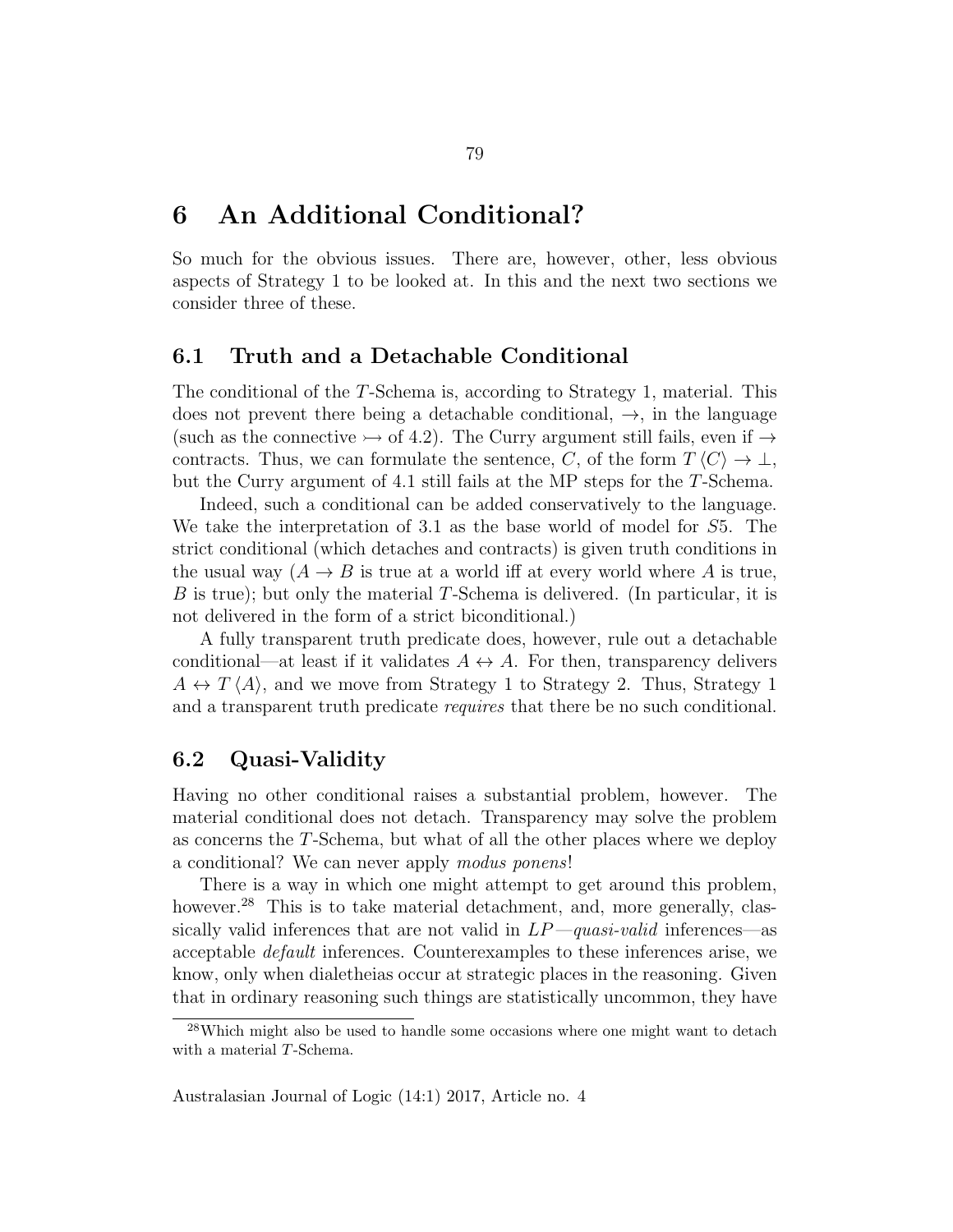low a priori probability; we are therefore justified in proceeding on the assumption that we are not dealing with them, and using classical logic. Given some dog which we have no reason to believe to be unusual, we are entitled to take it to have four legs—until we learn otherwise—since dogs are normally four-legged. Similarly, when reasoning about a situation, we are entitled to take it to be consistent, until we learn otherwise.<sup>29</sup>

Of course, sometimes we will learn otherwise: we may obtain evidence that dialetheias are involved in the reasoning. We will then have to review and possibly revise our belief in the things established with quasi-valid reasoning. What has been established is therefore fallible. We do not have to reject everything established in this way, however. Thus, if we had inferred B from A and  $A \supset B$ , and we have no particular reason to suppose that A is a dialetheia, there is no reason to revise our belief in B. In other words, we may move from an assumption of *global* consistency to one of *local* consistency. Of course, disentangling where and how things we have reason to believe dialetheic are involved in our reasoning will be a messy and, no doubt, itself fallible matter. Perhaps all one can do is leave things as a matter of informal judgment.<sup>30</sup>

However, there is a way of turning this whole process of reasoning into something more determinate. This is to use a non-monotonic logic which implements the default of consistency (both locally and globally). A nonmonotonic logic is one where a valid inference may fail, given further information. That is, we may have  $\Sigma \vdash A$  but  $\Sigma \cup \Pi \nvdash A$ . Fallibility due to new information is, then, built into the very notion of logical consequence. I will describe one such logic,  $LPm$ , in the next subsection.<sup>31</sup>

<sup>&</sup>lt;sup>29</sup>The strategy is defended in detail in  $IC$ , ch. 8, and 19.10. If one endorses a dialetheic solution to the sorites paradox, as I will discuss in 15.6, it might be objected that since vague predicates are a commonplace in natural language, so would dialetheias be; and contradiction-freedom is not the norm. This does not follow, however. Take a vague predicate, such as 'red'. The vast majority of objects are not red, and consistently so. It follows that the collection of objects which are red and not red are a very small proportion of the total. Again, according to  $IC$ , motion produces contradictions; since motion is everywhere, it might be argued that contradictions are ubiquitous. The contradictions in motion concern instantaneous states, however—or at least states of very short duration; and normal reasoning rarely concerns such states.

 $30$ If I understand it right, this is the view recently adopted by Beall. See, e.g., Beall (2011) and (2013b).

 ${}^{31}$ For what follows, see *IC*, ch. 16.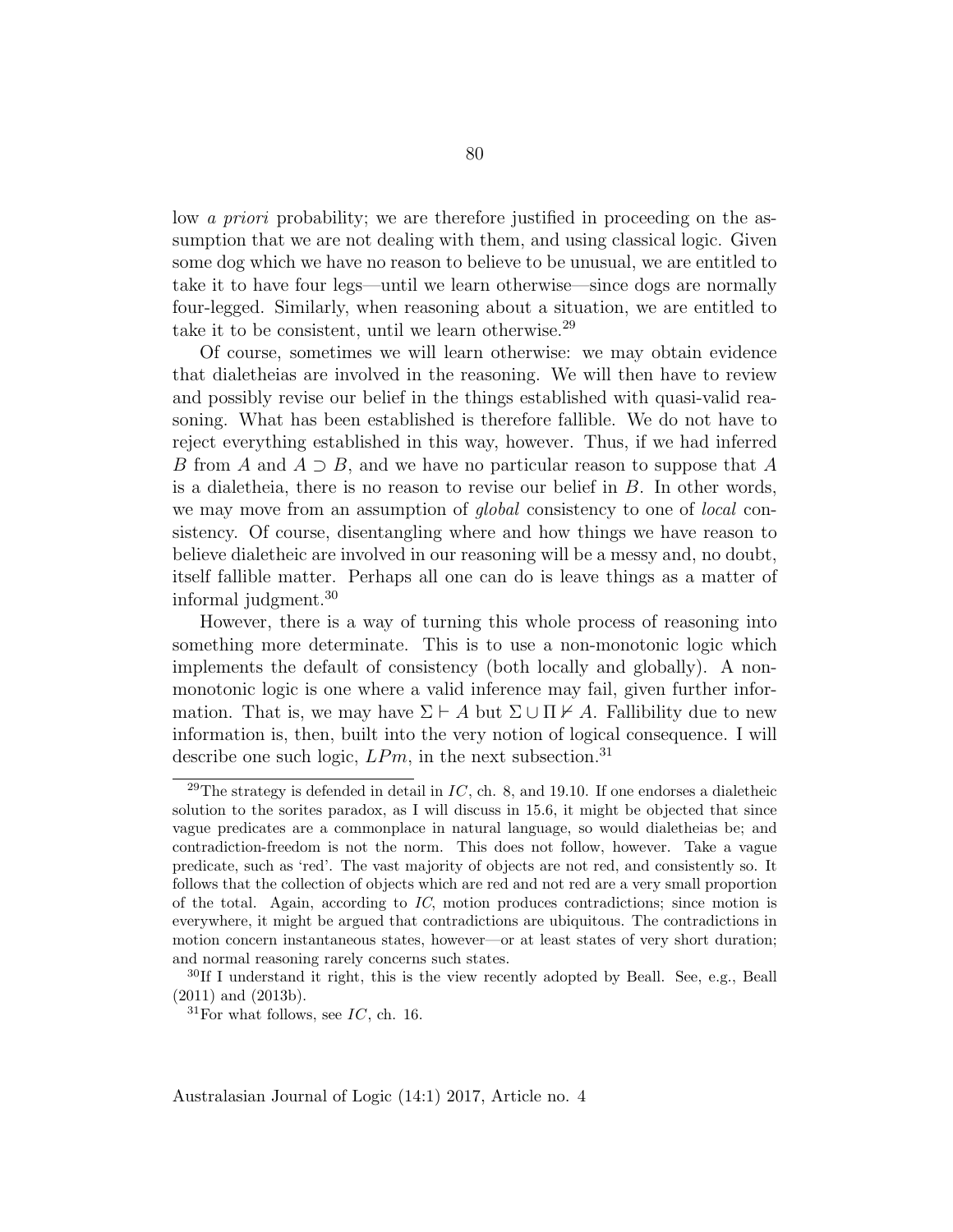# 6.3 LPm

Given any  $LP$  interpretation,  $\mathfrak{M}$ , let:

•  $\mathfrak{M} = \{A : A \text{ is of the form } P k_{d_1} ... k_{d_n}, \text{ and } \mathfrak{M} \text{ is a model of } A!\}$ 

Here the  $k_d$ 's are the canonical names for the members of the domain.  $\mathfrak{M}!$ records the set of contradictory atomic "facts" in  $\mathfrak{M}$ . This provides a simple and natural measure of its inconsistency. Given two  $LP$  interpretations,  $\mathfrak{M}$ ,  $\mathfrak{N},$  define  $\mathfrak{M}\leq_m\mathfrak{N}$  to mean that  $\mathfrak{M}\subset \mathfrak{N}!$ . Here, '⊂' is proper subsethood.  $\mathfrak{M}_{\leq m} \mathfrak{N}$  expresses the fact that that  $\mathfrak{M}$  is more consistent than  $\mathfrak{N}$ . Say that  $\mathfrak{M}$  is a minimally inconsistent (mi) model of  $\Sigma$  if:

- $\mathfrak{M}$  is a model of  $\Sigma$
- and if  $\mathfrak{N}_{\leq m}$  M then  $\mathfrak{N}$  is not a model of  $\Sigma$

Finally, say that A is a minimally inconsistent consequence of  $\Sigma$ ,  $\Sigma \vDash_m A$ , iff:

• every mi model of  $\Sigma$  is a model of A

Thus, to determine the mi consequences of a set,  $\Sigma$ , we ignore all those interpretations that are more inconsistent than  $\Sigma$  requires us to suppose. In this way, we implement the default assumption of consistency.

 $LPm$  validates inferences that  $LP$  does not. Thus, let us write p for Pa, q for Qb, and r for Rc. Then  $\{p, \neg p \lor q\} \vDash_m q$ , since the mi models of the premises are just the classical models. Similarly,  $r$  is irrelevant to the inference, so we have  $\{r!, p, \neg p \lor q\} \vDash_m q$ . The premises require r to be inconsistent, but not  $p \nightharpoonup_m$  bears all the marks of a non-monotonic consequence relation. Additional information can invalidate an inference, and it is not closed under uniform substitution. Thus, it is not difficult to show that  ${\neg p, p, \neg p \lor q} \not\vDash_m q$  and  ${p, \neg p \lor q} \not\vDash_m q!$  Crucially, however, if  $\Sigma$  is consistent (either classically or in  $LP$ , it makes not difference, as we observed in fn. 10) then  $\Sigma \vDash_m A$  iff  $\Sigma \vDash_{CL} A$ , since the mi models of  $\Sigma$  are just its classical models.  $(\mathfrak{M}$  is classical iff  $\mathfrak{M}! = \emptyset$ .) We see, at any rate, that, using  $LPm$ , we can use the disjunctive syllogism (detachment for  $\supset$ ) when reasoning from (locally) consistent information.

On a more technical note, IC, ch. 16, claims that if  $\Sigma$  is non-trivial under  $LP$  consequence, it is non-trivial under  $LPm$  consequence. This is called *Reassurance.* The claim is false, as Crabbé (2011) shows. Thus, if  $\Sigma =$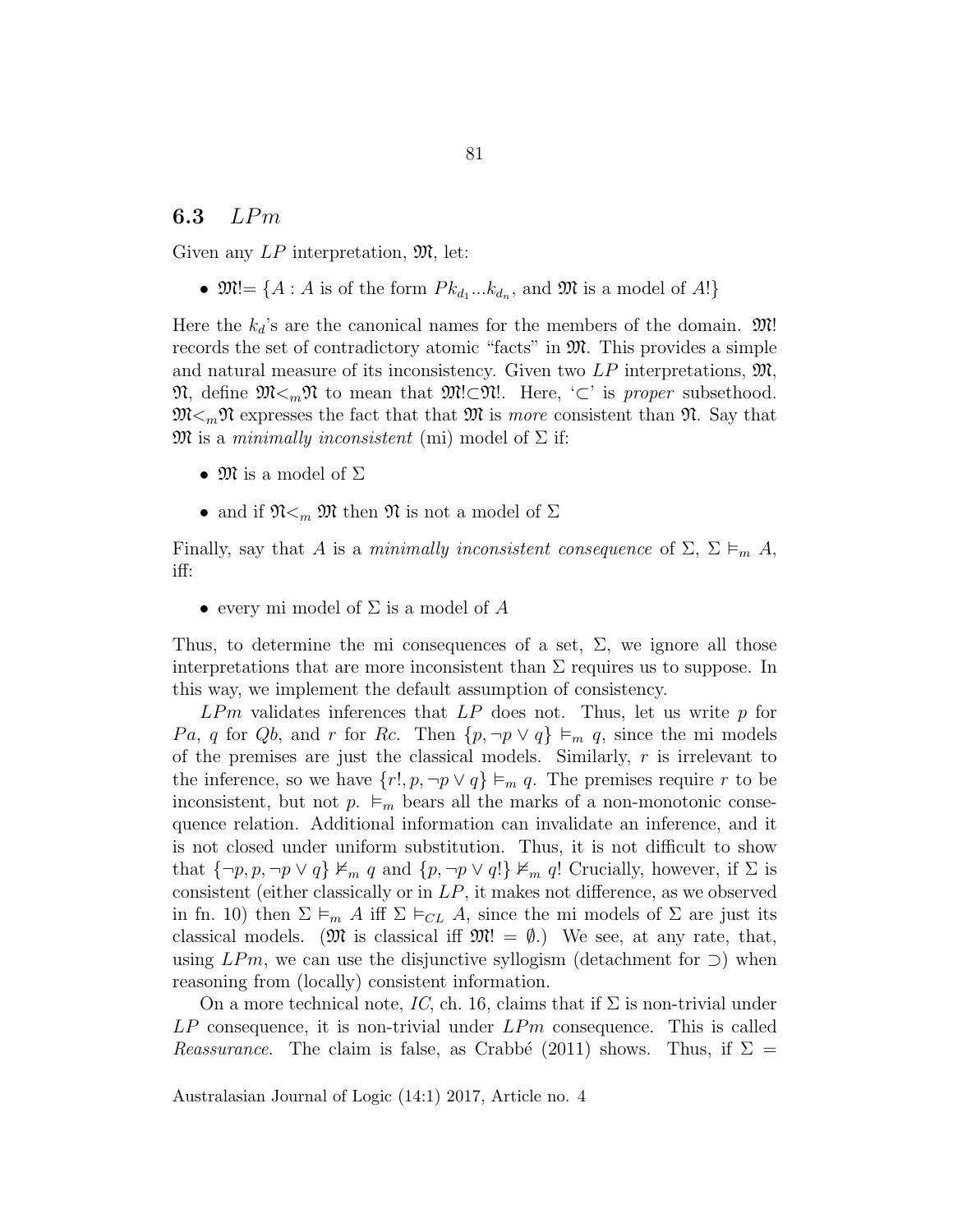$\{\forall x(Px! \vee Qx!, \exists x(Px! \wedge Qx!)\}, \Sigma$  does not entail  $\forall xPx$  in LP, but its only mi model (up to isomorphism) has one element which satisfies both  $Px$ ! and  $Qx!$ . It is not difficult to show that in this interpretation all sentences are true.<sup>32</sup>

Now, even without Reassurance,  $LPm$  would seem to do everything that one would like: it delivers a more generous notion of consequence than  $LP$ , where irrelevant contradictions do not invalidate classical inferences, and which delivers all classical consequences given consistent premises.<sup>33</sup> None the less, there is a very simple way to obtain Reassurance.<sup>34</sup> One can simply change the definition of mi consequence to be as follows.  $\Sigma \vDash_m A$  iff:

- some mi model of  $\Sigma$  is non-trivial, and every mi model of  $\Sigma$  is a model of A
- every mi model of  $\Sigma$  is trivial,<sup>35</sup> and  $\Sigma \models A$

Reassurance follows simply, and  $\vDash_m$  still has all the crucial properties.

I note that an approach to minimal inconsistency, slightly different from the one just described, is endorsed by Batens (who founded this whole area of research). This has consequences which might well be thought to make it more attractive. The approach defines  $\mathfrak{M}$ , not as above, but as  $\{\exists |(A\wedge\neg A):$  $\mathfrak{M}$  is a model of  $\exists (A \land \neg A)$ , where, here,  $\exists B$  is the sentence obtained by prefixing B with a particular quantifier,  $\exists x$ , for every variable, x, free in B.

<sup>&</sup>lt;sup>32</sup>The mistake arose as follows. Originally (Priest (1991)), the definition of  $\mathfrak{M} \leq_m \mathfrak{N}$ required M and N to have the same domain. For this definition of  $\lt_m$ , the proof is correct. However, as Batens observed, given this definition, there can be consistent sets which have non-classical mi models. Thus,  $\{\exists xPx, \exists x \neg Px\}$  has a one-element model in which the only object satisfies  $Px!$ . It is not difficult to see that this is mi. When, to avoid this consequence, the definition of  $\leq_m$  was changed to the present one in the second edition of IC, I failed to observe that the proof of Lemma 3 (p. 229) now fails.

 $33$ The reason given in  $IC$ , 16.6, for the desirability of Reassurance is as follows. Taking triviality to be a mark of incoherence, Reassurance guarantees that a coherent situation will never be turned into an incoherent one under  $LPm$ . This may be more than is required, though. It might be quite sufficient if mostly, or normally,  $LPm$  does not turn a non-trivial situation into a trivial one. If there are some exceptions, and  $LPm$  is otherwise robust, we might take the triviality exposed to speak against the coherence of the original situation.

 $34$ Crabbé (2011) and (2012) also contain observations concerning how Reassurance can be restored.

<sup>35</sup>Which of course includes the case in which it has none.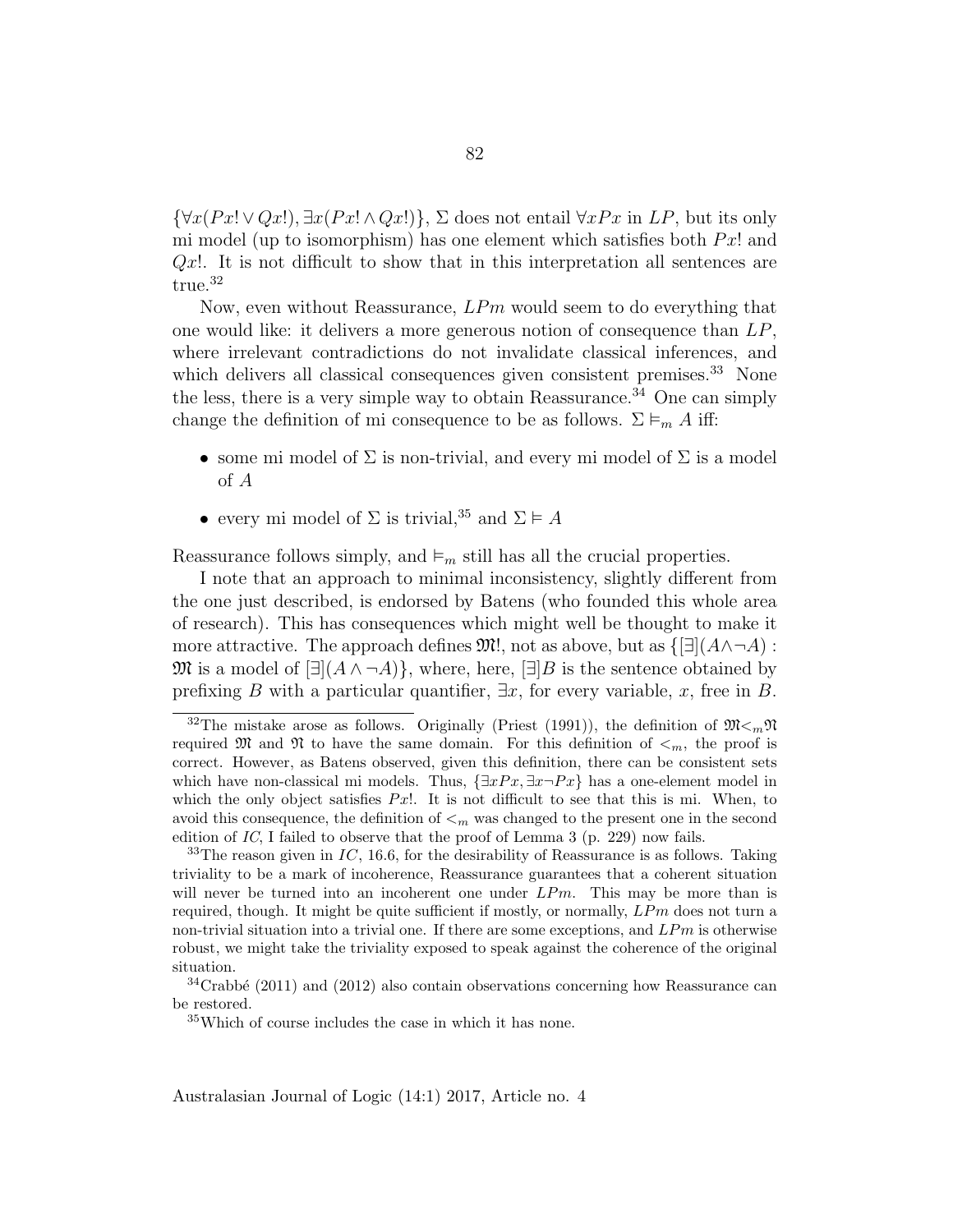Using this definition, one can prove that for any model,  $\mathfrak{M}$ , there is an mi  $\mathfrak{N} \leq_m \mathfrak{M}$ ; so, in particular, Reassurance holds.<sup>36</sup>

Let me end this section with a comment on truth. As we saw in 3.1, there is a model of the material T-schema which guarantees its non-triviality. In this, the extension and the anti-extension of the truth predicate are both the whole domain. In other words, every sentence of the form  $T \langle A \rangle$ ! is true. As an account of truth itself, this model is completely implausible: truth should not be that inconsistent! What is a more plausible model like? One answer is provided by the construction of 5.1. We saw there how to construct a model in which truth is inconsistent only for ungrounded sentences. This construction does validate the T-inferences, however—which one may not want for reasons, some of which we have already seen, and others of which are soon to appear.

Another approach to the matter is provided by the material in the present section. A natural thought is that our theory of truth (or anything else, for that matter) should minimise inconsistency. Contradictions should not be multiplied beyond necessity (as  $IC$ , 8.4 puts it). If this is the case, then the natural interpretations of the truth predicate are the mi ones (at least with respect to the truth predicate). Whether  $LPm$  has such interpretations is still an open question; on the Batens approach we know that there are. Of course, if there are mi interpretations, there may be more than one. In this case, we would require some further constraint on truth to select from amongst them. Alternatively, however, one might just accept that the behaviour of the truth predicate is radically under-determined: truth may behave differently in different "universes". This view of truth is of a piece with the "multiverse" view of set theory: there is no unique universe of sets: there is a multiverse of such. We will return to this matter when we turn to set theory in the third part of this essay.

### 6.4 The Material Conditional

Using  $LPm$  or something like it may, then, get around some of the issues to do with the non-detachability of the material conditional. However, there are other issues arising from having the material conditional as one's only conditional connective.

The first concerns fallibilism. If we have no detachable conditional avail-

 $36$ See Batens (2000).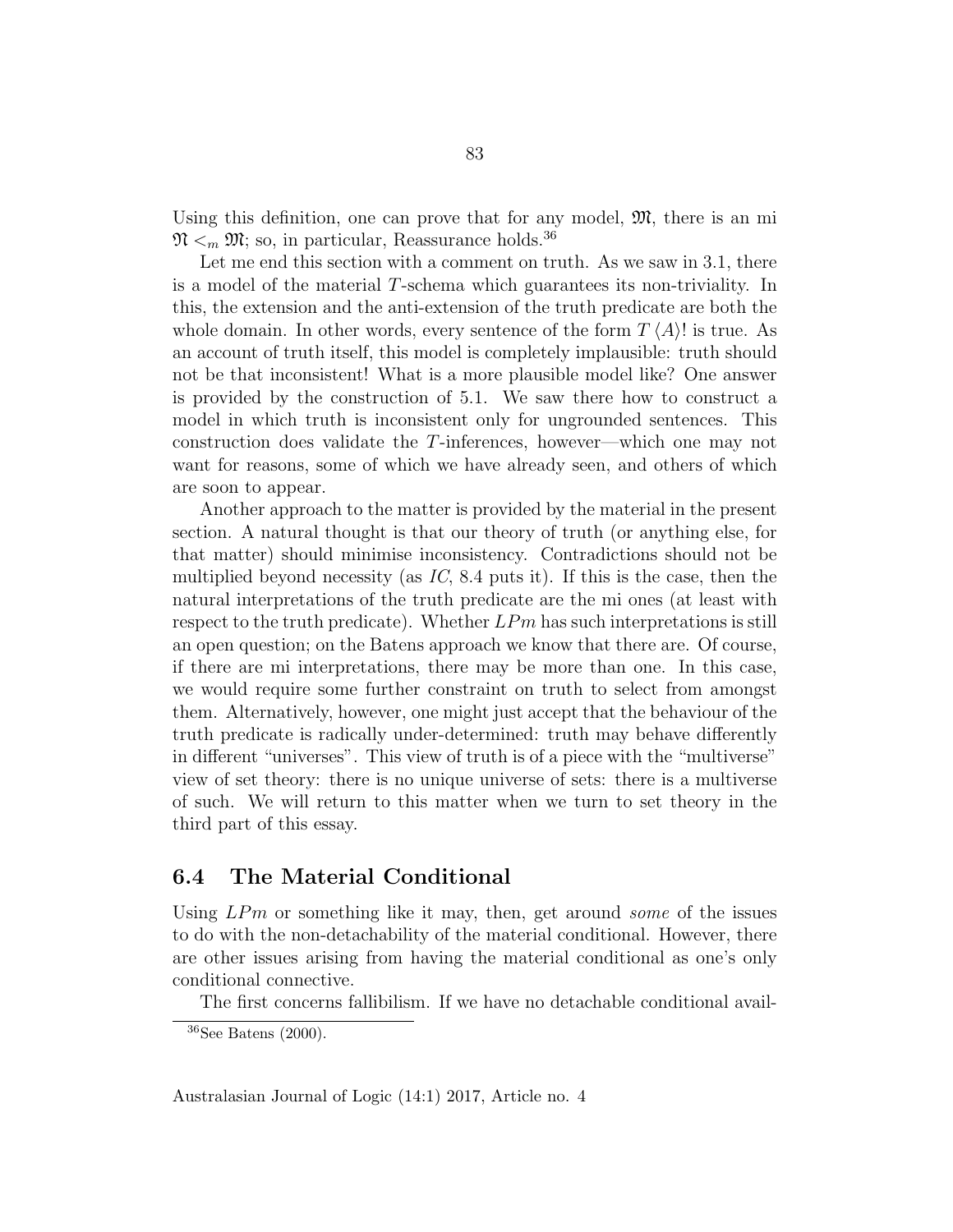able, there is then no way of expressing indefeasible conditionality. We can apply detachment to any conditional claim only using  $LPm$  or some other defeasible mechanism. But there is no way of ensuring a non-defeasible conditional connection.

This may well be seen as a problem. However, it is not clear to me that it is. The whole trend of the philosophy of science in the last 80 years has been towards fallibilism.<sup>37</sup> The positivists were forced to accept that verification was always a fallible process. A well corroborated theory could turn out to be false. The fallibility of our empirical observations forced the realisation that falsification is also fallible. In the end, it might be our data that is wrong. This is theory-laden and itself fallible. Thus, all empirical belief is fallible. Indeed, any area in which we theorise is fallible for exactly the same reasons: theory always outruns data, which is, in any case, soft. The matter is no different in our theorisation about logic.<sup>38</sup>

Dialetheism already reinforces the fallibilist picture, since it allows for the possibility that it may not always be rational to discard an inconsistent theory.<sup>39</sup> Having only the material conditional at our disposal just ratchets the story up a notch. All detachment is fallible too. This is not to say that it is useless. Fallible conditions (such as: if there are thunder clouds, it is going to rain) are conditions none the less. But it is to say that we may always have to go back and retract the conclusions reached by detachment in the light of new information—specifically, in this case, that we are in (or may well be in) an inconsistent situation. This is not something that should upset any good fallibilist, though. Indeed, they should welcome the support for their general view.

Unfortunately, there is a second, and I think, more significant problem with having only the material conditional at one's disposal. This is that the material conditional is a poor candidate for representing a natural language *if.* The problem is not that it is too *weak*, but that it is too *strong*. It validates too many inferences which are not plausible for an indicative conditional, let alone a subjunctive conditional (assuming there to be a difference, which I  $doubt<sup>40</sup>$ . And going paraconsistent does little to help.

Standard discussions focus on the old war horses:

<sup>37</sup>The story is nicely told in Chalmers (1999).

<sup>38</sup>See Priest (2014), (2016).

 $39$ See IC, p. 106-7, and Priest (2006b), Part 3.

<sup>&</sup>lt;sup>40</sup>See Priest  $(201+)$ .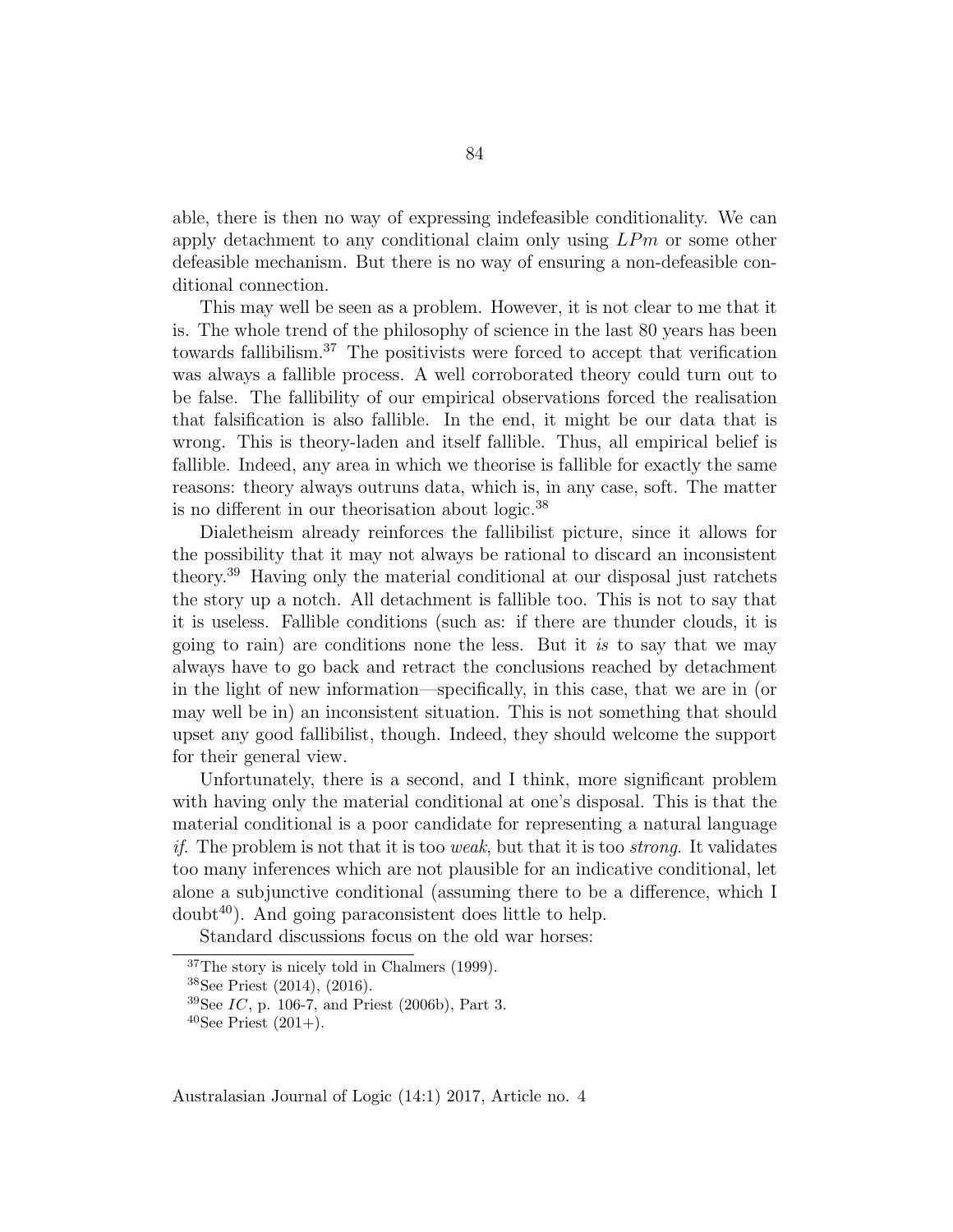- $A \models B \supset A$
- $\neg A \models A \supset B$

suggesting why these inferences are not as bad as they appear. These suggestions hardly work in their own terms.<sup>41</sup> But they can deal at best with "naked conditionals"—ones not in the scope of some other operator. The most telling objections concern non-naked conditionals. There is a whole host of problematic inferences (which are strangely absent in the standard discussions of the matter). Routley *et al* (1982), 1.2, has a list of 16 such inferences. Most of these are equally valid for the paraconsistent material conditional. I reproduce a few of these here.

- $\neg(A \supset B) \models A$  [It's not the case that if there is a good god then the prayers of evil people will be answered. So there is a good god.]
- $\neg(A \supset B) \models \neg A \supset B$  [It's not the case that if you break the mirror you will have bad luck. So if you don't break the mirror you will have bad luck.]
- $(A \supset B) \wedge (C \supset D) \models (A \supset D) \vee (C \supset B)$  [If John is in Paris then he is in France, and if John is in Istanbul then he is in Turkey. So either, if he is in Paris then he is in Turkey, or if he is in Istanbul then he is in Paris.]
- $(A \wedge B) \supset C \models ((A \wedge \neg B) \supset C) \vee ((\neg A \vee B) \supset C)$  [If a (a quadrilateral) has equal angles and equal sides it is a square. So either, if a has equal angles and does not have equal sides it is a square, or if a does not have equal angles and has equal sides it is a square.]
- $C \vDash (A \supset B) \vee (B \supset A)$  [He's an anarchist. So if he is smiling he has a bomb in his pocket, or if he has a bomb in his pocket he is smiling.]

The indicative conditional is not, then, a material conditional. Real conditionals are not truth functional. And if we do need a non-material conditional, why not suppose it to be detachable if one can indeed have such a thing?

<sup>41</sup>See, for example, Priest (2009), which discusses Jackson's account of the matter—one of the most sophisticated.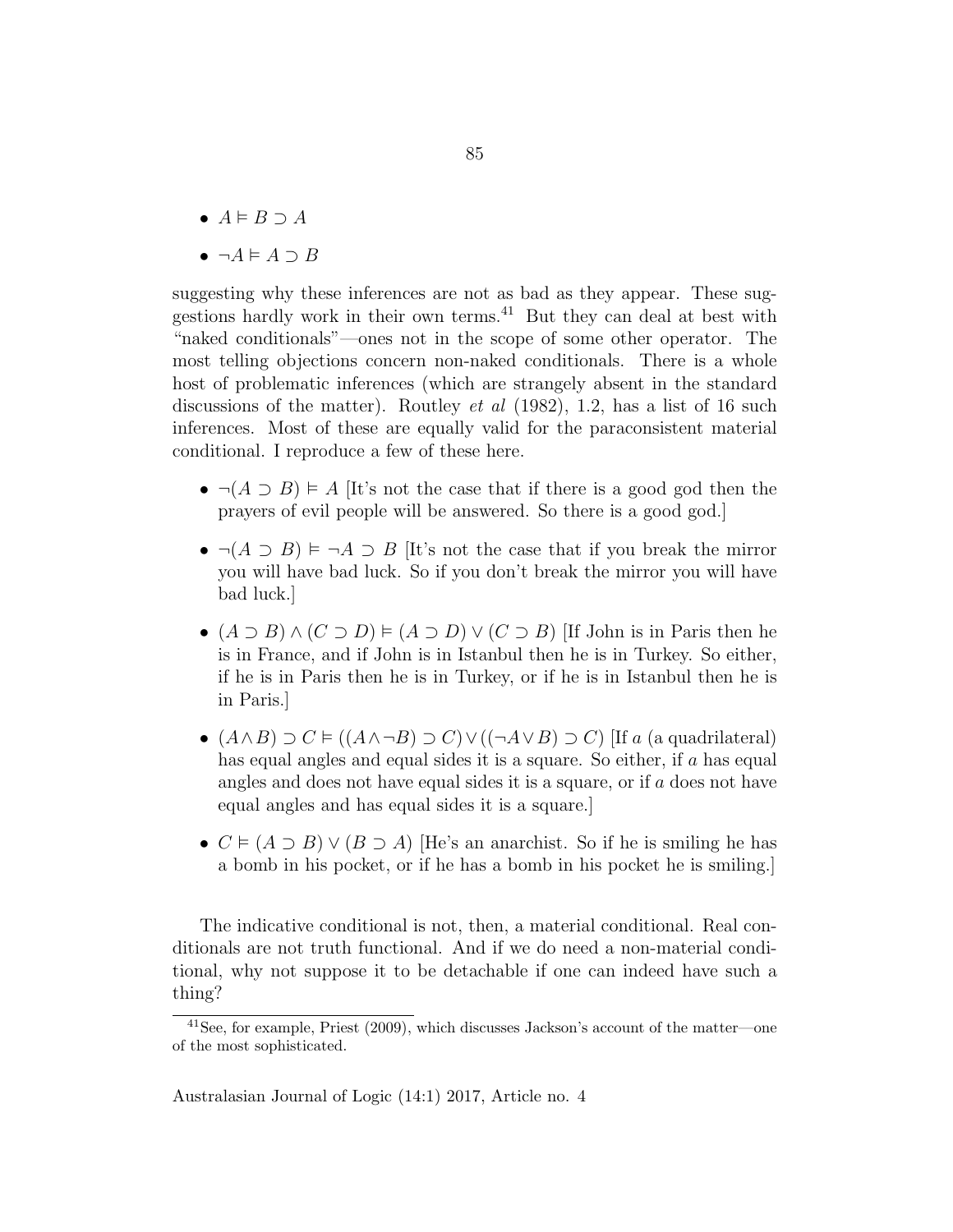# 7 A Consistency Operator

# 7.1 What This is

The next relevant issue concerns a consistency operator.<sup>42</sup> Consider a monadic operator, ◦, with the following truth/falsity conditions:

- if  $\mathbb{H}^+ A$  and  $\mathbb{H}^- A$  then  $\mathbb{H}^- \circ A$  and it is not the case that  $\mathbb{H}^+ \circ A$
- otherwise,  $\mathbb{H}^+ \circ A$  and it is not the case that  $\mathbb{H}^- \circ A$

Given the use of t, f, b, the behaviour of  $\circ$  may be helpfully depicted by the following truth table:

$$
\begin{array}{c|c}\nA & \circ A \\
\hline\nt & t \\
b & f \\
f & t\n\end{array}
$$

Note that  $\circ A, A! \vDash B$ . So  $B \vee A!, \circ A \vDash B$ . Note also that  $\circ$  is not monotonic.

Though consistency operators have long been a feature of some paraconsistent traditions—especially, following da Costa, the Brazillian tradition<sup>43</sup>—they have not been popular with those who want to retain an unrestricted T-Schema or Abstraction principle. The reason for this is that the consistency operator allows us to define a "strong negation",  $\dagger A: \neg A \wedge \circ A$ . It is easy enough to check that its truth table is as follows.

$$
\begin{array}{c|c}\nA & \dagger A \\
\hline\nt & f \\
b & f \\
f & t\n\end{array}
$$

Now, † behaves just like negation in classical propositional logic. In fact, the ∨-∧-† fragment of the logic is exactly classical logic.<sup>44</sup> This generates

 $\frac{42}{10}$  This is not considered by Goodship. I am grateful to Hitoshi Omori for emphasising to me the importance of a consistency operator in the present context. See, e.g., Omori (2015).

<sup>43</sup>See, e.g., Carniell, Coniglio, and Marcos (2007).

<sup>44</sup>Any classical counter-model is obviously a paraconsistent counter-model. Given an  $LP$  counter-model, define an interpretation which is the same, except that any parameter which takes the value  $b$ , takes the value  $t$ . A simple induction shows that any sentence that has the value t or b in the old model has the value t in the new one; and any sentence that has the value f in the old model has the value f in this one. Hence, this is a classical counter-model.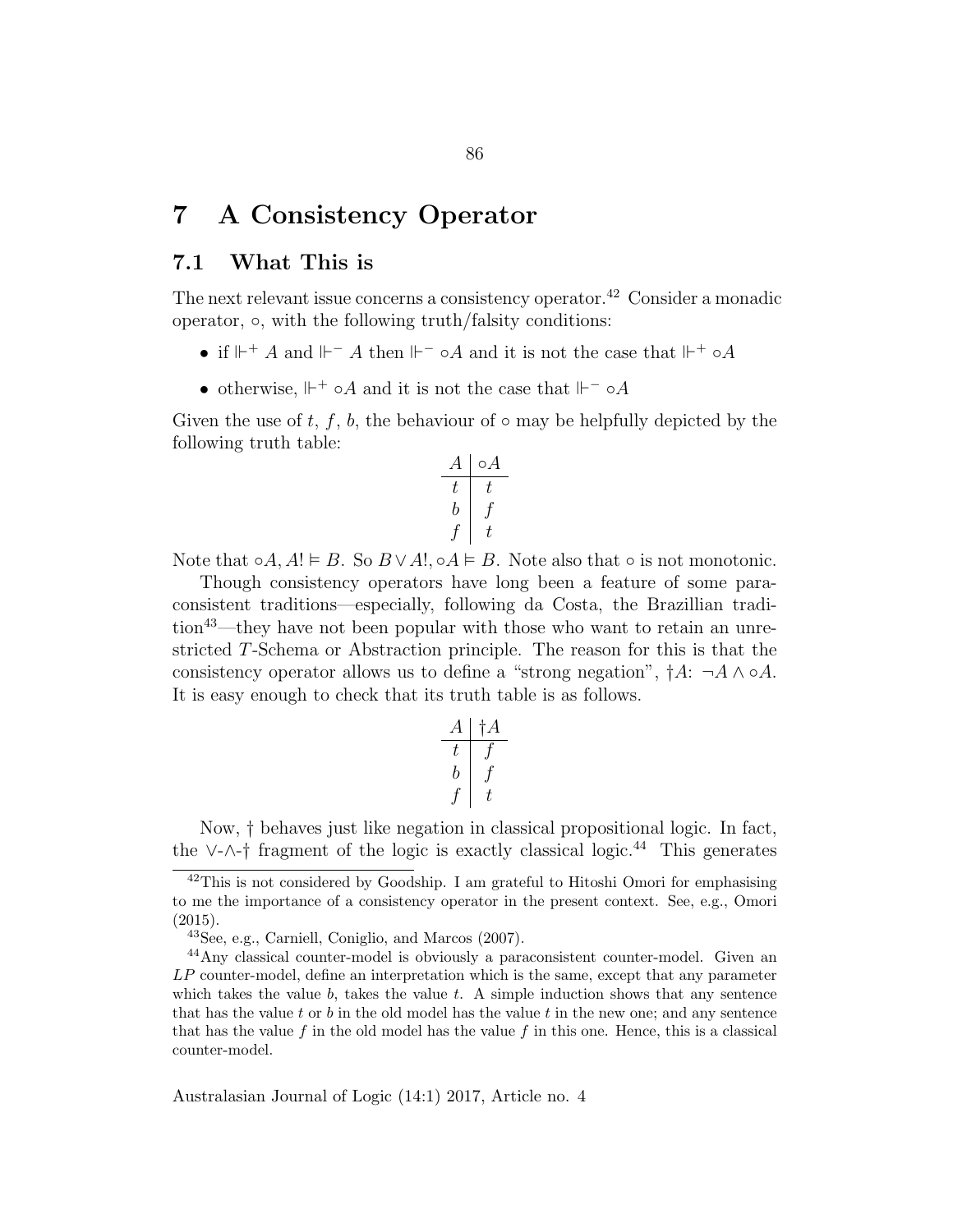two problems. The first is this. If there is an operator that behaves as does classical negation ("Boolean negation"), †, one might be tempted to argue that paraconsistent negation is not really negation at all. Real negation is  $\dagger$ ;  $\neg$  is just some other odd functor. In particular, then, there can be no true contradictions. Secondly, and relatedly, there is a liar sentence,  $L^{\dagger}$ , of the form  $\dagger T \langle L^{\dagger} \rangle$ . The T-Schema then gives  $T \langle L^{\dagger} \rangle \Leftrightarrow \dagger T \langle L^{\dagger} \rangle$ . If  $\Leftrightarrow$ detaches then, since  $T \langle L^{\dagger} \rangle \vee \dagger T \langle L^{\dagger} \rangle$ , we have  $T \langle L^{\dagger} \rangle \wedge \dagger T \langle L^{\dagger} \rangle$ ; and since  $T \langle L^{\dagger} \rangle \wedge \dagger T \langle L^{\dagger} \rangle \vdash B$ , we have triviality.<sup>45</sup>

Neither of these concerns is a serious worry in the present context, however. The definition of † employs the consistency operator and its semantics; and b, after all, means 'both true and false'. So the meaning of  $\dagger$  is predicated on the assumption that some things are dialetheias. Moreover,  $\neg$  toggles between truth and falsity, just as one should require of negation; † does not.

And concerning the †Liar, once the T-scheme is taken as a material biconditional, triviality does not arise. Indeed, exactly the same simple nontriviality proof given in 3.1 works. We just take the extension and antiextension of  $T$  to contain all (codes of) formulas. The material  $T$ -Schema is then verified. Moreover, one can have restricted forms of the T-rules.  $A, A \supset T \langle A \rangle \models T \langle A \rangle \vee A!$ . Given the logical truth of the material T-Schema,  $A, \circ A \vDash T \langle A \rangle$ . In the reverse direction,  $T \langle A \rangle$ ,  $T \langle A \rangle \supset A \vDash A \vee T \langle A \rangle!$ . So, given the logical truth of the material T-Schema,  $T \langle A \rangle$ , ∘ $T \langle A \rangle \models A$ . Since the T-Schema contraposes, and  $\circ B$  is logically equivalent to  $\circ \neg B$  we have, similarly:  $\neg A, \circ A \models \neg T \langle A \rangle$  and  $\neg T \langle A \rangle$ ,  $\circ T \langle A \rangle \models \neg A$ .

What one cannot have, if one has a consistency operator, are the positive T-rules—and a fortiori, Transparency. For since  $L^{\dagger}$  +  $\dagger T \langle L^{\dagger} \rangle$ ,  $T \langle L^{\dagger} \rangle$  +  $\{\overline{T}\langle L^{\dagger}\rangle\}$ ; and since  $T\langle L^{\dagger}\rangle \vee \{\overline{T}\langle L^{\dagger}\rangle + \overline{T}\langle L^{\dagger}\rangle \wedge \{\overline{T}\langle L^{\dagger}\rangle\}$ , we are back with triviality.<sup>46</sup> One can have them in a restricted form, slightly stronger than the above, however. Return to the fixed-point construction of 5.1. We start with the extension and anti-extension of the truth predicate each as the whole domain. We then ascend the ordinals, except this time, at successor stages, the extension of the truth predicate comprises all the ◦-free sentences that are true at the previous stage *plus* all the sentences containing  $\circ$ ; and the antiextension of the truth predicate comprises all the ◦-free sentences that are

<sup>45</sup>For this reason, Priest (2006b), ch. 5, argues that Boolean Negation either does not behave as one might suppose, or else it is a tonk-like operator.

 $^{46}$ In particular, then, the dual strategy is not open to Field (2008). In the dual case,  $\circ A$  would express the claim that A is not "gappy" or defective. But the detachability of the T-Schema rules out the possibility of deploying this construction.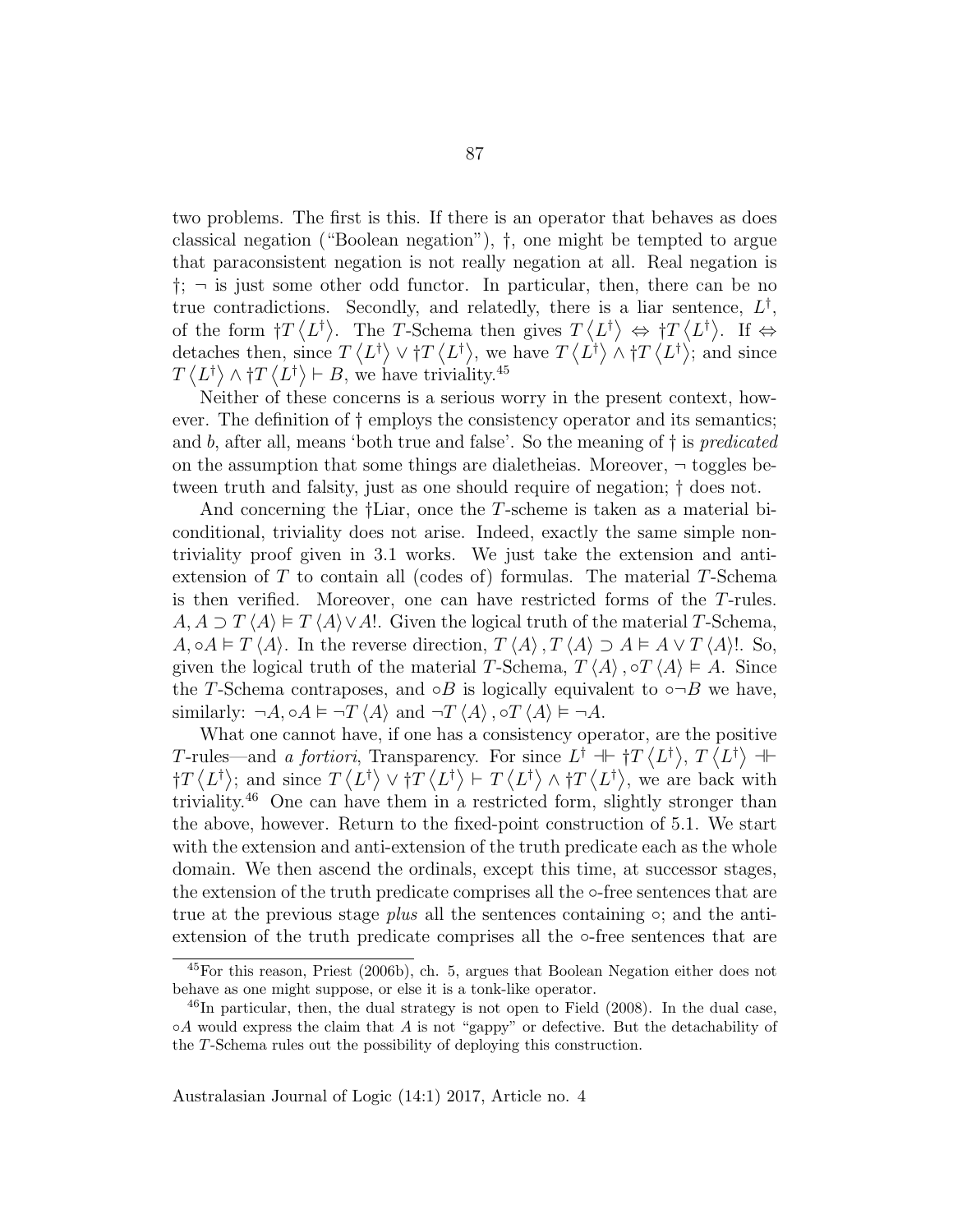false at the previous stage *plus* all the sentences containing  $\circ$ . As far as  $\circ$ -free formulas go, things are the same as before. In particular, we reach a fixedpoint interpretation where these are in the extension/anti-extension of the truth predicate iff they hold in the interpretation. All sentences containing  $\circ$ are, however, in both the extension and the anti-extension of  $T$ . The material T-Schema is validated at the fixed point, as are the rules:  $A \vdash T \langle A \rangle$ , and  $\neg A \vdash \neg T \langle A \rangle$ . (If A is  $\circ$ -free, this is because of the fixed point. If A contains ◦, the conclusion always holds.) It does not validate the rules in the other direction, though:  $T \langle A \rangle \vdash A$  and  $\neg T \langle A \rangle \vdash \neg A$ . These hold if A is  $\circ$ free, but may obviously fail otherwise. (Though of course, we still have  $\circ T \langle A \rangle$ ,  $T \langle A \rangle \vdash A$  and  $\circ T \langle A \rangle$ ,  $\neg T \langle A \rangle \vdash \neg A.$ <sup>47</sup>

### 7.2 Classical Recapture

According to dialetheism, some situations are contradictory; but many, of course, are not. In standard mathematics, for example, we are normally reasoning about consistent situations. A natural thought is that, provided we are reasoning about consistent situations, it is perfectly fine to use classical logic. After all, if we take the space of LP interpretations, and delete the inconsistent ones, what remains is exactly the space of interpretations for classical logic.

The problem is how, exactly, to make sense of this thought. Provided that we stick to the vocabulary of  $LP$ , there is no set of sentences,  $\Delta$ , that one can add to a bunch of premises to ensure that only the consistent interpretations are to be considered.  $\Delta$  might itself be inconsistent.<sup>48</sup>

Going non-monotonic, as in  $L P m$  is one way around this. But if we have a consistency operator at our disposal, we can frame such a  $\Delta$ . On the propositional level, let  $\Pi$  be the set of propositional parameters that occur in  $\Sigma \cup \{A\}$ . Then we may take  $\Delta$  to be  $\{\circ p : p \in \Pi\}$ . At the first-order level, let  $\Pi$  be the set of predicates that occur in some sentence in  $\Sigma \cup \{A\}$ . We may take  $\Delta$  to be  $\{\forall x_1...\forall x_n \circ P_n x_1...x_n : P_n$  is an *n*-adic predicate in  $\Pi\}$ . In both cases it is routine to prove that if the formulas in  $\Sigma \cup \{A\}$  are expressed in the language of classical logic:

•  $\Delta \cup \Sigma \vDash_{LP} A$  iff  $\Sigma \vDash_{CL} A$ 

<sup>47</sup>I note also that results of Batens explained in 6.3 carry over to a language with a consistency operator.

 $48$ See  $IC$ , ch. 8.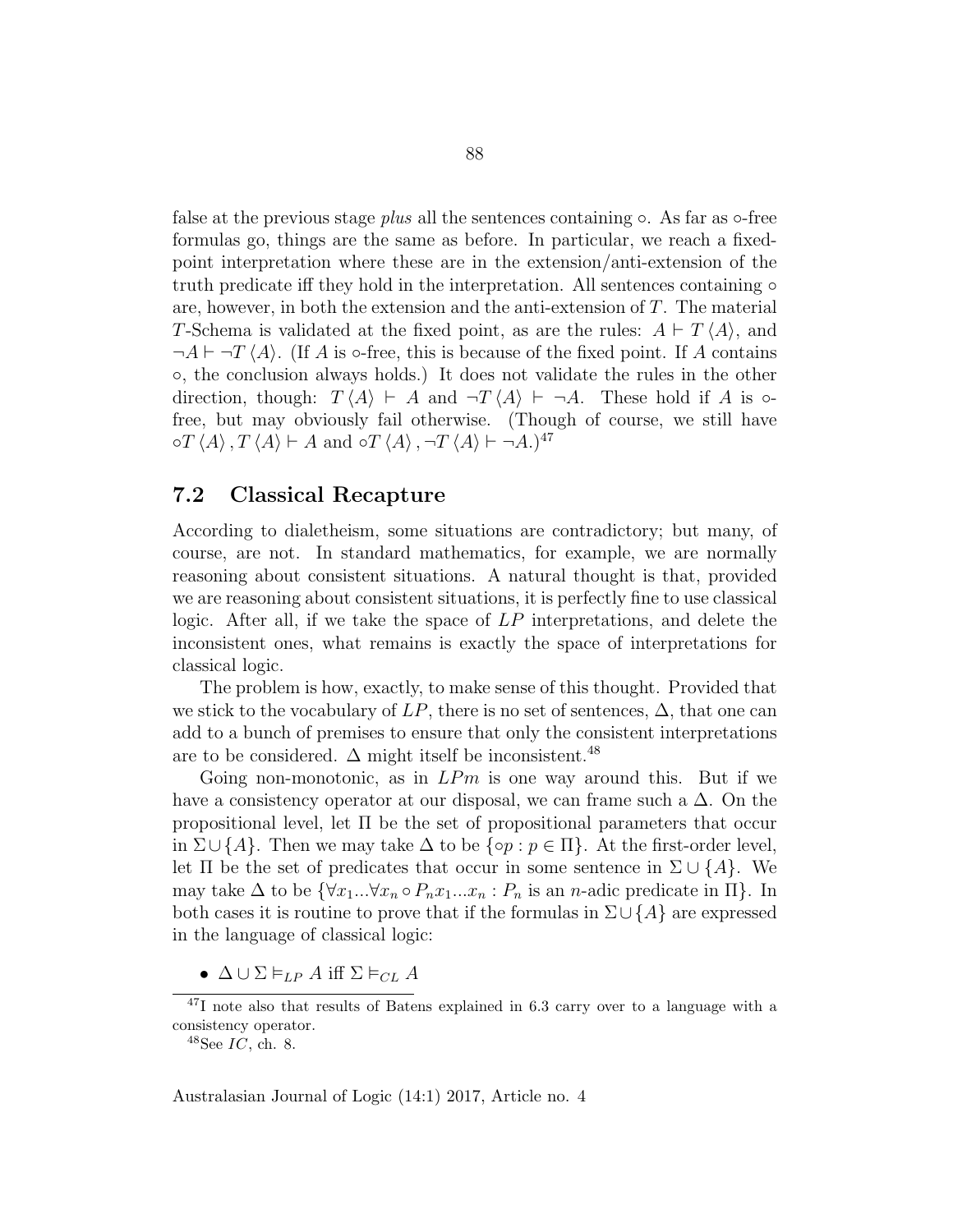Classical reasoning can always, then, be interpreted enthymematically.

Another way to see this is as follows. Let  $\circ \Sigma = {\circ A : A \in \Sigma}$ . Then if  $\Sigma \vDash_{CL} A$  then  $\Sigma \cup \circ \Sigma \vDash_{LP} A$ . For suppose that  $\Sigma \vDash_{CL} A$ , then by the Compactness Theorem, there are  $B_1, ..., B_n \in \Sigma$  such that  $\{B_1, ..., B_n\} \models_{CL}$ A. Let B be the conjunction of these Bs. Then  $B \vDash_{CL} A$ , and  $\vDash_{CL} B \supset A$ . Since LP has the same logical truths as classical logic, it follows that  $\models_{LP}$ B ⊃ A. Since  $\Sigma \vDash_{LP} B$ ,  $\Sigma \vDash_{LP} B! \vee A$ . But  $\circ \Sigma \vDash_{LP} \circ B_1 \wedge ... \circ B_n$ . So  $\circ \Sigma \vDash_{LP} \circ B$ . Hence,  $\Sigma \cup \circ \Sigma \vDash_{LP} A$ .

### 7.3 True Only

There is a certain interesting family of interdefinable notions. This includes being true and true only  $(to)$ , being false and false only  $(fo)$ , being consistent  $(con)$ . Thus, a sentence is fo iff its negation is to, and it is con iff it is fo or to. And a sentence is to if it is con and true.

Perhaps the objection made most frequently to a dialetheic solution to the semantic paradoxes is that a dialethist cannot express any of the notions in this family—on pain of extended paradoxes.<sup>49</sup> Thus put, the claims is patently false. A dialetheist can express the claims in question in those very words, e.g.: x is fo iff  $Fx \wedge \neg Tx$ . Nor do extended paradoxes framed in terms of these notions generate triviality (as any of the standard nontriviality proofs show).

The usual reply is that those words do not express the thought that a sentence is really to, fo, or con, since something might be to and false as well, or con and inconsistent as well. Indeed, the usual liar sentence generates such a situation, as we noted in 4.4.

As a moment's thought will attest, though, this has now changed the objection. It is no longer that con and its cognates cannot be expressed; it is that they cannot be expressed *consistently*. Despite the fact that many people would like to be able to do this, liking is not a proof of possibility; and it is not clear that being able to do this actually buys anything significant. No one, to my knowledge, has ever made a case for this.

In particular, the ability to express consistency consistently certainly doesn't provide a way of forcing things to be consistent. Nobody, not even an explosive logician, can do that. It would have helped Frege not one iota to add to the axioms of his Grundgesetze an extra axiom to the effect that his

 $^{49}$ For references and discussion, see IC, 20.4.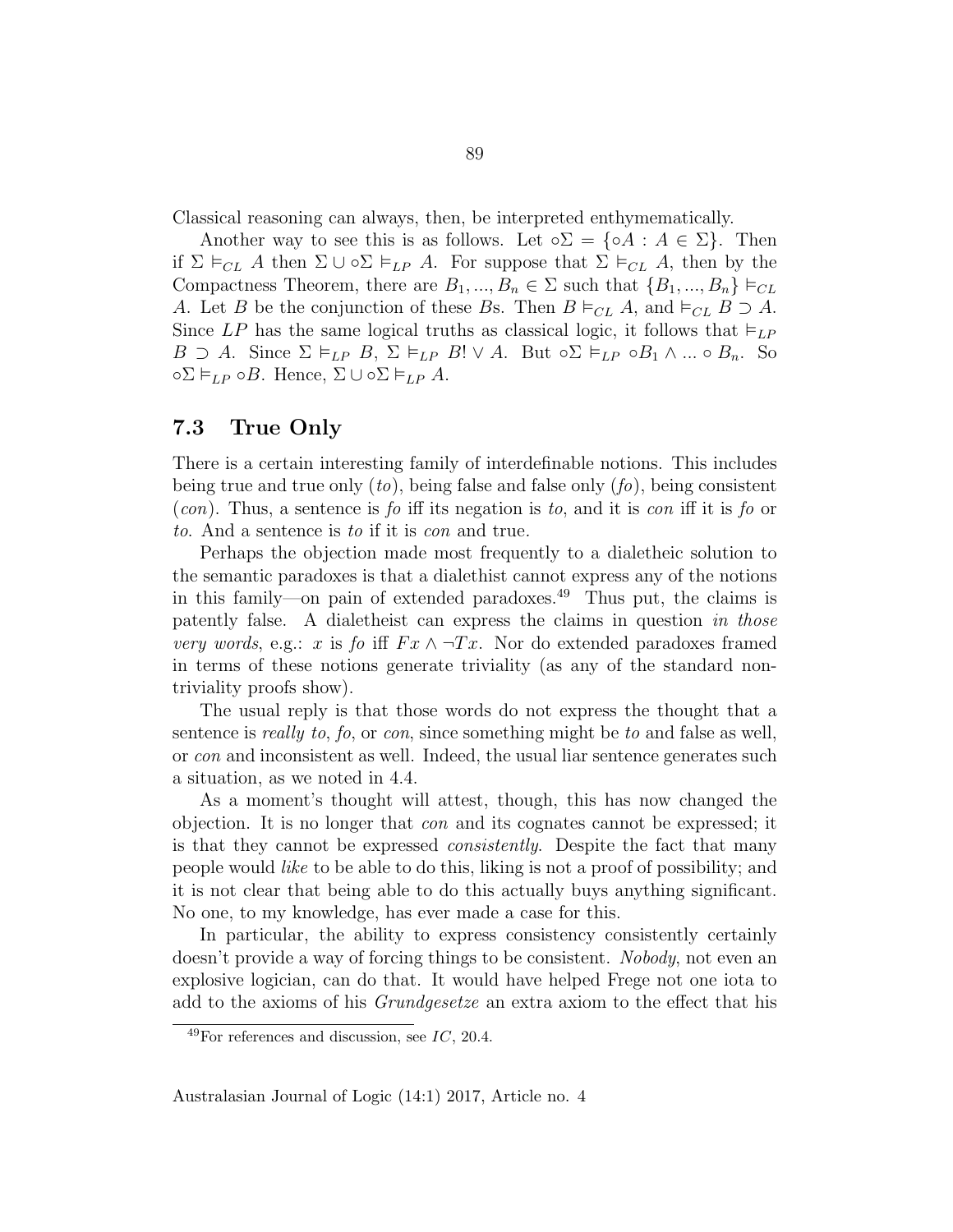theory was consistent. The theory would still have been inconsistent—and now doubly so. What a classical logician can do is ensure that any inconsistency collapses into triviality. (Indeed, given that their logic is explosive, they do not have to work very hard at this!) But given a detachable conditional,  $\rightarrow$ , a paraconsistent logician can do the same, by endorsing the Schema  $A! \rightarrow \perp$ . Indeed, they have a more discriminating possibility. They can express the thought that the inconsistency of a particular sentence,  $A_0$ , will induce triviality, by endorsing the sentence  $A_0! \rightarrow \perp^{50}$ 

Given a consistency operator, there is an even simpler way of doing this, with the Schema  $\circ A$ , or an instance,  $\circ A_0$ . Moreover, to whatever extent it is desirable, a consistency operator does allow one to express consistency and it cognates consistently. ('x is to' is expressed by  $A \wedge \circ A$ ; and 'x is fo' is expressed by  $\neg A \wedge \circ A$ .) Thus,  $\circ A$  expresses the consistency of A in a way that should keep even the most rabid of classical logicians happy.

## 8 Restricted Quantification

#### 8.1 The Problem

The matter of a consistency operator brings us to third important issue: restricted quantification. Much reasoning employs restricted quantifiers of the form: 'Some Ps are Qs', and 'All Ps are Qs'. In classical logic these are, of course, represented as:

$$
(1) \ \exists x (Px \land Qx)
$$

(2)  $\forall x (Px \supset Qx)$ 

and these renditions work pretty well. They deliver the validity of the sort of inferences that one might expect, including the connections between the restricted universal and particular quantifiers.

Once we move to a paraconsistent context, matters are somewhat different. The rendition of the restricted particular quantifier as (1) is perfectly fine. But the rendition of the restricted universal quantifier as (2) appears not to be. The reason is pretty obvious: one looses the validity of perhaps the

<sup>&</sup>lt;sup>50</sup>Indeed, we may dispense with the detachable conditional if we just adopt the inferential rules  $A! \vdash \bot$  or  $A_0! \vdash \bot$ , as suggested by Beall (2013a).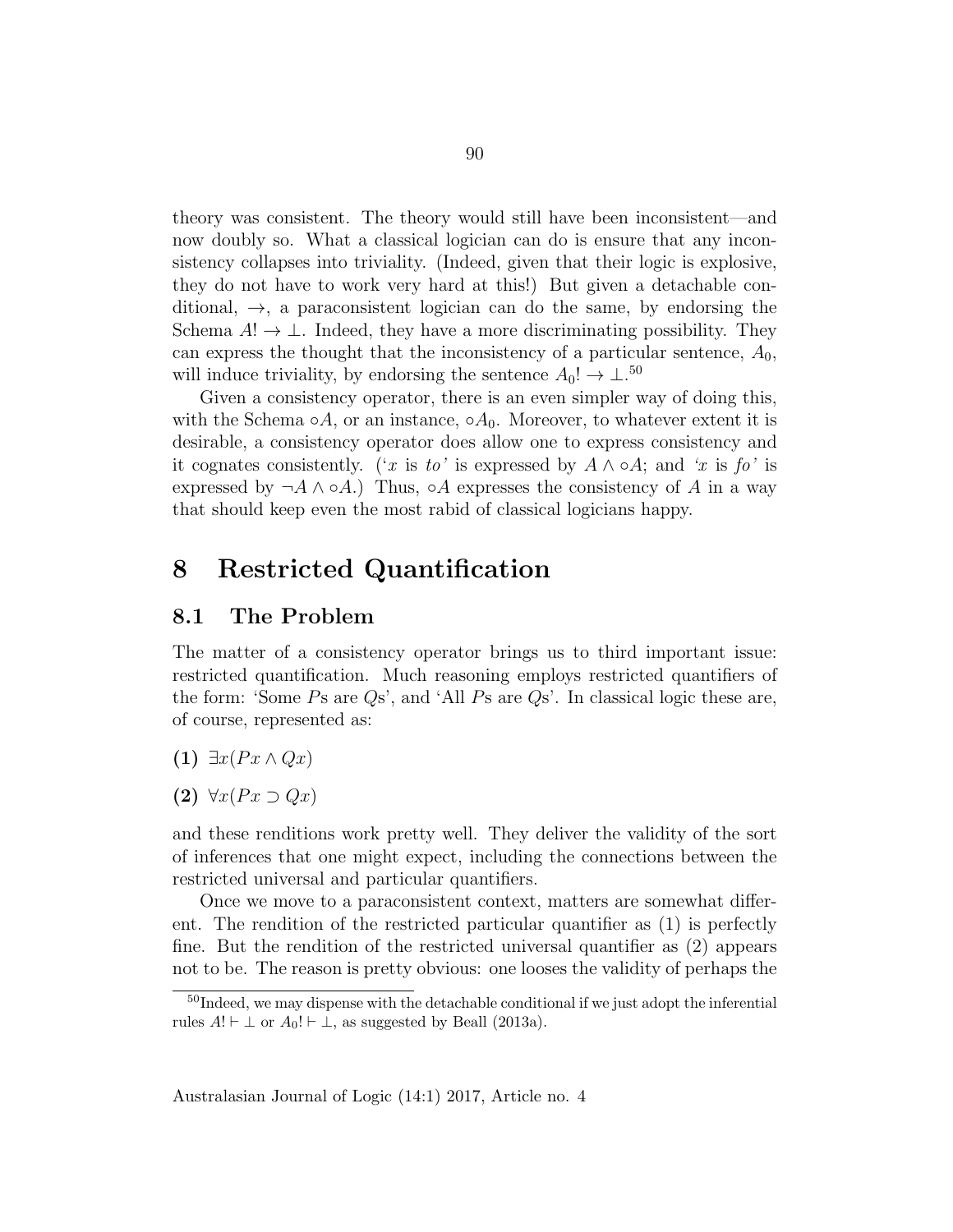most obvious and frequently used inference concerning restricted quantifiers:

Pa; all Ps are Qs. Hence  $Qa$ .

since this is a version of the disjunctive syllogism:  $Pa, \forall x (Px \supset Qx) \vdash Qa$ .

The move that is usually made in this context is to replace ⊃ with some detachable conditional,  $\rightarrow$ , often a relevant one.<sup>51</sup> Whilst such a move delivers many of the inferences concerning restricted quantifiers which one might expect, they do not deliver others. In particular, the intensional nature of  $\rightarrow$ is bound to invalidate some of the natural connections between the different quantifiers. Thus take, for example: Everything is  $Q$ ; so all  $Ps$  are  $Qs$ :

•  $\forall x Qx \vdash \forall x (Px \rightarrow Qx)$ 

The information delivered by the premise is just too weak to deliver the intensional connection required by the conclusion.

### 8.2 Solution by the Consistency Operator

Perhaps one might try to get around these problems by continuing to use the material conditional for the restricted universal quantifier, and taking the inferences that fail to be valid as default inferences, say, using  $LPm$ —though one might well have reservations about this: one might expect  $Qa$  to follow from 'all Ps are Qs' and Pa, even if  $\neg Pa$  as well.

A more robust approach to the matter is provided by the use of the consistency operator. We can use this to define a "strong" material conditional,  $A \supseteq B$ , as  $\dagger A \vee B$ . It is not hard to check that its truth table is as follows:

$$
\begin{array}{c|cc} \hline \hline \hline t & t & b & f \\ \hline t & t & b & f \\ b & t & b & f \\ f & t & t & t \end{array}
$$

and since the ∨-∧-† fragment of the language is exactly classical propositional logic, so is the ∨-∧-†- $\Box$  fragment.<sup>52</sup> It is also not difficult to see that when

<sup>51</sup>See, e.g, Beall, Brady, Hazen, Priest, and Restall (2006).

 $52$ The whole logic is the logic LFI1 of Carnielli, Coniglio, and de Amo (2000). They use an inconsistency operator,  $\bullet$ , instead of a consistency operator; but these things are interdefinable, since one is the negation  $(\neg)$  of the other.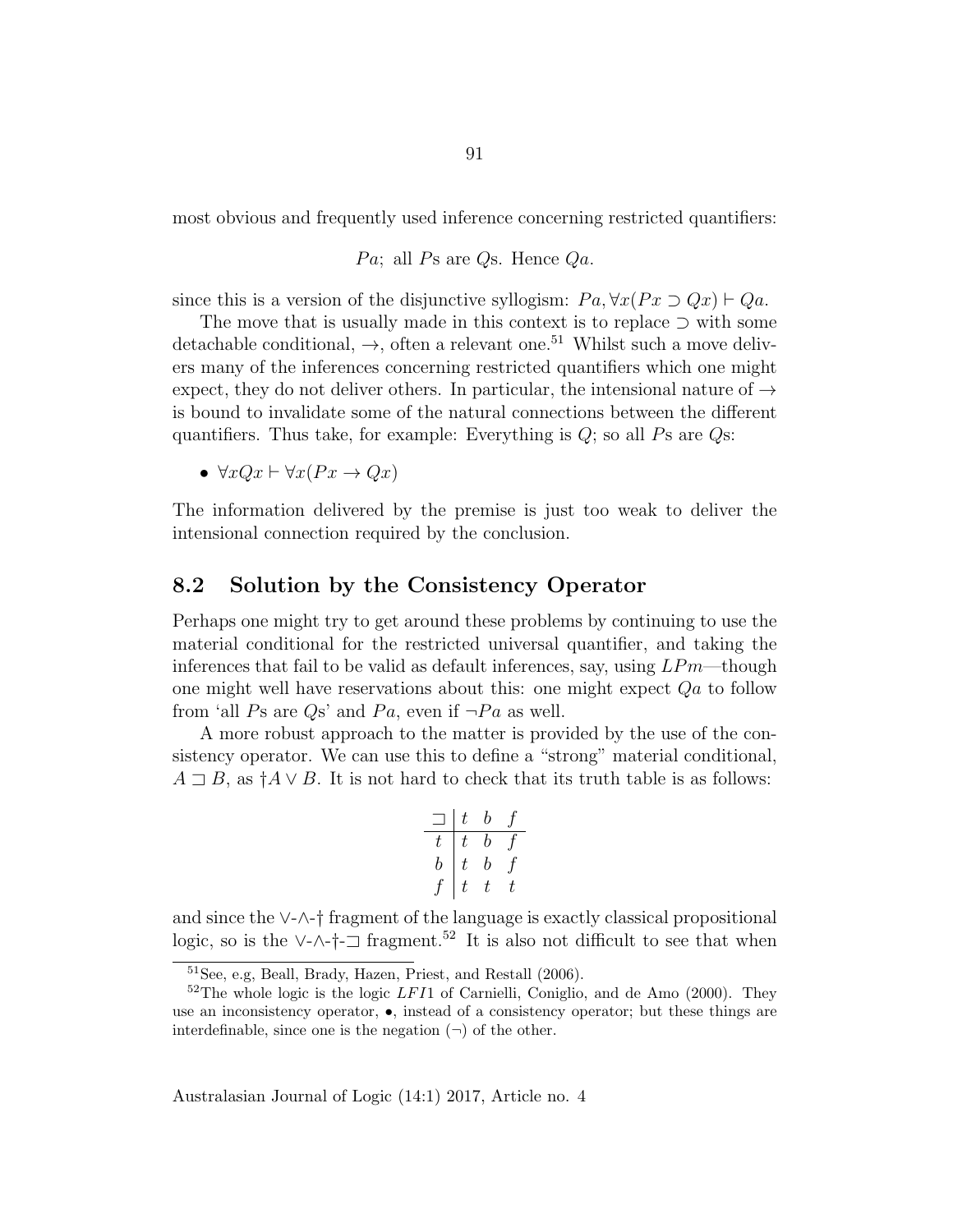the language is extended by quantifiers, the  $\vee$ - $\wedge$ - $\dagger$ - $\Box$ - $\forall$ - $\exists$  fragment is classical first-order logic.<sup>53</sup>

We now define the restricted quantifiers as follows:

| All As are Bs      | $\forall x(A \sqsupset B)$    |
|--------------------|-------------------------------|
| Some $As$ are $Bs$ | $\exists x(A \wedge B)$       |
| Some As are not Bs | $\exists x(A \wedge \neg B)$  |
| No As are $Bs$     | $\neg \exists x (A \wedge B)$ |

The only standard inferences that could break down are those concerning 'All'. But virtually all of these are valid. For example, it is not difficult to check the validity of the following:

- $\forall x (Px \sqsupset Qx), Pa \vdash Qa$
- $\forall x Px \vdash \forall x (Qx \sqsupset Px)$
- $\forall x (Px \sqsupset Qx), \forall x (Qx \sqsupset Rx) \vdash \forall x (Px \sqsupset Rx)$
- $\neg\forall x (Px \sqsupset Qx) \vdash \exists x (Px \land \neg Qx)$
- $\exists x (Px \land \neg Qx) \vdash \neg \forall x (Px \sqsupset Qx)$

On the failure side of the ledger,  $\exists$  does not contrapose:

 $\bullet$   $P \sqsupset Q \nvdash \neg Q \sqsupset \neg P$ 

(assign t to  $P$ , and  $b$  to  $Q$ ). The main inferences concerning restricted quantification which fail are those that require contraposition essentially, such  $\text{as}:$ <sup>54</sup>

- $\forall x (Px \sqsupset Qx), \neg Qa \vdash \neg Pa$
- $\forall x \neg Px \vdash \forall x (Px \sqsupset Qx)$

 $53$ Again, any classical counter-model is an  $LP$  counter-model. Given an  $LP$  countermodel, define an interpretation which is the same, except that any *n*-tuple of objects which is in both the extension and anti-extension of a predicate is just in the extension. A simple induction shows that any sentence that has the value  $t$  or  $b$  in the old model has the value t in the new one; and any sentence that has the value f in the old model has the value f in this one. Hence, this is a classical counter-model.

<sup>54</sup>For the second, contraposition is required to take us from  $\neg A \models \neg B \sqsupset \neg A$  to  $\neg A \models$  $A \sqsupset B$ .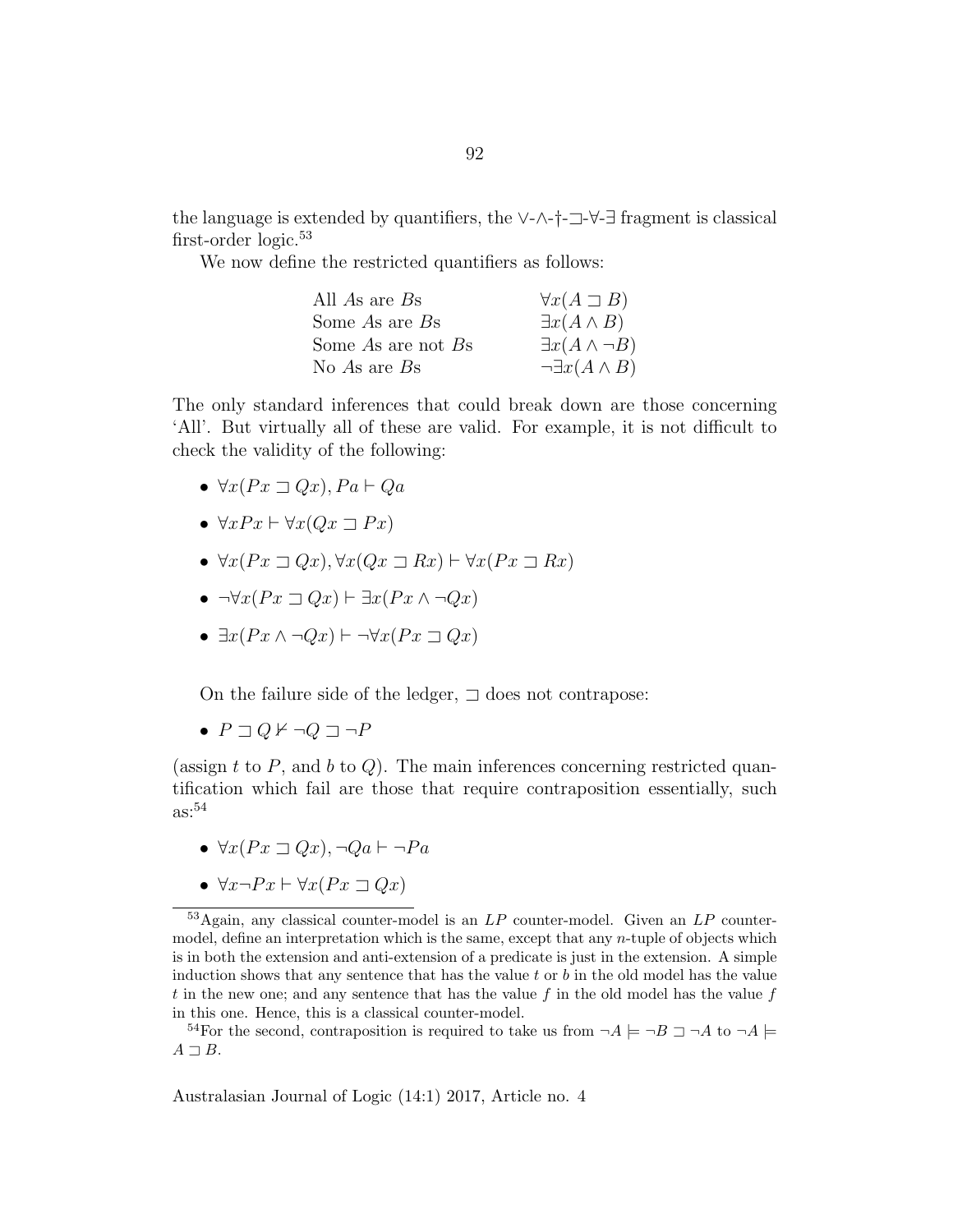But this is entirely to be expected in a paraconsistent context, because of the possible contradictory behaviour of P and Q.

I note, finally, that since in positive contexts,  $\Box$  behaves exactly as does ⊃, it is no better as a candidate for a genuine conditional than ⊃, being subject to many of the counter-examples of 6.4.

# 9 Interim Conclusions

The preceding discussion has taken us through many issues. So before moving on to set theory, let me try to draw together some of the threads. According to Strategy 1, the T-Schema is available in the form of a material, but not a detachable, conditional. This leaves several further options concerning truth, a detachable conditional, and the consistency operator. We may tabulate these as follows:



Let us note the relative advantages and disadvantages of each approach. We set aside Kripke's paradox (4.6), to which considerations of truth are irrelevant.

In option (1), we have a transparent truth predicate, but, on account of this, no detachable conditional. A major benefit of this approach is that it allows indefeasible endorsement.<sup>55</sup> Other plusses are given by the solutions

<sup>55</sup>This is also the only option that is available if one is a deflationist about truth—as is Beall  $(2008)$ . However, I do not subscribe to such a view. See IC, 4.4.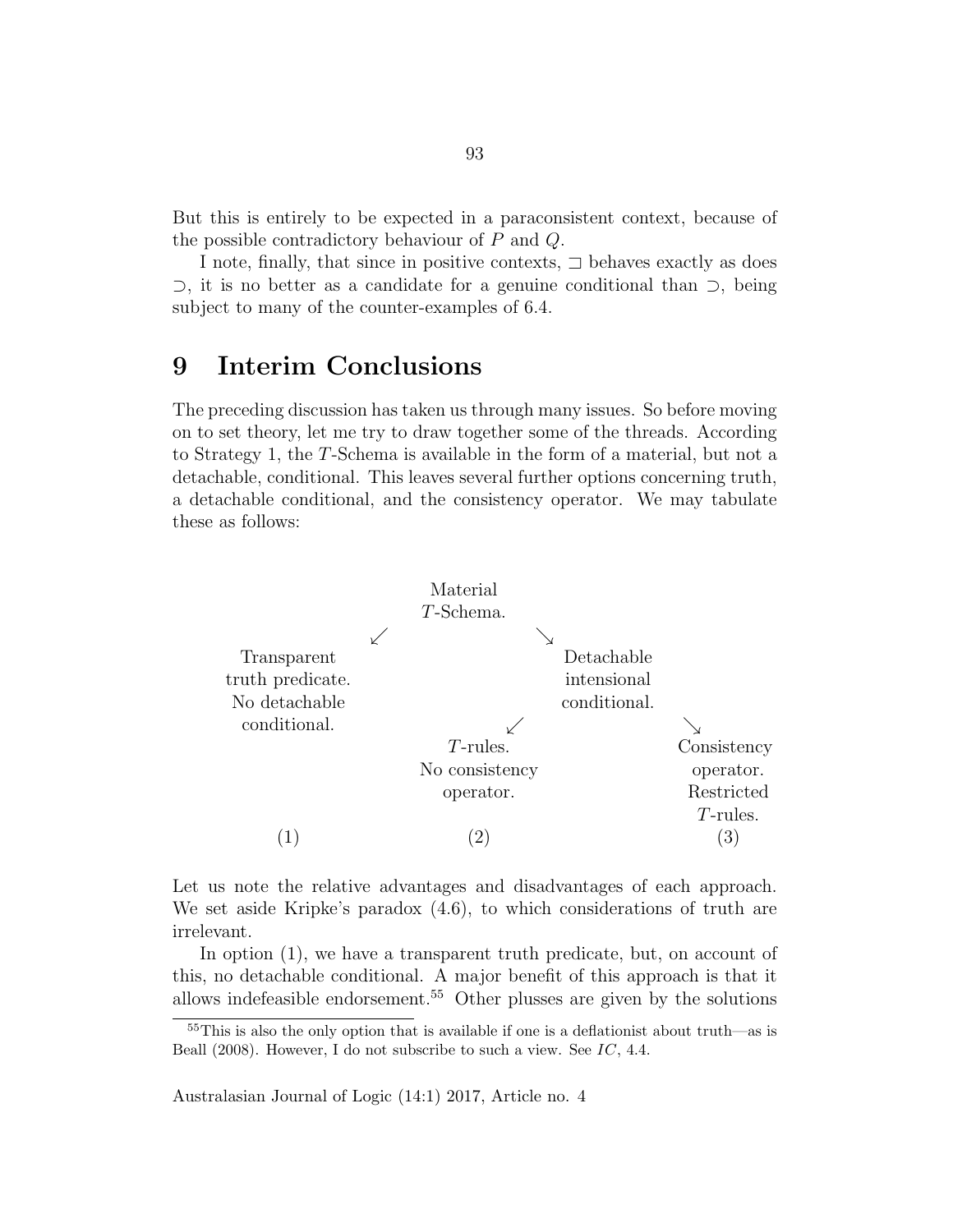to the problems noted in 4.1 (Curry Paradox) and 4.2 (Validity Curry). The downsides are that it cannot handle the problems of 4.3-4.5 (the Infinitary Curry, Smiley's Paradox, and the Denotation Paradox). It has no plausible account of a genuine conditional (if detachment be part of such an account); and it cannot accept a consistency operator with its attendant virtues.

In option (2), we have the T-rules, but not a transparent truth predicate. This has all the plusses of approach (1). In addition, it allows a decent account of an intentional and detachable conditional. Its downsides are that it does not solve the problems of 4.3-4.5, and cannot accept a consistency operator either.

In option (3), we have the solutions to all of 4.1-4.5. The option also allows for an intensional and detachable conditional, and admits the use of a consistency operator, with its attendant benefits—including a solution to the problem of restricted quantification which does not depend on defeasibility. On this account, blind endorsement has to be handled by the use of propositional quantification (or maybe defeasibly).

If one takes option (3), then the present considerations put no constraints on truth other than that it satisfy the T-Schema. This, as I have observed, is a relatively weak constraint. Further constraints may come, not from truth itself, but from the general principle of inconsistency-minimisation: inconsistencies should not be multiplied beyond necessity. The truth predicate should be as consistent as possible. One way of understanding this is that the models of truth should be minially inconsistent (with respect to truth), in the sense of 6.3.

I would currently rank these three options in reverse order. (So (3) is preferable to (2), which is preferable to (1).) But further investigations could easily change this ranking.

## 10 The Comprehension Schema

Let us now turn to matters set-theoretic. I note that the theory of properties sits midway between the semantic and set-theoretic paradoxes, λ-conversion being structurally isomorphic to both the Satisfaction Schema and the Abstraction Schema. But it is not committed to the corresponding identity conditions: syntactic ones in the case of satisfaction, and Extensionality in the case of sets. Since it is less constrained that either of these notions, anything that I have to say applying to either of these applies to naive property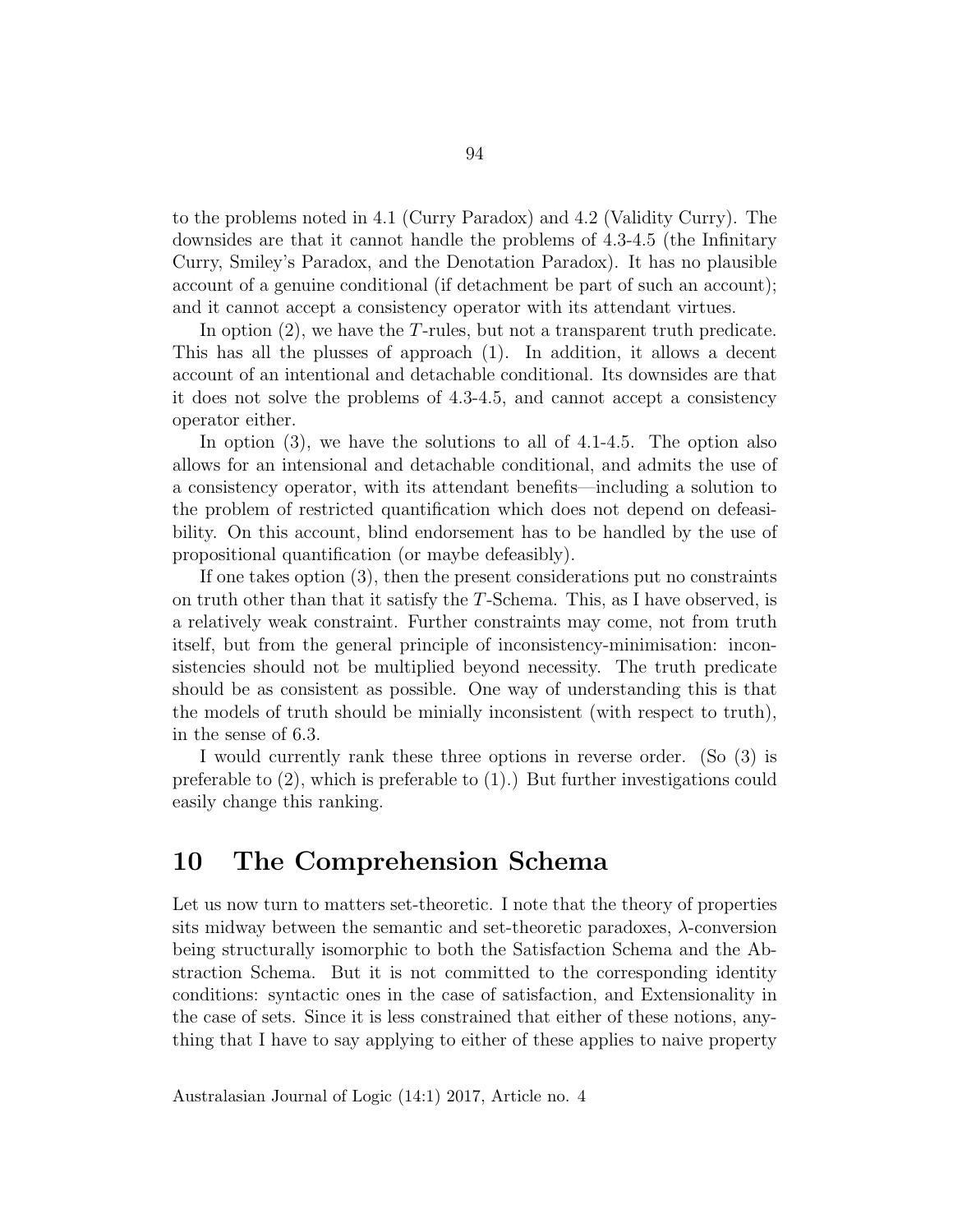theory, so I will discuss it no further here.

The paradoxes of set theory are delivered by the naive Abstraction Scheme:<sup>56</sup>

•  $y \in \{x : A\} \Leftrightarrow A_x(y)$ 

It is often technically easier to deal with a language without set abstracts, though. So let us take this in the form of the Comprehension Schema. Where x is not free in  $A$ :<sup>57</sup>

•  $\exists x \forall y (y \in x \Leftrightarrow A)$ 

Strategy 2 is to take  $\Rightarrow$  to be a detachable, non-contracting, intensional conditional. The best work on the second strategy to date is by Zach Weber. In particular, he has shown how to obtain the standard results of the theory of numbers (ordinal and cardinal), in this approach.<sup>58</sup> On the question of the extent to which one can do other important things, such as model-theory, the jury is still out.

The strategy we are exploring here, however, is Strategy 1, where  $\Leftrightarrow$  is ≡. This strategy does not determine how to interpret the conditionals in the other important principle of naive set theory, Extensionality:

•  $\forall x (x \in \mathcal{U} \Leftrightarrow x \in \mathcal{Z}) \Rightarrow y = z$ 

The obvious candidate for the biconditional is material equivalence. After all, sets are extensional entities par excellence. The best candidate for the (other) conditional is not so obvious. The simplest suggestion, however, is to take it to be the material conditional too. That way, the whole theory can be accommodated in the language of LP.

Given these understandings, many of the comments concerning the T-Scheme in the second part of this essay carry over to the Comprehension Schema in a very simple way. The theory is inconsistent. Just take A to be  $\neg x \in \mathcal{X}$ . Call the resulting set r, and instantiate x with r, to get  $r \in \neg r \in \mathcal{X}$ . (In what follows, I will often ignore the use/mention distinction harmlessly, in the cause of readability, using a set as its own name.) But it is non-trivial.

<sup>56</sup>Well, the universal closure of this. In what follows, A will always be allowed to contain arbitrary parameters.

<sup>&</sup>lt;sup>57</sup>There is also the General Comprehension Schema, where this constraint is dropped, which—perhaps surprisingly—makes very little difference to matters of triviality. See Brady (1989).

<sup>58</sup>Weber (2010), (2012).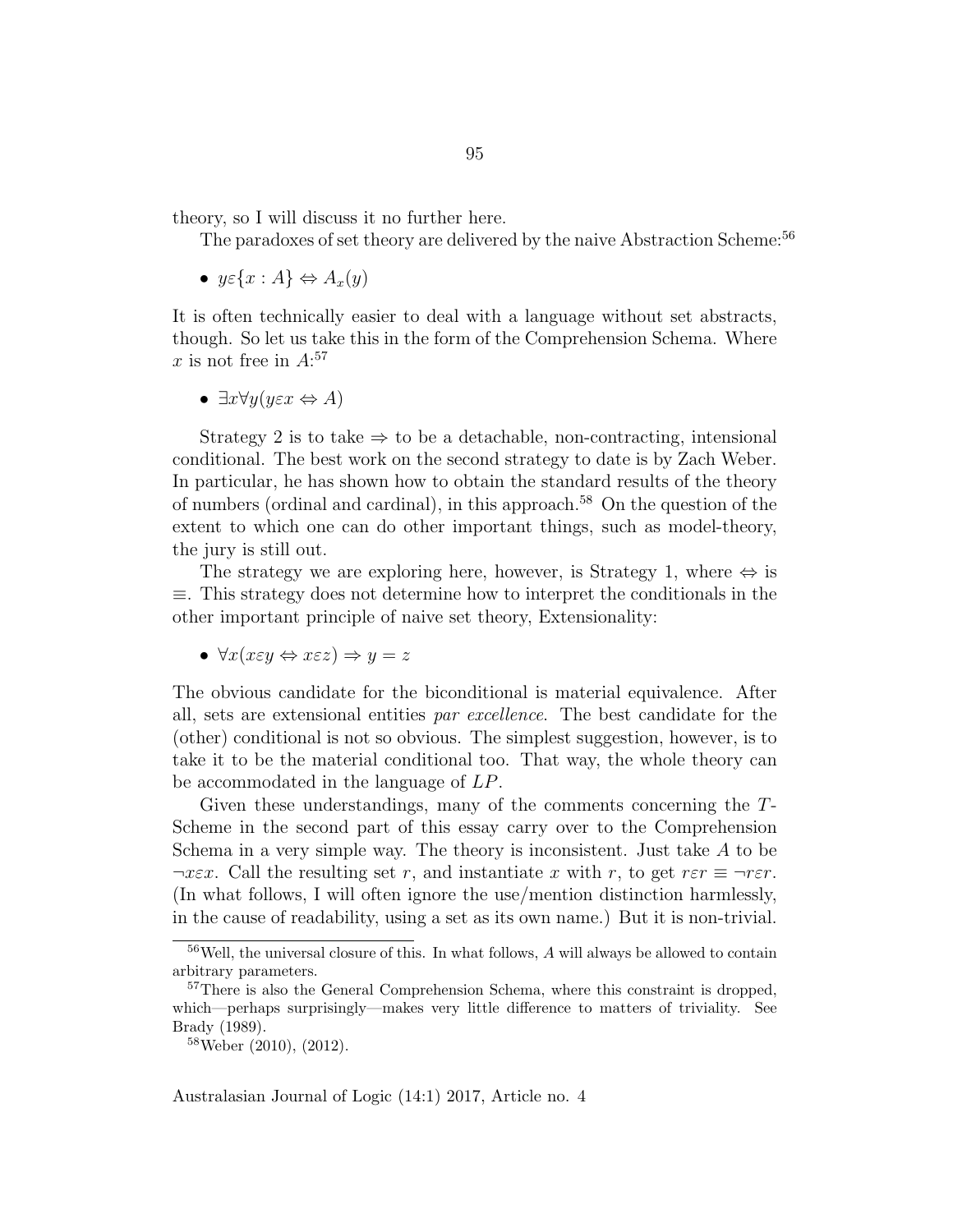Take an interpretation with a domain,  $D = \{a, b\}$ , where a and b are distinct. Let the extension and anti-extension of  $\varepsilon$  be  $D^2$ , and the interpretation of = be standard. It is a simple matter to show that this interpretation verifies both the Comprehension Schema and Extensionality. (The antecedent of Exensionality is both true and false.) Because  $=$  is classical, the interpretation is non-trivial. Of course, there are more interesting interpretations, as we shall see in due course.

If the language also contains a detachable conditional,  $\rightarrow$ , we can formulate the Curry Paradox by taking A to be  $x \in \mathcal{X} \to \bot$ . Call the resulting set c, and instantiate x with c to get a sentence of the form  $c\epsilon c \equiv (c\epsilon c \rightarrow \bot)$ . The Curry triviality argument does not go through, due to the non-detachability of the material conditional. Indeed, non-triviality can be proved when the language contains a consistency operator,  $\circ$  and/or a detachable and contracting intensional  $\rightarrow$ . The argument in the first case is exactly the same as without it. In the second case, simply consider a (constant domain) Routley/Meyer interpretation for the logic  $R$ —so where  $\rightarrow$  is detachable and contracting—and where the base world is of the kind described in the previous paragraph.<sup>59</sup>

Adding set abstracts to the language offers some new options. First, given just the language of LP, the Abstraction Scheme,  $y \in \{x : A\} \equiv A_x(y)$ is not trivial. An easy way to see this is to take the two-element model of the Comprehension Schema defined above, extend it to one of the  $\epsilon$ -calculus, as in 4.5, and define  $\{x : A\}$  as  $\epsilon x \forall y (y \in x \equiv A)$ . It is easy to see that the model verifies the Abstraction Schema, even when  $\epsilon$ -terms are allowed to occur in A.

The analogy with truth suggests that we might need something stronger, though, namely the Abstraction Inference:

$$
\frac{A_x(y)}{y \in \{x \, : \, A\}}
$$

(and maybe its contraposed form too). This delivers the material Comprehension Schema. These rules can be shown to be non-trivial by a fixed-point construction.<sup>60</sup> The construction does not validate Extensionality, however.

<sup>59</sup>One may naturally ask what the mi consequences of Comprehension and Extensionality are. The answer to this is presently unknown, since we have no knowledge of what the mi models are.

 $60$ See Priest (2002a), 8.5.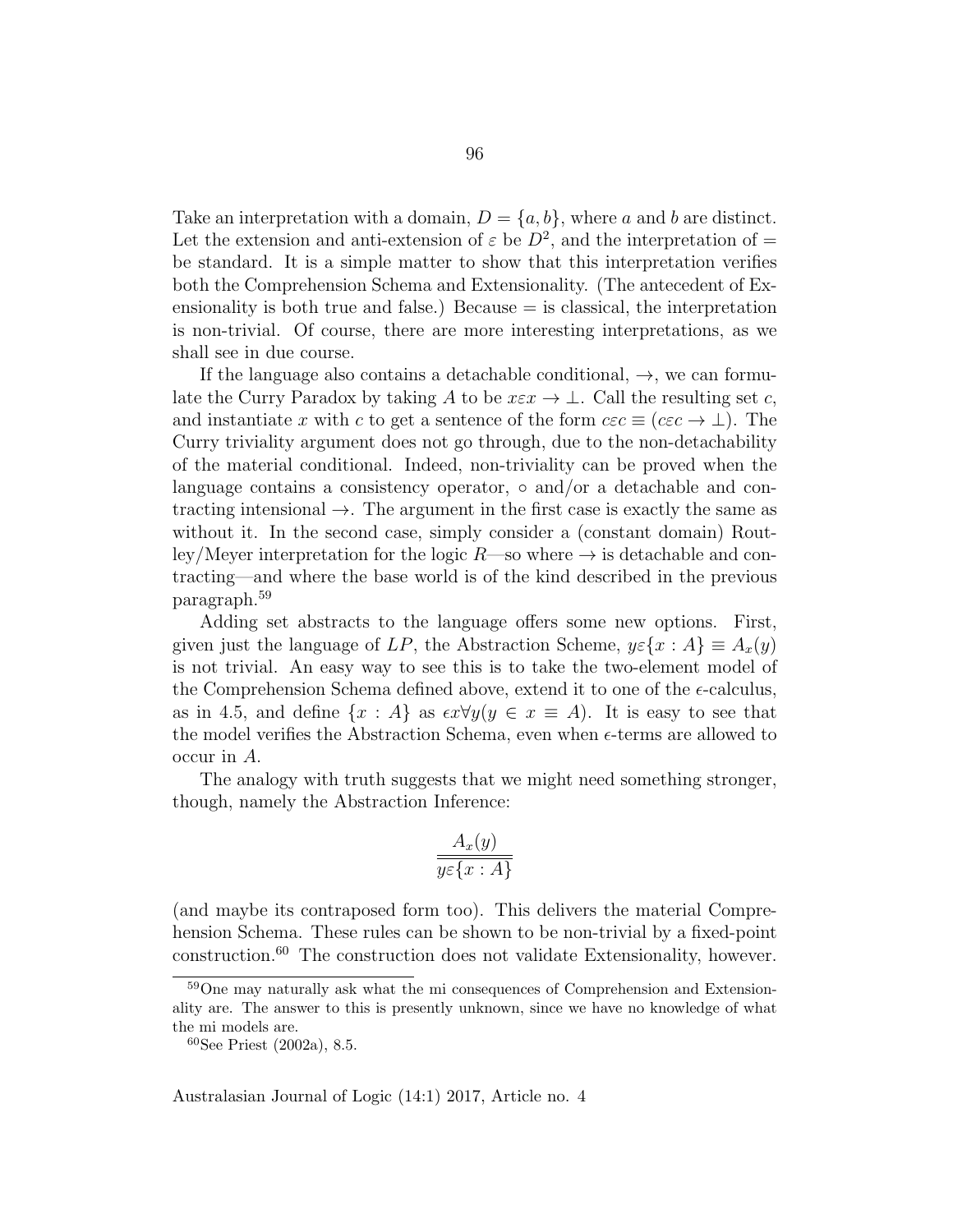I take it that the two together probably are non-trivial. But it is not clear what their models are.<sup>61</sup>

If there is a consistency operator, however, the Abstraction inference does deliver triviality. Where  $\dagger A$  is  $\neg A \wedge \neg A$ , take a to be  $\{x : \dagger x \in x\}$ . We then get  $a \in \mathbb{R}^+$  †a $\varepsilon a$ , and triviality follows, as in the case for truth. Moreover, also as in the case for truth, if we have a detachable intentional arrow validating  $A \leftrightarrow$ A, and abstracts are "transparent", in the sense that  $A_x(y)$  is everywhere intersubstitutable with  $y \in \{x : A\}$ , then we have Abstraction in a detachable form,  $y \in \{x : A\} \leftrightarrow A_x(y)$ , and Strategy 1 collapses into Strategy 2.

# 11 Regaining Set Theory

The situation concerning the theory of sets is importantly different from the theory of truth and other semantic notions, however. In the case of set theory, but not semantics, and even before the advent of Zermelo-Fraenkel set theory, there was a substantial development of informal set-theory, to which any regimentation must answer. Any formalisation which could not account for the central parts of this would not get very far. So a pressing question for Strategy 1, when it comes to set theory, is whether it can do this, and if so, how.

As an axiomatic theory, Extensionality and Comprehension would seem to be quite inadequate in this regard. The non-detachability of the material conditional would seem to render it entirely incapable of reasoning in anything like the normal way. The presence of a detachable conditional in the language does not seem to help much either: it does nothing to overcome the fact that one cannot detach in the cases of the central set-theoretic principles.

Adding set-abstracts and especially the Abstraction inference may do something to help—though given the non-detachability of Extensionality, perhaps not enough. At any rate, without an understanding of the models of this theory, it is hard to say anything very substantial about the matter.<sup>62</sup>

It might be thought that adding a classicality operator would help: given that certain sentences may be taken to be consistent, and stated to be so, a number of standard results of set-theory might be forthcoming. Thus, one could postulate that the sets in the cumulative hierarchy behave consistently.

 $61$ And *a fortiori*, what their mi models are.

 $62$ The same is true of using  $LPm$  as an inference engine: without an understanding of the mi models, nothing of much substance can be said.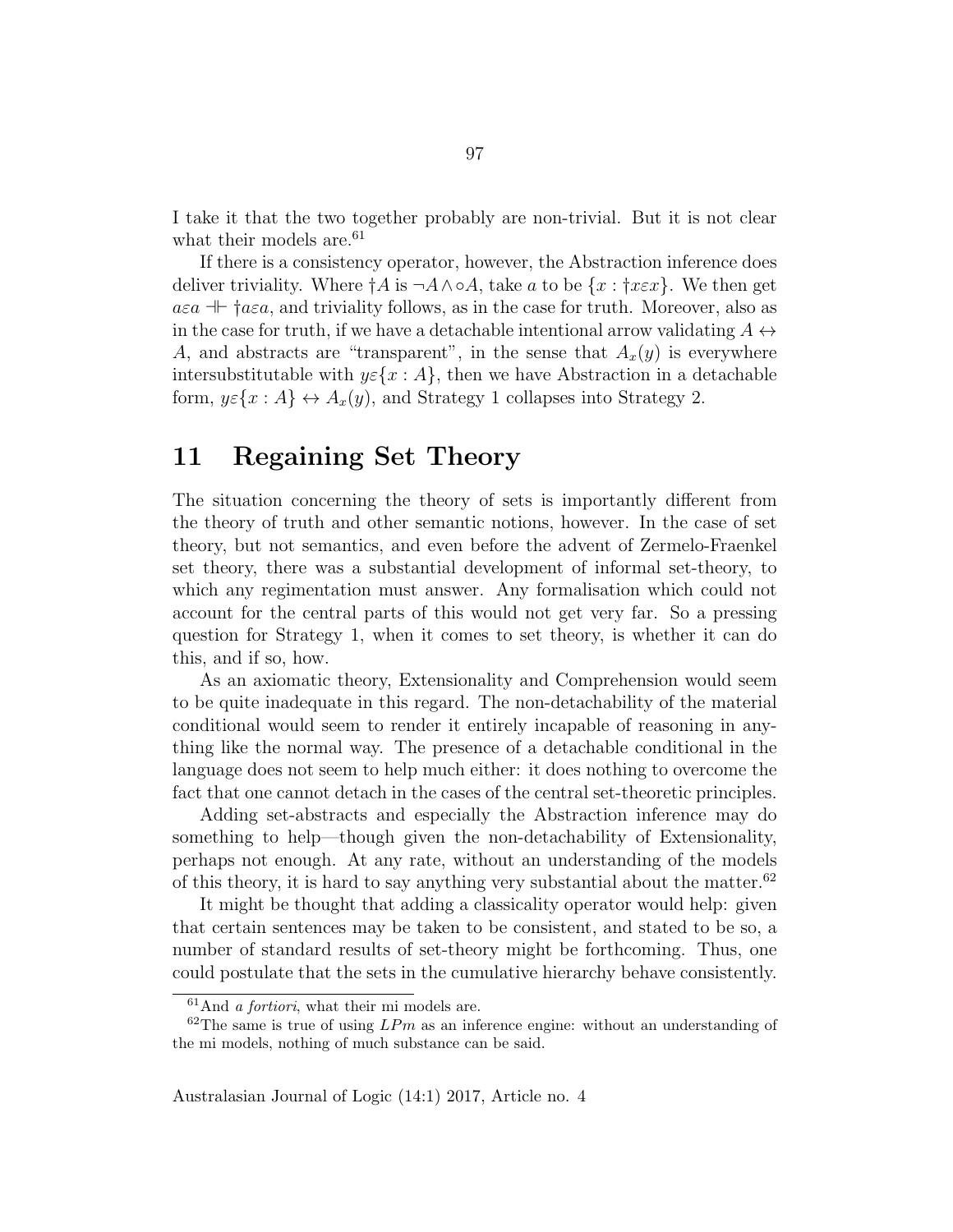The problem, though, is to prove that they exist in the first place. Another thought is to take the axioms of  $ZF$  to be consistent, so that we can deduce classically therefrom. The problem here is that, once inconsistent sets are part of the picture, there is no reason to believe that the axioms of  $ZF$  are consistently true.

Indeed, they are not. Zermelo's Separation Principle (Aussonderungsaxiom)—a restricted version of the Comprehension Schema—says that:

•  $\forall z \exists y \forall x (x \in y \equiv x \in z \land A)$ 

where  $y$  is not free in A. Now, where  $r$  is the Russell set, we have as an instance:

•  $\forall z \exists y \forall x (x \in y \equiv x \in z \land r \in r)$ 

Suppose that this has the value  $t$ . Then any instantiation of the initial universal quantifier also has the value t. Choose any i and j such that it is true that  $i \in j$ . Then the following is t:

•  $\exists y \forall x (x \in y \equiv x \in j \land r \in r)$ 

So there must be some witness of y which makes it t. Choose one such, k. Then the following is t:

•  $\forall x(x \in k \equiv x \in j \land r \in r)$ 

Again, every instantiation of the universal quantifier is  $t$ , so

• iε $k \equiv i \varepsilon j \wedge r \varepsilon r$ 

is t. Now, the right hand side of this is true, since both conjuncts are, and also false, since  $\neg r \varepsilon r$  is true. Hence, whatever value i $\varepsilon k$  has, the biconditional has the value b, contrary to assumption.

### 11.1 Type Lifting

#### 11.1.1 With a Partition

In virtue of these facts, another strategy recommends itself—a model theoretic strategy.<sup>63</sup> If there are interpretations of naive set theory that verify

 $63$ This is outlined in IC, 18.4.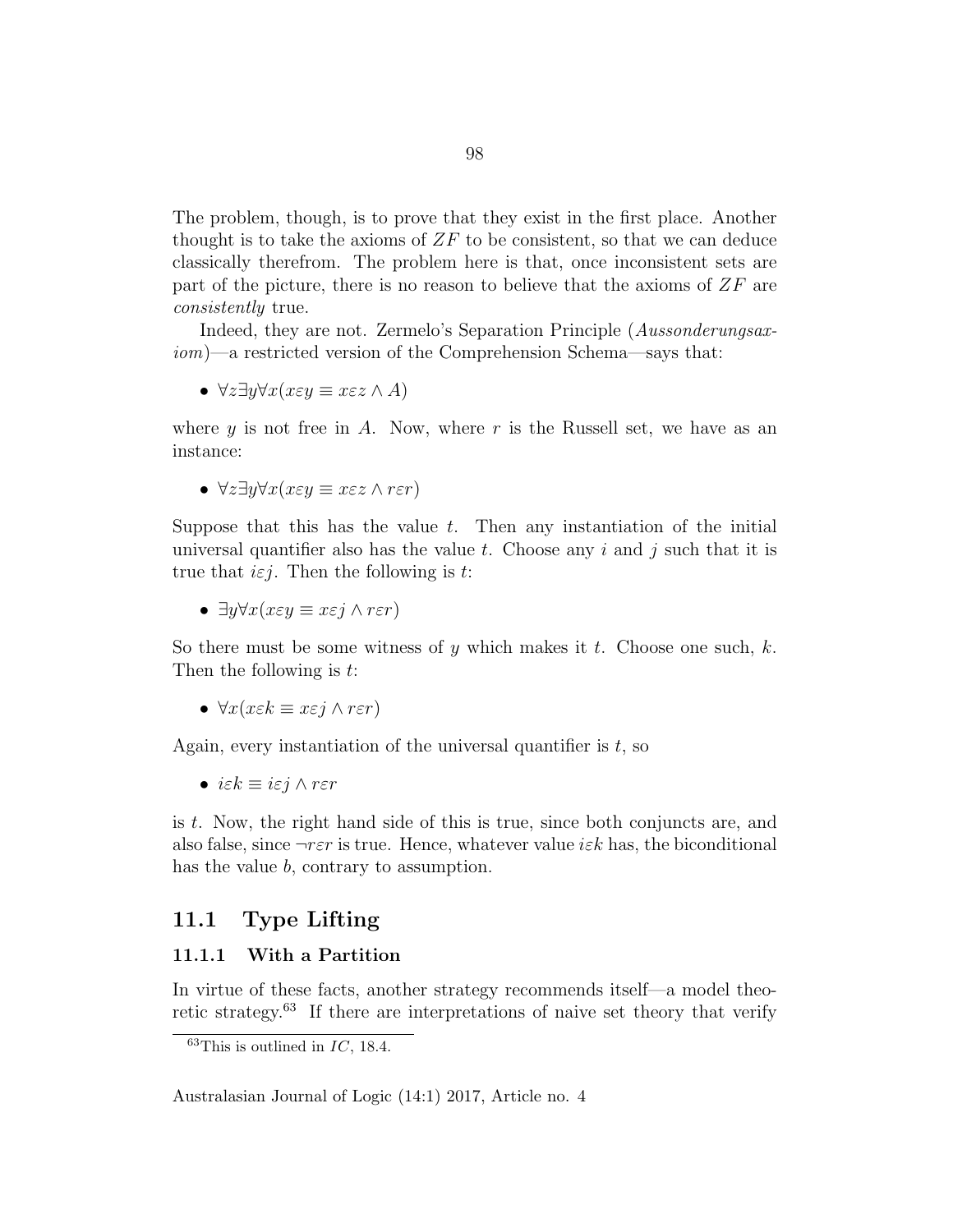all the theorems of  $ZF$  (including the Axiom of Choice—this will go without saying in what follows), we may take the universe (or universes, if there are more than one<sup>64</sup>) of sets to be like that. Since anything proved classically in  $ZF$  is true in such universes, anything which can be established in  $ZF$ would then be perfectly acceptable in dialetheic set theory. That includes, of course, most of standard set-theory, though the truth would go beyond this—for example, in allowing the existence of proper-class sized totalities, which are not legitimate in ZF.

But are there such interpretations? There are. In what follows, we will look at some techniques for constructing them, starting in this section, with type-lifting. I note that our target theory will, of course, have many models, and some of them will clearly be pathological (such as the one-element interpretation where everything is true). That a theory can have pathological models is not, of course, news; but there is always the important question of which models are pathological and which are not. That is not a question I will address here, though. For the present, it suffices to show that there are models of the appropriate kind.

Let  $\mathfrak{M} = \langle D, \delta \rangle$  be any LP interpretation,<sup>65</sup> and let  $\pi$  be any partition of D. That is,  $\pi$  is a set of non-empty subsets of D, such that every member of D is in exactly one member of  $\pi$ . If  $d \in D$ , let  $[d]$  be the set of which it is a member. We define a new interpretation,  $\mathfrak{M}_{\pi} = \langle D_{\pi}, \delta_{\pi} \rangle$ , the collapsed interpretation, as follows. c is any constant in the language of  $\mathfrak{M}$ , and  $P_n$  is any n-place predicate:

- $D_{\pi} = \pi = \{[d] : d \in D\}$
- $\delta_{\pi}(c) = [\delta(c)]$
- $\langle e_1, ..., e_n \rangle \in \delta^+_{\pi}(P_n)$  iff  $\exists d_1 \in e_1, ..., d_n \in e_n \langle d_1, ..., d_n \rangle \in \delta^+(P_n)$
- $\langle e_1, ..., e_n \rangle \in \delta_{\pi}^{-}(P_n)$  iff  $\exists d_1 \in e_1, ..., d_n \in e_n \langle d_1, ..., d_n \rangle \in \delta^{-}(P_n)$

The collapsed model effectively identifies all the members of any set in the partition, so that the set behaves effectively like a "superposition" of it members in the collapsed model.

 $\mathfrak{M}_{\pi}$  is an LP interpretation. Checking the relevant conditions: For any  $e_1, ..., e_n \in D_\pi$ , there are  $d_1, ..., d_n \in D$  such that  $d_1 \in e_1, ..., d_n \in e_n$ .

 $64$ The idea of a plurality of universes is defended by Hamkins in  $(2012)$  and elsewhere. <sup>65</sup>I am assuming, as in 2.1, that there are no function symbols in the language.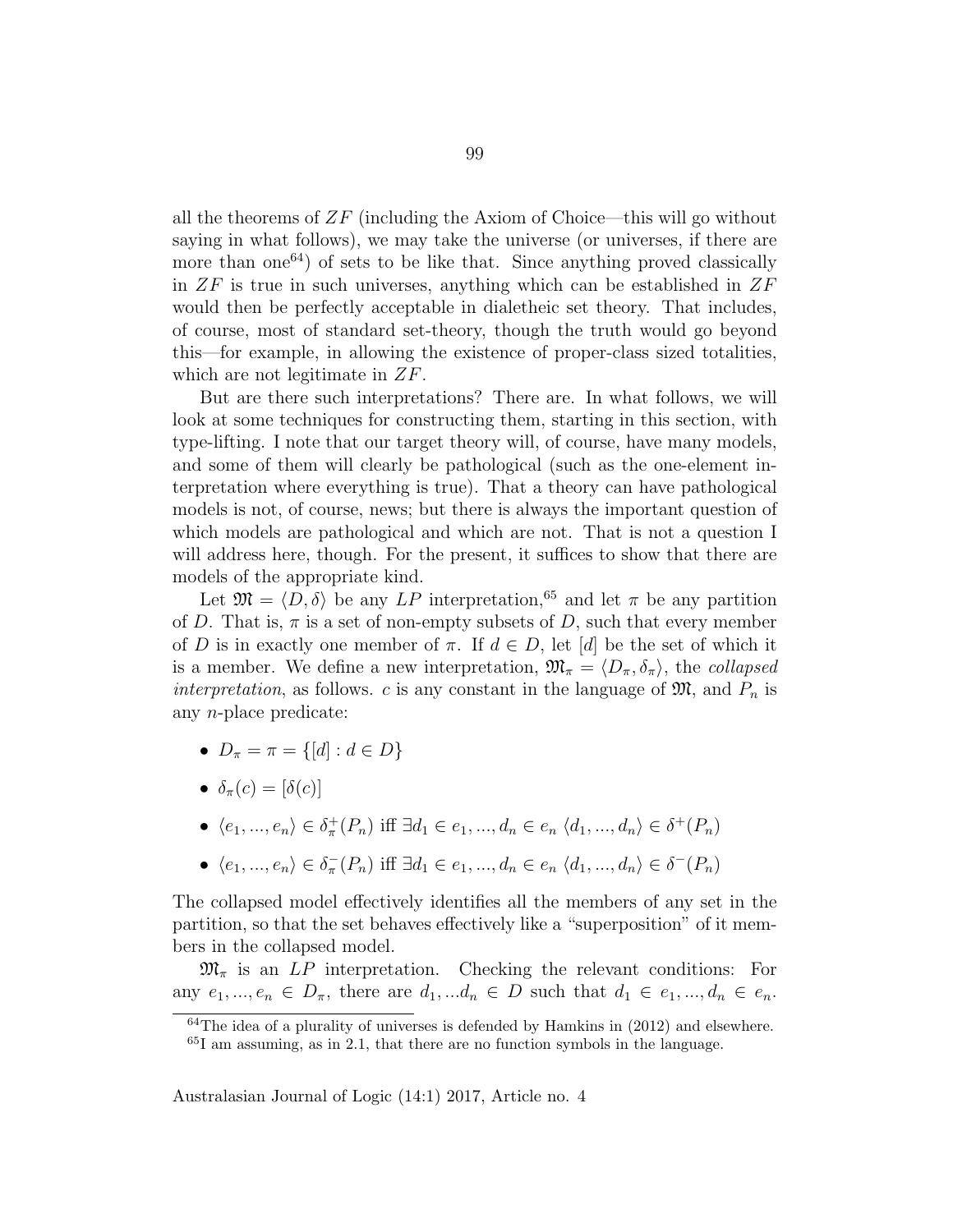Since  $\langle d_1, ..., d_n \rangle \in \delta^+(P_n)$  or  $\langle d_1, ..., d_n \rangle \in \delta^-(P_n)$ ,  $\langle e_1, ..., e_n \rangle \in \delta^+_n(P_n)$  or  $\langle e_1, ..., e_n \rangle \in \delta_{\pi}^{-}(P_n)$ . And:

$$
\langle e_1, e_2 \rangle \in \delta_{\pi}^+ (=) \quad \text{iff} \quad \exists d_1 \in e_1, d_2 \in e_2 \langle d_1, d_2 \rangle \in \delta^+ (=) \n\text{iff} \quad \exists d_1 \in e_1, d_2 \in e_2 \, d_1 = d_2 \n\text{iff} \quad e_1 = e_2
$$

The last line holds because  $\pi$  is a partition.

We can now prove the *Collapsing Lemma*. I formulate this in a slightly more complex way than necessary because of what is to come. For simplicity of notation, I will use members of the domain as their own names. (Effectively, then, each  $d \in D$ , when construed as a name, plays the role of the canonical constant  $k_d$  of 2.1.)  $A(d_1, ... d_n)$  will mean that the constants in A occur amongst  $d_1, \ldots, d_n$ .

For any formula in the language of M:

- If  $\mathfrak{M} \Vdash^+ A(d_1, ... d_n)$  and  $d_1 \in e_1, ..., d_n \in e_n$ , then  $\mathfrak{M}_{\pi} \Vdash^+ A(e_1, ..., e_n)$
- If  $\mathfrak{M} \Vdash \mathcal{A}(d_1, ... d_n)$  and  $d_1 \in e_1, ..., d_n \in e_n$ , then  $\mathfrak{M}_{\pi} \Vdash \mathcal{A}(e_1, ..., e_n)$

The proof is by a simple joint induction on the structure of A. Here are the + cases for atoms, conjunction, negation, the particular and universal quantifiers. The other cases are similar. We suppose that  $d_1 \in e_1, ..., d_n \in e_n$ .

$$
\mathfrak{M} \Vdash^{+} P d_{1}...d_{n} \Rightarrow \langle d_{1},...,d_{1} \rangle \in \delta^{+}(P)
$$
\n
$$
\Rightarrow \langle e_{1},...,e_{n} \rangle \in \delta_{\pi}^{+}(P)
$$
\n
$$
\Rightarrow \mathfrak{M}_{\pi} \Vdash^{+} P e_{1}...e_{n}
$$
\n
$$
\mathfrak{M} \Vdash^{+} \neg A(d_{1},...,d_{n}) \Rightarrow \mathfrak{M} \Vdash^{-} A(d_{1},...,d_{n})
$$
\n
$$
\Rightarrow \mathfrak{M}_{\pi} \Vdash^{-} A(e_{1},...,e_{n}) \quad IH
$$
\n
$$
\Rightarrow \mathfrak{M}_{\pi} \Vdash^{+} \neg A(e_{1},...,e_{n})
$$

$$
\mathfrak{M} \Vdash^+ (A \wedge B)(d_1, ..., d_n) \Rightarrow \mathfrak{M} \Vdash^+ A(d_1, ..., d_n) \text{ and } \mathfrak{M} \Vdash^+ B(d_1, ..., d_n)
$$
  
\n
$$
\Rightarrow \mathfrak{M}_{\pi} \Vdash^+ A(e_1, ..., e_n) \text{ and } \mathfrak{M}_{\pi} \Vdash^+ B(e_1, ..., e_n) \quad IH
$$
  
\n
$$
\Rightarrow \mathfrak{M}_{\pi} \Vdash^+ (A \wedge B)(e_1, ..., e_n)
$$

$$
\mathfrak{M} \Vdash^+ \exists x A(d_1, ..., d_n) \Rightarrow \exists d \in D, \mathfrak{M} \Vdash^+ A_x(d)(d_1, ..., d_n) \n\Rightarrow \exists e \in D_\pi, \mathfrak{M}_\pi \Vdash^+ A_x(e)(e_1, ..., e_n) \quad IH \n\Rightarrow \mathfrak{M}_\pi \Vdash^+ \exists x A(e_1, ..., e_n)
$$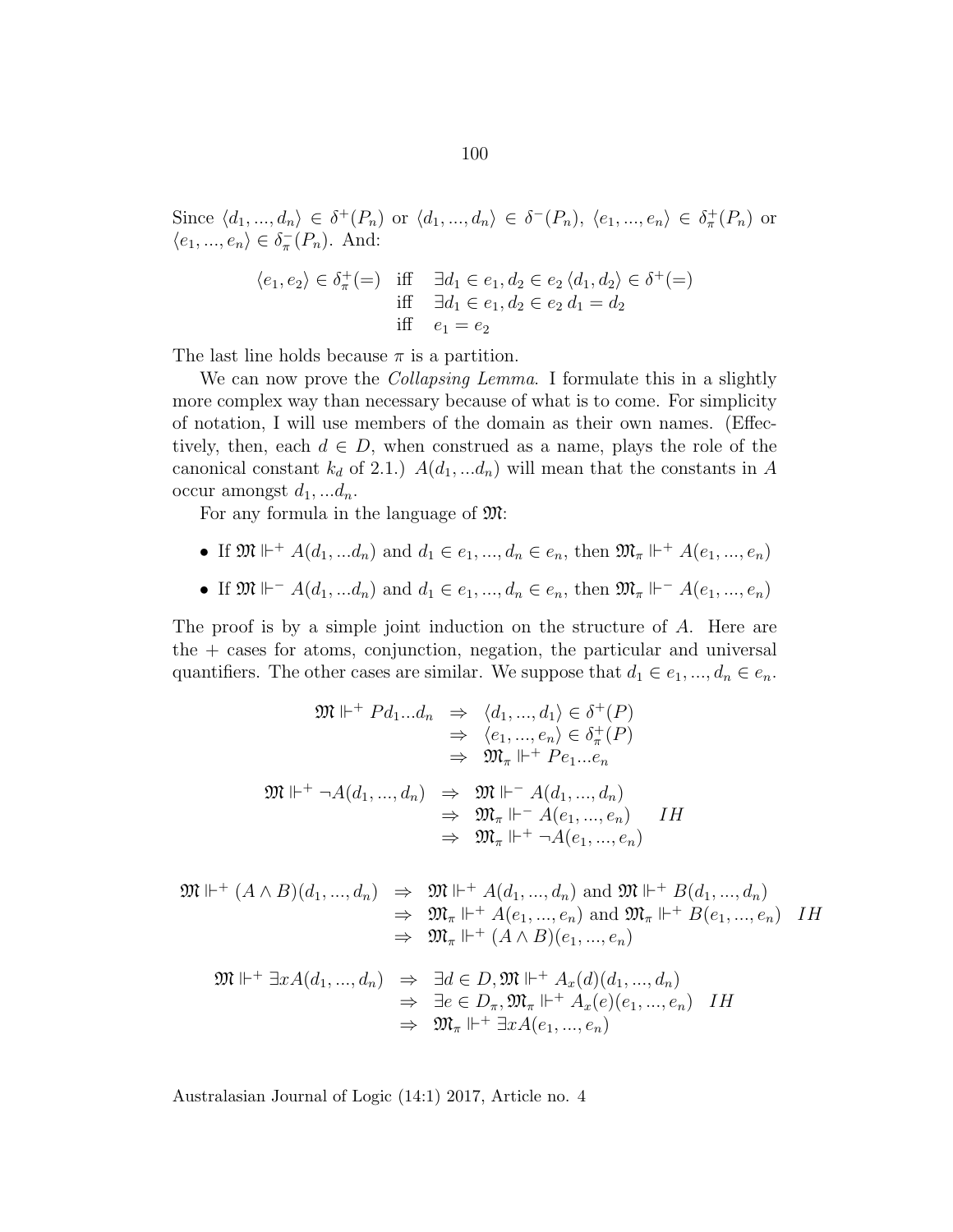The second line holds because every d is a member of some e.

$$
\mathfrak{M} \Vdash^+ \forall x A(d_1, ..., d_n) \Rightarrow \forall d \in D, \mathfrak{M} \Vdash^+ A_x(d)(d_1, ..., d_n) \n\Rightarrow \forall e \in D_\pi, \mathfrak{M}_\pi \Vdash^+ A_x(e)(e, ..., e_n) \quad IH \n\Rightarrow \mathfrak{M}_\pi \Vdash^+ \exists x A(e_1, ..., e_n)
$$

The second line holds because every e contains some d.

Now, fix the language to be that of  $ZF$  (with Foundation).<sup>66</sup> Let  $\mathfrak{M}$ =  $\langle D, \delta \rangle$  be a model of ZF (a classical model if you like, but it can be any LP interpretation); let  $\alpha$  be some ordinal in  $\mathfrak{M}$ , and let i be the object which is  $V_{\alpha}$  in M (the sets of rank  $\langle \alpha \rangle$ ). Let  $\pi$  be the partition of D which puts every member of rank  $\lt \alpha$  (in  $\mathfrak{M}$ ) in its own singleton, and puts all the others (including  $i$ ) into a single set,  $a$ .

Construct the collapsed interpretation,  $\mathfrak{M}_{\pi}$ . By the Collapsing Lemma, it is a model of  $ZF$ , and since Extensionality is an axiom of  $ZF$ , it is a model of that, but it is also a model of Comprehension.

To see the last of these, take any e in  $D_{\pi}$ , and let  $d \in e$ . Then  $e \in a$  is true in  $\mathfrak{M}_{\pi}$ . For if d is of rank  $\langle \alpha, \rangle$  it is true in  $\mathfrak{M}$  that  $d\varepsilon i$ , so the result follows by the Collapsing Lemma. But if it is of rank  $\geq \alpha$ , then in  $\mathfrak{M}$  it is a member of, say, its singleton, which is of rank  $\geq \alpha$  and so in a. So again, the result follows. But  $e \in a$  is also false in the collapsed model. For if d is of rank  $\geq \alpha$ ,  $d\varepsilon i$  is false in  $\mathfrak{M}$ , and so the result follows by the Collapsing Lemma. But if in  $\mathfrak{M}$  it is of rank  $\lt \alpha$  it is not a member of, say, the singleton of i, which is in a, so the result again follows. Thus, in the collapsed model,  $e\epsilon a!$ , and so for any A,  $e \in \mathcal{A}$  is true. And since this is true for all e in  $D_{\pi}$ , so is  $\forall x (x \in \mathcal{A})$ , and  $\exists y \forall x (x \in \mathcal{Y} \equiv \mathcal{A})$ .

Clearly, the collapsed model just constructed is not a very interesting one. The much overworked  $\alpha$  is the witness set for every condition. But it suffices to establish that there are interpretations of both ZF and naive set theory. In what follows, we will see how to construct more discriminating models.

#### 11.1.2 With a Covering

One way to do so is to use what I will call the Hamkins type-lift.<sup>67</sup> This is exactly the same as the previous type-lift, except that we take as  $\pi$ , not a partition, but an arbitrary covering. That is,  $\pi$  is now a family of non-empty

 $66$ What follows is taken from IC, 18.4.

<sup>67</sup>Since it was suggested by Joel Hamkins in discussion.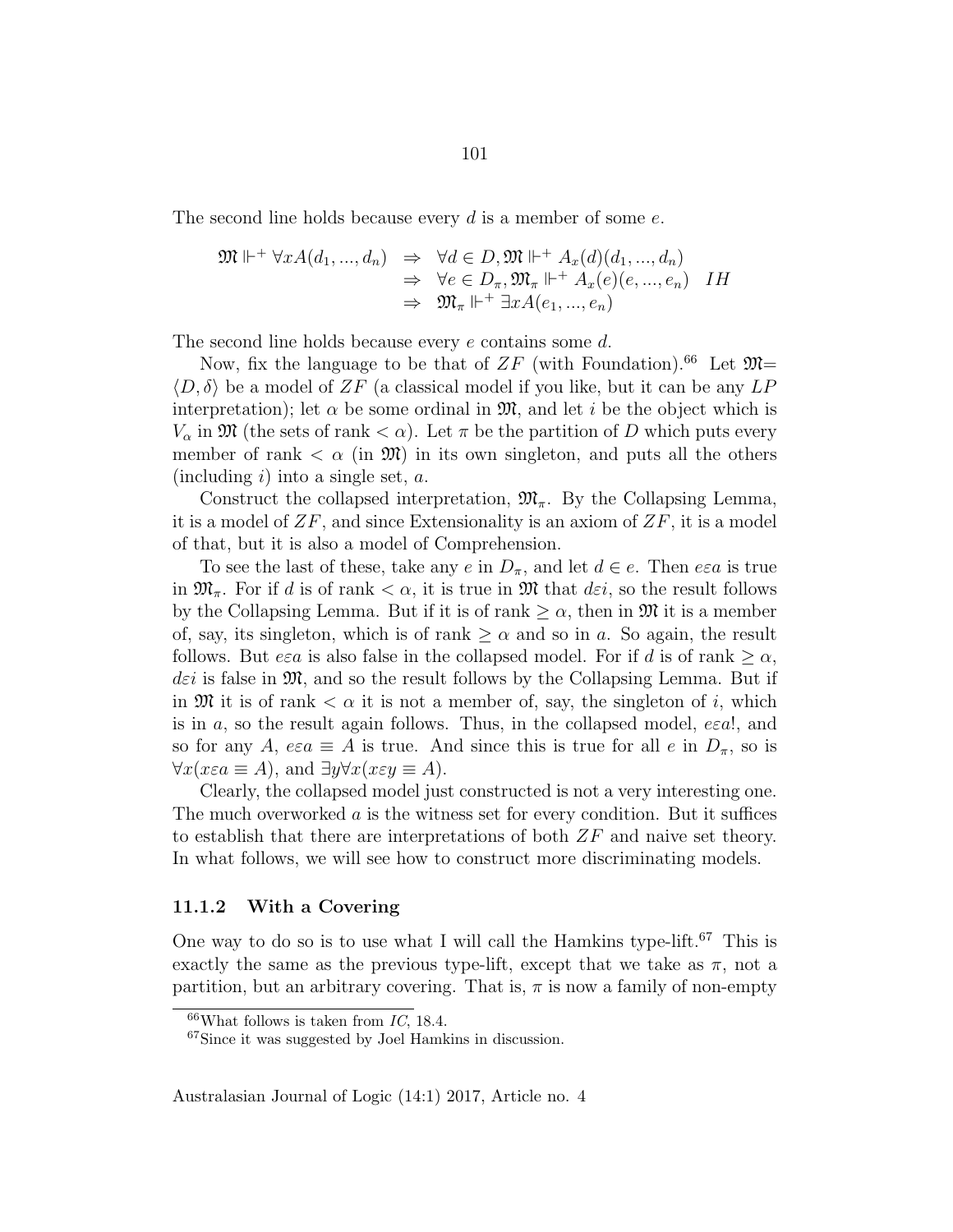subsets of D such that every member of d is in at least one such set. (It may be in more.)

If one does this, then two features of the partition type-lift fail. The first is that in the collapsed model the denotation of  $\prime =$ ' may not be the identity relation. However, as far as constructing models of set theory goes, we can ignore this, since we do not need to assume that the language contains the identity predicate. We can just define  $x = y$  as  $\forall z (z \in \mathbb{Z} \equiv z \in \mathbb{Z}) \land \forall z (x \in \mathbb{Z} \equiv z \in \mathbb{Z})$  $y \in z$ ). In ZF this delivers the substitutivity of identicals. In naive set theory, as we are understanding it here, it does not. (For example, transitivity fails.) So identity will behave in an unusual way in such a theory. But since the name of the game at this point is recapturing the theorems of  $ZF$ , this does not matter. So let us assume that we are dealing with a set theory in which identity is defined.

The second difference is that the denotation function for constants is no longer well-defined, since the sets of a partition may overlap. As far as set theory goes, this does not matter either, since the language of ZF has no constant symbols. However, as set up, constants were used in giving the truth/falsity conditions of quantifiers. This is no longer possible: we have, instead, to deploy open sentences and talk of truth under assignations of the free variables. To preserve as much of the notation as possible, let us write  $A(x_1, ..., x_n)$  to mean that the variables of A occur amongst  $x_1, ..., x_n$ . And if  $\mathfrak{M} = \langle D, \delta \rangle$  is any interpretation, and  $d_1, \dots, d_n$  are any members of D, we will write  $\mathfrak{M} \Vdash^{\pm} A(d_1, ..., d_n)$  to mean that A is true/false in  $\mathfrak{M}$  when  $x_1, ..., x_n$ are assigned  $d_1, ..., d_n$ , respectively. (The practice of using members of the domain as their own names smooths this transition.)

With these understandings, the rest of the construction (including the Collapsing Lemma) goes through, as may easily be checked.

Now take any model of  $ZF$ , and let  $\pi$  be any covering of the domain. We have a model of  $ZF$  by the Collapsing Lemma. But there is a large difference between the covering construction and the partition construction. If the original model has cardinality  $\kappa$ , the partition construction produces a model of cardinality less than or equal to  $\kappa$ , whereas the covering construction produces a model of cardinality less than or equal to  $2<sup>k</sup>$ —a potentially much richer model.

Let us take  $\mathfrak{M}$  to be a classical model, and look at the richest of these, where  $\pi$  contains all the non-empty subsets of D. If  $d \in D$ , then  $\mathfrak{M}_{\pi}$  will contain an element  $\{d\}$ , and this will behave exactly as does d in  $\mathfrak{M}$ . But now  $\mathfrak{M}_{\pi}$  will contain things answering to proper classes in  $\mathfrak{M}$  too.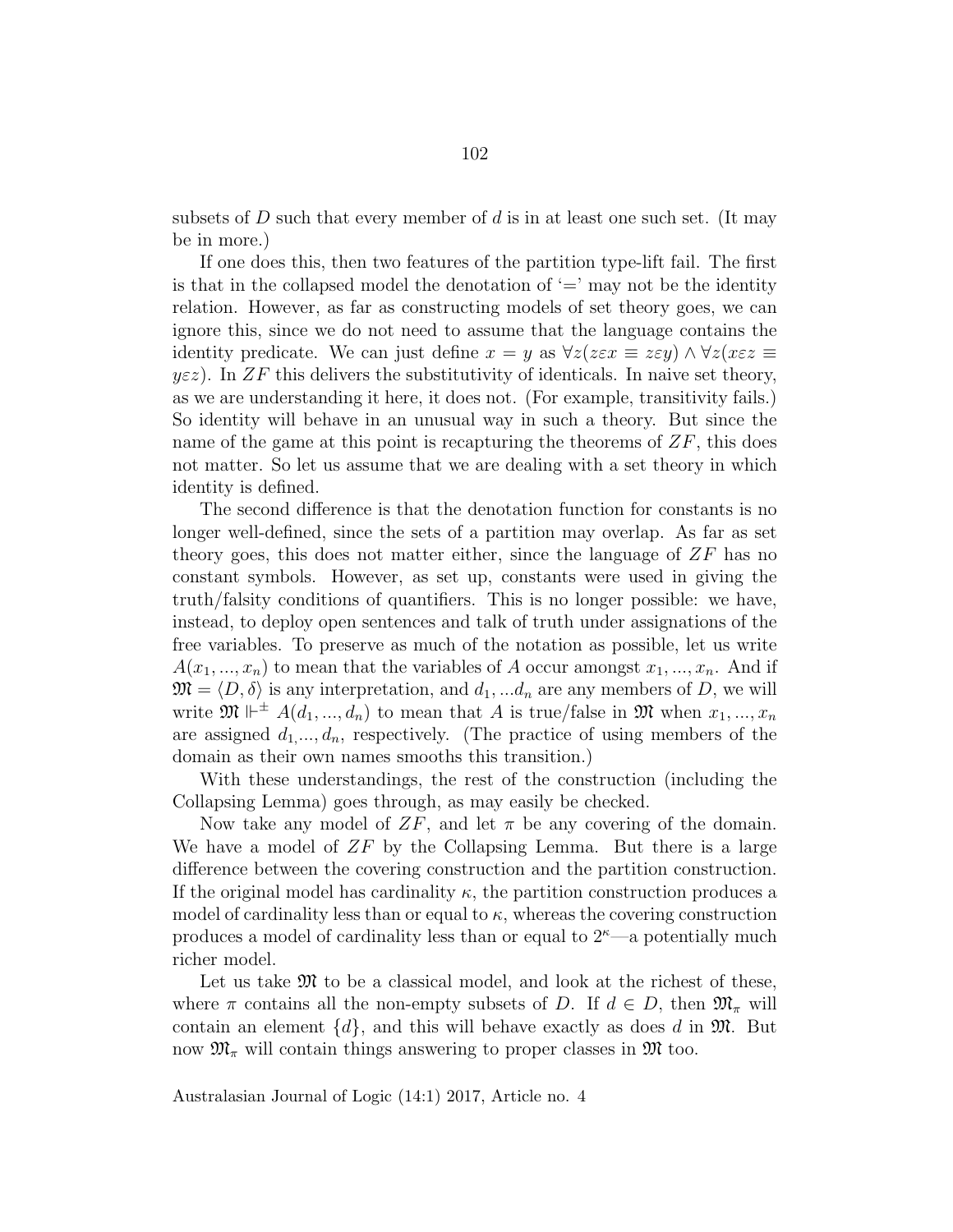In particular, let  $A(x, x_1, ..., x_n)$  be any formula in the language of  $\mathfrak{M}$ . Take  $e_1, ..., e_n \in D_{\pi}$ , and let  $d_1 \in e_1, ..., d_n \in e_n$ . Let:

•  $\Gamma = \{d \in D : \mathfrak{M} \Vdash^+ A(d, d_1, ..., d_n)\}\$ 

Suppose that  $\Gamma = \emptyset$ . Take any  $e \in D_{\pi}$  and some  $d \in e$ . Then it is not the case that  $\mathfrak{M} \Vdash^{+} A(d, d_1, ..., d_n)$ , so  $\mathfrak{M} \Vdash^{+} \neg A(d, d_1, ..., d_n)$ . Hence,  $\mathfrak{M}_{\pi} \Vdash^{+}$  $\neg A(e, e_1, \ldots, e_n)$ . Now let i be the object which is the empty set in  $\mathfrak{M}$ . Then  $\mathfrak{M} \Vdash^+ \neg \text{d}\varepsilon i$ . Let a be any member of  $D_{\pi}$  such that  $i \in a$ . Then  $\mathfrak{M}_{\pi} \Vdash^+ \neg \text{e}\varepsilon a$ . Thus, for any  $e \in D_{\pi}$ ,  $\mathfrak{M}_{\pi} \Vdash^{+} e \in a \equiv A(e, e_1, ..., e_n)$ , and so  $\mathfrak{M}_{\pi} \Vdash^{+} \forall x (x \in$  $a \equiv A(x, e_1, ..., e_n)$ .

Suppose, on the other hand, that  $\Gamma \neq \emptyset$ . If  $d \in D$ , let  $d^s$  be its singleton in  $\mathfrak{M}$ , and let  $a \in D_{\pi}$ , where:

•  $a = \{d^s : d \in \Gamma\}$ 

Take any  $e \in D_{\pi}$ , and some  $d \in e$ . Now, either  $d \in \Gamma$  or  $d \notin \Gamma$ .

If the first, then  $\mathfrak{M} \Vdash^+ A(d, d_1, ..., d_n)$ , so  $\mathfrak{M}_{\pi} \Vdash^+ A(e, e_1, ..., e_n)$ . But since  $\langle d, d^s \rangle \in \delta^+(\varepsilon)$ ,  $\langle e, a \rangle \in \delta^+_{\pi}(\varepsilon)$ . That is,  $\mathfrak{M}_{\pi} \Vdash^+ e \varepsilon a$ . Hence,  $\mathfrak{M}_{\pi} \Vdash^+$  $e \varepsilon a \equiv A(e, e_1, ..., e_n).$ 

If the second, it is not the case that  $\mathfrak{M} \Vdash^+ A(d, d_1, ..., d_n)$ , so  $\mathfrak{M} \Vdash^+$  $\neg A(d, d_1, ..., d_n)$ , and  $\mathfrak{M}_{\pi} \Vdash^{+} \neg A(e, e_1, ..., e_n)$ . But if  $g \in a, \langle d, g \rangle \in \delta^{-}(\varepsilon)$ (since g is a singleton of something in  $\Gamma$ —this is where the classicality of  $\mathfrak{M}$ is used). So  $\langle e, a \rangle \in \delta_{\pi}^{-}(\varepsilon)$ . That is,  $\mathfrak{M}_{\pi} \Vdash^{+} \neg e \varepsilon a$ . Hence,  $\mathfrak{M}_{\pi} \Vdash^{+} e \varepsilon a \equiv$  $A(e, e_1, ..., e_n).$ 

So in either case  $\mathfrak{M}_{\pi} \Vdash^{+} \forall x (x \in a \equiv A(x, e_1, ..., e_n)).$ 

Thus, in all cases, there is  $a \in D_{\pi}$  such that  $\mathfrak{M}_{\pi} \Vdash^+ \forall x(x \in a \equiv A(e, e_1, ..., e_n))$ and so  $\mathfrak{M}_{\pi} \Vdash^{\perp} \exists y \forall x (x \in y \equiv A(y, e_1, ..., e_n)).$ 

Of course  $\pi$  is much larger than necessary to make this construction go through. The constraints on  $D_{\pi}$  needed to make the construction work are pretty minimal. But in any case, applying the construction delivers different as to witness different instances of the Comprehension Schema, making the model much more discriminating than that of 11.1.

#### 11.2 Expansions

#### 11.2.1 The Basic Construction

In this section, we will look at another construction which can be used to produce models of ZF and naive set theory. We may call these 'Expansions'.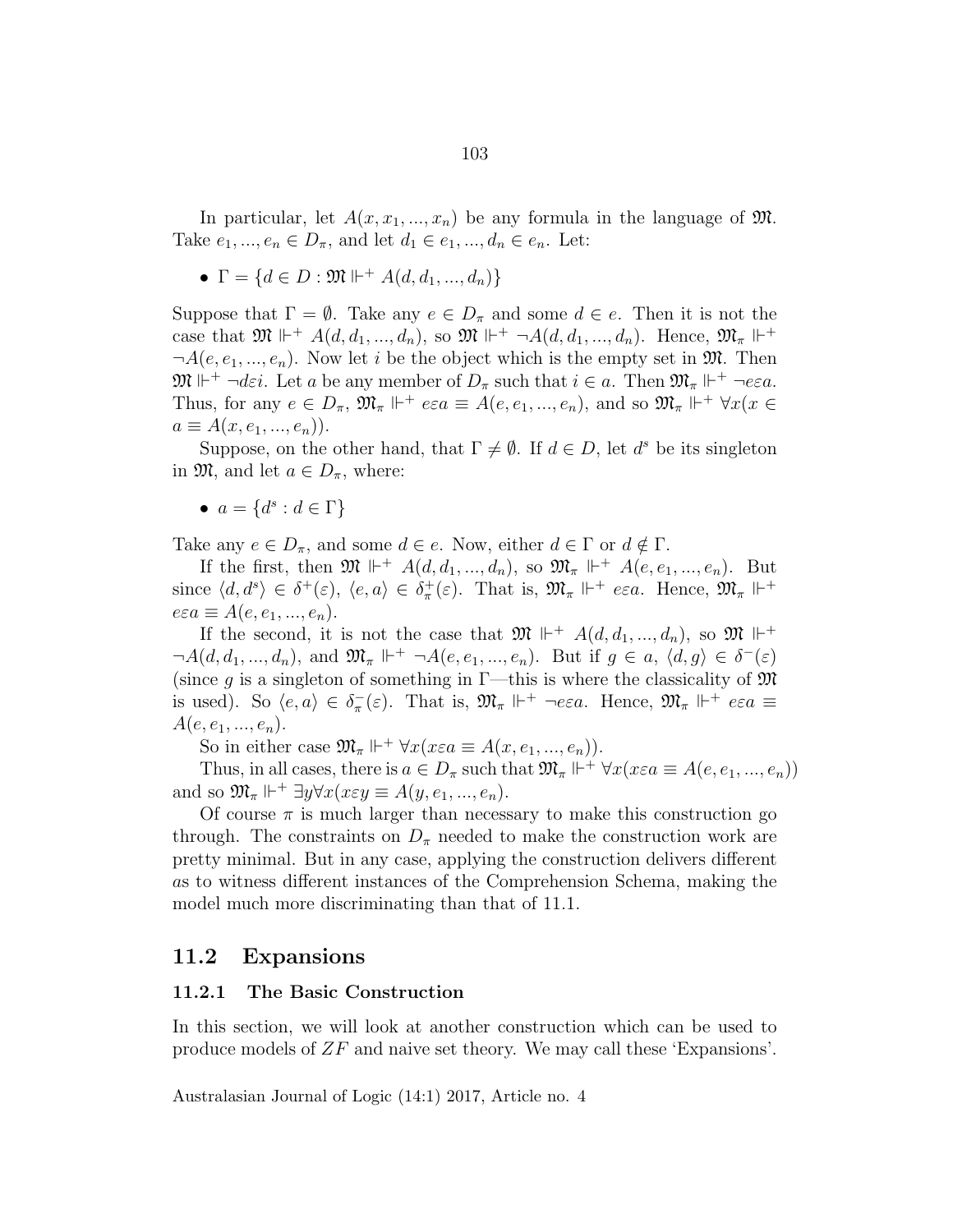Let  $\mathfrak{M} = \langle D, \mu \rangle$  be any model of ZF (again, not necessarily a classical model, but it can be). We now define another interpretation,  $\mathfrak{N} = \langle D, \nu \rangle$ , obtained from  $\mathfrak{M}$  by enlarging the extension/anti-extension of  $\varepsilon$ . (It leaves the extension and anti-extension of  $=$ , if it is in the language, alone.) By the Monotonicity Lemma, any such extension is also a model of  $ZF$  (and so, Extensionality).

Let A be any formula in the language of this interpretation with at most one free variable,  $x$ . The cardinality of the set of such formulas is the same as the cardinality of  $\mathfrak{M}$ . So for each such A, select a distinct object,  $a_A \in D$ . (Again, I will use members of the domain autonomously for ease of reading.) $68$  $\nu$  is defined as follows:

• 
$$
\nu^+(\varepsilon) = \mu^+(\varepsilon) \cup \{ \langle b, a_A \rangle : b \in D, \mathfrak{M} \Vdash^+ A_x(b) \}
$$

• 
$$
\nu^-(\varepsilon) = \mu^-(\varepsilon) \cup \{ \langle b, a_A \rangle : b \in D, \mathfrak{M} \Vdash^+ \neg A_x(b) \}
$$

For future reference, let the extension and anti-extension of  $\varepsilon$  in  $\mathfrak{N}$  be  $E^+$ and  $E^-$ , respectively.

We can now show that:

• 
$$
\mathfrak{N} \Vdash^+ \forall x (x \in a_A \equiv A)
$$

Let b be any member of D. Then  $\mathfrak{M} \Vdash^+ A_x(b)$  or  $\mathfrak{M} \Vdash^+ \neg A_x(b)$ . In the first case,  $\mathfrak{N} \Vdash^+ A_x(b)$ , by Montonicity, and  $\mathfrak{N} \Vdash^+ b \varepsilon a_A$ , by construction. Hence  $\mathfrak{N} \Vdash^{+} bea_{A} \equiv A_{x}(b)$ . In the second case,  $\mathfrak{N} \Vdash^{+} \neg A_{x}(b)$ , by Monotonicity, and  $\mathfrak{N} \Vdash^+ \neg b \varepsilon a_A$ , by construction. Hence  $\mathfrak{N} \Vdash^+ b \varepsilon a_A \equiv A_x(b)$ ,  $\mathfrak{N} \Vdash^+ \forall x (x \varepsilon a_A \equiv$ A), and  $\mathfrak{N} \Vdash^+ \exists y \forall x (x \in y \equiv A).$ 

In this construction, distinct sets witness different conditions in the comprehension scheme. But there is obviously an element of arbitrariness in the choice of these. This can be reduced in the following way.<sup>69</sup>

We define  $\mathfrak N$  as above, but we now make the choice of  $a_A$  depend on an ordinal,  $\alpha$  (in  $\mathfrak{M}$ ), generating a family of interpretations,  $\mathfrak{N}_{\alpha}$ . At level  $\alpha$ ,  $a_A$ is chosen as follows. If A defines a set, c, in  $\mathfrak{M}$  (so that the things that satisfy A are exactly the members of c), take  $a<sub>A</sub>$  to be c. Then the membership and non-membership of c will be the same in  $\mathfrak{M}$  and  $\mathfrak{N}_{\alpha}$ . If A does not define a

 $^{68}$ In classical models, the construction can be varied by identifying co-extensive (in  $\mathfrak{M}$ ) sets. Specifically, define  $A_1 \sim A_2$  to mean that  $\mathfrak{M} \Vdash^+ \forall x (A_1 \equiv A_2)$ .  $\sim$  is clearly an equivalence relation, and if  $[A]$  is any equivalence class, we select a distinct object,  $a_{[A]}$ . <sup>69</sup>The suggestions is, again, due to Joel Hamkins.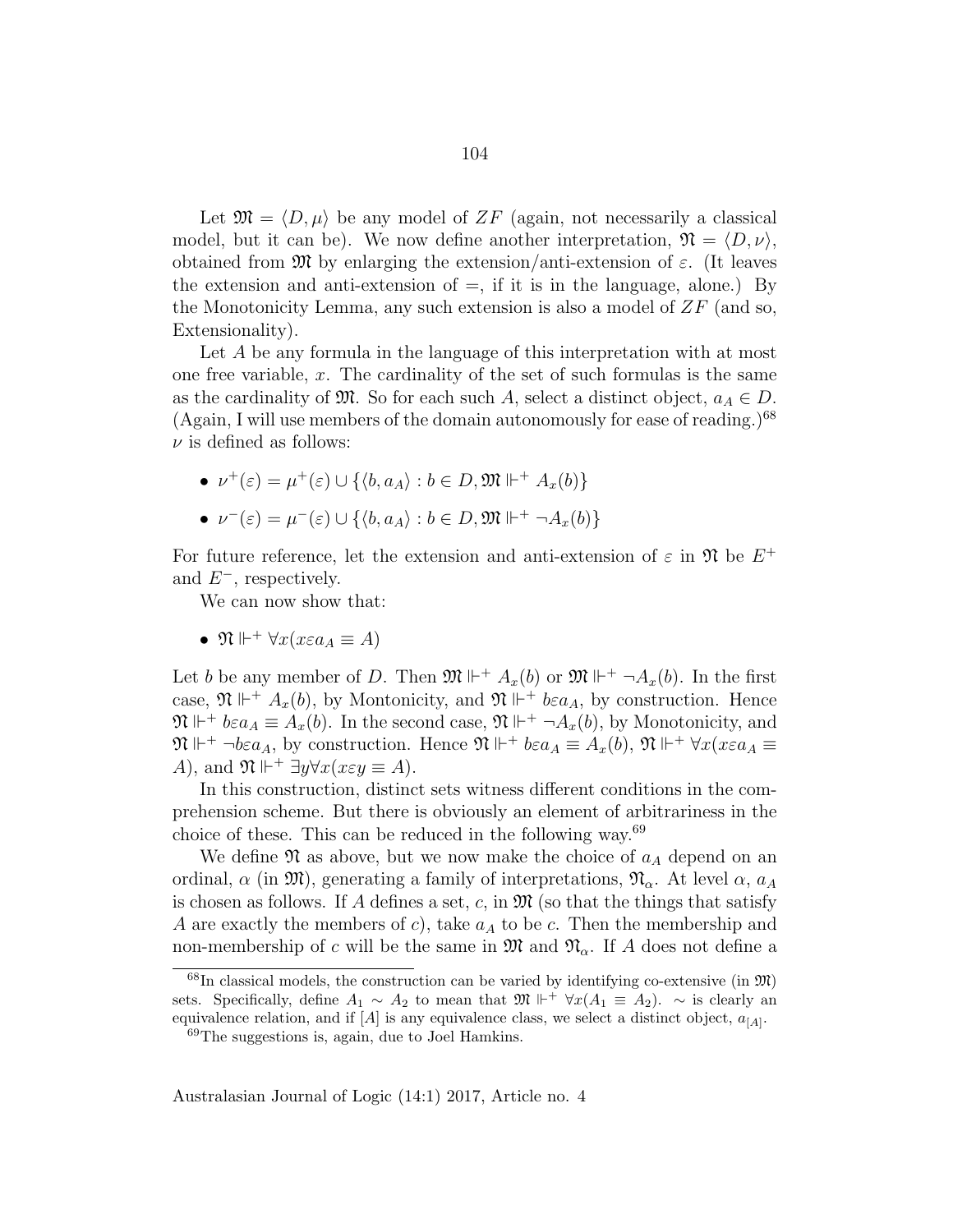set, it is satisfied by things of arbitrarily high rank. However, it has a setsized "approximation" at  $\alpha$ , namely, the things that satisfy it which occur at that level. Let  $a_A$  be the set in M defined by the condition  $A \wedge x \in V_\alpha$ . Then in  $\mathfrak{N}_{\alpha}$  the things which are members of  $a<sub>A</sub>$  will be exactly those things satisfying A. The things which are not members of  $a<sub>A</sub>$  will be all the members of  $V<sub>\alpha</sub>$ that satisfy  $\neg A$ , plus all the things of rank  $>\alpha$ .

If A defines a set in  $\mathfrak{M}$ , the denotation of  $a<sub>A</sub>$  is stable and constant as  $\alpha$  increases. But if not, as  $\alpha$  increases,  $a<sub>A</sub>$  may change its denotation. Its extension remains stable, but its anti-extension shrinks. So  $a<sub>A</sub>$  increasingly approximates the proper class defined by  $A$ . One might take there to be multiple universes of set theory, as given by the  $\mathfrak{N}_{\alpha}$ s.

Of the ways we have looked at for constructing models of  $ZF$  and naive set theory, the Hamkins type-lift produces perhaps the most natural candidate for a model of the universe of sets. The other constructions deliver a model of the cumulative hierarchy (as defined in  $ZF$ ) with inconsistent sets inside it. The Hamkins construction delivers a consistent model of the cumulative hierarchy with *extra* inconsistent sets.<sup>70</sup>

#### 11.2.2 Variations

The Expansion construction can be used to show not only how dialetheic set theory can capture the power of  $ZF$ , but how it can go beyond it. In this subsection, we will see how.

First, it can be used to show that there are models which contain a "standard interpretation"; that is, one satisfying the model-theoretic T-Schema (which is not, of course, possible classically). To see this, we can apply the construction to any model  $\mathfrak{M}$  (classical or non-classical) of  $ZF$  as before, but with a small addition. There are many sets, a, such that  $\mathfrak{M} \Vdash^{\perp}[a]$  is an LP interpretation. (I insert square brackets here and in what follows for readability.) Choose one which is distinct from all the  $a<sub>A</sub>$ s. (We can always arrange for it not to have been used before.) Maybe a natural candidate here for what follows is the section of the cumulative hierarchy,  $V_{\vartheta}$ , where  $\vartheta$  is some inaccessible ordinal. The relation of being true in that interpretation will be a perfectly good set (in  $\mathfrak{M}$ ),  $\mathbb{H}_a^+$ . Its members are ordered pairs, the first of which is  $a$ , and the second of which is the code of a sentence. (I write the code of A as  $\#A$ .) Let  $p_A$  be the set in M which is the ordered pair of a

 $^{70}\text{As}$  in the picture suggested in IC, ch. 2 and 19.2.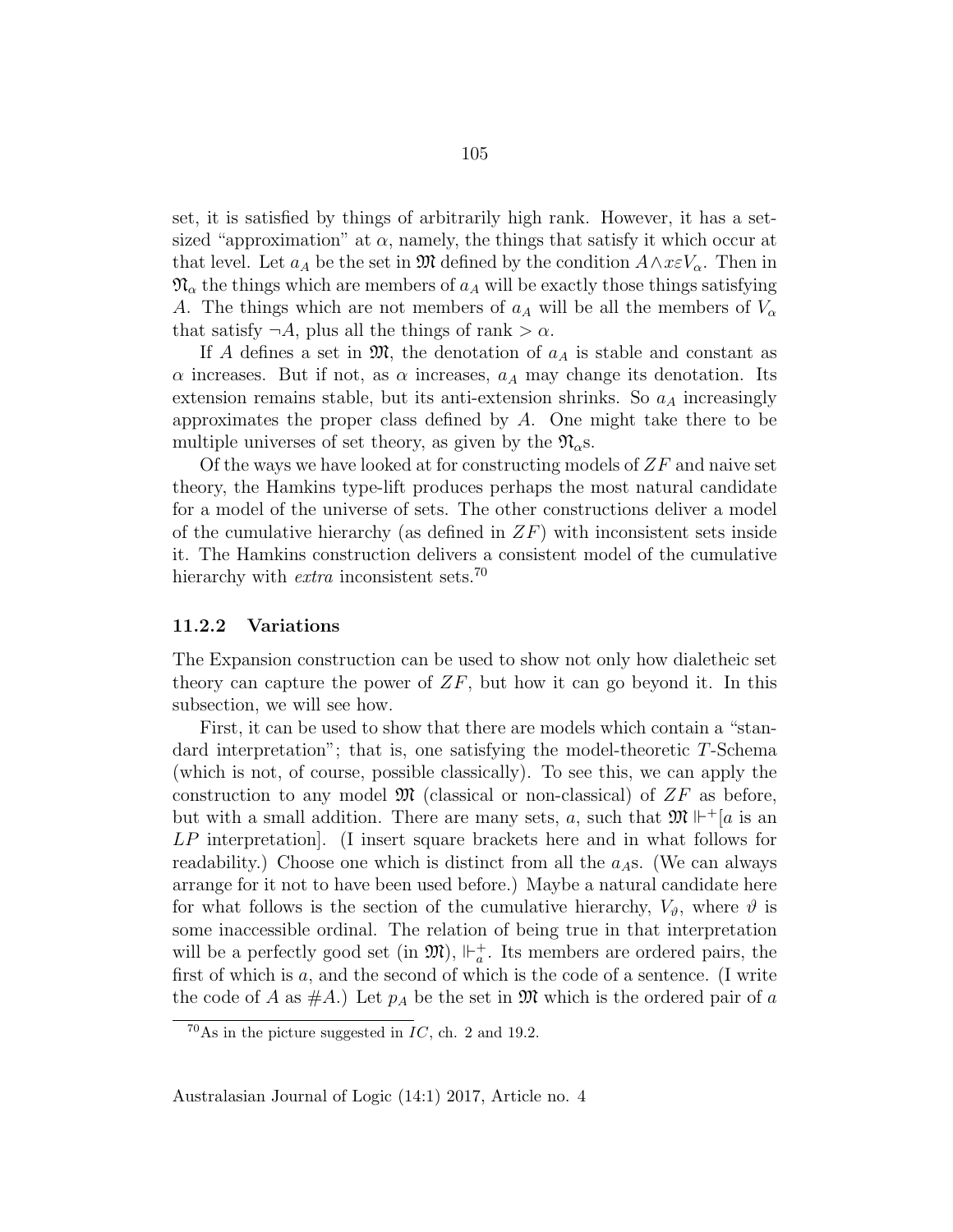and  $\#A$ . Then the extension and anti-extension of  $\varepsilon$  in  $\mathfrak N$  are:

- $E^+ \cup \{ \langle p_A, \Vdash_a^+ \rangle : \mathfrak{M} \Vdash^+ A \}$
- $\bullet\ E^-\cup\{\langle p_A,\Vdash_a^+\rangle:\mathfrak{M}\Vdash^+\neg A\}$

By the Monotonicity Lemma,  $\mathfrak{N} \Vdash^{\dagger} [a \text{ is an } LP \text{ interpretation}]$ . But also:

•  $\mathfrak{N} \Vdash^+ [A \equiv a \Vdash^+ A]$ 

For either  $\mathfrak{M} \Vdash^+ A$  or  $\mathfrak{M} \Vdash^+ \neg A$ . In the first case,  $\mathfrak{N} \Vdash^+ A$ , by Monotonicity, and  $\mathfrak{N} \Vdash^{+} [a \Vdash^{+} A]$ , by construction. Hence  $\mathfrak{N} \Vdash^{+} [A \equiv a \Vdash^{+} A]$ . In the second case,  $\mathfrak{N} \Vdash^{+} \neg A$ , by Monotonicity, and  $\mathfrak{N} \Vdash^{+} [\neg (a \Vdash^{+} A)]$ , by construction. Hence  $\mathfrak{N} \Vdash^{+} [A \equiv a \Vdash^{+} A]$ . So:

•  $\mathfrak{N} \Vdash^{+} [a \text{ is an } LP \text{ interpretation } \wedge (A \equiv a \Vdash^{+} A)]$ 

In other words, in  $\mathfrak{N}, a$  is a standard interpratation.

Extending can be used to produce models of many other interesting claims. There is a lot to be said for the thought that the universe of sets is countable. In the present context, this does not rule out the possibility that it is uncountable too. Indeed, given the close conceptual connection between Cantor's theorem and Russell's paradox, the thought that this is a paradoxical situation is a very natural one.<sup>71</sup>

Now, take  $\mathfrak{M}$  to be a countable model of  $ZF$  in which  $\omega$  is the standard natural numbers. Let  $\theta$  enumerate the domain of  $\mathfrak{M}$ . Choose any f in the domain of  $\mathfrak{M}$  (distinct from all the  $a<sub>A</sub>$ s) such that:

•  $\mathfrak{M} \Vdash^+ [f$  is a function with domain  $\omega$ 

Let  $t_n$  be the set in  $\mathfrak{M}$  which is the ordered pair whose first member is n, and whose second member is  $\theta(n)$ . The extension and anti-extension of  $\varepsilon$  in N are, respectively:

- $E^+ \cup \{\langle t_n, f \rangle : n \in \omega\}$
- $\bullet$   $E^-$

Now, by Monotonicity:

•  $\mathfrak{N} \Vdash^+[f$  is a function with domain  $\omega$ 

 $71$ See Priest (2012).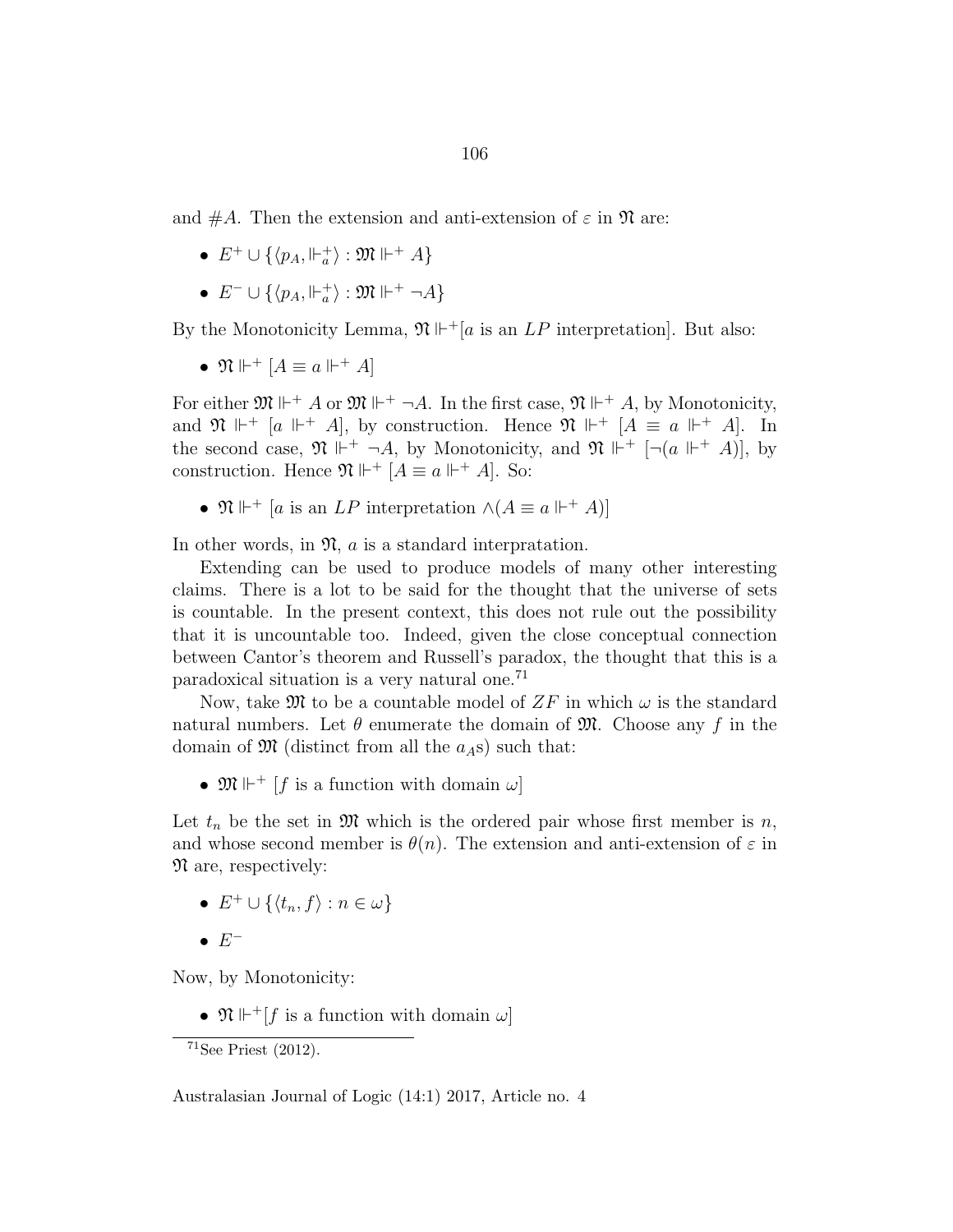Also, by Monotonicity,  $t_n$  is an ordered pair of n and  $\theta(n)$  in  $\mathfrak{N}$ . Hence, for any n:

•  $\mathfrak{N} \Vdash^+ \langle n, \theta(n) \rangle \varepsilon f$ 

So:

•  $\mathfrak{N} \Vdash^+ \forall y \exists x \langle x, y \rangle \varepsilon f$ 

and  $\mathfrak{N} \Vdash^+$  [There is a function which enumerates all sets]

Proof-theoretically, the weakness of  $LP$  is a negative feature. Modeltheoretically, it is a positive feature, since it provides great scope for the construction of interesting models.

A final comment. One may ask in what set theory the above proofs are being conducted. The answer is: in  $ZF$ . One might take this to be infelicitous if the correct set theory is naive set theory. But it is not: we have just seen how naive set theory can simply appropriate any theorem of  $ZF$ .

### 11.3 Meadows' Objections

I pause here to consider some recent objections by Meadows,<sup>72</sup> who challenges the coherence of the strategy for regaining the riches of informal set theory, which we have been investigating in previous sections. He has two main arguments against it.

In the first (Section 2) he notes that the model-theoretic constructions provided deliver no reason to suppose that they are decent models of the universe of sets. This is correct. But neither were they meant to. My aim was not to give an argument for the models provided, but merely to show that there are structures of the kind in question. It is a proof of concept. All I claim is that we may suppose that the universe (or universes) of sets verifies the Comprehension Schema and the theorems of  $ZF$ .<sup>73</sup> Recall that

<sup>72</sup>Meadows (2015). Page and section references in what follows are to this. Meadows targets just the model of 11.1.1, but his considerations apply equally to all the models constructed in the above sections.

<sup>73</sup>In particular, I am not at all attempting to provide 'a compelling illustration of what the universe of sets out to be like' (Claim 11, p. 186). Indeed, Meadows quotes me as saying (p. 183) 'We may therefore *suppose* that the true interpretation of the language of set theory has these properties' (my italics). And as he himself says 'our goal was to be able to take up the classical perspective of set theory in a fashion that is acceptable for the paraconsistent set theorist'. Acceptable, not mandated.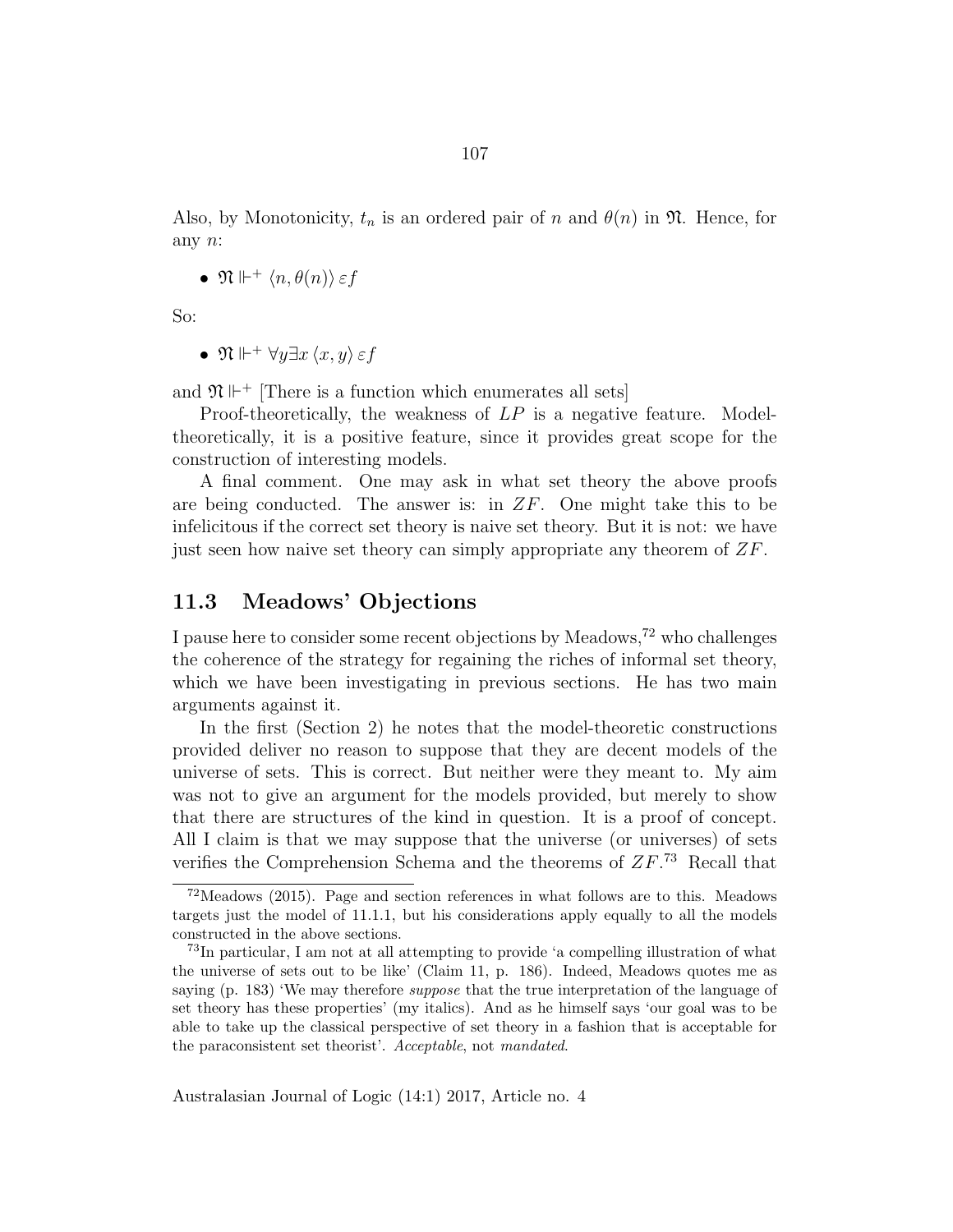the point was to show how the Naive Theory of Sets (NST) can make sense of standard results in set theory. It can do so if we suppose that the universe of sets is of the kind the models deliver, since they are models of  $ZF$ . Why should one suppose that the universe of sets is a model of  $ZF$ ? Because doing so allows us to give an account of the Cantorian picture of sets. Unless set theory is to be unacceptably revisionist, any account must do this. Why does Meadows accept ZF? Precisely because it does a pretty good job of this. I do it for the same reason.

His second argument is in Section  $4^{74}$  I am showing how someone who accepts NST can make use of the results of ZF. I use a construction in  $ZF$  to do this. This is obviously a bootstrapping construction. (Logic is full of such things. Consider, for example, how the argument for the modeltheoretic soundness of a form of inference typically uses that very form of inference.) Meadows urges that it is viciously circular. I have to presuppose the adequacy of  $ZF$  in order to show that  $ZF$  is acceptable. Now, if I were trying to justify the reasoning of  $ZF$ , this would indeed be vicious. But as I have already explained, my aim here is not to justify anything: I am proposing a mathematical hypothesis which makes sense of certain facts by its own lights. In a similar way, from a classical perspective, within  $ZF$ one can construct the cumulative hierarchy, and one can then show that the structure verifies the axioms of  $ZF$ . If this were a justificatory activity, it would obviously be vicious. But *that* is not the point. It is simply a piece of boot-strapping showing a mathematical structure to be legitimate by its own lights.

In sum, then, Meadows' criticisms get off on the wrong foot right at the start. He assumes that what I am after is a justification for using  $ZF$ . I am not. I am assuming that we need an account which delivers Cantorian set theory.  $ZF$  does this, more or less, and I am explaining how  $ZF$  may be seen of as justified from a paraconsistent perspective.

 $74$ In Section 3 of his paper he considers what he takes to be an alternative strategy for achieving the goals at issue. This would be to solve Problem 5: If there is a nontrivial LP model of NST, then there is a classical model of  $ZF$ . I have no brief for this strategy. I expect any model of set theory that is anything like the universe of sets to be inconsistent. The remarks in this section are therefore beside the point.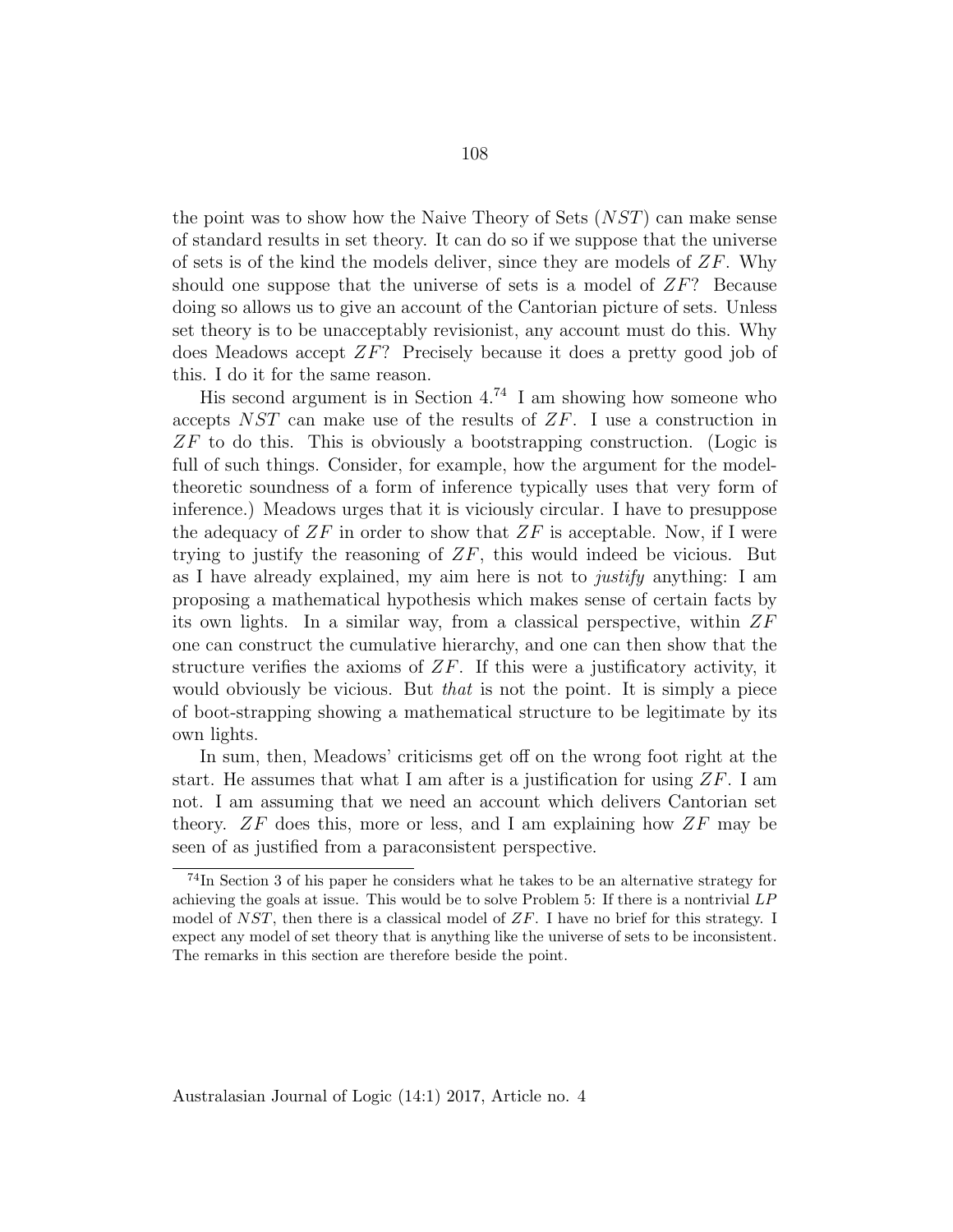# 12 Metatheory

### 12.1 Model Theoretic Validity

A discussion of set theory naturally takes us into one of metatheory, and specifically of model theory, since this is formulated in terms of sets.

Classical logicians normally take model-theoretic constructions—for both classical and non-classical logics—to be undertaken in  $ZF$ . What we have just seen is that, on the model-theoretic strategy, working within  $ZF$  produces perfectly acceptable dialetheic results. In particular, working within  $ZF$ , we can define the notion of an interpretation, truth/falsity in an interpretation, and validity, for the logic  $LP$ . In particular,  $\Sigma \models A$  is defined in the usual way as:<sup>75</sup>

•  $\forall \mathfrak{M}(\mathfrak{M} \Vdash^+ \Sigma \supset \mathfrak{M} \Vdash^+ A)$ 

On this account, the connection between the truth-in-an-interpretation  $(tii)$ of the premises and the tii of the conclusion is a material one. Hence, one can move from the tii of the premises of a valid argument to the tii of the conclusion only defeasibly. And given that there is a standard interpretation, where truth in an interpretation is truth *simpliciter*, the same goes for truth. Assuming that such inference is governed by something like  $LPm$ , this means that we can move from the premises to the conclusion if, but only if, the antecedent is consistent. In particular, if  $\Sigma = \{B\}$ , we cannot move from  $\mathfrak{M} \Vdash^{+} B$  to  $\mathfrak{M} \Vdash^{+} A$  if it is also not the case that  $\mathfrak{M} \Vdash^{+} B$ , as well—which is, of course, quite different from its being the case that  $\mathfrak{M} \Vdash^+ \neg B$ .

What is the significance of this?

#### 12.2 Defeasible Deductive Inference

This depends on how one understands the significance of model theory. A straightforward way to understand the model-theoretic definition of validity is as specifying the meaning of 'valid'. In this case, even valid deductive inferences are, in the last instance, default inferences!

It might be thought odd to have the validity of a deductive inference grounded in a defeasible inference such as the disjunctive syllogism.<sup>76</sup> But

<sup>75</sup>This is a relationship between a set of formulas and a formula. So strictly speaking, it should be written as  $\Sigma \models \langle A \rangle$ , but I omit the quotation marks, as logicians usually do.

<sup>&</sup>lt;sup>76</sup>The following paragraphs comes from  $IC$ , 18.5.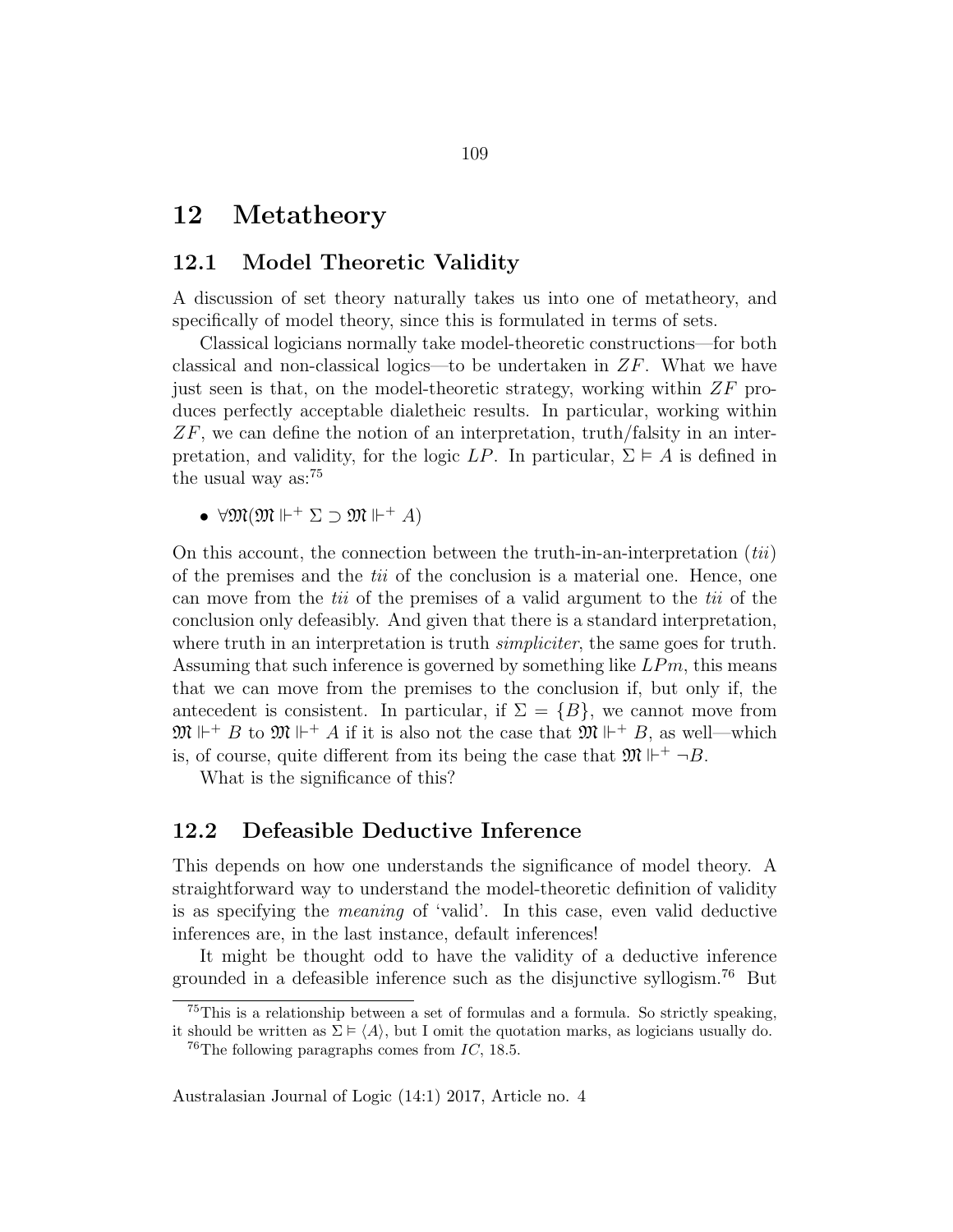a little thought may assuage this worry. The difference between a material  $\mathfrak{M} \Vdash^+ \Sigma \supset \mathfrak{M} \Vdash^+ A$  and a detachable  $\mathfrak{M} \Vdash^+ \Sigma \to \mathfrak{M} \Vdash^+ A$  is not as great as might be thought. Both are simply true (or false) statements. Inference, by contrast, is an action. Given the premises of an argument, an inference is a jump to a new state. No number of truths is the same thing as a jump. (This is the moral of Lewis Carroll's celebrated dialogue between Achilles and the Tortoise.<sup>77</sup>) None the less, truths of a certain kind may ground the jump, in the sense of making it a reasonable action. There is no reason why a sentence of the form  $A \supset B$  may not do this, just as much as one of the form  $A \rightarrow B$ . It is just that one of the latter kind always does so, while one of the former kind does so only sometimes (normally).

If it is not clear how a defeasible warrant for an action can work, merely consider sentences of the form:

 $(*)$  You promised to do x

The truth of  $(*)$  is normally a ground for doing x, in the sense of making it reasonable to do so. But, to use a celebrated example, suppose that (\*) is true, where the  $x$  in question is the returning of a weapon to a certain person. And suppose that the person comes requesting the weapon, but you know that they intend to use it to commit murder. Then the truth of  $(*)$ does not, in this context, ground the action. Just as with validity and the material conditional: the truth of a sentence of a certain kind may ground an appropriate action in normal circumstances, but fail to do so in unusual circumstances.

This approach, it seems to me, is perfectly viable, but it certainly ratchets up the considerations about fallibility of 6.4, another notch.

### 12.3 Extensional Equivalence

Another, perhaps less radical, possibility is to take the model-theoretic account as providing, not a definition of validity, but merely an extensionally equivalent characterisation. The meaning of 'valid' itself can be characterised in a different way, say proof-theoretically, or simply taken as an indefinable primitive. The model-theoretic account merely gives us a characterisation of what inferences are and are not deductively valid, nothing more. Valid inferences can then simply license detachment of their conclusions, though

 $77$ Carroll (1895).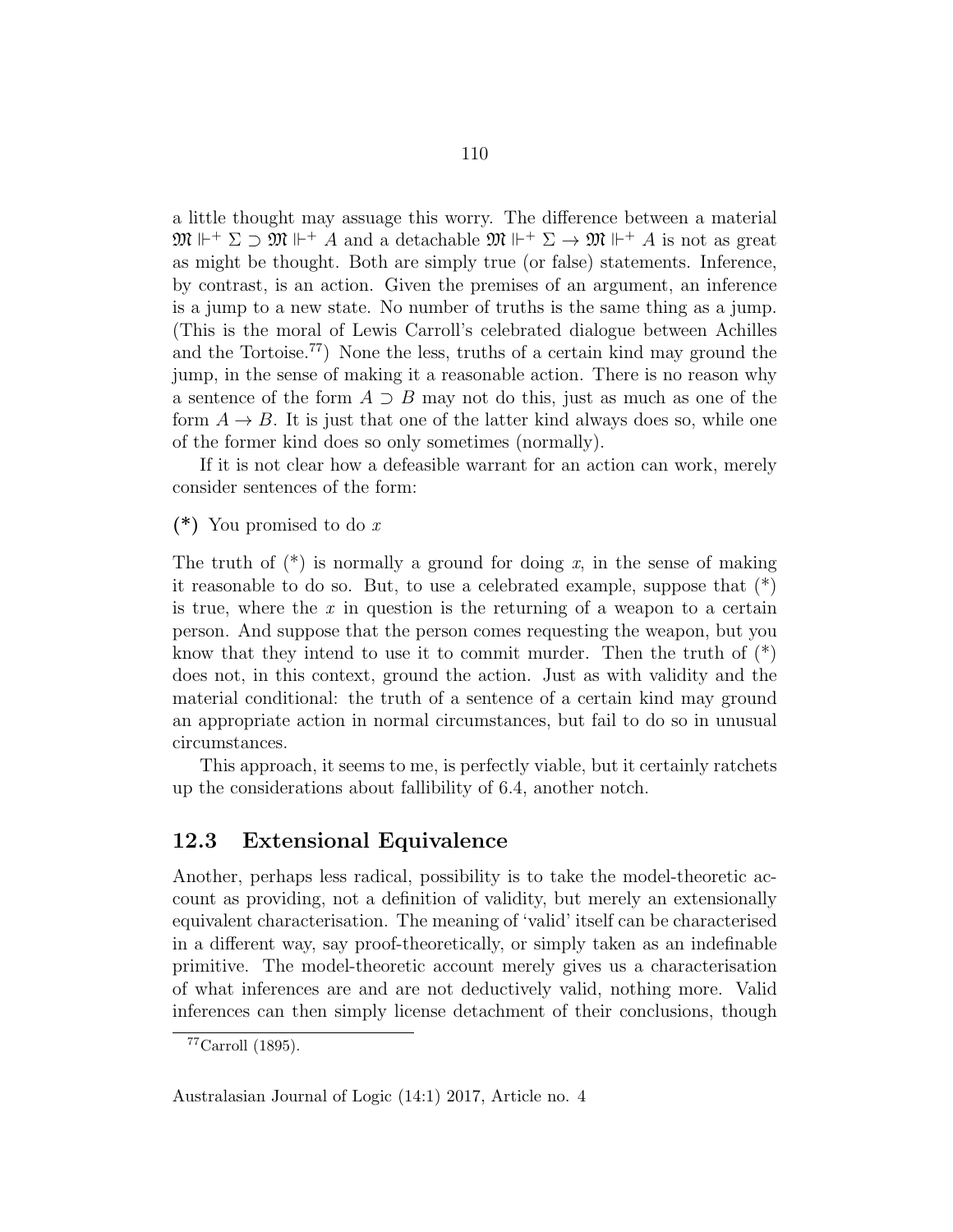this aspect of things may not be captured by the characterisation. In a similar way, an inferentialist who takes validity to be defined in terms of the meanings of the logical constants, spelled out in terms of introduction and elimination rules, may yet hold that a model-theoretic definition of validity delivers an extensionally equivalent characterisation (if sound and complete), but that it captures nothing of the semantic features of genuine validity.

One way to develop this idea is to use the entailment connective,  $\rightarrow$ , of 4.2. As we noted there, the naive V-Schema is:  $Val(\langle A \rangle, \langle B \rangle) \equiv A \rightarrow B$ . And now we may just think of  $Val(\langle A \rangle, \langle B \rangle)$  as  $\forall \mathfrak{M}(\mathfrak{M} \Vdash A \supset \mathfrak{M} \Vdash^+ B)$ . The material biconditional spells out the extensional equivalence between the set theoretic characterisation and entailment itself, in good paraconsistent fashion. Defeasibility is still present, of course, but it now resides in both directions of the move between a model-theoretic statement of validity and entailment itself.

## 13 In Contradiction Revisited

Let me finish the whole discussion by reviewing the places in  $\mathcal{I}C$  where detachability for the biconditionals of the naive principles plays an important role. There are four such places.

(1) In Section 1.8, there is a proof of Berry's paradox. This does not use the LEM. Indeed, the point of the section was exactly to show that rejecting the LEM does not solve all the paradoxes of self-reference. It does use detachment for the D-Scheme, however. So if this is not valid, the proof breaks down (though the argument still delivers a contradiction, as noted in fn. 10). In the present context, this is unimportant, however, since, as we saw in 3.1, the Liar paradox itself does not require the LEM.

(2) Section 3.5 gives a proof that the Gödel sentence,  $G$ , which states its own unprovability with respect to our naive notion of proof, is true,  $T\langle G \rangle$ . Now without the detachability of the the T-Schema, or the T-rules, we cannot infer G—or at best, we can infer it only by default.

In fact, there are issues even before one reaches this point.<sup>78</sup> The argument for  $T \langle G \rangle$  requires a proof of the statement of soundness, in the form  $Prov \langle A \rangle \Rightarrow T \langle A \rangle$ .<sup>79</sup> Now, if one of the rules of proof in operation is modus

 $78\text{As noted by Field } (2008), \text{ ch. } 26.$ 

<sup>&</sup>lt;sup>79</sup>Or more generally, that  $\forall x (Prov(x) \Rightarrow Tx)$ , but only the schematic version is needed. I omit the brackets after ' $Prov'$  when no confusion can arise, in the cause of perspicuity.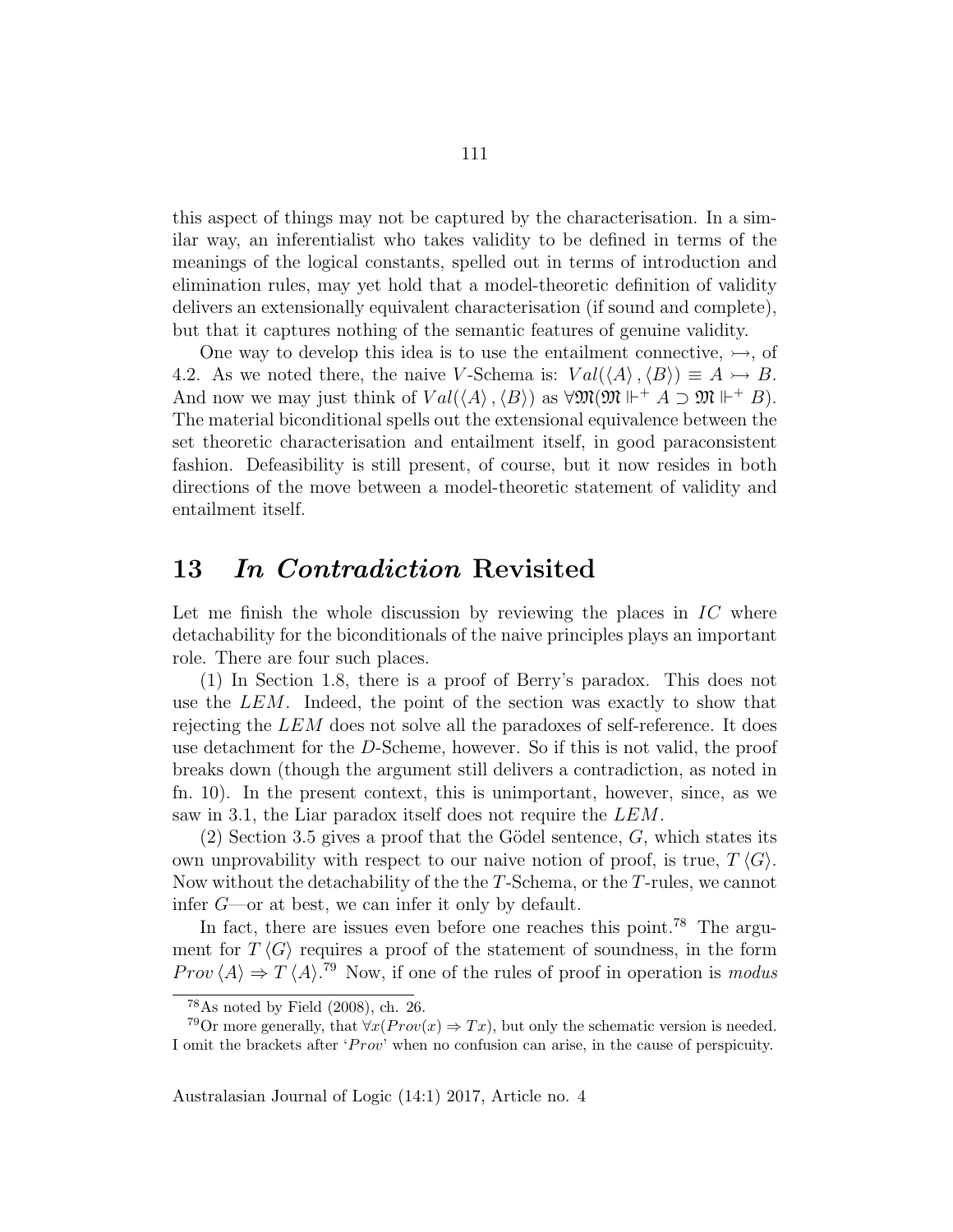*ponens*, the soundness argument requires us to invoke  $(T \langle A \rangle \land T(\langle A \Rightarrow B \rangle) \Rightarrow$  $T \langle B \rangle$ . Given a transparent truth predicate, we have  $(A \land (A \Rightarrow B)) \Rightarrow B$ . And if  $\Rightarrow$  detaches we are back with Curry's paradox. (See 4.2.) Strategy 1 puts this point in a new light. First, given the T-Schema as merely a material biconditional,  $(A \wedge (A \Rightarrow B)) \Rightarrow B$  does not follow. Secondly, even if it does, given the T-rules, if  $\Rightarrow$  is  $\supset$ , Curry's paradox is avoided anyway. Of course, the fact that ⊃ does not detach will certainly throw other spanners into the works.

All of these issues can be finessed, however.<sup>80</sup> The Gödel sentence is a sentence, G, of the form  $\neg Prov \langle G \rangle$ . Now the following are apparently analytic Schemas about naive provability:

(1) If  $\vdash A$  then  $\vdash \text{Prov } \langle A \rangle$ 

 $(2) \vdash \text{Prov} \langle A \rangle \supset A$ 

Given these, we may establish G very simply. An instance of (2) is  $\neg Prov \langle G \rangle \vee$ G. That is,  $\neg Prov \langle G \rangle \vee \neg Prov \langle G \rangle$ , that is,  $\neg Prov \langle G \rangle$ , that is, G. For good measure, since we have proved G, (1) gives us  $Prov \langle G \rangle$ , that is  $\neg G$ .

It is also worth noting that if we have the other half of the fact that  $Prov$ represents provability:

(3) If  $\nvdash A$  then  $\vdash \neg Prov \langle A \rangle$ 

then we can prove (2). For either  $\vdash A$  or  $\nvdash A$ . In the first case,  $\vdash \text{Prov}(\overline{A}) \supset$ A, and in the second  $\vdash \neg Prov(A)$  by (3), and so  $\vdash \text{Prov}(A) \supset A$ . The proof of G therefore depends on nothing more than that  $Prov$  really does represent provability.

I note, finally, that if one does have a proof of soundness in the form of the Schema  $Prov \langle A \rangle \supset A$ , then, given  $Prov \langle A \rangle$ , one can infer A at best by default. (Of course, for most systems of proof, there is no reason to suppose that provability is dialetheic; but the naive notion of proof certainly is, as we have just seen.) Moreover, if one has a statement of soundness in the form  $Prov \langle A \rangle \supset T \langle A \rangle$ <sup>81</sup> or more generally,  $\forall x (Prov(x) \Rightarrow Tx)$ , one needs one default inference to get to  $T \langle A \rangle$ , and—without the T-inference—another to get to A. Of course, using propositional quantification gives us a way around these issues too, as we have already, in effect, noted. Soundness can be

 $80\text{As pointed out in } IC$ , 17.5.

<sup>&</sup>lt;sup>81</sup>Which should not be confused with  $Prov \langle A \rangle \supset \mathfrak{M} \Vdash A$ , for some interpretation,  $\mathfrak{M}$ .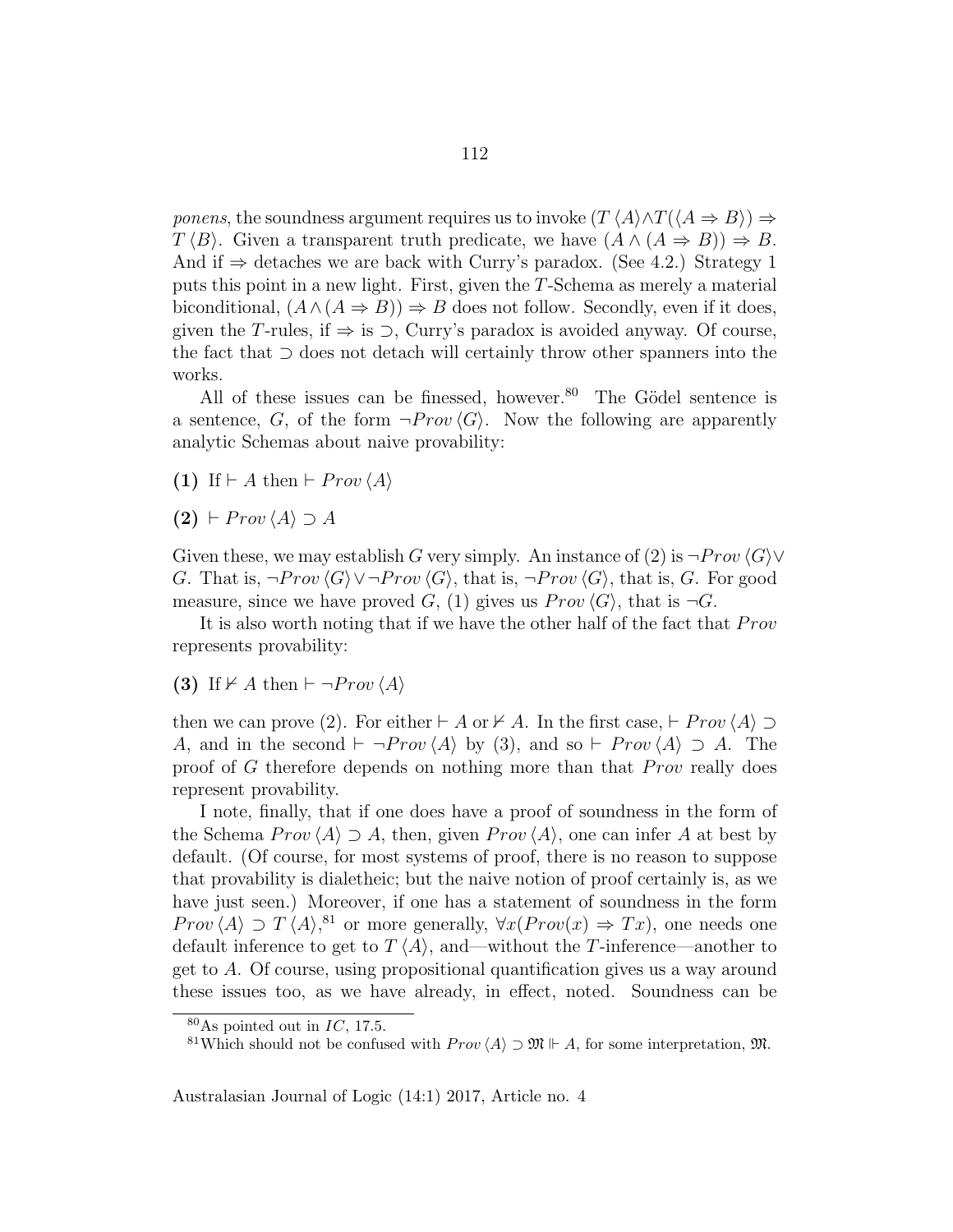expressed by  $\forall x \forall p((Prov(x) \land S(x, p)) \Rightarrow p)$ , where  $S(x, p)$  can be read as 'x says that p'. A can then be inferred from  $Prov \langle A \rangle$  and  $S(\langle A \rangle, A)$ .

(3) Section 4.2 uses the practice of endorsement as an argument for the T-Schema. This presupposes the correctness of the T-Scheme in a detachable form.

Suppose that we continue to use the truth predicate as a way of endorsing. Then, as we noted, the T-inferences (which deliver the T-Scheme in detachable form) would serve the purpose of endorsement just as well. So we might equally see the practice as an argument for these. However, if these rules are invalid, according to Strategy 1 endorsement works only as a default inference. We can still hold that the practice presupposes these inferences. It is just that the inferences actually work only defeasibly. This does not undercut the argument. We have a practice of believing what people sincerely assert. This presupposes that people do say what they take to be so; and this is generally so—though not, of course, invariably. It remains the case that the practice presupposes this fallible assumption about people. In the same way, the practice of endorsement using the truth predicate presupposes this fallible assumption of the detachability of the T-Schema. It remains the case that the practice can misfire sometimes, as can the practice of believing what one is told.

Alternatively, if we use propositional quantification for the purpose of endorsement, the phenomenon becomes irrelevant to the defence of the T-Schema. However, the plausibility of the Schema hardly rests on this argument.

(4) In Chapter 9, it is shown how to construct a semantically closed theory of truth for a language, and prove the T-Schema recursively. The proof given is formalised with a detachable  $\rightarrow$  in the semantic principles. However, the proof actually relies on very minimal logical resources. Crucial are the substitutivity of identicals, and the substitutitivity of whatever sort of equivalents the left and right side of instances of the T-Scheme (actually, the S-Schema) have. Strategy 1 does nothing to affect the former, and the latter holds for material equivalents, as we noted in 2.3. The construction, then, still goes through. $82$ 

<sup>&</sup>lt;sup>82</sup>Chapter 9 discusses the use of a theory of truth as a theory of meaning (as does  $4.3$ ). Note that, for such a use, the instance of the T-Scheme for A delivered by the canonical proof procedure can still be taken as giving the meaning of A, even though it has a material biconditional. As in standard Davidsonian meaning-theory, it is not simply the truth of a biconditional of the form  $T \langle A \rangle \equiv B$  which tells you that B gives the meaning of A. It is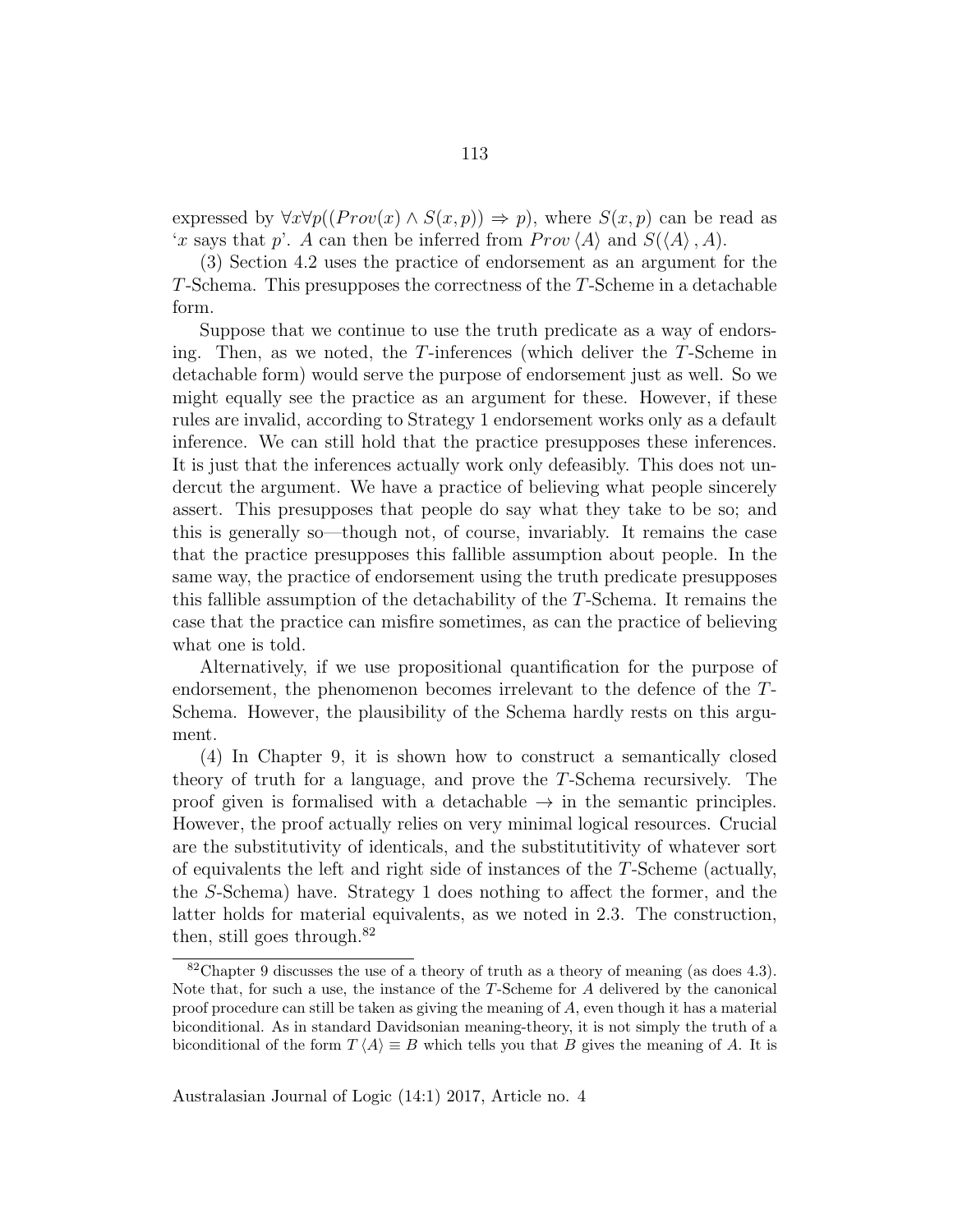## 14 And to Conclude...

Which of Strategy 1 and Strategy 2 do I think a better approach to the paradoxes of self-reference? When it comes to set theory, I definitely think that Strategy 1 is better: on present evidence, the prospects for retaining most of standard set-theoretic reasoning in any other way seem remote. The case is less clear with respect to the semantic paradoxes.<sup>83</sup> Each strategy has things it handles very naturally, and things that require careful handling. At present, I see no decisive reasons to go either way.

Is the fact that there are multiple options for formulating a dialetheic picture with respect to the paradoxes of self-reference a problem? On the contrary. It provides us with great flexibility for articulating the core idea of a dialetheic approach to the paradoxes of self-reference in the light of future developments.<sup>84</sup>

# 15 Appendix: Curry's Paradox

In this appendix I take up the question, flagged in 4.1, of whether Curry's paradox is of a piece with the Liar paradox. The most sustained argument to the effect that the two are of the same kind has recently been mounted by Beall.<sup>85</sup> His main concern there is to argue against a dialetheic solution to the sorites paradox; but in the process, he argues that the Curry paradox, or at last some instances of it, are inclosure paradoxes, and so of a kind with the Liar. In what follows, I will discuss these arguments. Let us start with some background considerations.

the fact that it is obtained in a certain way.

 $83$ If it turns out that Strategy 2 is the appropriate strategy here, does this imply that the two kinds of paradoxes are of different kinds? Not at all, since they are all inclosure paradoxes. See Priest (2002b), Part 3.

<sup>&</sup>lt;sup>84</sup>I have given talks based on drafts of parts of this paper at various places in the last few years. I am grateful to those present who made helpful comments and suggestions. Thanks, too, go to two anonymous referees of this journal.

 ${}^{85}$ Beall (2014b), which is a reply to Weber *et al* (2014), which is in turn a reply to Beall (2014a). References in what follows are to Beall (2014b), unless specified otherwise.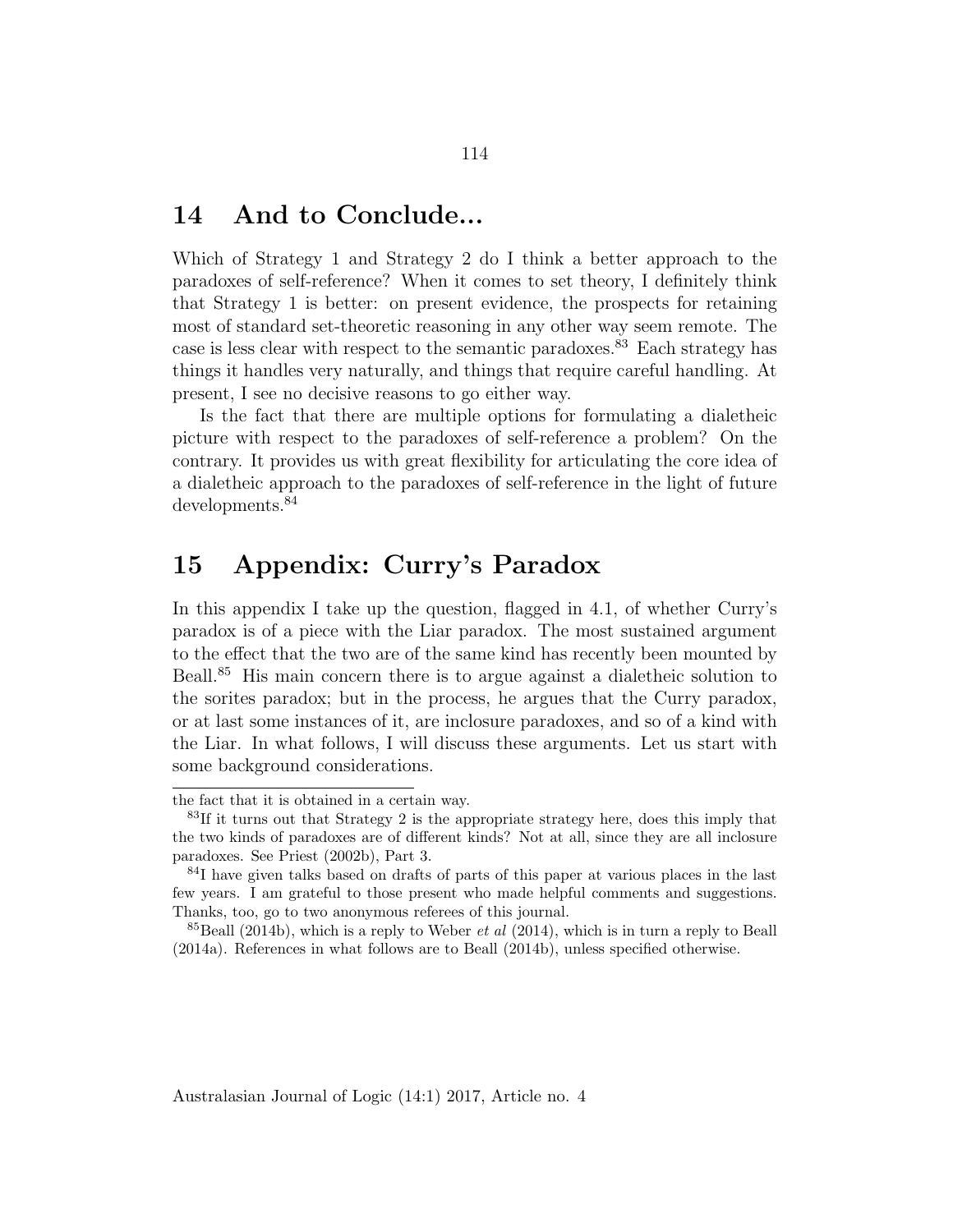#### 15.1 The Inclosure Scheme

The Inclosure Schema concerns monadic predicates,  $\varphi$ , and  $\theta$ , and a monadic function,  $\delta$ , which appear to satisfy the following conditions, where  $\Omega = \{y :$  $\varphi(y)\}$ <sup>86</sup>

- *Existence*:  $\Omega$  exists, and  $\theta(\Omega)$
- *Transcendence*: if  $x \subseteq \Omega$  and  $\theta(x)$ ,  $\delta(x) \notin x$
- Closure: if  $x \subseteq \Omega$  and  $\theta(x)$ ,  $\delta(x) \in \Omega$

Applying  $\delta$  to  $\Omega$ , the Closure and Transcendence conditions give:  $\delta(\Omega) \in$  $\Omega \wedge \delta(\Omega) \notin \Omega$ .

The standard set theoretic and semantic paradoxes fit the scheme. Thus, in the Burali Forti paradox,  $\varphi(y)$  is: y is an ordinal;  $\theta(x)$  is the vacuous condition,  $x = x$ ; and  $\delta(x)$  is the least ordinal greater than all those in x. Transcendence and Closure are secured by definition.

In the Liar paradox,  $\varphi(y)$  is Ty (y is true);  $\theta(x)$  is the condition that x has a name, and  $\delta(x)$  is a sentence, s, of the form  $\langle s \notin \dot{x} \rangle$ , where angle brackets are a name-forming device, and  $\dot{x}$  is a name for x. Suppose  $x \subseteq \Omega$ . Then  $s \in \dot{x}$ , so s is true, and so  $s \notin \dot{x}$ . By Excluded Middle, we have Transcendence. But this establishes that s is true, so we have Closure.

The Schema shows that all these paradoxes are of the same kind. So by the Principle of Uniform Solution (Same Kind of Paradox, Same Kind of Solution), they should all have the same kind of solution.<sup>87</sup>

### 15.2 What is a Paradox?

Another part of the background discussion requires us to look at what Beall says on the nature of paradox. He asks (3.5) whether a paradox is an individual sentence (such as a sentence like  $T \langle C \rangle \Rightarrow \bot$ ) or a sentential schema (such as the schematic  $T\langle C \rangle \Rightarrow A$ ). The answer is: neither. It is an argument.<sup>88</sup>

 $86$ Beall, in fact, gets the status of these conditions wrong  $(3.1)$ . The conditions do not need actually to be satisfied, as he says, but only prima facie so. (Priest (2002), 17.2.) Recall that the origin of the schema is in Russell, who certainly did not take the conditions to be satisfied.

 $87$ All this is argued in Priest  $(2002)$ , esp. Part 3, and 17.2.

 $88$ So I do not think that the sentence referred to by g is an inclosure paradox, contra his fn. 19.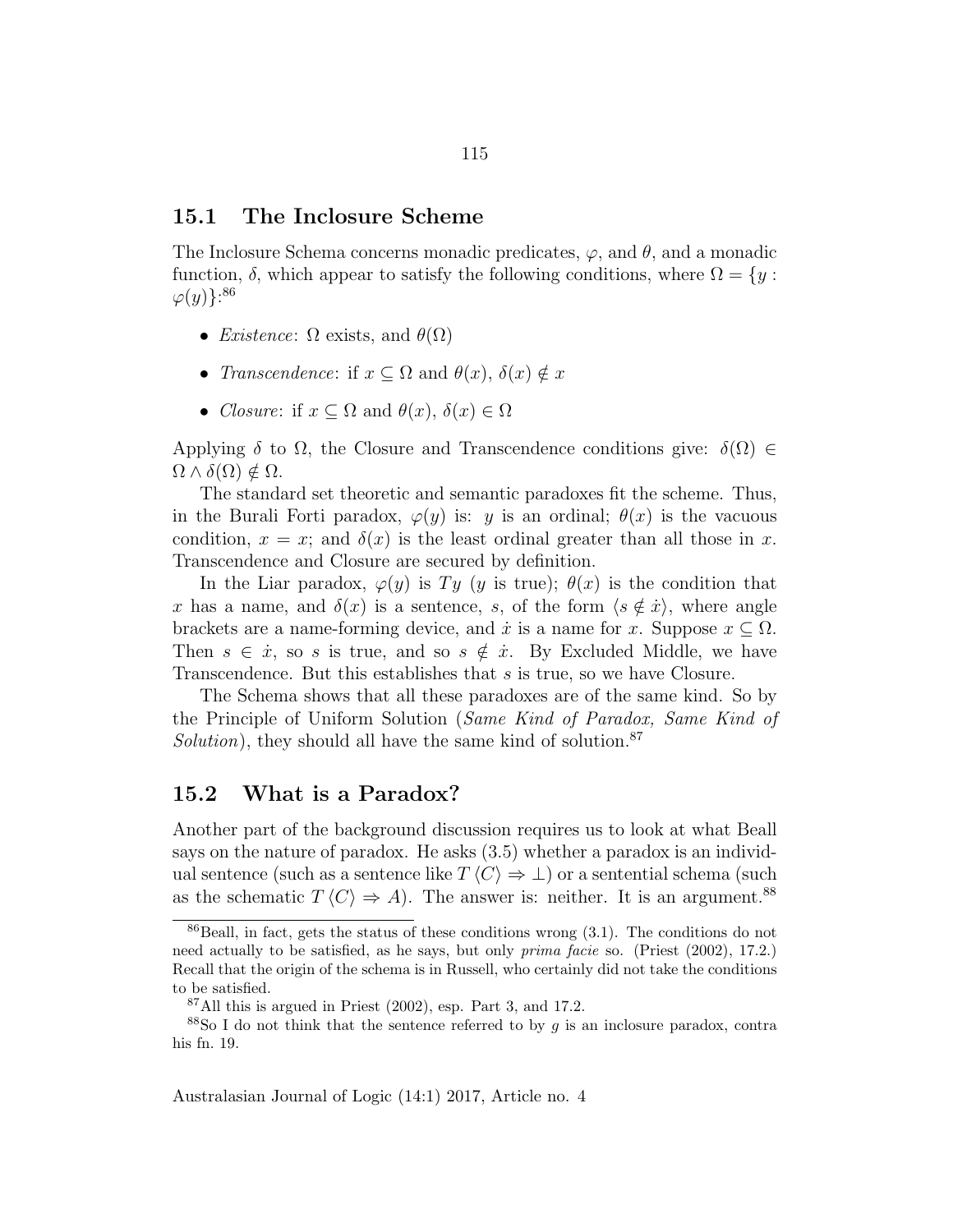It would be wrong to identify a paradox with the sentence at the end of the argument: it would be silly, for example, to take Zeno's Arrow Paradox to be that the arrow does not move—or even that it does and does not move. What is important about the paradox is the argument for its conclusion.

One might yet ask whether a paradox is an individual argument or an argument schema. If I had to answer this question I would say that it is a schema. But the answer would be very misleading. Let me explain.

Paradoxes are arguments. So to individuate a paradox, one has to individuate arguments. What are the criteria of individuation? I have no good answer to this question, and neither, as far as I know, does anyone else.

To see the difficulty, let us focus on the notion of a mathematical proof—a particularly well-defined kind of argument. Many mathematical results have a number of different proofs. Thus, take Gödel's incompleteness theorem, say in the form that Peano Arithmetic (PA) is not complete. One proof of this goes via the construction of a sentence which "says of itself that it is not provable in PA". This is, of course, the proof that was given in Gödel's original paper. It can also be found in text books such as Boolos and Jeffrey's Computability and Logic and Meldelsohn's Mathematical Logic.

Compare this with the following (sketch of) a proof. First we prove the Halting Theorem, as did Turing: whether a certain program halts is not decidable. We then observe that the statement of halting can be expressed by a sentence of first-order arithmetic. Now, if PA were complete, there would be a decision procedure. We simply enumerate the theorems until we get to either a proof or a refutation. So PA is not complete. This is clearly a different proof—or form of proof: one can naturally say either. That is obvious, even without a precise criterion of individuation. But what should that criterion be?

Another thing is also obvious. There are *some* details of a proof that are "parametric". They can be filled in in a number of different ways. And how one does so is irrelevant to what is going on. Thus, in the case of the first proof of Gödel's theorem, the precise details of the axiomatization of PA, or of how the gödel coding is done, are irrelevant to the proof.

So it is with arguments in general. Let me illustrate the point again with another example. Consider the form of argument which we might call 'appeal to the Bible'. John says 'The Bible says that one should take an eye for an eye and a tooth for a tooth, so one should take an eye for an eye and a tooth for a tooth'. Mary says 'The Bible says that you should turn the other cheek, so you should turn the other cheek'. They are both using the same form of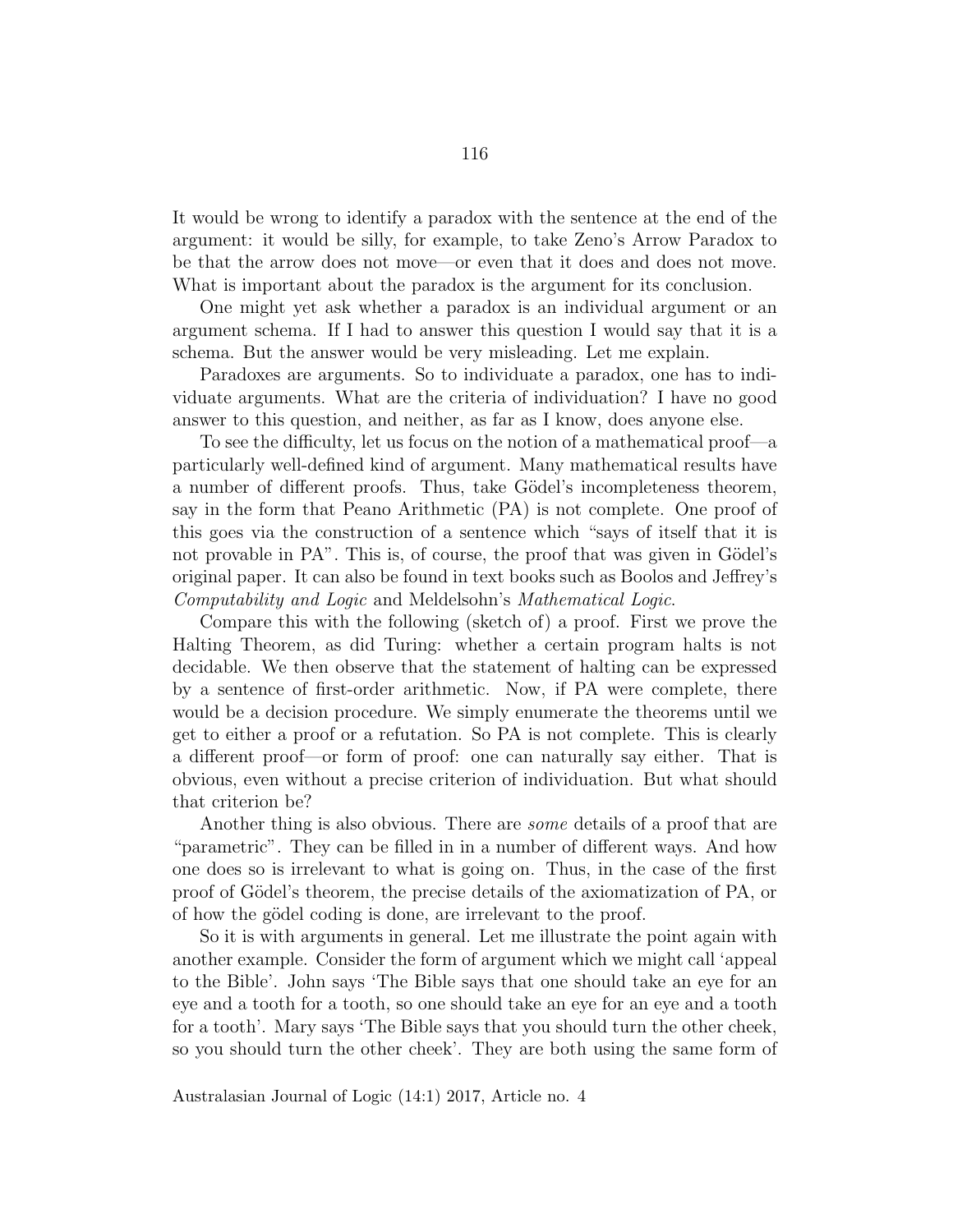argument: 'The Bible says that A; ergo A'. The A here is a parameter.

### 15.3 The Liar and Curry

The third piece of background concerns the Liar and Curry themselves. The Liar involves a sentence, L, of the form  $\neg T \langle L \rangle$ . Beall takes the truth predicate to be transparent, and so to satisfy the positive T-rules:

$$
\frac{A}{\overline{T\left\langle A\right\rangle }}
$$

We may follow him in this regard.<sup>89</sup> We now have:

$$
\frac{\frac{T\left\langle L\right\rangle }{L}}{\neg T\left\langle L\right\rangle }
$$

Excluded Middle then gives us  $\neg T \langle L \rangle$ , which is L, and so the T-Schema gives us  $T \langle L \rangle$  as well.

Various features of such an argument are parametric. It matters not one iota whether the self-reference is obtained by a demonstrative, 'this sentence is not true'; by a definite description, 'the sentence written on the blackboard is not true' (where this is the only sentence written on the blackboard); or by some form of gödel coding, 'the sentence with gödel code n is not true'—where this sentence has code n. These details are parametric, and irrelevant.

Now, consider the Curry paradox. This forms a sentence,  $C$ , of the form:  $T\langle C \rangle \rightarrow A$ , where A is arbitrary.<sup>90</sup> (Let us call A the arbitrary sentence.) On the basis of this, A is then established. We first establish a conditional.

$$
\frac{\frac{\overline{T\left\langle C\right\rangle}}{C}}{\overline{T\left\langle C\right\rangle}\longrightarrow A}
$$
\n
$$
\frac{A}{\overline{T\left\langle C\right\rangle\rightarrow A}}
$$

 $89\text{As}$  we noted in 4.1, if one formulates the T-schema merely as a material biconditional instead, the solutions to the Liar and Curry are the same—the failure of a material detachment, due to a dialetheic sentence. One may, then, accept that the two paradoxes are of a piece. The issue becomes vexed only when this is not the case.

 $90I$  use  $\rightarrow$  for this conditional, since it is necessary to apply modus ponens to it.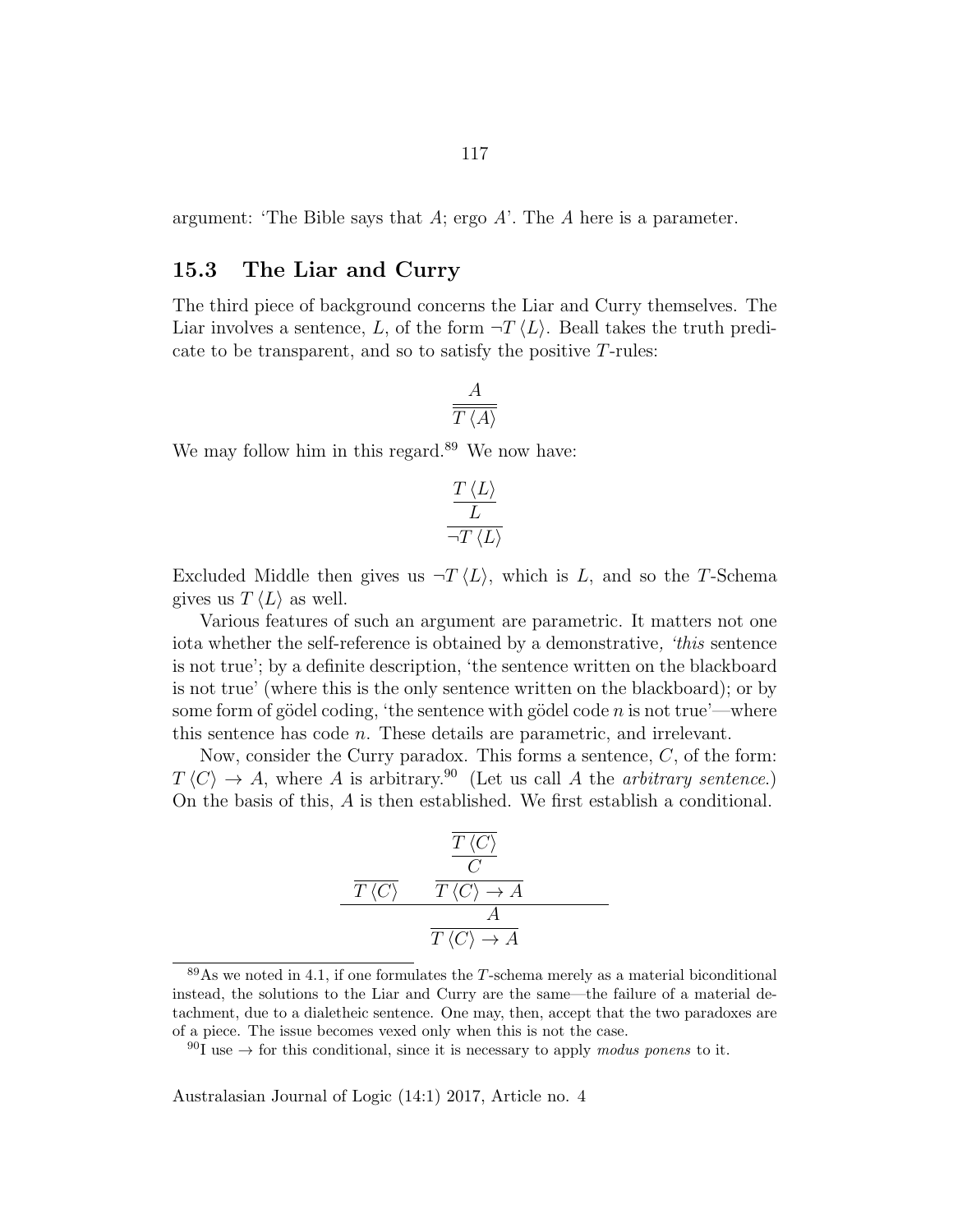The last step discharges the two occurrences of the assumption  $T \langle C \rangle$ , and so deploys Contraction. But the conditional delivers its own antecedent.

$$
\frac{\overline{T}\left\langle C\right\rangle \rightarrow A}{C}
$$

$$
\frac{C}{T\left\langle C\right\rangle}
$$

Modus ponens does the rest.

This is a quite different form of argument from the Liar. The conclusion need not even be a contradiction. Moreover, and importantly, A is *completely* irrelevant to the Curry argument. It is a simple parameter (not present in the Liar paradox at all). Something—the same thing—has gone wrong with the form of argument, whether or not A is true or false. One should not be able to establish that God exists or that God does not exist or that God both exists and does not, by such irrelevant considerations.

And since the paradoxical conclusion does not have to be a contradiction, it is entirely obvious that the Curry paradox does not fit the Inclosure Schema.

One can try to force it into the Schema. We take the components of the scheme to be as follows.  $\varphi(y)$  is  $Ty$ ;  $\theta(x)$  is the condition that x has a name, and  $\delta(x)$  is a sentence, c, of the form  $\langle c \in \dot{x} \to A \rangle$ . Suppose  $x \subseteq \Omega$ . The argument for Closure tracks the above reasoning. Suppose that  $c \in \dot{x}$ . Then c is true. So,  $c \in \dot{x} \to A$ , and since  $c \in \dot{x}$ , A follows. By  $\to$ -introduction,  $c \in \dot{x} \to A$ , that is, c is true. But here we grind to a halt. There is no argument for Transcendence.

#### 15.4 Neo-Curry Paradoxes

We are now in a position to address Beall's arguments. The major one is this. One may agree that the Curry with arbitrary A does not fit the schema. But consider the paradox where the A in question is false (or maybe logically false). We might call such paradoxes *falsidical* Curries; Beall calls them Neo-Curry paradoxes. The argument for Transcendence now goes through. Closure has delivered the truth of  $c \in \dot{x} \to A$ . Given that  $\neg A$ , we can contrapose to infer that  $c \notin \dot{x}$ . That is, Transcendence. So, it seems, we have an inclosure paradox.

Does this show that Curry's paradox is an inclosure paradox? No. The fact that the argument has special cases that fit the schema does not show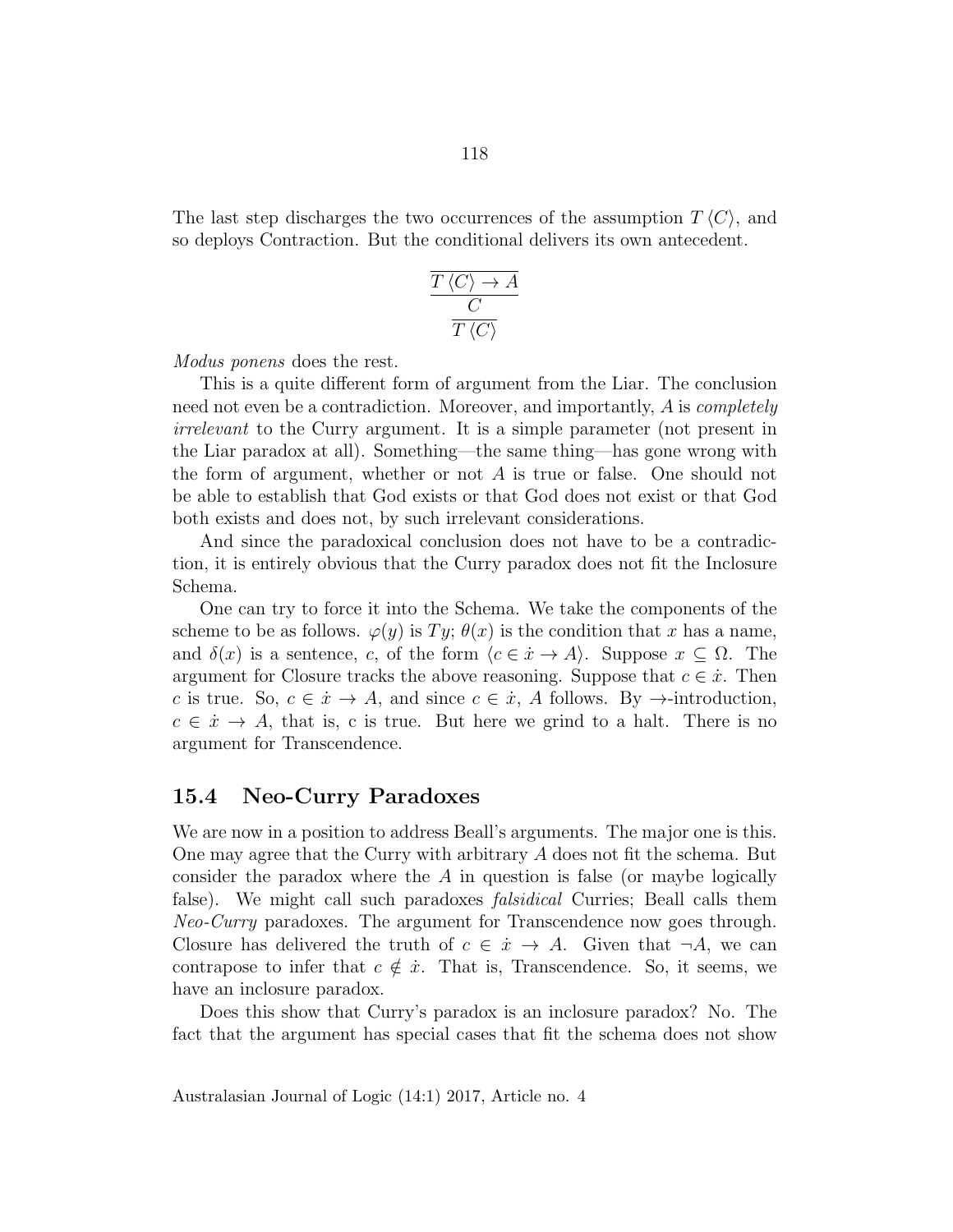that the general form does. The fact that some cubic equations,  $ax^3 + bx^2 +$  $cx+d=0$ , are quadratic (when  $a=0$ ) obviously does not tell you that cubic equations are quadratic.

However, Beall suggest that we should simply take falsidical Curries to be *sui generis*. Not a good move. Such paradoxes are *exactly the same* as the ones with true  $A$ . The heart of the Curry paradox is establishing a conclusion which is entirely arbitrary. Whether or not it is true, is completely irrelevant. If one does not understand this, one has not really understood Curry paradoxes.

The point of the Inclosure Schema is an explanatory one: to explain how it is that paradox arises. It needs to locate the essence of the phenomenon, so to say. The instances of the Curry argument constitute, as it were, a natural kind. The falsidical ones do not. So much the worse for thinking that you can individuate arguments in such a simplistic fashion. The following is a valid argument (form):  $A \wedge B \vdash A$ . Suppose we restrict ourselves to those cases where B is false. Do we have a different kind of argument? Obviously not.

Another way of seeing the point is this. The Neo-Curry paradoxes effectively add a premise of the form  $\neg A$  to the Curry paradox. But the Curry argument to an arbitrary conclusion, even with false A, needs no such premise. Thus, if the Neo-Curry paradox, can be massaged to fit the inclosure schema, it is because one has added an irrelevant premise. Then saying that it is an inclosure paradox is like saying that ∧-elimination depends on the the Law of Excluded Middle, because  $\{A \lor \neg A, A \land B\} \vdash A$ .

But what of the case when A is just  $\perp$ ? Can one not define  $\neg B$  as  $B \to \perp$ ? And can we not reformulate the Curry reasoning so that its conclusions are  $T\langle C \rangle$  and  $T\langle C \rangle \rightarrow \bot$ . In that case, how can there be a difference between the Liar paradox and this instance of the Curry paradox? It is not at all clear that  $\neg B$  and  $B \to \bot$  mean the same: one concerns conditionality; the other does not. But even if they do mean the same, the thought simply confuses a paradox with its conclusion. The fact that a sentence occurs at the end of two different arguments, a Liar and a Curry, does not make the arguments the same. (As I noted, there can be quite different arguments for Gödel's Theorem.)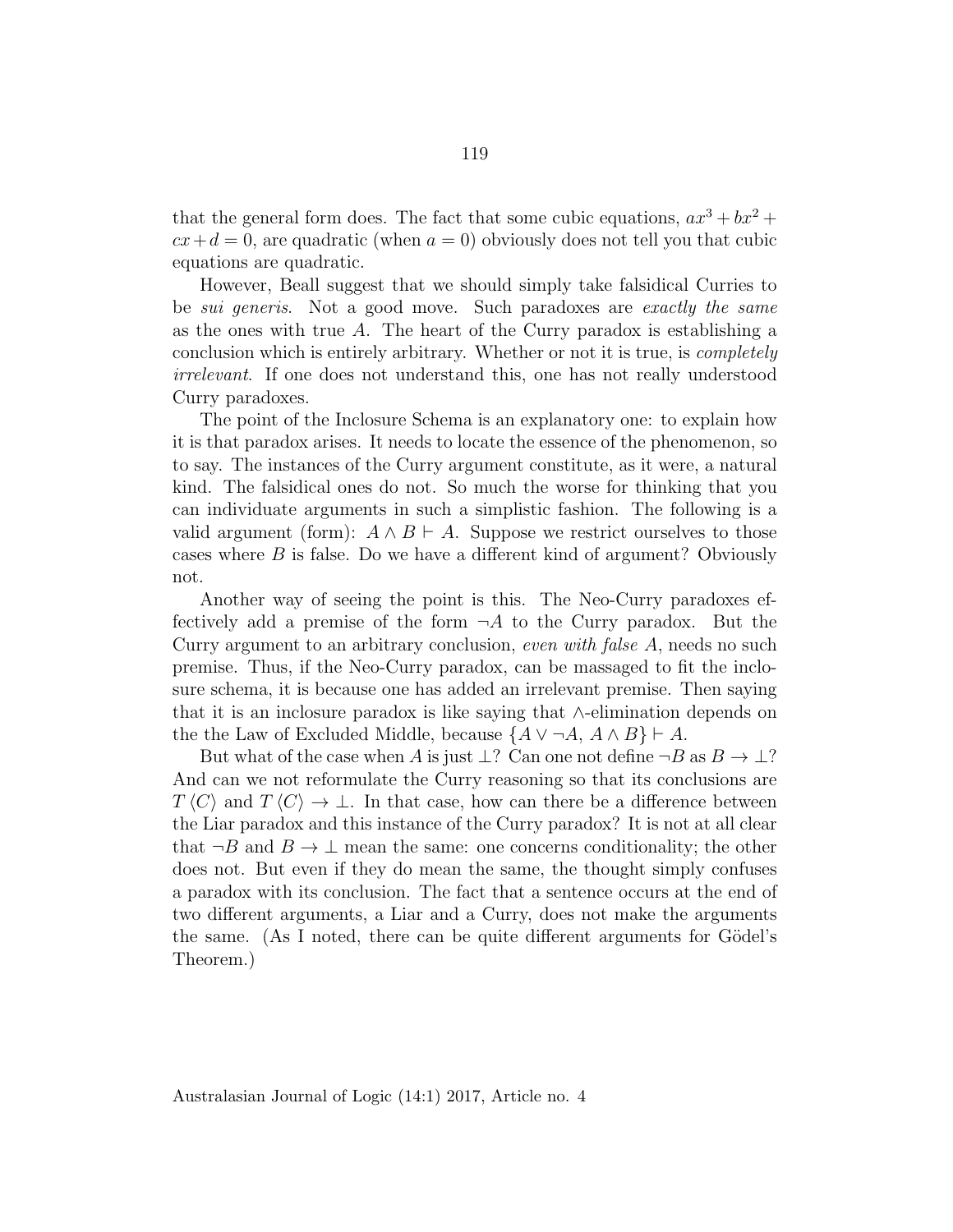### 15.5 The Material Conditional

In the course of his discussion, Beall raises the question of what to say about the Curry paradox formulated with a material conditional. Let us look at this.

Consider a sentence M, of the form  $T \langle M \rangle \supset A$ , where the conditional is material. That is, M is  $\neg T \langle M \rangle \vee A$ . We may now reason as follows.

$$
\frac{\frac{T\langle M \rangle}{M}}{\neg T \langle M \rangle \vee A}
$$

Of course, assuming  $\neg T \langle M \rangle$  gives us  $\neg T \langle M \rangle \vee A$  as well. So by Excluded Middle, we have  $\neg T \langle M \rangle \vee A$ . But this is just M. The T-Schema and the Disjunctive Syllogism then deliver A.

To fit the argument into the Inclosure Schema, we would have to proceed as follows.  $\varphi(y)$  is  $Ty$ ;  $\theta(x)$  is the condition that x has a name, and  $\delta(x)$  is a sentence, m, of the form  $\langle m \notin \dot{x} \vee A \rangle$ . Let  $x \subseteq \Omega$ . Suppose that  $m \in \dot{x}$ . Then m is true. So,  $m \notin \dot{x} \vee A$ . But if  $m \notin \dot{x}$ , then  $m \notin \dot{x} \vee A$  as well. So by Excluded Middle, we have established that  $m$  is true. There is no argument for Transcendence, however. As with the usual Curry, if we add an extra (and irrelevant) premise, that  $\neg A$ , we can, though, obtain an argument for Transcendence with the Disjunctive Syllogism.

The situations, then, concerning the material and immaterial Curries are exactly the same. And all my comments carry over to the material Curry wholesale. In particular, it is not an inclosure paradox; and considering falsidical versions of it changes nothing.

Beall finds this incredible. Of the special case of the material Curry where A is  $\perp$ , he says (p. 843):

Consider, for example,

$$
g = \langle \neg Tg \vee \bot \rangle
$$

which is no longer an inclosure paradox!

An exclamation mark substitutes for an argument. We are back, however, with Beall's false dichotomy. A paradox is not a sentence: it is an argument. And the same sentence can occur at the end of a (material) Curry-like argument and at the end of a Liar-like argument. Indeed, in this case we need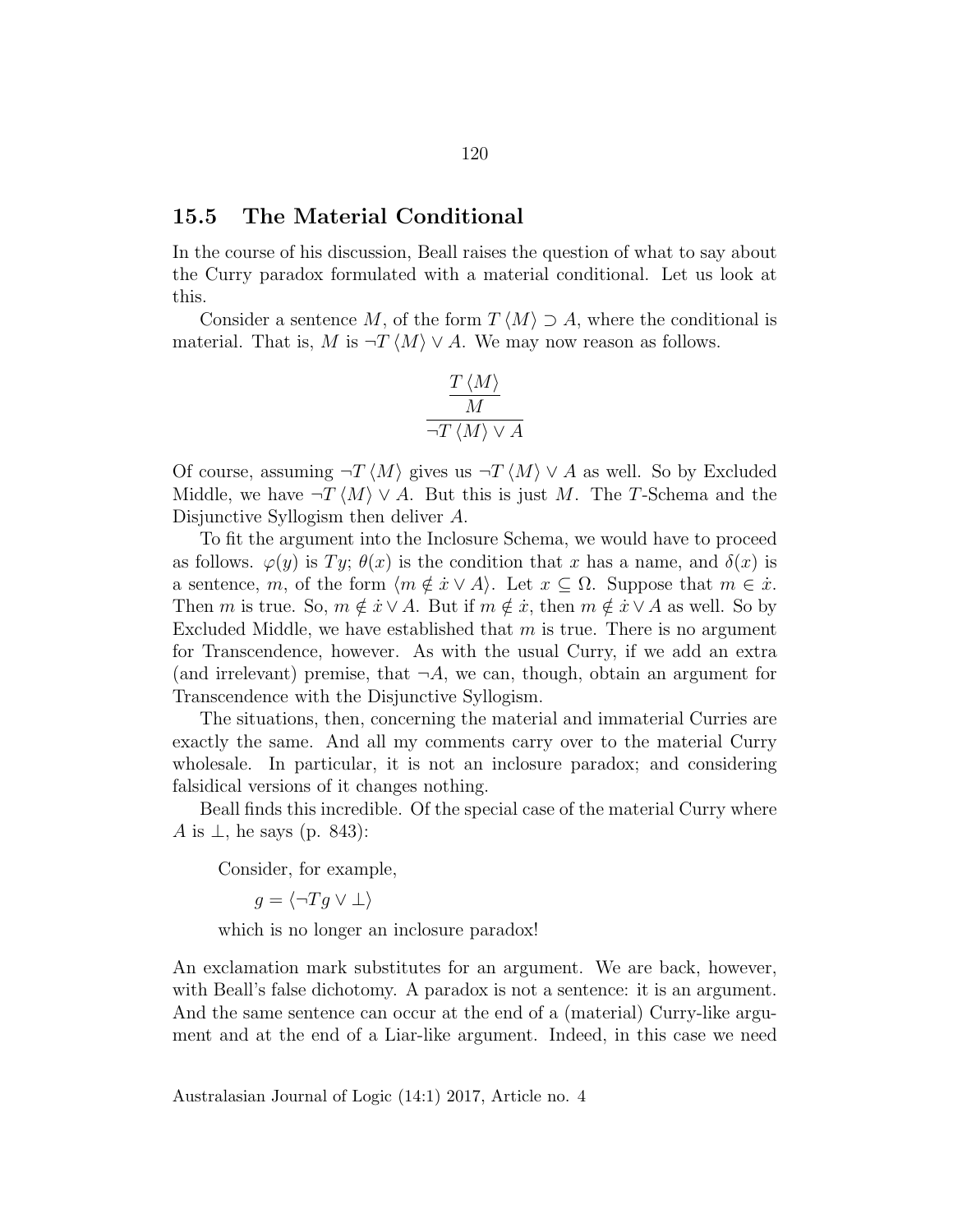have no qualms about the relationship between negation and the conditional.  $\neg Tg \vee \perp$  is just a simple logical variant of  $\neg Tg$ .<sup>91</sup>

Of course, there is a close connection between the material Curry and the Liar qua arguments, and a little thought shows exactly what this is. We can obtain an argument for an arbitrary conclusion from the Liar, just by extending the argument with an instance of Explosion:<sup>92</sup>

$$
\frac{T\left\langle L\right\rangle \wedge\neg T\left\langle L\right\rangle }{A}
$$

The material Curry uses the Disjunctive Syllogism; and as is frequently noted, Explosion and the Disjunctive Syllogism come to essentially the same thing. For  $A, \neg A \lor B$  give us  $(A \land \neg A) \lor B$ , and Explosion delivers B. Conversely,  $A \wedge \neg A$  delivers A and  $\neg A \vee B$ , and the Disjunctive Syllogism gives us  $B$ . So it is the Liar plus Explosion which is essentially the same as the material Curry. The Liar paradox is a part of this. When one senses a connection (perhaps Beall's exclamation mark?), that is what one is sensing.

So the material Curry and the Liar are different. But does not a dialetheist want to solve the material Curry by appealing to the fact that we may have a dialetheia present, and so faulting the Disjunctive Syllogism (and Explosion)? Indeed they do. But no one ever said that dialetheism can solve only one form of paradox, as I have already discussed in 4.1. Moreover, and crucially, the dialetheic solution to the Liar provides the basis of the solution to the material Curry. It is the fact that the Liar paradox establishes a dialetheia which renders a subsequent or entangled use of Explosion or the Disjunctive Syllogism inappropriate.

Finally, are the standard Curry and the material Curry of the same kind? That will depend on one's view of the conditional. If one takes it that the conditional is the material conditional, they are, of course, exactly the same. If one, more wisely, does not, then they use quite different forms of argument. Consider an argument for some conclusion which uses classical reductio, and

<sup>&</sup>lt;sup>91</sup>Similar considerations apply to the other paradox which Beall notes in this context, which concerns a sentence, r, of the form  $\langle \neg Tr \wedge \top \rangle$ .

<sup>92</sup>A referee commented that it is this which should be thought of as the Liar paradox—otherwise it is not clear why it really is a paradox. I find this a very strange suggestion. The Liar paradox was recognised as a paradox in Ancient Greek and Medieval logic without any reference to Explosion. Indeed, the Ancient Greeks knew nothing of that inference.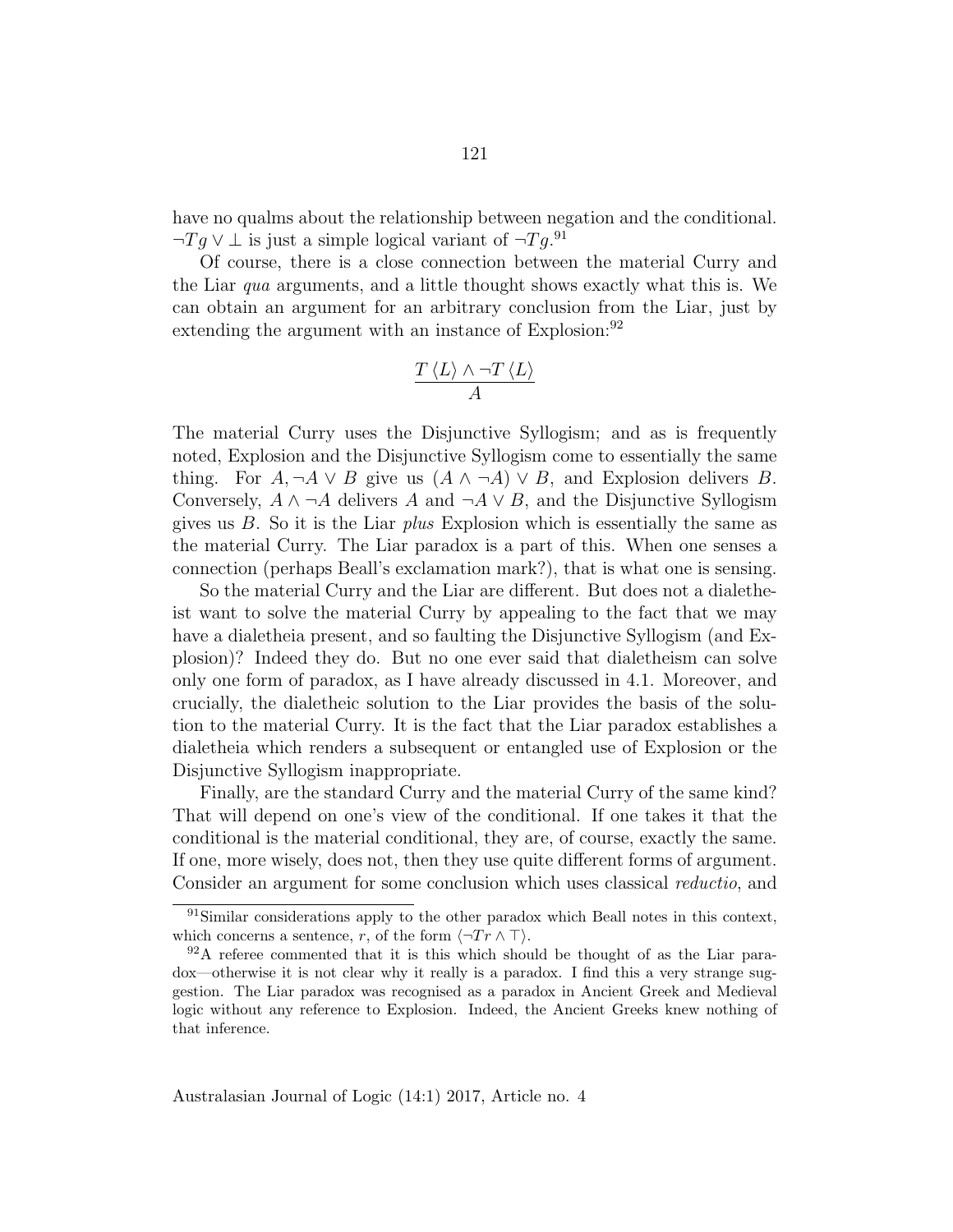so is intuitionistically invalid. Consider, also, an intuitionistically valid argument for the same conclusion. Most would agree that these are different arguments, since they use different forms of inference. Similarly for the immaterial and material Curries. One uses contraction and modus ponens where the other uses ∨-introduction and the disjunctive syllogism—different forms of inferences.

#### 15.6 Sorites

We have now dealt with Beall's main argument. But he has another, ad hominem, argument. I (and others) have argued that the Sorites paradox fits the Inclosure Schema.<sup>93</sup> Beall does not himself subscribe to this view, but he claims that if the Sorites is an inclosure paradox, so is the Curry paradox.

He argues as follows. Just as we may use the Curry to establish both true and false As, we can use a sorites argument to establish true and false As. And 'this undercuts the inclosure argument for the sorites at exactly the same point [as one] arrests the corresponding argument for the Curry paradox: namely contraposition' (p. 847).

Let us look at the matter carefully. How, exactly, does the sorites argument fit the Inclosure Schema?<sup>94</sup>

Let P be a tolerant predicate. (This is a parameter.)  $\varphi(y)$  is Py, so  $\Omega = \{y : Py\}$ , and  $a_0, ..., a_n$  is a soritical sequence that takes us from inside  $\Omega$ to outside. If  $x \subseteq \Omega$  then there must be a first member of the sequence not in it. Let this be  $\delta(x)$ . By definition,  $\delta(x) \notin x$ . So we have Transcendence. But since all the members of x are P, and  $\delta(x)$  is next to one of them,  $P\delta(x)$ , by tolerance.<sup>95</sup> The inclosure contradiction is of the form  $\delta(\Omega) \notin \Omega \wedge \delta(\Omega) \in \Omega$ : the first thing in the sequence that is not  $P$  is  $P$ .

Note that an arbitrary  $A$  is playing no role in this argument at all. In particular, nowhere has contraposition been used. Transcendence holds by definition. Closure holds by tolerance. We have not had to make a stipulation about an arbitrary A to ensure either. That we can use the sorites to establish some things that are true and some things that are false is completely irrelevant.

<sup>93</sup>See Priest (2010) and Weber, Ripley, Priest, Hyde and Colyvan (2014). <sup>94</sup>See Priest (2010).

<sup>&</sup>lt;sup>95</sup>This assumes that x is non-empty. If it is empty  $P\delta(x)$  ex hypothesi.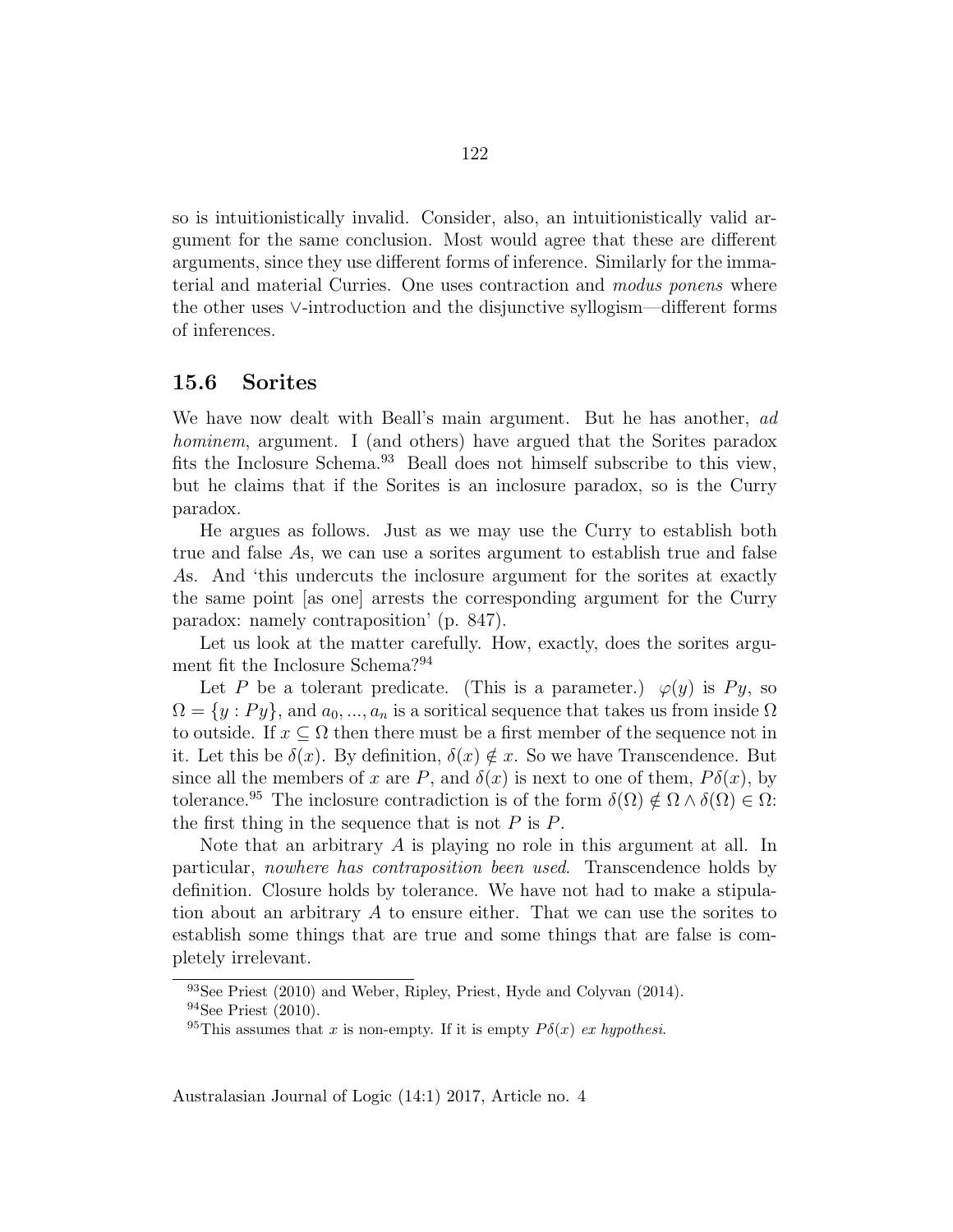### 15.7 The Bottom Line

What the preceding considerations appear to establish is that the Liar and Curry are not of the same kind, though the Liar and the Sorites are. A liarlike sentence can, however, occur at the end of both a Liar-style argument and a Curry style argument. Moreover, a material Curry is also not of the same kind as the Liar—though it is essentially related to it in a way that the Curry is not.

There may well be more to be said about all of these issues. Indeed, one thing we have learned from recent discussions is how subtle and unobvious these matters are. Beall somewhat incautiously entitled his paper 'The End of Inclosure'. The Schema might well reply, as Mark Twain is often reported as having said: 'News of my death has been greatly exaggerated'.

# References

- [1] Batens, D. (2000), 'Minimally Abnormal Models in Some Adaptive Logics', Synthese 125: 5-18.
- [2] Beall, J. (2009), Spandrels of Truth, Oxford: Oxford University Press.
- [3] Beall, J. (2013a), 'Shrieking Against Gluts', Analysis 73: 438-445.
- [4] Beall, J. (2011), 'Multiple-Conclusion LP and Default Classicality', Review of Symbolic Logic, 4: 326–336.
- [5] Beall, J. (2013b), 'Free of Detachment: Logic, Rationality, and Gluts', Noûs 2: 410-23.
- [6] Beall, J. (2014a), 'Finding Tolerance without Gluts', Mind 123: 791-811.
- [7] Beall, J. (2014b), 'The End of Inclosure', Mind 123: 829-49.
- [8] Beall, J., Brady, R., Hazen, A., Priest, G., and Restall, G. (2006), 'Restricted Quantification in Relevant Logic', Journal of Philosophical Logic 35: 587-98.
- [9] Beall. J., and Murzi, J., (2013): 'Two Flavors of Curry's Paradox', The Journal of Philosophy 110: 143-65.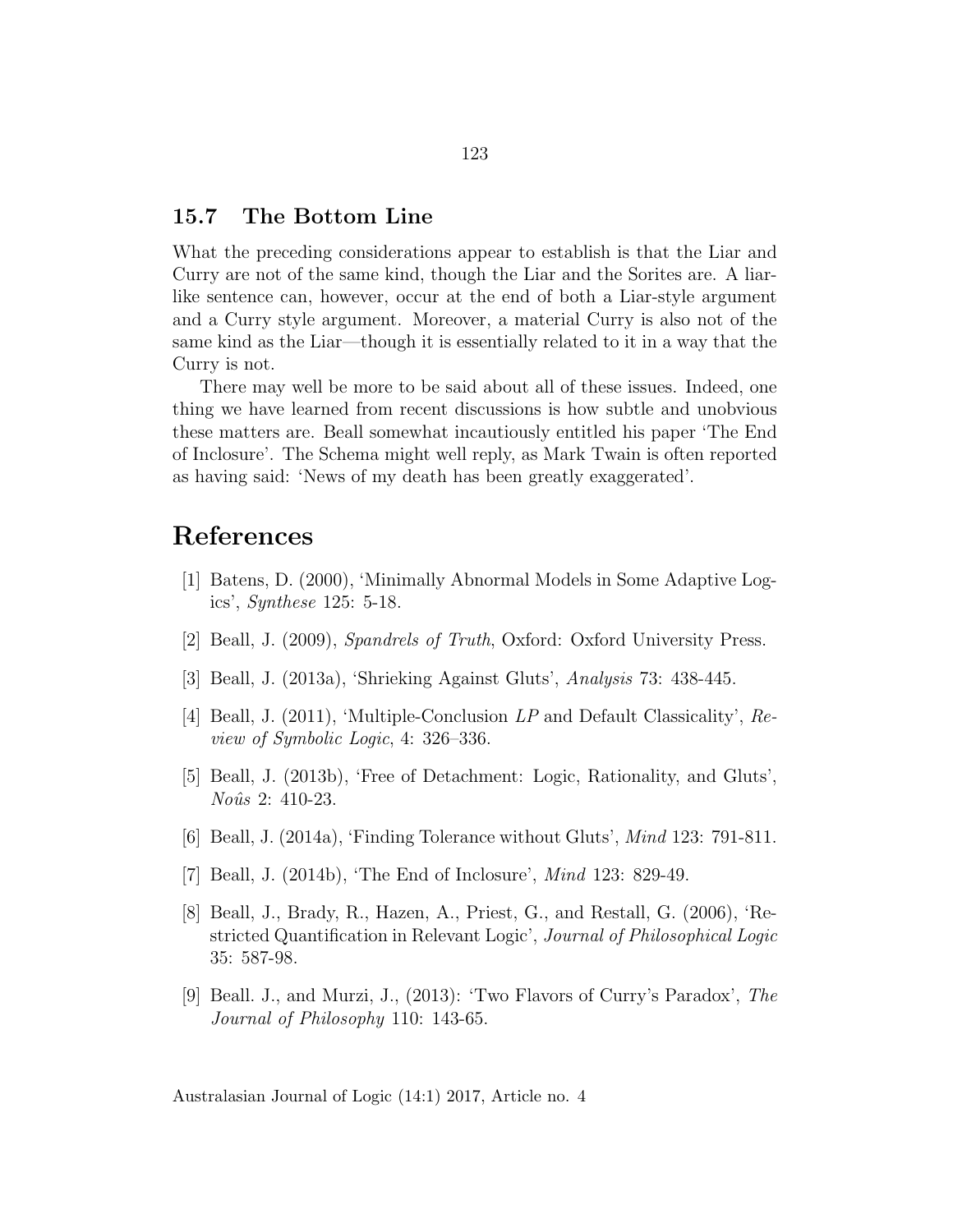- [10] Brady, R. (1989) 'The Non-Triviality of Dialectical Set Theory', ch. 16 of Priest, G., Routley, R., and Norman, J. (eds.) Paraconsistent Logic: Essay on the Inconsistent, Munich: Philosophia Verlag.
- [11] Brady, R. (2006), Universal Logic, Stanford: CSLI Publications.
- [12] Carnielli, W., Coniglio, M., and de Amo, S. (2000), 'Formal Inconsistency and Evolutionary Databasess', Logic and Logical Philosophy 8: 115-52.
- [13] Carnielli, W., Coniglio, M., and Marcos, J. (2007), 'Logics of Formal Inconsistency', pp. 1-93, Vol. 14, 2nd edn. of D. Gabbay and F. Guenthner (eds.), Handbook of Philosophical Logic, Dordrecht: Kluwer Academic Publishers.
- [14] Carroll, L. (1895), 'What the Tortoise Said to Achilles', Mind 4: 278–80.
- [15] Chalmers, A. (1999), What is this Thing Called Science?, 3rd edn., Indianapolis, IN: Hackett.
- [16] Crabbé, M.  $(2011)$ , 'Reassurance for the Logic of Paradox', Review of Symbolic Logic 4: 479-85.
- [17] Crabbé, M. (2012), 'Reassurance via Translation', Logique et Analyse 218: 281-293.
- [18] Field, H. (2008), Saving Truth from Paradox, Oxford: Oxford University Press.
- [19] Goodship, L. (1996), 'On Dialethism', Australasian Journal of Philosophy 74: 153-61.
- [20] Hamkins, J. D. (2012), 'The Set-Theoretic Multiverse', Review of Symbolic Logic 5: 416–449.
- [21] Kripke, S. (1975), 'Outline of a Theory of Truth', Journal of Philosophy 72, 690-716.
- [22] Kripke, S. (2011), 'A Puzzle about Time and Thought', ch. 13 of Philosophical Troubles, Oxford: Oxford University Press.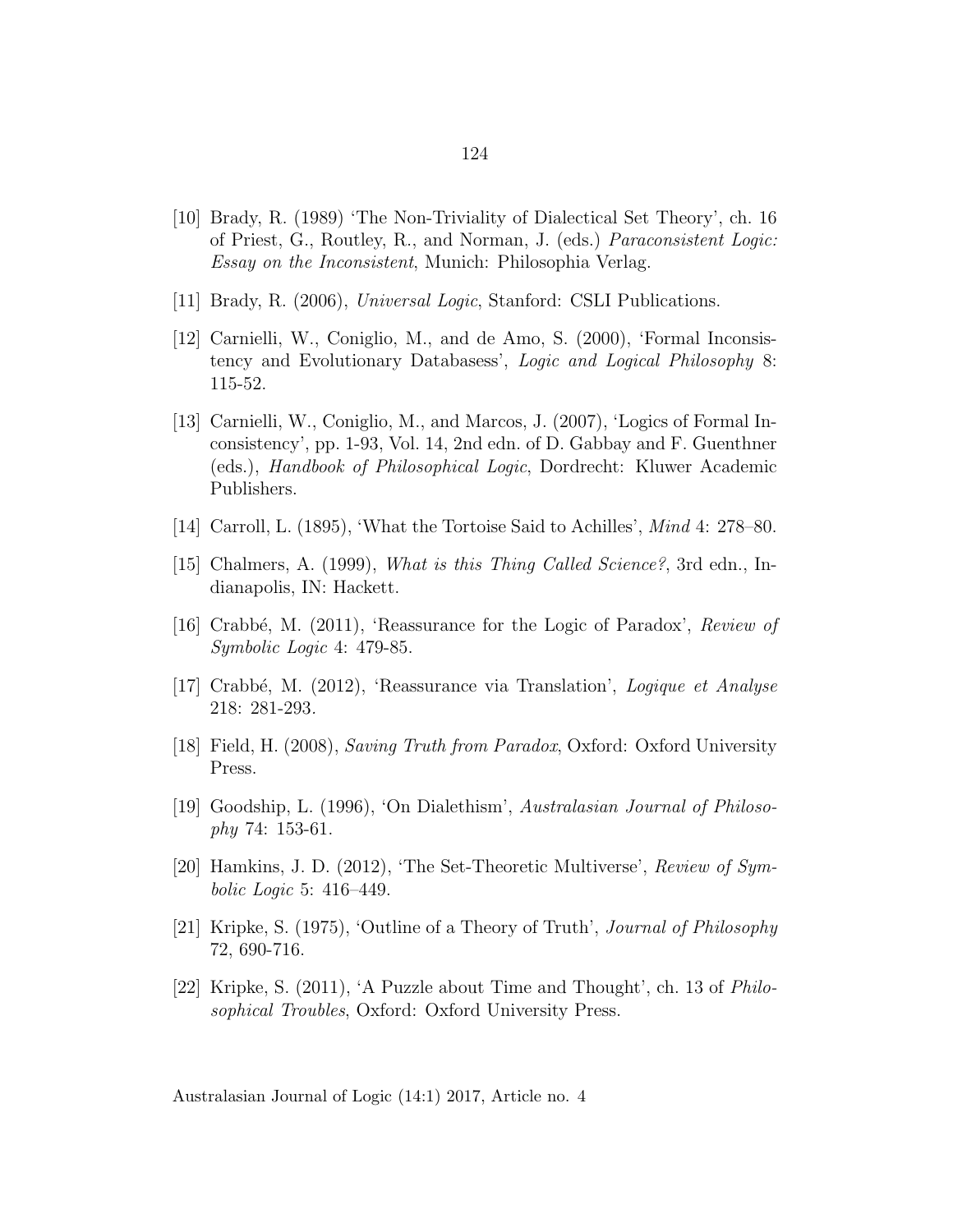- [23] Leisenring, A. (1969) Mathematical Logic and Hilbert's  $\epsilon$ -Symbol, London: Macdonald Technical & Scientific.
- [24] Meadows, T. (2015), 'Unpicking Priest's Bootstraps', Thought 4: 181-8.
- [25] Meyer, R. K. (1973), 'Intuitionism, Entailment, and Negation', pp. 168- 98 of H. Leblanc (ed.), Truth, Syntax and Modality, Amsterdam: North Holland.
- [26] Omori, H. (2015), 'Remarks on Naive Set Theory Based on LP', Review of Symbolic Logic 8: 279-95.
- [27] Priest, G. (1979), 'The Logic of Paradox', Journal of Philosophical Logic 8: 219-81.
- [28] Priest, G. (1987), In Contradiction, Dordrecht: Martinus Nijhoff. 2nd edn., Oxford: Oxford University Press, 2006.
- [29] Priest, G. (1991), 'Minimally Inconsistent LP', Studia Logica 50: 321–31.
- [30] Priest, G. (1993), 'Can Contradictions be True, II?', Proceedings of the Aristotelian Society, Supplementary Volume 67: 35-54.
- [31] Priest, G. (2002a), 'Paraconsistent Logic', pp. 287-393, Vol. 6, 2nd edn. of D. Gabbay and F. Guenthner (eds.), Handbook of Philosophical Logic, Dordrecht: Kluwer Academic Publishers.
- [32] Priest, G. (2002b), Beyond the Limits of Thought, 2nd edn., Oxford: Oxford University Press.
- [33] Priest, G. (2005), *Towards Non-Being*, Oxford: Oxford University Press. 2nd edn., 2016.
- [34] Priest, G. (2006a), 'The Paradoxes of Denotation', ch. 7 of T. Bolander, V. F. Hendricks and S. A. Pedersen (eds.), Self-Reference, Stanford, CA: CLSI Lecture Notes.
- [35] Priest, G. (2006b), *Doubt Truth to be a Liar*, Oxford: Oxford University Press.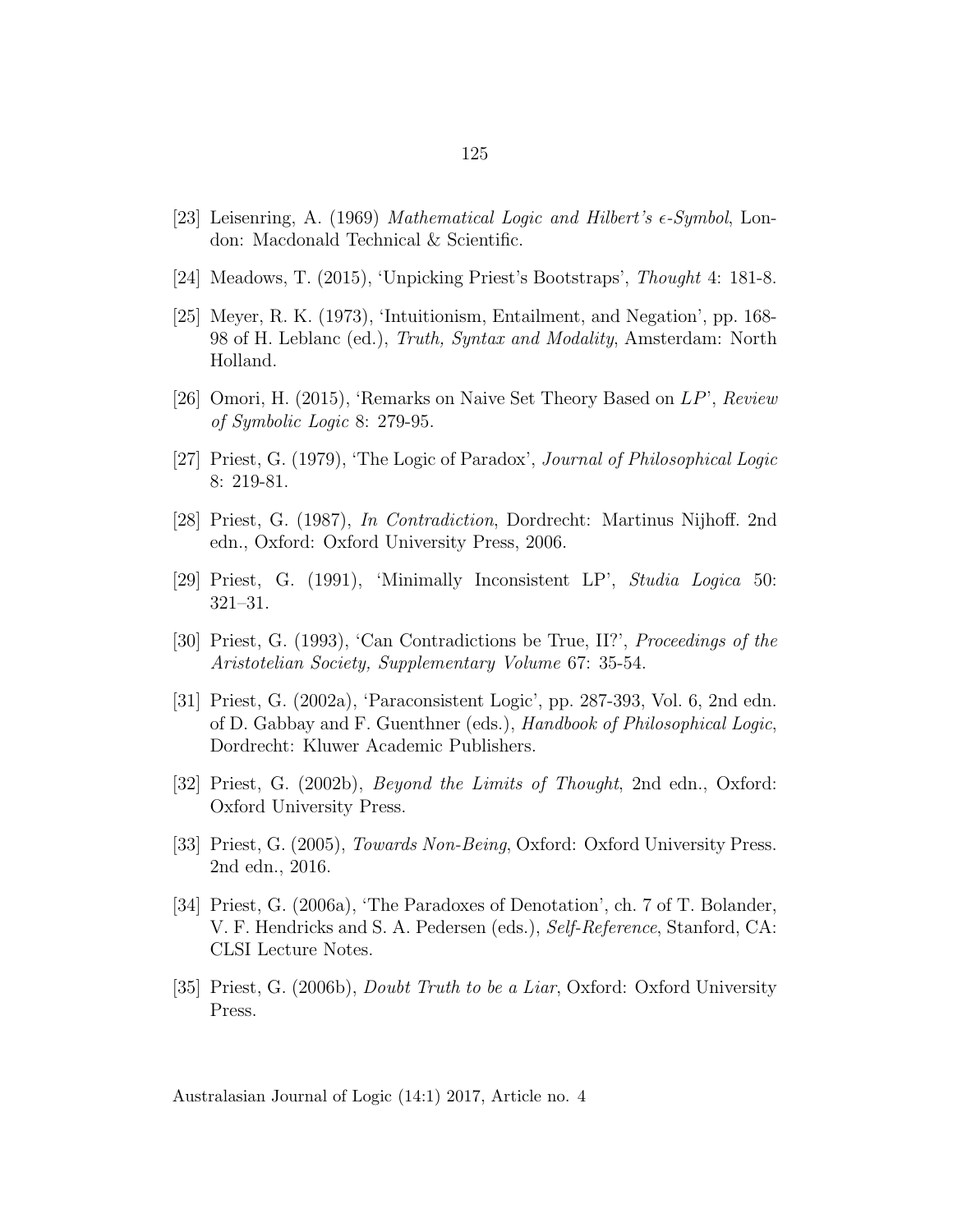- [36] Priest, G. (2008), Introduction to Non-Classical Logic: From If to Is, Cambridge: Cambridge University Press.
- [37] Priest, G. (2009a), 'Conditionals: a Debate with Jackson', ch. 13 of I. Ravenscroft (ed.), Minds, Worlds and Conditionals: Themes from the Philosophy of Frank Jackson, Oxford: Oxford University Press.
- [38] Priest, G. (2009b), 'Neighbourhood Semantics for Intentional Operators', Review of Symbolic Logic 2: 360-373.
- [39] Priest, G. (2010), 'Inclosures, Vagueness, and Self-Reference', Notre Dame Journal of Formal Logic 51: 69-84.
- [40] Priest, G. (2012), 'A Note on the Axiom of Countability', Al-Mukhatabat 1: 23-32, http://mukhatabat.unblog.fr/
- [41] Priest, G. (2014), 'Revising Logic', ch. 12 of P. Rush (ed.), The Metaphysics of Logic, Cambridge: Cambridge University Press.
- [42] Priest, G. (2015a), 'Fusion and Confusion', Topoi 34: 55-61.
- [43] Priest, G. (2015b), 'Kripke's Thought-Paradox and the 5th Antinomy', ch. 24 of T. Achourioti, H. Galinon, J. Fernandez, and K. Fujimoto (eds.), Unifying the Philosophy of Truth, Berlin: Springer.
- [44] Priest, G. (2016), 'Logical Disputes and the a Priori', Logique et Analyse 59: 347-366 and Principios: Rivista de Filosofia 23: 29-57.
- $[45]$  Priest, G.  $(201+)$ , 'Some New Thoughts on Conditionals', Topoi, to appear.
- [46] Restall, G. (2007). 'Curry's Revenge: the Costs of Non-Classical Solutions to the Paradoxes of Self-Reference', pp. 262-271 of J. Beall (ed.), Revenge of the Liar: New Essays on the Paradox, Oxford: Oxford University Press.
- [47] Routley, R. (1977) 'Ultralogic as Universal', Relevant Logic Newsletter 2: 50–89 and 138–75. Reprinted as an appendix to *Exploring Meinong's* Jungle and Beyond, Canberra: Research School of Social Sciences, Australian National University, 1980.

Australasian Journal of Logic (14:1) 2017, Article no. 4